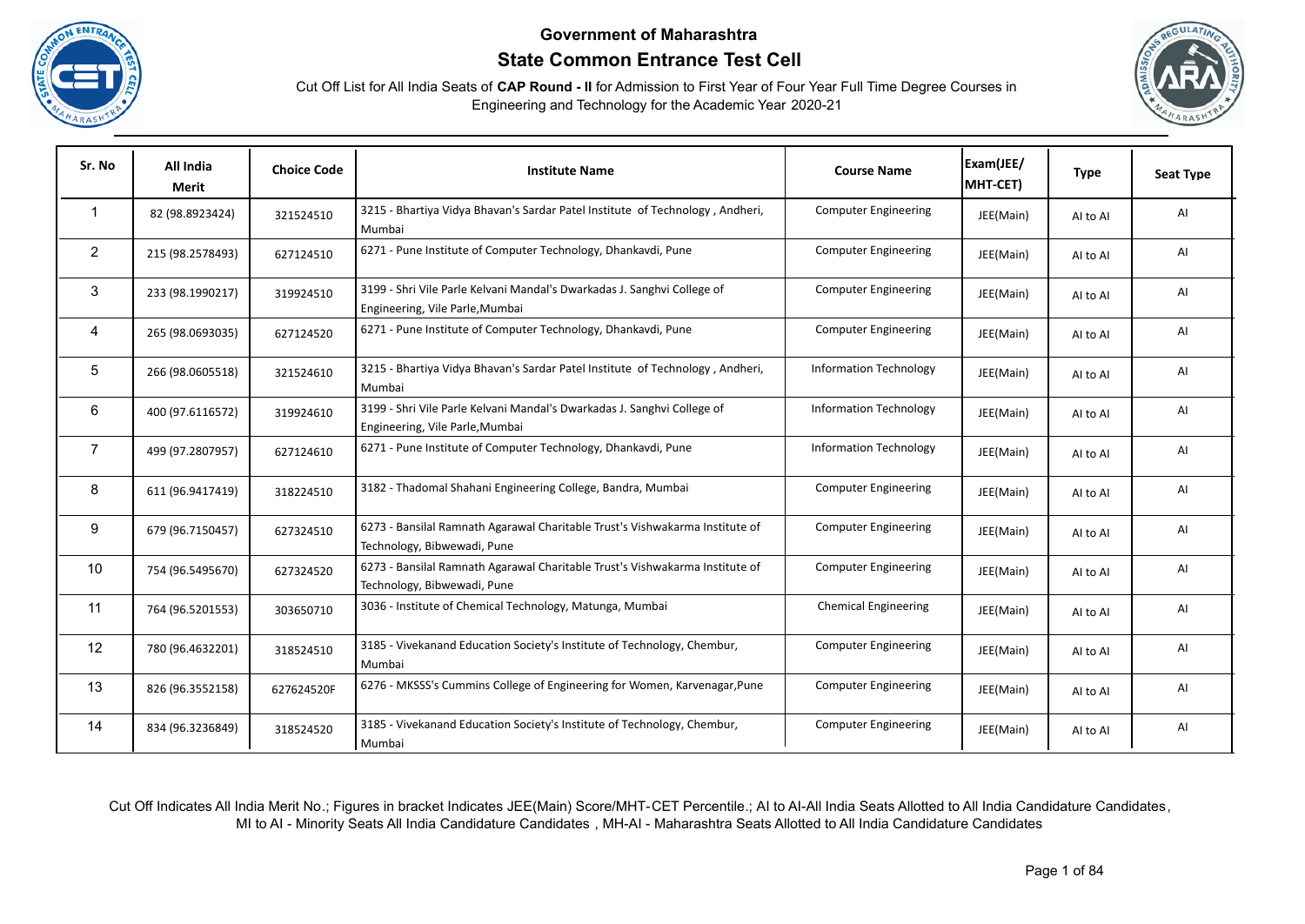





| Sr. No | All India<br>Merit | <b>Choice Code</b> | <b>Institute Name</b>                                                                                       | <b>Course Name</b>                               | Exam(JEE/<br>MHT-CET) | <b>Type</b> | <b>Seat Type</b> |
|--------|--------------------|--------------------|-------------------------------------------------------------------------------------------------------------|--------------------------------------------------|-----------------------|-------------|------------------|
| 15     | 852 (96.2974983)   | 627324610          | 6273 - Bansilal Ramnath Agarawal Charitable Trust's Vishwakarma Institute of<br>Technology, Bibwewadi, Pune | <b>Information Technology</b>                    | JEE(Main)             | AI to AI    | Al               |
| 16     | 853 (96.2974983)   | 411524210          | 4115 - Shri Ramdeobaba College of Engineering and Management, Nagpur                                        | Computer Science and<br>Engineering              | JEE(Main)             | AI to AI    | AI               |
| 17     | 916 (96.1675175)   | 321537210          | 3215 - Bhartiya Vidya Bhavan's Sardar Patel Institute of Technology, Andheri,<br>Mumbai                     | Electronics and<br><b>Telecommunication Engg</b> | JEE(Main)             | Al to Al    | Al               |
| 18     | 963 (96.0542514)   | 617524510          | 6175 - Pimpri Chinchwad Education Trust, Pimpri Chinchwad College of<br>Engineering, Pune                   | <b>Computer Engineering</b>                      | JEE(Main)             | AI to AI    | Al               |
| 19     | 1061 (95.8749223)  | 617524520          | 6175 - Pimpri Chinchwad Education Trust, Pimpri Chinchwad College of<br>Engineering, Pune                   | <b>Computer Engineering</b>                      | JEE(Main)             | Al to Al    | AI               |
| 20     | 1106 (95.7783249)  | 303653410          | 3036 - Institute of Chemical Technology, Matunga, Mumbai                                                    | Food Engineering and<br>Technology               | JEE(Main)             | AI to AI    | AI               |
| 21     | 1171 (95.6435427)  | 627624510F         | 6276 - MKSSS's Cummins College of Engineering for Women, Karvenagar, Pune                                   | <b>Computer Engineering</b>                      | JEE(Main)             | AI to AI    | AI               |
| 22     | 1354 (95.3024769)  | 627137210          | 6271 - Pune Institute of Computer Technology, Dhankavdi, Pune                                               | Electronics and<br><b>Telecommunication Engg</b> | JEE(Main)             | AI to AI    | Al               |
| 23     | 1394 (95.2178570)  | 318224610          | 3182 - Thadomal Shahani Engineering College, Bandra, Mumbai                                                 | <b>Information Technology</b>                    | JEE(Main)             | AI to AI    | Al               |
| 24     | 1408 (95.1940672)  | 320924510          | 3209 - KJ Somaiya Institute of Engineering and Information Technology, Sion,<br>Mumbai                      | <b>Computer Engineering</b>                      | JEE(Main)             | AI to AI    | Al               |
| 25     | 1432 (95.1209764)  | 617524610          | 6175 - Pimpri Chinchwad Education Trust, Pimpri Chinchwad College of<br>Engineering, Pune                   | <b>Information Technology</b>                    | JEE(Main)             | AI to AI    | Al               |
| 26     | 1459 (95.1025671)  | 303651910          | 3036 - Institute of Chemical Technology, Matunga, Mumbai                                                    | Polymer Engineering and<br>Technology            | JEE(Main)             | AI to AI    | Al               |
| 27     | 1472 (95.0760119)  | 318524610          | 3185 - Vivekanand Education Society's Institute of Technology, Chembur,<br>Mumbai                           | <b>Information Technology</b>                    | JEE(Main)             | Al to Al    | AI               |
| 28     | 1488 (95.0692270)  | 321537610          | 3215 - Bhartiya Vidya Bhavan's Sardar Patel Institute of Technology, Andheri,<br>Mumbai                     | <b>Electronics Engineering</b>                   | JEE(Main)             | AI to AI    | AI               |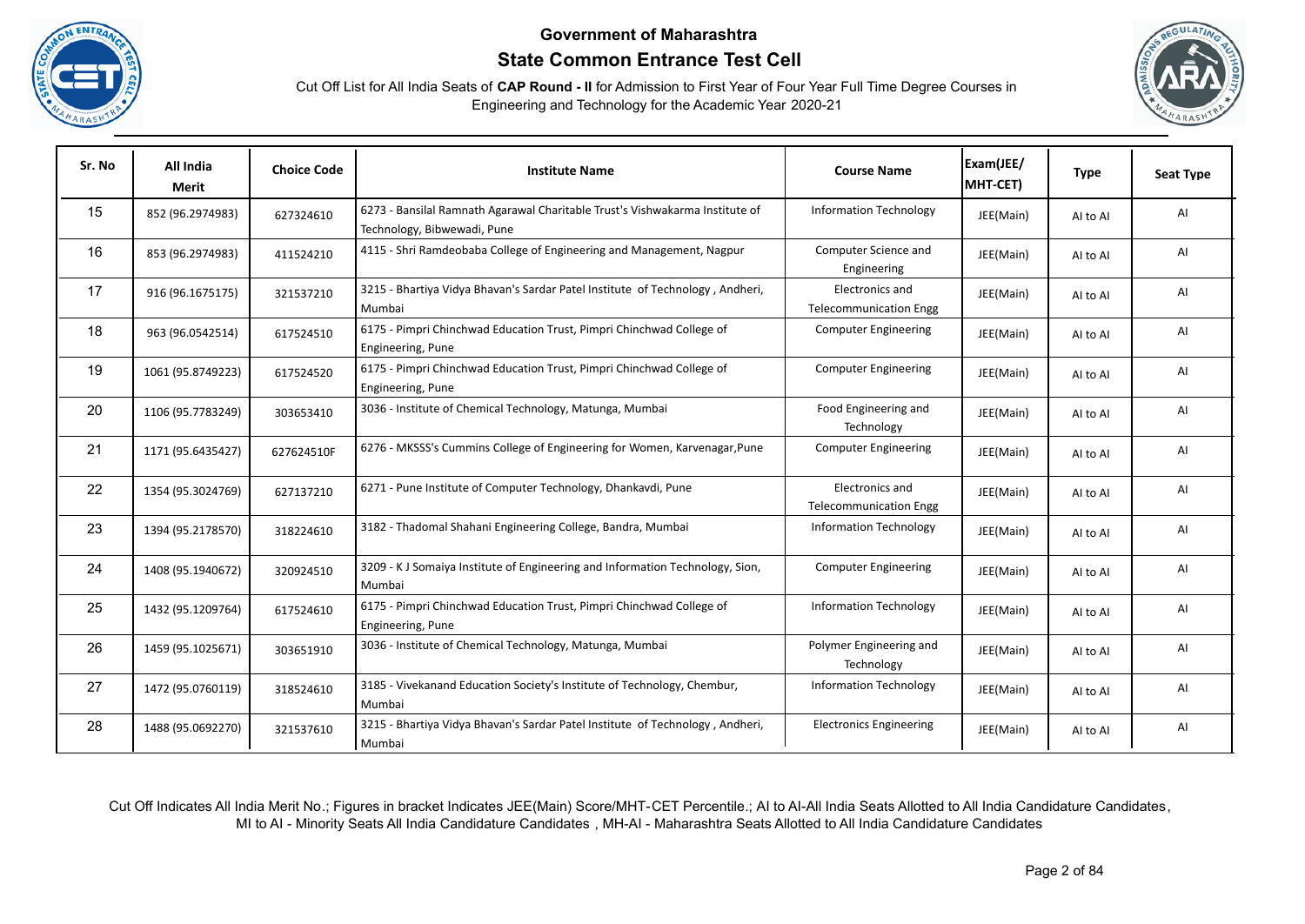





| Sr. No | All India<br>Merit | <b>Choice Code</b> | <b>Institute Name</b>                                                                                                   | <b>Course Name</b>                               | Exam(JEE/<br>MHT-CET) | <b>Type</b> | <b>Seat Type</b> |
|--------|--------------------|--------------------|-------------------------------------------------------------------------------------------------------------------------|--------------------------------------------------|-----------------------|-------------|------------------|
| 29     | 1511 (95.0046078)  | 627137220          | 6271 - Pune Institute of Computer Technology, Dhankavdi, Pune                                                           | Electronics and<br><b>Telecommunication Engg</b> | JEE(Main)             | AI to AI    | Al               |
| 30     | 1522 (94.9947813)  | 321424510          | 3214 - Xavier Institute Of Engineering C/O Xavier Technical<br>Institute, Mahim, Mumbai                                 | <b>Computer Engineering</b>                      | JEE(Main)             | AI to AI    | AI               |
| 31     | 1591 (94.8593032)  | 627399510          | 6273 - Bansilal Ramnath Agarawal Charitable Trust's Vishwakarma Institute of<br>Technology, Bibwewadi, Pune             | Artificial Intelligence and<br>Data Science      | JEE(Main)             | Al to Al    | Al               |
| 32     | 1621 (94.8225741)  | 628924510          | 6289 - B.R.A.C.T's Vishwakarma Institute of Information Technology, Kondhwa<br>(Bk.), Pune                              | <b>Computer Engineering</b>                      | JEE(Main)             | Al to Al    | AI               |
| 33     | 1679 (94.7251739)  | 319937210          | 3199 - Shri Vile Parle Kelvani Mandal's Dwarkadas J. Sanghvi College of<br>Engineering, Vile Parle, Mumbai              | Electronics and<br><b>Telecommunication Engg</b> | JEE(Main)             | AI to AI    | AI               |
| 34     | 1701 (94.6934492)  | 318599510          | 3185 - Vivekanand Education Society's Institute of Technology, Chembur,<br>Mumbai                                       | Artificial Intelligence and<br>Data Science      | JEE(Main)             | Al to Al    | Al               |
| 35     | 1744 (94.6215562)  | 464929310          | 4649 - Bajaj Institute of Technology, Wardha                                                                            | <b>Electrical Engineering</b>                    | JEE(Main)             | AI to AI    | Al               |
| 36     | 1745 (94.6215562)  | 627424510          | 6274 - Pune Vidyarthi Griha's College of Engineering and Technology and G K<br>Pate(Wani) Institute of Management, Pune | <b>Computer Engineering</b>                      | JEE(Main)             | AI to AI    | AI               |
| 37     | 1746 (94.6215562)  | 411591110          | 4115 - Shri Ramdeobaba College of Engineering and Management, Nagpur                                                    | Computer Science and<br>Engineering(Artificial   | JEE(Main)             | AI to AI    | AI               |
| 38     | 1747 (94.6215562)  | 411524610          | 4115 - Shri Ramdeobaba College of Engineering and Management, Nagpur                                                    | <b>Information Technology</b>                    | JEE(Main)             | Al to Al    | Al               |
| 39     | 1749 (94.6215562)  | 319961210          | 3199 - Shri Vile Parle Kelvani Mandal's Dwarkadas J. Sanghvi College of<br>Engineering, Vile Parle, Mumbai              | <b>Mechanical Engineering</b>                    | JEE(Main)             | AI to AI    | Al               |
| 40     | 1773 (94.5736703)  | 628924520          | 6289 - B.R.A.C.T's Vishwakarma Institute of Information Technology, Kondhwa<br>(Bk.), Pune                              | <b>Computer Engineering</b>                      | JEE(Main)             | Al to Al    | AI               |
| 41     | 1818 (94.4600576)  | 317624510          | 3176 - Thakur College of Engineering and Technology, Kandivali, Mumbai                                                  | <b>Computer Engineering</b>                      | JEE(Main)             | AI to AI    | Al               |
| 42     | 1903 (94.3664854)  | 627624610F         | 6276 - MKSSS's Cummins College of Engineering for Women, Karvenagar, Pune                                               | <b>Information Technology</b>                    | JEE(Main)             | Al to Al    | Al               |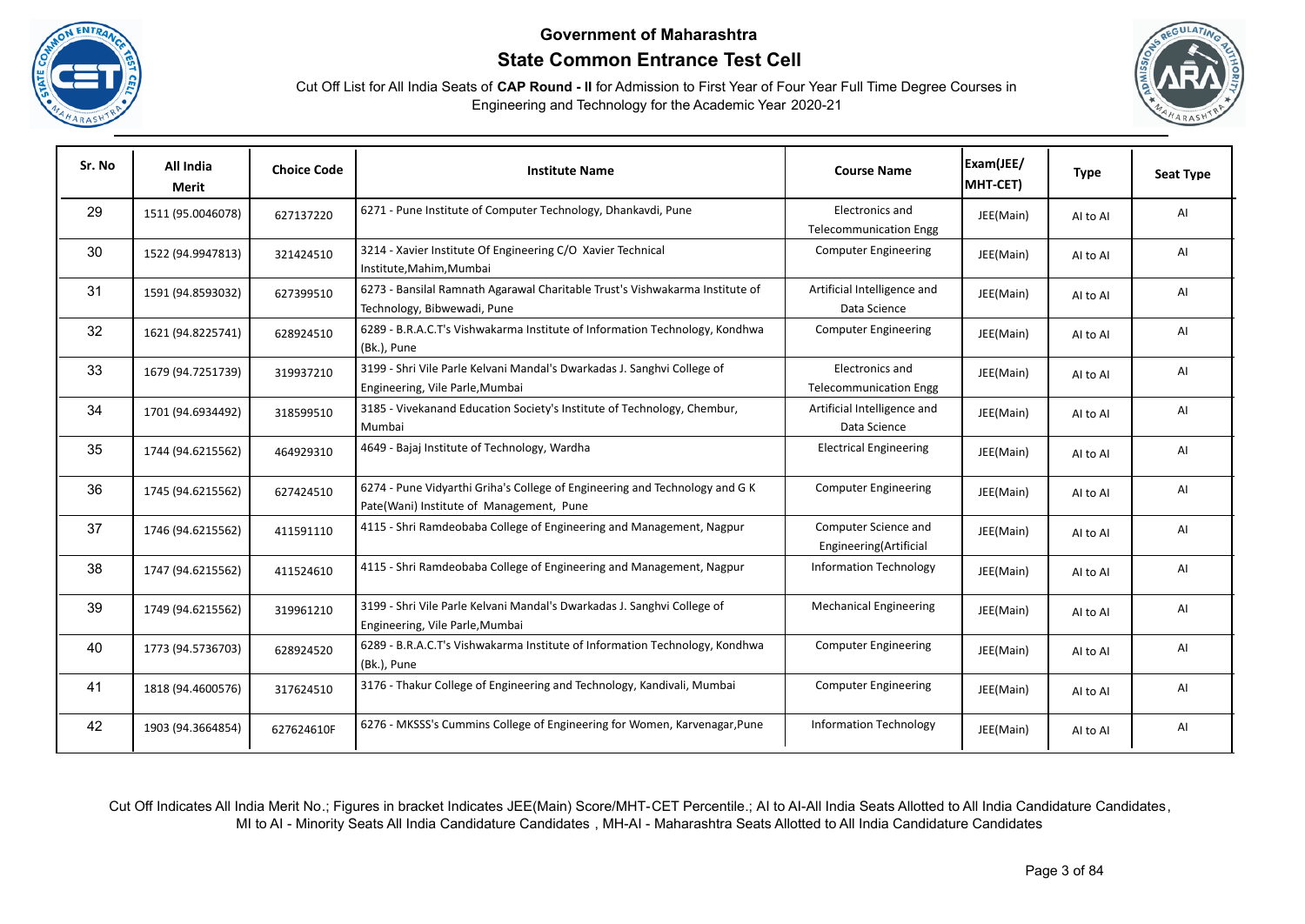





| Sr. No | All India<br>Merit | <b>Choice Code</b> | <b>Institute Name</b>                                                                                       | <b>Course Name</b>                               | Exam(JEE/<br>MHT-CET) | <b>Type</b> | <b>Seat Type</b> |
|--------|--------------------|--------------------|-------------------------------------------------------------------------------------------------------------|--------------------------------------------------|-----------------------|-------------|------------------|
| 43     | 1907 (94.3664854)  | 317624610          | 3176 - Thakur College of Engineering and Technology, Kandivali, Mumbai                                      | <b>Information Technology</b>                    | JEE(Main)             | Al to Al    | Al               |
| 44     | 1977 (94.2572880)  | 318299510          | 3182 - Thadomal Shahani Engineering College, Bandra, Mumbai                                                 | Artificial Intelligence and<br>Data Science      | JEE(Main)             | Al to Al    | AI               |
| 45     | 2038 (94.1568868)  | 411537010          | 4115 - Shri Ramdeobaba College of Engineering and Management, Nagpur                                        | Electronics and<br>Communication                 | JEE(Main)             | Al to Al    | Al               |
| 46     | 2073 (94.1090934)  | 320924610          | 3209 - K J Somaiya Institute of Engineering and Information Technology, Sion,<br>Mumbai                     | <b>Information Technology</b>                    | JEE(Main)             | AI to AI    | Al               |
| 47     | 2176 (93.9274950)  | 628924610          | 6289 - B.R.A.C.T's Vishwakarma Institute of Information Technology, Kondhwa<br>(Bk.), Pune                  | <b>Information Technology</b>                    | JEE(Main)             | Al to Al    | AI               |
| 48     | 2196 (93.9145441)  | 320424510          | 3204 - St. Francis Institute of Technology, Borivali, Mumbai                                                | <b>Computer Engineering</b>                      | JEE(Main)             | Al to Al    | AI               |
| 49     | 2218 (93.8610290)  | 303651210          | 3036 - Institute of Chemical Technology, Matunga, Mumbai                                                    | Oil, Oleochemicals and<br>Surfactants Technology | JEE(Main)             | Al to Al    | Al               |
| 50     | 2255 (93.7932185)  | 411591010          | 4115 - Shri Ramdeobaba College of Engineering and Management, Nagpur                                        | Computer Science and<br>Engineering(Cyber        | JEE(Main)             | AI to AI    | Al               |
| 51     | 2348 (93.6335200)  | 319937610          | 3199 - Shri Vile Parle Kelvani Mandal's Dwarkadas J. Sanghvi College of<br>Engineering, Vile Parle, Mumbai  | <b>Electronics Engineering</b>                   | JEE(Main)             | AI to AI    | Al               |
| 52     | 2524 (93.3098640)  | 627224510          | 6272 - Dr. D. Y. Patil Pratishthan's D.Y.Patil College of Engineering Akurdi, Pune                          | <b>Computer Engineering</b>                      | JEE(Main)             | Al to Al    | AI               |
| 53     | 2589 (93.2385886)  | 319724510          | 3197 - Agnel Charities' FR. C. Rodrigues Institute of Technology, Vashi, Navi<br>Mumbai                     | <b>Computer Engineering</b>                      | JEE(Main)             | Al to Al    | Al               |
| 54     | 2647 (93.1232349)  | 411537020          | 4115 - Shri Ramdeobaba College of Engineering and Management, Nagpur                                        | Electronics and<br>Communication                 | JEE(Main)             | Al to Al    | Al               |
| 55     | 2719 (93.0386690)  | 317637610          | 3176 - Thakur College of Engineering and Technology, Kandivali, Mumbai                                      | <b>Electronics Engineering</b>                   | JEE(Main)             | AI to AI    | AI               |
| 56     | 2732 (92.9971699)  | 627337210          | 6273 - Bansilal Ramnath Agarawal Charitable Trust's Vishwakarma Institute of<br>Technology, Bibwewadi, Pune | Electronics and<br><b>Telecommunication Engg</b> | JEE(Main)             | Al to Al    | Al               |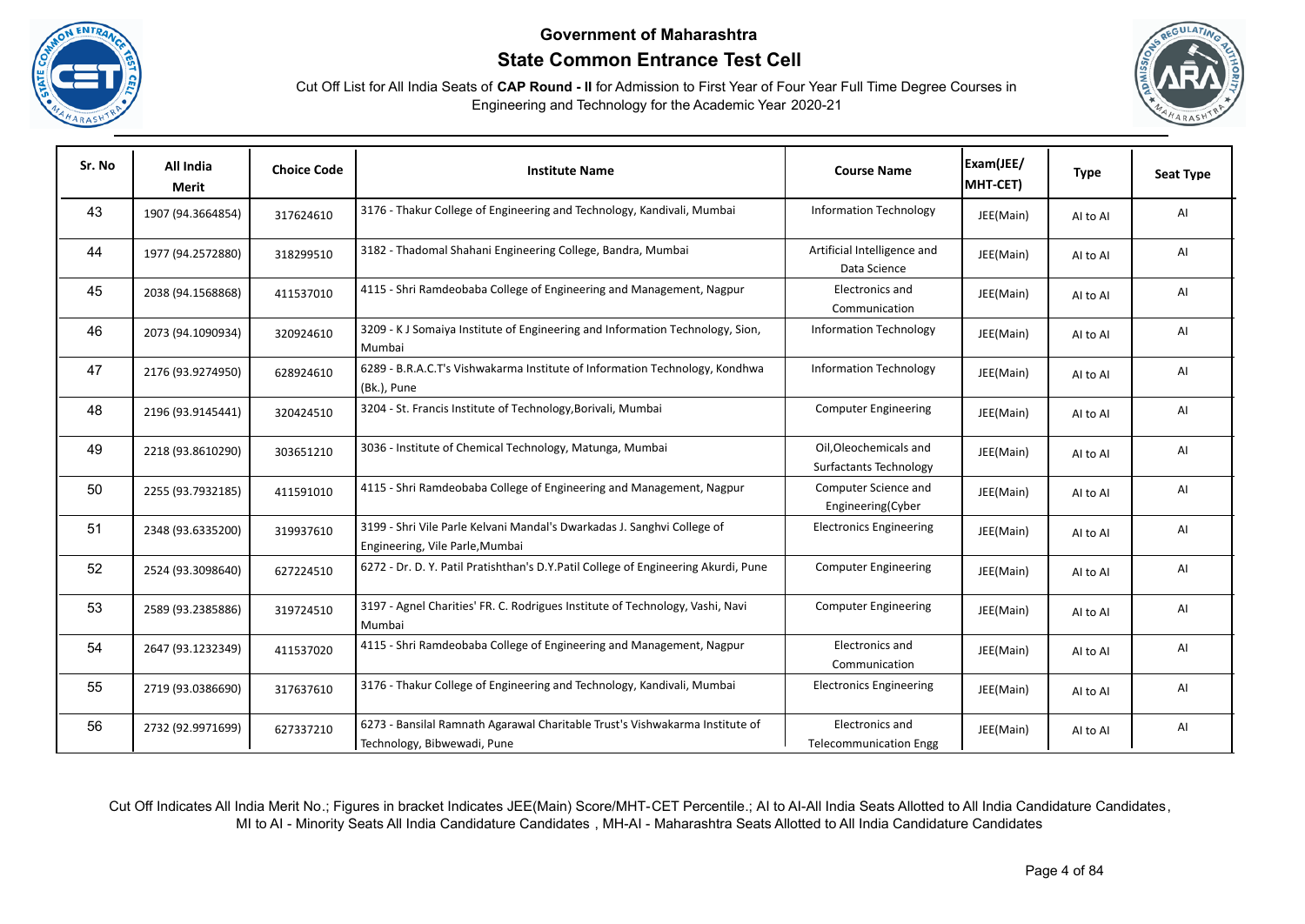





| Sr. No | All India<br>Merit | <b>Choice Code</b> | <b>Institute Name</b>                                                                                                   | <b>Course Name</b>                                     | Exam(JEE/<br>MHT-CET) | <b>Type</b> | Seat Type |
|--------|--------------------|--------------------|-------------------------------------------------------------------------------------------------------------------------|--------------------------------------------------------|-----------------------|-------------|-----------|
| 57     | 2745 (92.9798839)  | 319724610          | 3197 - Agnel Charities' FR. C. Rodrigues Institute of Technology, Vashi, Navi<br>Mumbai                                 | <b>Information Technology</b>                          | JEE(Main)             | AI to AI    | AI        |
| 58     | 2891 (92.7635149)  | 320824610          | 3208 - Don Bosco Institute of Technology, Mumbai                                                                        | <b>Information Technology</b>                          | JEE(Main)             | AI to AI    | AI        |
| 59     | 2903 (92.7394288)  | 622291310          | 6222 - Dattajirao Kadam Technical Education Society's Textile & Engineering<br>Institute, Ichalkaranji.                 | Computer Science and<br><b>Engineering (Artificial</b> | JEE(Main)             | AI to AI    | AI        |
| 60     | 2945 (92.6768827)  | 320999510          | 3209 - KJ Somaiya Institute of Engineering and Information Technology, Sion,<br>Mumbai                                  | Artificial Intelligence and<br>Data Science            | JEE(Main)             | AI to AI    | AI        |
| 61     | 2957 (92.6768827)  | 628999510          | 6289 - B.R.A.C.T's Vishwakarma Institute of Information Technology, Kondhwa<br>(Bk.), Pune                              | Artificial Intelligence and<br>Data Science            | JEE(Main)             | AI to AI    | AI        |
| 62     | 2992 (92.5916649)  | 627337220          | 6273 - Bansilal Ramnath Agarawal Charitable Trust's Vishwakarma Institute of<br>Technology, Bibwewadi, Pune             | Electronics and<br><b>Telecommunication Engg</b>       | JEE(Main)             | AI to AI    | AI        |
| 63     | 3016 (92.5689181)  | 627824510          | 6278 - All India Shri Shivaji Memorial Society's College of Engineering, Pune                                           | <b>Computer Engineering</b>                            | JEE(Main)             | AI to AI    | AI        |
| 64     | 3022 (92.5089130)  | 628224510          | 6282 - All India Shri Shivaji Memorial Society's Institute of Information<br>Technology, Pune                           | <b>Computer Engineering</b>                            | JEE(Main)             | AI to AI    | AI        |
| 65     | 3130 (92.4038277)  | 627424610          | 6274 - Pune Vidyarthi Griha's College of Engineering and Technology and G K<br>Pate(Wani) Institute of Management, Pune | <b>Information Technology</b>                          | JEE(Main)             | AI to AI    | AI        |
| 66     | 3206 (92.2920648)  | 303651110          | 3036 - Institute of Chemical Technology, Matunga, Mumbai                                                                | <b>Dyestuff Technology</b>                             | JEE(Main)             | AI to AI    | AI        |
| 67     | 3234 (92.2386947)  | 614624510          | 6146 - MIT Academy of Engineering, Alandi, Pune                                                                         | <b>Computer Engineering</b>                            | JEE(Main)             | AI to AI    | AI        |
| 68     | 3274 (92.2061383)  | 313924510          | 3139 - Vidyalankar Institute of Technology, Wadala, Mumbai                                                              | <b>Computer Engineering</b>                            | JEE(Main)             | AI to AI    | AI        |
| 69     | 3315 (92.1371141)  | 411537620          | 4115 - Shri Ramdeobaba College of Engineering and Management, Nagpur                                                    | <b>Electronics Engineering</b>                         | JEE(Main)             | AI to AI    | AI        |
| 70     | 3316 (92.1371141)  | 303672910          | 3036 - Institute of Chemical Technology, Matunga, Mumbai                                                                | <b>Surface Coating</b><br>Technology                   | JEE(Main)             | AI to AI    | AI        |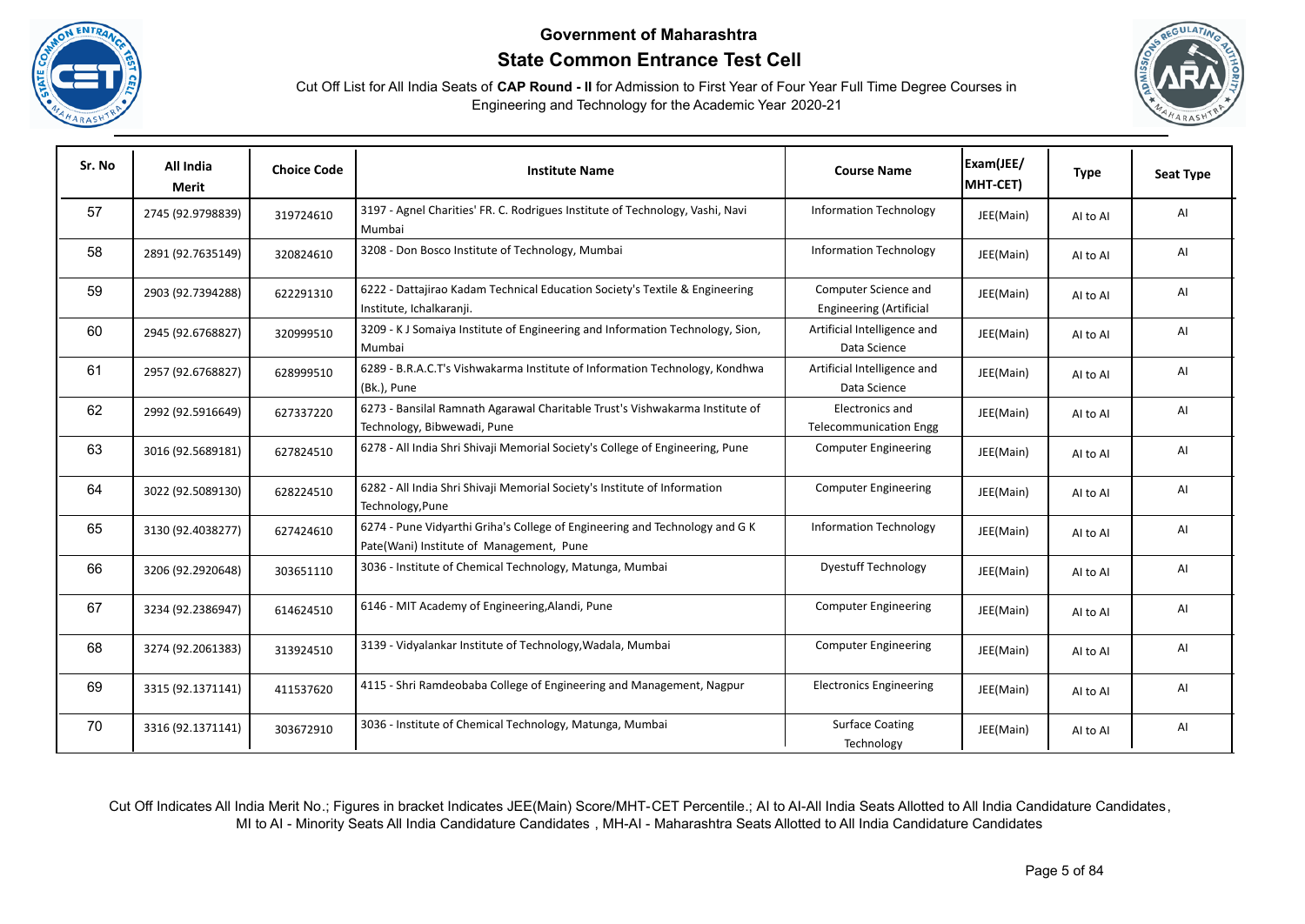





| Sr. No | All India<br><b>Merit</b> | <b>Choice Code</b> | <b>Institute Name</b>                                                                                                      | <b>Course Name</b>                                 | Exam(JEE/<br>MHT-CET) | <b>Type</b> | <b>Seat Type</b> |
|--------|---------------------------|--------------------|----------------------------------------------------------------------------------------------------------------------------|----------------------------------------------------|-----------------------|-------------|------------------|
| 71     | 3447 (91.9457314)         | 317699510          | 3176 - Thakur College of Engineering and Technology, Kandivali, Mumbai                                                     | Artificial Intelligence and<br>Data Science        | JEE(Main)             | AI to AI    | AI               |
| 72     | 3493 (91.8469310)         | 675424510          | 6754 - International Institute of Information Technology (I <sup>2</sup> IT), Pune.                                        | <b>Computer Engineering</b>                        | JEE(Main)             | AI to AI    | AI               |
| 73     | 3539 (91.8335187)         | 415137010          | 4151 - Vidarbha Bahu-Uddeshiya Shikshan Sanstha's Tulshiramji Gaikwad Patil<br>College of Engineering & Technology, Nagpur | Electronics and<br>Communication                   | JEE(Main)             | MH to Al    | GNT1H            |
| 74     | 3560 (91.7718649)         | 318237210          | 3182 - Thadomal Shahani Engineering College, Bandra, Mumbai                                                                | Electronics and<br><b>Telecommunication Engg</b>   | JEE(Main)             | AI to AI    | AI               |
| 75     | 3584 (91.7401809)         | 627824520          | 6278 - All India Shri Shivaji Memorial Society's College of Engineering, Pune                                              | <b>Computer Engineering</b>                        | JEE(Main)             | AI to AI    | AI               |
| 76     | 3699 (91.6172658)         | 416724210          | 4167 - Yeshwantrao Chavan College of Engineering, Wanadongri, Nagpur                                                       | Computer Science and<br>Engineering                | JEE(Main)             | Al to Al    | AI               |
| 77     | 3739 (91.4701597)         | 682224510          | 6822 - Pimpri Chinchwad Education Trust's Pimpri Chinchwad College Of<br>Engineering And Research, Ravet                   | <b>Computer Engineering</b>                        | JEE(Main)             | Al to Al    | AI               |
| 78     | 3760 (91.4542217)         | 303651410          | 3036 - Institute of Chemical Technology, Matunga, Mumbai                                                                   | <b>Fibres and Textile</b><br>Processing Technology | JEE(Main)             | AI to AI    | Al               |
| 79     | 3775 (91.4431022)         | 617537210          | 6175 - Pimpri Chinchwad Education Trust, Pimpri Chinchwad College of<br>Engineering, Pune                                  | Electronics and<br><b>Telecommunication Engg</b>   | JEE(Main)             | AI to AI    | AI               |
| 80     | 3802 (91.3985159)         | 318461210          | 3184 - Fr. Conceicao Rodrigues College of Engineering, Bandra, Mumbai                                                      | <b>Mechanical Engineering</b>                      | JEE(Main)             | Al to Al    | AI               |
| 81     | 3837 (91.3844507)         | 614124510          | 6141 - Jaywant Shikshan Prasarak Mandal's, Rajarshi Shahu College of<br>Engineering, Tathawade, Pune                       | <b>Computer Engineering</b>                        | JEE(Main)             | Al to Al    | AI               |
| 82     | 3850 (91.3844507)         | 313924610          | 3139 - Vidyalankar Institute of Technology, Wadala, Mumbai                                                                 | <b>Information Technology</b>                      | JEE(Main)             | AI to AI    | AI               |
| 83     | 3853 (91.3844507)         | 320199510          | 3201 - Rizvi Education Society's Rizvi College of Engineering, Bandra, Mumbai                                              | Artificial Intelligence and<br>Data Science        | JEE(Main)             | AI to AI    | AI               |
| 84     | 3925 (91.2222675)         | 320724510          | 3207 - Mahatma Education Society's Pillai College of Engineering, New Panvel                                               | <b>Computer Engineering</b>                        | JEE(Main)             | Al to Al    | AI               |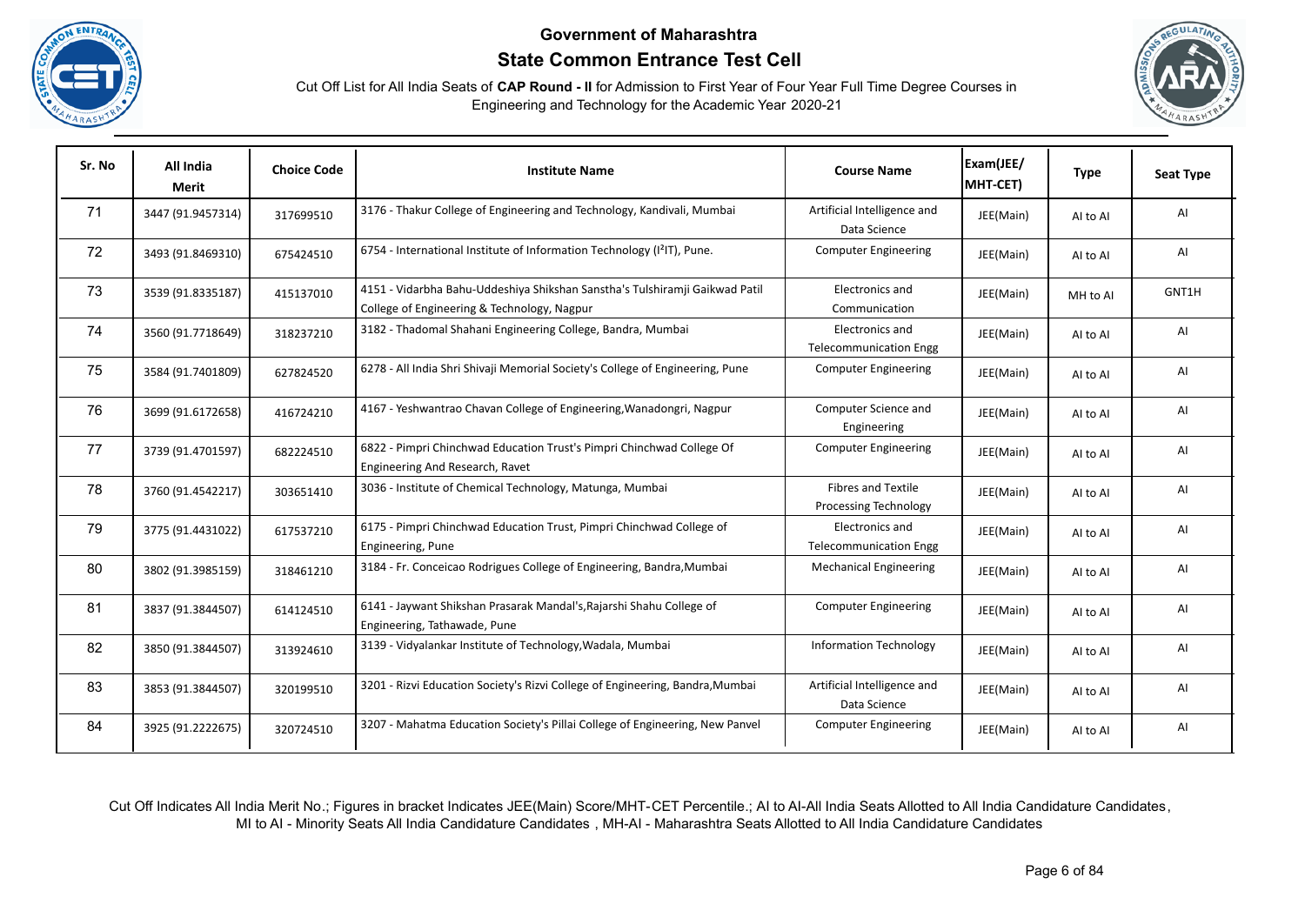





| Sr. No | All India<br><b>Merit</b> | <b>Choice Code</b> | <b>Institute Name</b>                                                                                       | <b>Course Name</b>                               | Exam(JEE/<br>MHT-CET) | <b>Type</b> | <b>Seat Type</b> |
|--------|---------------------------|--------------------|-------------------------------------------------------------------------------------------------------------|--------------------------------------------------|-----------------------|-------------|------------------|
| 85     | 3929 (91.2222675)         | 317692110          | 3176 - Thakur College of Engineering and Technology, Kandivali, Mumbai                                      | Artificial Intelligence and<br>Machine Learning  | JEE(Main)             | Al to Al    | AI               |
| 86     | 3943 (91.2222675)         | 614624610          | 6146 - MIT Academy of Engineering, Alandi, Pune                                                             | <b>Information Technology</b>                    | JEE(Main)             | AI to AI    | AI               |
| 87     | 3961 (91.2031136)         | 617537220          | 6175 - Pimpri Chinchwad Education Trust, Pimpri Chinchwad College of<br>Engineering, Pune                   | Electronics and<br><b>Telecommunication Engg</b> | JEE(Main)             | Al to Al    | AI               |
| 88     | 4041 (91.0883933)         | 602837210          | 6028 - Department of Technology, Shivaji University, Kolhapur                                               | Electronics and<br><b>Telecommunication Engg</b> | JEE(Main)             | MH to Al    | GNT2H            |
| 89     | 4099 (90.9951692)         | 320824510          | 3208 - Don Bosco Institute of Technology, Mumbai                                                            | <b>Computer Engineering</b>                      | JEE(Main)             | Al to Al    | AI               |
| 90     | 4135 (90.9225631)         | 675424610          | 6754 - International Institute of Information Technology (I <sup>2</sup> IT), Pune.                         | <b>Information Technology</b>                    | JEE(Main)             | Al to Al    | AI               |
| 91     | 4138 (90.9225631)         | 627361210          | 6273 - Bansilal Ramnath Agarawal Charitable Trust's Vishwakarma Institute of<br>Technology, Bibwewadi, Pune | <b>Mechanical Engineering</b>                    | JEE(Main)             | Al to Al    | AI               |
| 92     | 4139 (90.9225631)         | 627224610          | 6272 - Dr. D. Y. Patil Pratishthan's D.Y.Patil College of Engineering Akurdi, Pune                          | <b>Information Technology</b>                    | JEE(Main)             | Al to Al    | AI               |
| 93     | 4212 (90.7708248)         | 319950710          | 3199 - Shri Vile Parle Kelvani Mandal's Dwarkadas J. Sanghvi College of<br>Engineering, Vile Parle, Mumbai  | <b>Chemical Engineering</b>                      | JEE(Main)             | Al to Al    | AI               |
| 94     | 4213 (90.7708248)         | 512124510          | 5121 - K. K. Wagh Institute of Engineering Education and Research, Nashik                                   | <b>Computer Engineering</b>                      | JEE(Main)             | Al to Al    | AI               |
| 95     | 4216 (90.7708248)         | 516224510          | 5162 - Amrutvahini Sheti & Shikshan Vikas Sanstha's Amrutvahini College of<br>Engineering, Sangamner        | <b>Computer Engineering</b>                      | JEE(Main)             | AI to AI    | AI               |
| 96     | 4436 (90.4590322)         | 617724510          | 6177 - Sinhgad College of Engineering, Vadgaon (BK), Pune                                                   | <b>Computer Engineering</b>                      | JEE(Main)             | Al to Al    | AI               |
| 97     | 4569 (90.2312418)         | 613924510          | 6139 - Progressive Education Society's Modern College of Engineering, Pune                                  | <b>Computer Engineering</b>                      | JEE(Main)             | Al to Al    | AI               |
| 98     | 4589 (90.2312418)         | 628224520          | 6282 - All India Shri Shivaji Memorial Society's Institute of Information<br>Technology, Pune               | <b>Computer Engineering</b>                      | JEE(Main)             | AI to AI    | AI               |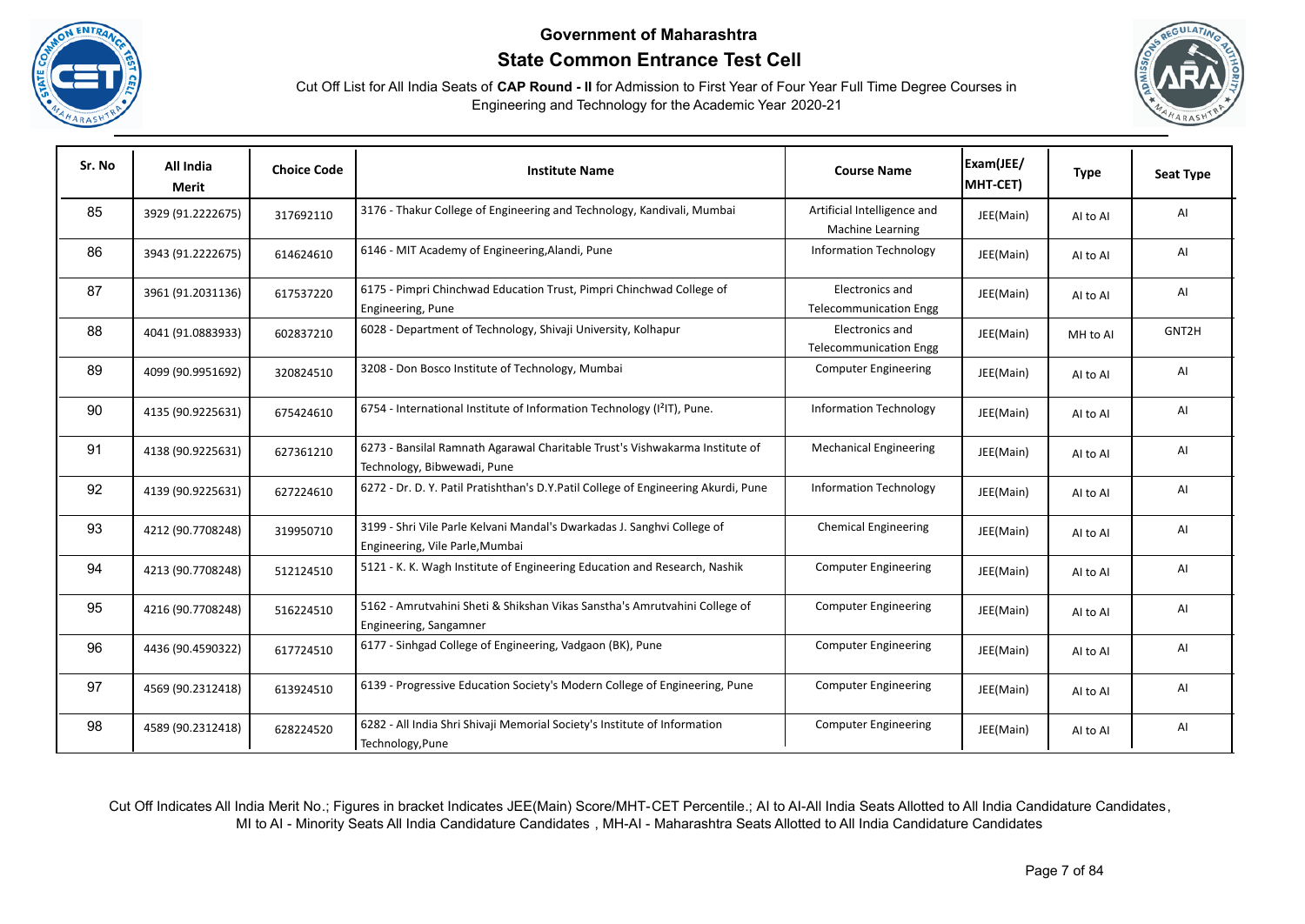





| Sr. No | All India<br>Merit | <b>Choice Code</b> | <b>Institute Name</b>                                                                                       | <b>Course Name</b>                               | Exam(JEE/<br>MHT-CET) | <b>Type</b> | Seat Type |
|--------|--------------------|--------------------|-------------------------------------------------------------------------------------------------------------|--------------------------------------------------|-----------------------|-------------|-----------|
| 99     | 4607 (90.2170737)  | 627361220          | 6273 - Bansilal Ramnath Agarawal Charitable Trust's Vishwakarma Institute of<br>Technology, Bibwewadi, Pune | <b>Mechanical Engineering</b>                    | JEE(Main)             | AI to AI    | AI        |
| 100    | 4625 (90.1726194)  | 212719110          | 2127 - Mahatma Gandhi Missions College of Engineering, Hingoli Rd, Nanded.                                  | Civil Engineering                                | JEE(Main)             | Al to Al    | AI        |
| 101    | 4730 (89.9667109)  | 679624510          | 6796 - Bharati Vidyapeeth's College of Engineering, Lavale, Pune                                            | <b>Computer Engineering</b>                      | JEE(Main)             | AI to AI    | AI        |
| 102    | 4779 (89.9572030)  | 318924510          | 3189 - Bharati Vidyapeeth College of Engineering, Navi Mumbai                                               | <b>Computer Engineering</b>                      | JEE(Main)             | AI to AI    | AI        |
| 103    | 4822 (89.8782776)  | 617724520          | 6177 - Sinhgad College of Engineering, Vadgaon (BK), Pune                                                   | <b>Computer Engineering</b>                      | JEE(Main)             | Al to Al    | AI        |
| 104    | 4910 (89.7190781)  | 617519110          | 6175 - Pimpri Chinchwad Education Trust, Pimpri Chinchwad College of<br>Engineering, Pune                   | Civil Engineering                                | JEE(Main)             | Al to Al    | Al        |
| 105    | 4938 (89.7056982)  | 627637210F         | 6276 - MKSSS's Cummins College of Engineering for Women, Karvenagar, Pune                                   | Electronics and<br><b>Telecommunication Engg</b> | JEE(Main)             | AI to AI    | AI        |
| 106    | 4962 (89.6834795)  | 512124610          | 5121 - K. K. Wagh Institute of Engineering Education and Research, Nashik                                   | <b>Information Technology</b>                    | JEE(Main)             | AI to AI    | AI        |
| 107    | 4977 (89.6659074)  | 313524510          | 3135 - Manjara Charitable Trust's Rajiv Gandhi Institute of Technology,<br>Mumbai                           | <b>Computer Engineering</b>                      | JEE(Main)             | Al to Al    | AI        |
| 108    | 5043 (89.6122760)  | 320124510          | 3201 - Rizvi Education Society's Rizvi College of Engineering, Bandra, Mumbai                               | <b>Computer Engineering</b>                      | JEE(Main)             | AI to AI    | AI        |
| 109    | 5073 (89.4732118)  | 614124610          | 6141 - Jaywant Shikshan Prasarak Mandal's, Rajarshi Shahu College of<br>Engineering, Tathawade, Pune        | <b>Information Technology</b>                    | JEE(Main)             | AI to AI    | AI        |
| 110    | 5195 (89.3342286)  | 627637220F         | 6276 - MKSSS's Cummins College of Engineering for Women, Karvenagar, Pune                                   | Electronics and<br><b>Telecommunication Engg</b> | JEE(Main)             | Al to Al    | AI        |
| 111    | 5197 (89.3342286)  | 628937210          | 6289 - B.R.A.C.T's Vishwakarma Institute of Information Technology, Kondhwa<br>(Bk.), Pune                  | Electronics and<br><b>Telecommunication Engg</b> | JEE(Main)             | AI to AI    | AI        |
| 112    | 5202 (89.3183196)  | 628224610          | 6282 - All India Shri Shivaji Memorial Society's Institute of Information<br>Technology, Pune               | <b>Information Technology</b>                    | JEE(Main)             | Al to Al    | AI        |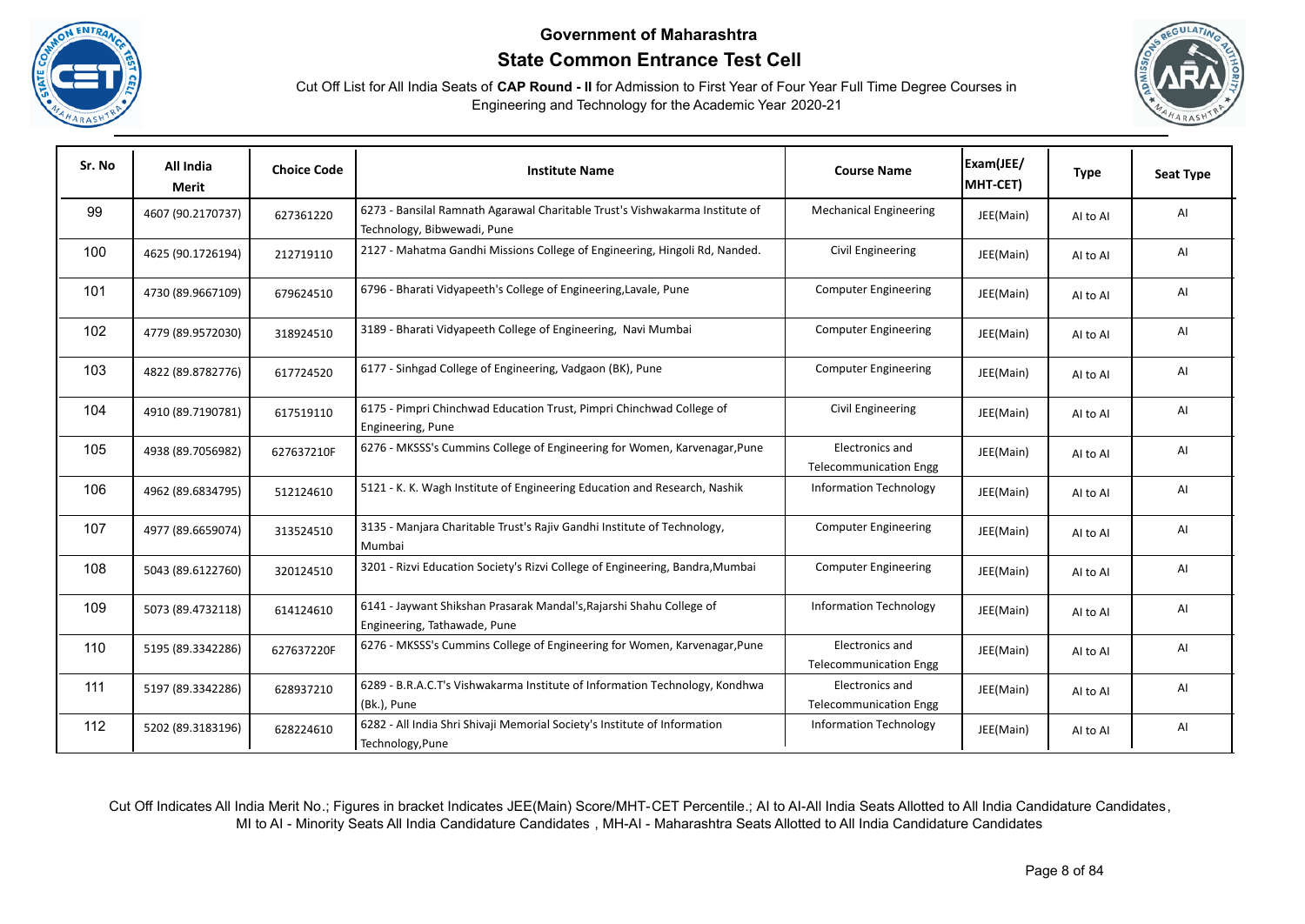





| Sr. No | All India<br>Merit | <b>Choice Code</b> | <b>Institute Name</b>                                                                                       | <b>Course Name</b>                               | Exam(JEE/<br>MHT-CET) | <b>Type</b> | <b>Seat Type</b> |
|--------|--------------------|--------------------|-------------------------------------------------------------------------------------------------------------|--------------------------------------------------|-----------------------|-------------|------------------|
| 113    | 5203 (89.3183196)  | 320424610          | 3204 - St. Francis Institute of Technology, Borivali, Mumbai                                                | <b>Information Technology</b>                    | JEE(Main)             | AI to AI    | Al               |
| 114    | 5255 (89.2094379)  | 318250710          | 3182 - Thadomal Shahani Engineering College, Bandra, Mumbai                                                 | <b>Chemical Engineering</b>                      | JEE(Main)             | Al to Al    | AI               |
| 115    | 5294 (89.1931005)  | 613924520          | 6139 - Progressive Education Society's Modern College of Engineering, Pune                                  | <b>Computer Engineering</b>                      | JEE(Main)             | AI to AI    | AI               |
| 116    | 5308 (89.1794150)  | 680224510          | 6802 - Dr. D.Y.Patil Institute of Engineering, Management & Reseach, Akurdi,<br>Pune                        | <b>Computer Engineering</b>                      | JEE(Main)             | Al to Al    | AI               |
| 117    | 5403 (88.9710070)  | 620724510          | 6207 - Dr. D. Y. Patil Vidya Pratishthan Society's Dr. D. Y. Patil Institute of<br>Technology, Pimpri, Pune | <b>Computer Engineering</b>                      | JEE(Main)             | Al to Al    | Al               |
| 118    | 5430 (88.9132101)  | 321124510          | 3211 - S.I.E.S. Graduate School of Technology, Nerul, Navi Mumbai                                           | <b>Computer Engineering</b>                      | JEE(Main)             | Al to Al    | Al               |
| 119    | 5551 (88.8568844)  | 321424610          | 3214 - Xavier Institute Of Engineering C/O Xavier Technical<br>Institute, Mahim, Mumbai                     | <b>Information Technology</b>                    | JEE(Main)             | Al to Al    | AI               |
| 120    | 5659 (88.5809397)  | 320937210          | 3209 - KJ Somaiya Institute of Engineering and Information Technology, Sion,<br>Mumbai                      | Electronics and<br><b>Telecommunication Engg</b> | JEE(Main)             | AI to AI    | Al               |
| 121    | 5688 (88.5707183)  | 342324510          | 3423 - Shree L.R. Tiwari College of Engineering, Mira Road, Mumbai                                          | <b>Computer Engineering</b>                      | JEE(Main)             | AI to AI    | Al               |
| 122    | 5712 (88.5632784)  | 620724520          | 6207 - Dr. D. Y. Patil Vidya Pratishthan Society's Dr. D. Y. Patil Institute of<br>Technology, Pimpri, Pune | <b>Computer Engineering</b>                      | JEE(Main)             | AI to AI    | AI               |
| 123    | 5865 (88.2592361)  | 628299510          | 6282 - All India Shri Shivaji Memorial Society's Institute of Information<br>Technology, Pune               | Artificial Intelligence and<br>Data Science      | JEE(Main)             | AI to AI    | Al               |
| 124    | 5903 (88.2292847)  | 416725110          | 4167 - Yeshwantrao Chavan College of Engineering, Wanadongri, Nagpur                                        | Computer Technology                              | JEE(Main)             | Al to Al    | Al               |
| 125    | 5923 (88.2292847)  | 617561210          | 6175 - Pimpri Chinchwad Education Trust, Pimpri Chinchwad College of<br>Engineering, Pune                   | <b>Mechanical Engineering</b>                    | JEE(Main)             | AI to AI    | Al               |
| 126    | 5939 (88.2289171)  | 411519110          | 4115 - Shri Ramdeobaba College of Engineering and Management, Nagpur                                        | Civil Engineering                                | JEE(Main)             | Al to Al    | Al               |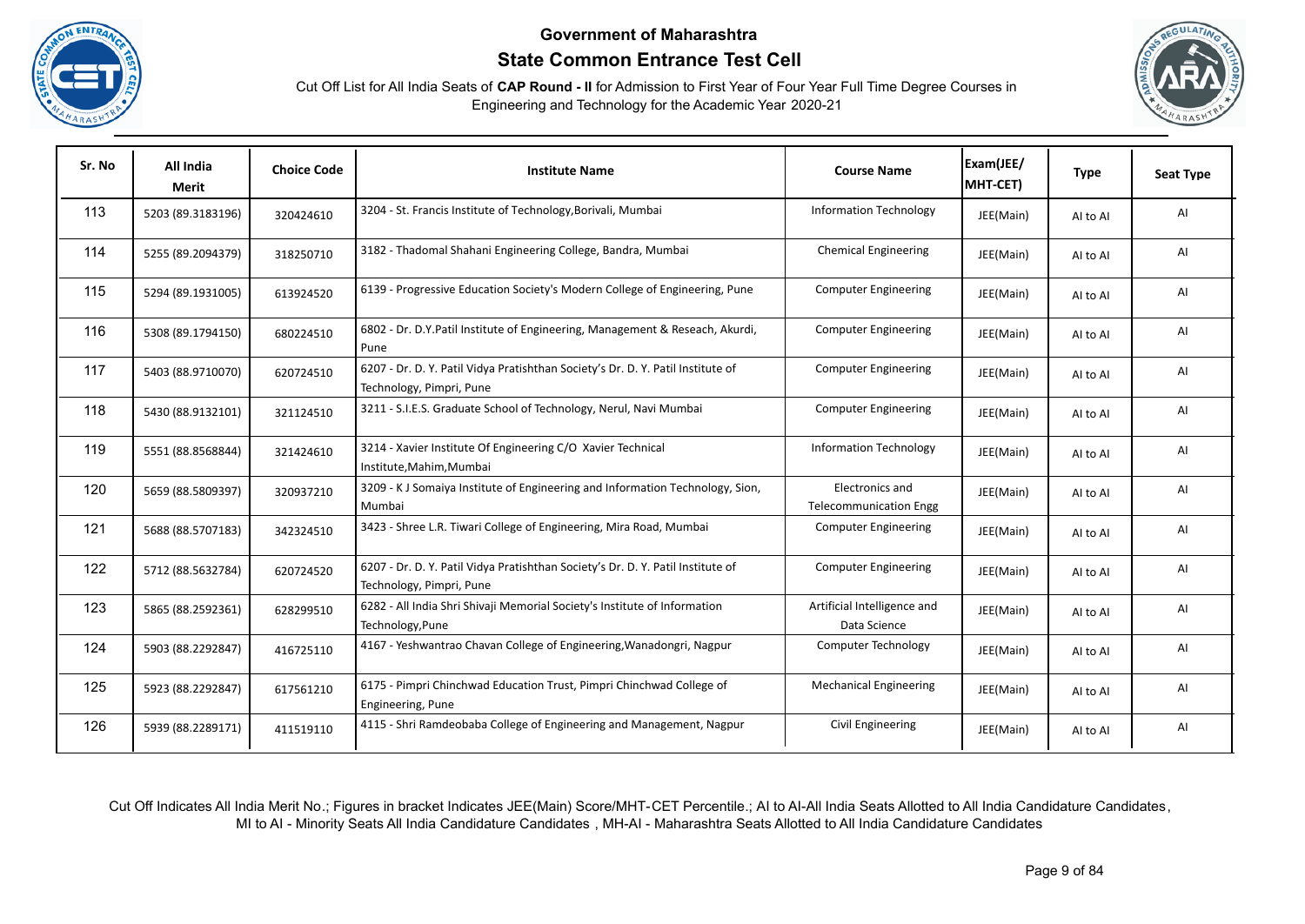





| Sr. No | All India<br><b>Merit</b> | <b>Choice Code</b> | <b>Institute Name</b>                                                                                       | <b>Course Name</b>                               | Exam(JEE/<br>MHT-CET) | <b>Type</b> | <b>Seat Type</b> |
|--------|---------------------------|--------------------|-------------------------------------------------------------------------------------------------------------|--------------------------------------------------|-----------------------|-------------|------------------|
| 127    | 5946 (88.2289171)         | 321437210          | 3214 - Xavier Institute Of Engineering C/O Xavier Technical<br>Institute, Mahim, Mumbai                     | Electronics and<br><b>Telecommunication Engg</b> | JEE(Main)             | Al to Al    | AI               |
| 128    | 6006 (88.1344812)         | 411624210          | 4116 - Ankush Shikshan Sanstha's G.H.Raisoni College of Engineering, Nagpur                                 | Computer Science and<br>Engineering              | JEE(Main)             | AI to AI    | AI               |
| 129    | 6025 (88.1199539)         | 411529310          | 4115 - Shri Ramdeobaba College of Engineering and Management, Nagpur                                        | <b>Electrical Engineering</b>                    | JEE(Main)             | Al to Al    | AI               |
| 130    | 6026 (88.1199539)         | 620724610          | 6207 - Dr. D. Y. Patil Vidya Pratishthan Society's Dr. D. Y. Patil Institute of<br>Technology, Pimpri, Pune | <b>Information Technology</b>                    | JEE(Main)             | AI to AI    | AI               |
| 131    | 6063 (87.9636968)         | 617724610          | 6177 - Sinhgad College of Engineering, Vadgaon (BK), Pune                                                   | <b>Information Technology</b>                    | JEE(Main)             | AI to AI    | AI               |
| 132    | 6099 (87.9538023)         | 613924610          | 6139 - Progressive Education Society's Modern College of Engineering, Pune                                  | <b>Information Technology</b>                    | JEE(Main)             | AI to AI    | AI               |
| 133    | 6110 (87.9271554)         | 628124510          | 6281 - Modern Education Society's College of Engineering, Pune                                              | <b>Computer Engineering</b>                      | JEE(Main)             | AI to AI    | AI               |
| 134    | 6111 (87.9271554)         | 411519120          | 4115 - Shri Ramdeobaba College of Engineering and Management, Nagpur                                        | Civil Engineering                                | JEE(Main)             | AI to AI    | AI               |
| 135    | 6117 (87.9271554)         | 516024510          | 5160 - Sanjivani Rural Education Society's Sanjivani College of Engineering,<br>Kopargaon                   | <b>Computer Engineering</b>                      | JEE(Main)             | Al to Al    | AI               |
| 136    | 6131 (87.9271554)         | 342324610          | 3423 - Shree L.R. Tiwari College of Engineering, Mira Road, Mumbai                                          | <b>Information Technology</b>                    | JEE(Main)             | Al to Al    | AI               |
| 137    | 6211 (87.7871498)         | 627661210F         | 6276 - MKSSS's Cummins College of Engineering for Women, Karvenagar, Pune                                   | <b>Mechanical Engineering</b>                    | JEE(Main)             | Al to Al    | AI               |
| 138    | 6217 (87.7810287)         | 613924620          | 6139 - Progressive Education Society's Modern College of Engineering, Pune                                  | <b>Information Technology</b>                    | JEE(Main)             | AI to AI    | AI               |
| 139    | 6232 (87.7810287)         | 627299510          | 6272 - Dr. D. Y. Patil Pratishthan's D.Y.Patil College of Engineering Akurdi, Pune                          | Artificial Intelligence and<br>Data Science      | JEE(Main)             | Al to Al    | AI               |
| 140    | 6324 (87.6521530)         | 318537210          | 3185 - Vivekanand Education Society's Institute of Technology, Chembur,<br>Mumbai                           | Electronics and<br><b>Telecommunication Engg</b> | JEE(Main)             | AI to AI    | AI               |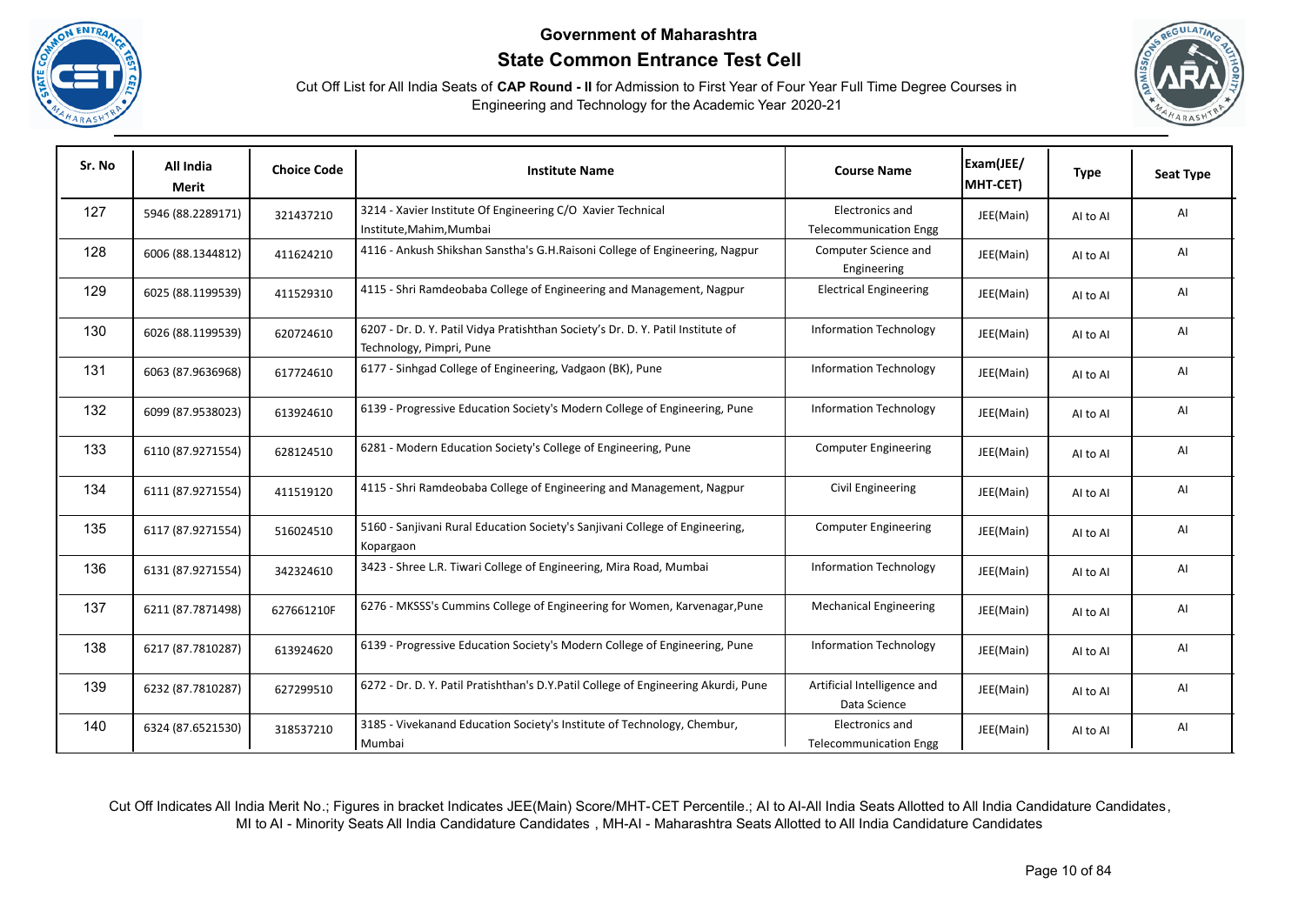





| Sr. No | All India<br><b>Merit</b> | <b>Choice Code</b> | <b>Institute Name</b>                                                                                                       | <b>Course Name</b>                                    | Exam(JEE/<br>MHT-CET) | <b>Type</b> | <b>Seat Type</b> |
|--------|---------------------------|--------------------|-----------------------------------------------------------------------------------------------------------------------------|-------------------------------------------------------|-----------------------|-------------|------------------|
| 141    | 6326 (87.6521530)         | 321124610          | 3211 - S.I.E.S. Graduate School of Technology, Nerul, Navi Mumbai                                                           | <b>Information Technology</b>                         | JEE(Main)             | Al to Al    | AI               |
| 142    | 6441 (87.4924247)         | 628124520          | 6281 - Modern Education Society's College of Engineering, Pune                                                              | <b>Computer Engineering</b>                           | JEE(Main)             | Al to Al    | AI               |
| 143    | 6489 (87.3423798)         | 621424510          | 6214 - K. E. Society's Rajarambapu Institute of Technology, Walwa, Sangli                                                   | <b>Computer Engineering</b>                           | JEE(Main)             | Al to Al    | AI               |
| 144    | 6502 (87.3353649)         | 110124210          | 1101 - Shri Sant Gajanan Maharaj College of Engineering, Shegaon                                                            | Computer Science and<br>Engineering                   | JEE(Main)             | Al to Al    | AI               |
| 145    | 6511 (87.3353649)         | 411699710          | 4116 - Ankush Shikshan Sanstha's G.H.Raisoni College of Engineering, Nagpur                                                 | Artificial Intelligence                               | JEE(Main)             | Al to Al    | AI               |
| 146    | 6876 (86.8868641)         | 628424510          | 6284 - Vidya Pratishthan's Kamalnayan Bajaj Institute of Engineering &<br>Technology, Baramati Dist.Pune                    | <b>Computer Engineering</b>                           | JEE(Main)             | Al to Al    | AI               |
| 147    | 6880 (86.8844447)         | 621456810          | 6214 - K. E. Society's Rajarambapu Institute of Technology, Walwa, Sangli                                                   | Computer Science and<br><b>Information Technology</b> | JEE(Main)             | AI to AI    | AI               |
| 148    | 6906 (86.8555875)         | 617824510          | 6178 - Sinhgad Technical Education Society's Smt. Kashibai Navale College of<br>Engineering, Vadgaon, Pune                  | <b>Computer Engineering</b>                           | JEE(Main)             | Al to Al    | AI               |
| 149    | 6947 (86.7719461)         | 313524610          | 3135 - Manjara Charitable Trust's Rajiv Gandhi Institute of Technology,<br>Mumbai                                           | <b>Information Technology</b>                         | JEE(Main)             | AI to AI    | AI               |
| 150    | 6948 (86.7719461)         | 617561220          | 6175 - Pimpri Chinchwad Education Trust, Pimpri Chinchwad College of<br>Engineering, Pune                                   | <b>Mechanical Engineering</b>                         | JEE(Main)             | Al to Al    | AI               |
| 151    | 6965 (86.7719461)         | 320837210          | 3208 - Don Bosco Institute of Technology, Mumbai                                                                            | Electronics and<br><b>Telecommunication Engg</b>      | JEE(Main)             | AI to AI    | AI               |
| 152    | 7032 (86.5685661)         | 347524510          | 3475 - A. P. Shah Institute of Technology, Thane                                                                            | <b>Computer Engineering</b>                           | JEE(Main)             | Al to Al    | AI               |
| 153    | 7052 (86.5685661)         | 213424210          | 2134 - Peoples Education Society's College of Engineering, Aurangabad                                                       | Computer Science and<br>Engineering                   | JEE(Main)             | MH to Al    | <b>GOBCH</b>     |
| 154    | 7102 (86.4765691)         | 346791110          | 3467 - Vishwaniketan's Institute of Management Entrepreneurship and<br>Engineering Technology(i MEET), Khalapur Dist Raigad | Computer Science and<br>Engineering(Artificial        | JEE(Main)             | MH to Al    | <b>GVJH</b>      |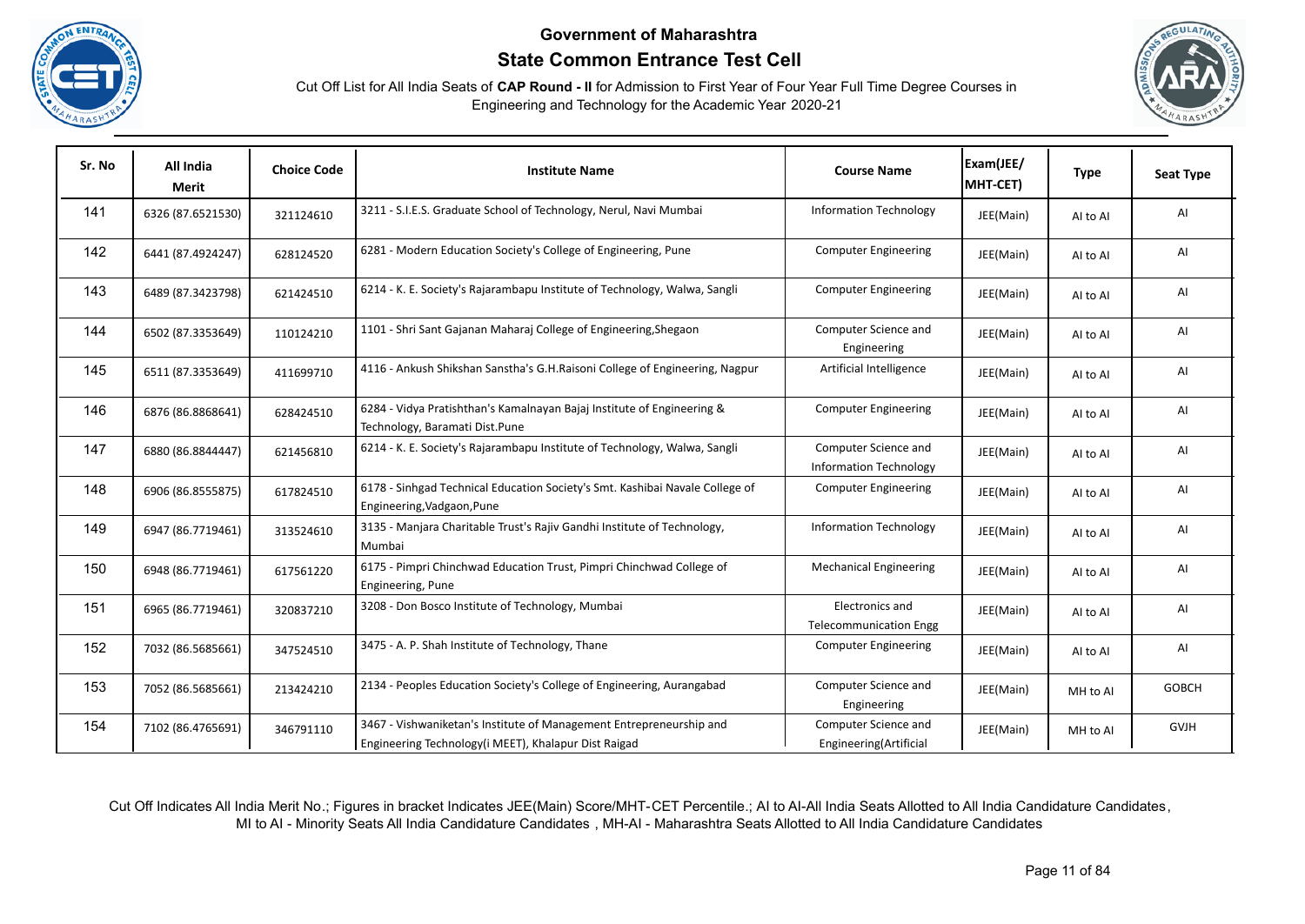





| Sr. No | All India<br>Merit | <b>Choice Code</b> | <b>Institute Name</b>                                                                                       | <b>Course Name</b>                               | Exam(JEE/<br>MHT-CET) | <b>Type</b> | <b>Seat Type</b> |
|--------|--------------------|--------------------|-------------------------------------------------------------------------------------------------------------|--------------------------------------------------|-----------------------|-------------|------------------|
| 155    | 7105 (86.4765691)  | 110124610          | 1101 - Shri Sant Gajanan Maharaj College of Engineering, Shegaon                                            | <b>Information Technology</b>                    | JEE(Main)             | AI to AI    | AI               |
| 156    | 7207 (86.3819671)  | 617824520          | 6178 - Sinhgad Technical Education Society's Smt. Kashibai Navale College of<br>Engineering, Vadgaon, Pune  | <b>Computer Engineering</b>                      | JEE(Main)             | AI to AI    | AI               |
| 157    | 7230 (86.3334737)  | 615624510          | 6156 - Marathwada Mitra Mandal's College of Engineering, Karvenagar, Pune                                   | <b>Computer Engineering</b>                      | JEE(Main)             | AI to AI    | AI               |
| 158    | 7285 (86.2234746)  | 617824610          | 6178 - Sinhgad Technical Education Society's Smt. Kashibai Navale College of<br>Engineering, Vadgaon, Pune  | <b>Information Technology</b>                    | JEE(Main)             | AI to AI    | AI               |
| 159    | 7332 (86.1693056)  | 319737210          | 3197 - Agnel Charities' FR. C. Rodrigues Institute of Technology, Vashi, Navi<br>Mumbai                     | Electronics and<br><b>Telecommunication Engg</b> | JEE(Main)             | AI to AI    | AI               |
| 160    | 7393 (86.0470773)  | 675524510          | 6755 - JSPM Narhe Technical Campus, Pune.                                                                   | <b>Computer Engineering</b>                      | JEE(Main)             | Al to Al    | AI               |
| 161    | 7399 (86.0470773)  | 626524210          | 6265 - Walchand Institute of Technology, Solapur                                                            | Computer Science and<br>Engineering              | JEE(Main)             | AI to AI    | AI               |
| 162    | 7405 (86.0470773)  | 620799510          | 6207 - Dr. D. Y. Patil Vidya Pratishthan Society's Dr. D. Y. Patil Institute of<br>Technology, Pimpri, Pune | Artificial Intelligence and<br>Data Science      | JEE(Main)             | AI to AI    | AI               |
| 163    | 7427 (86.0470773)  | 320324510          | 3203 - Atharva College of Engineering, Malad (West), Mumbai                                                 | <b>Computer Engineering</b>                      | JEE(Main)             | AI to AI    | AI               |
| 164    | 7475 (86.0316146)  | 626524610          | 6265 - Walchand Institute of Technology, Solapur                                                            | <b>Information Technology</b>                    | JEE(Main)             | Al to Al    | AI               |
| 165    | 7538 (85.8991652)  | 628424610          | 6284 - Vidya Pratishthan's Kamalnayan Bajaj Institute of Engineering &<br>Technology, Baramati Dist.Pune    | <b>Information Technology</b>                    | JEE(Main)             | AI to AI    | AI               |
| 166    | 7610 (85.8296807)  | 627237210          | 6272 - Dr. D. Y. Patil Pratishthan's D.Y.Patil College of Engineering Akurdi, Pune                          | Electronics and<br><b>Telecommunication Engg</b> | JEE(Main)             | AI to AI    | AI               |
| 167    | 7661 (85.7869807)  | 320724610          | 3207 - Mahatma Education Society's Pillai College of Engineering, New Panvel                                | <b>Information Technology</b>                    | JEE(Main)             | AI to AI    | AI               |
| 168    | 7762 (85.4889830)  | 617624510          | 6176 - G. H. Raisoni Institute of Engineering and Technology, Wagholi, Pune                                 | <b>Computer Engineering</b>                      | JEE(Main)             | Al to Al    | AI               |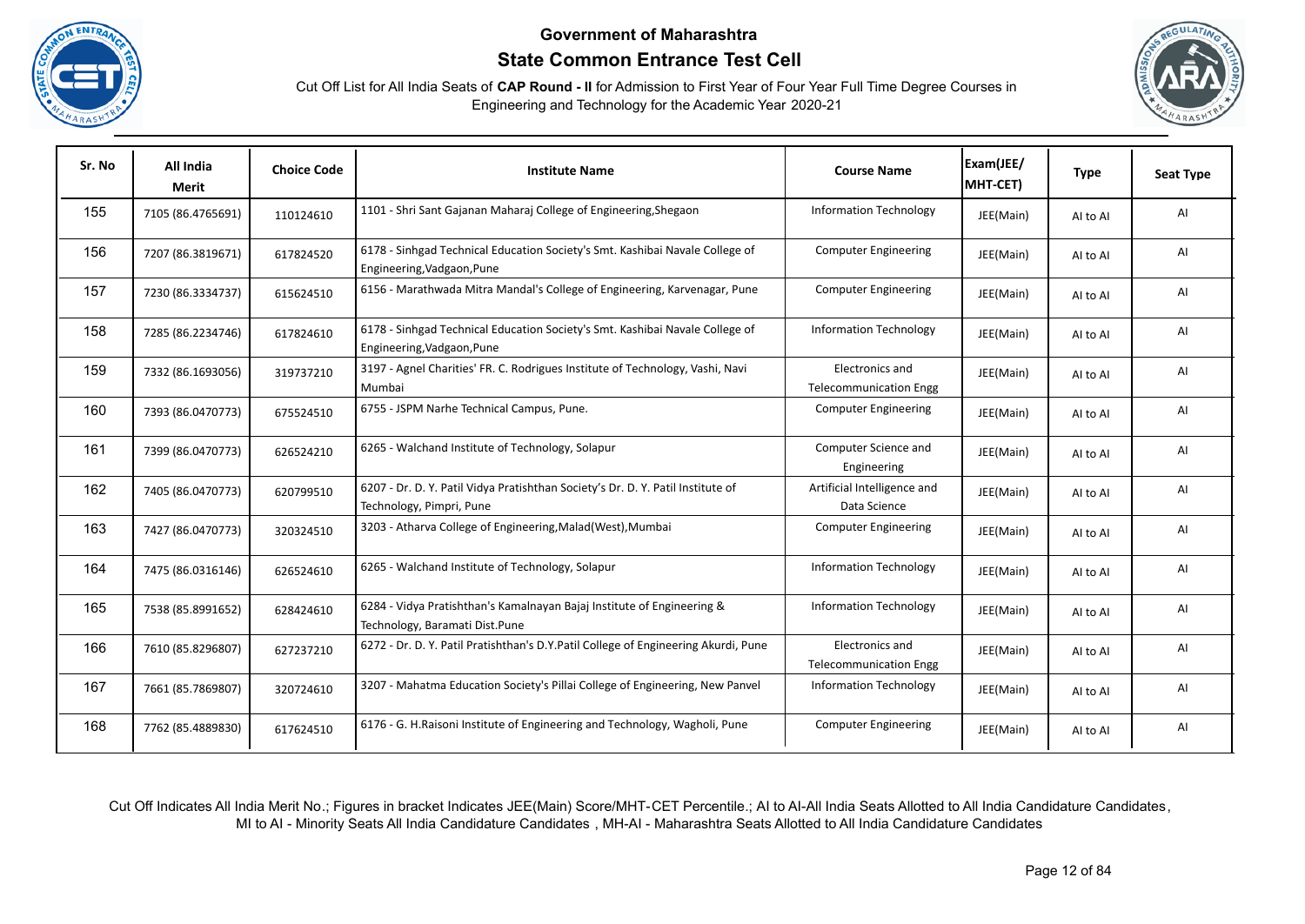





| Sr. No | All India<br>Merit | <b>Choice Code</b> | <b>Institute Name</b>                                                                                                       | <b>Course Name</b>                             | Exam(JEE/<br>MHT-CET) | <b>Type</b> | <b>Seat Type</b> |
|--------|--------------------|--------------------|-----------------------------------------------------------------------------------------------------------------------------|------------------------------------------------|-----------------------|-------------|------------------|
| 169    | 7793 (85.4552722)  | 346791110          | 3467 - Vishwaniketan's Institute of Management Entrepreneurship and<br>Engineering Technology(i MEET), Khalapur Dist Raigad | Computer Science and<br>Engineering(Artificial | JEE(Main)             | MH to Al    | GNT2O            |
| 170    | 7835 (85.4368932)  | 319729310          | 3197 - Agnel Charities' FR. C. Rodrigues Institute of Technology, Vashi, Navi<br>Mumbai                                     | <b>Electrical Engineering</b>                  | JEE(Main)             | Al to Al    | AI               |
| 171    | 7853 (85.4368932)  | 416724610          | 4167 - Yeshwantrao Chavan College of Engineering, Wanadongri, Nagpur                                                        | <b>Information Technology</b>                  | JEE(Main)             | Al to Al    | AI               |
| 172    | 7879 (85.4368932)  | 615524510          | 6155 - G.H.Raisoni College of Engineering & Management, Wagholi, Pune                                                       | <b>Computer Engineering</b>                    | JEE(Main)             | Al to Al    | AI               |
| 173    | 7908 (85.4358867)  | 680299510          | 6802 - Dr. D.Y.Patil Institute of Engineering, Management & Reseach, Akurdi,<br>Pune                                        | Artificial Intelligence and<br>Data Science    | JEE(Main)             | AI to AI    | AI               |
| 174    | 7953 (85.3778214)  | 318324510          | 3183 - Anjuman-I-Islam's M.H. Saboo Siddik College of Engineering, Byculla,<br>Mumbai                                       | <b>Computer Engineering</b>                    | JEE(Main)             | Al to Al    | AI               |
| 175    | 7986 (85.3283287)  | 417424510          | 4174 - ST. Vincent Pallotti College of Engineering & Technology, Nagpur                                                     | <b>Computer Engineering</b>                    | JEE(Main)             | Al to Al    | AI               |
| 176    | 8001 (85.3283287)  | 319424510          | 3194 - Vidyavardhini's College of Engineering and Technology, Vasai                                                         | <b>Computer Engineering</b>                    | JEE(Main)             | Al to Al    | AI               |
| 177    | 8012 (85.3283287)  | 538019110          | 5380 - Adsul's Technical Campus, Chas Dist. Ahmednagar                                                                      | Civil Engineering                              | JEE(Main)             | MH to Al    | LOBCH            |
| 178    | 8017 (85.3283287)  | 319024610          | 3190 - Terna Engineering College, Nerul, Navi Mumbai                                                                        | <b>Information Technology</b>                  | JEE(Main)             | Al to Al    | AI               |
| 179    | 8030 (85.3100989)  | 614524510          | 6145 - JSPM'S Jaywantrao Sawant College of Engineering, Pune                                                                | <b>Computer Engineering</b>                    | JEE(Main)             | Al to Al    | AI               |
| 180    | 8042 (85.2426313)  | 303352710          | 3033 - Dr. Babasaheb Ambedkar Technological University, Lonere                                                              | Petro Chemical<br>Engineering                  | JEE(Main)             | MH to Al    | <b>GOPENO</b>    |
| 181    | 8098 (85.0622493)  | 510824510          | 5108 - Maratha Vidya Prasarak Samaj's Karmaveer Adv. Baburao Ganpatrao<br>Thakare College Of Engineering, Nashik            | <b>Computer Engineering</b>                    | JEE(Main)             | AI to AI    | AI               |
| 182    | 8128 (85.0622493)  | 318361210          | 3183 - Anjuman-I-Islam's M.H. Saboo Siddik College of Engineering, Byculla,<br>Mumbai                                       | <b>Mechanical Engineering</b>                  | JEE(Main)             | AI to AI    | AI               |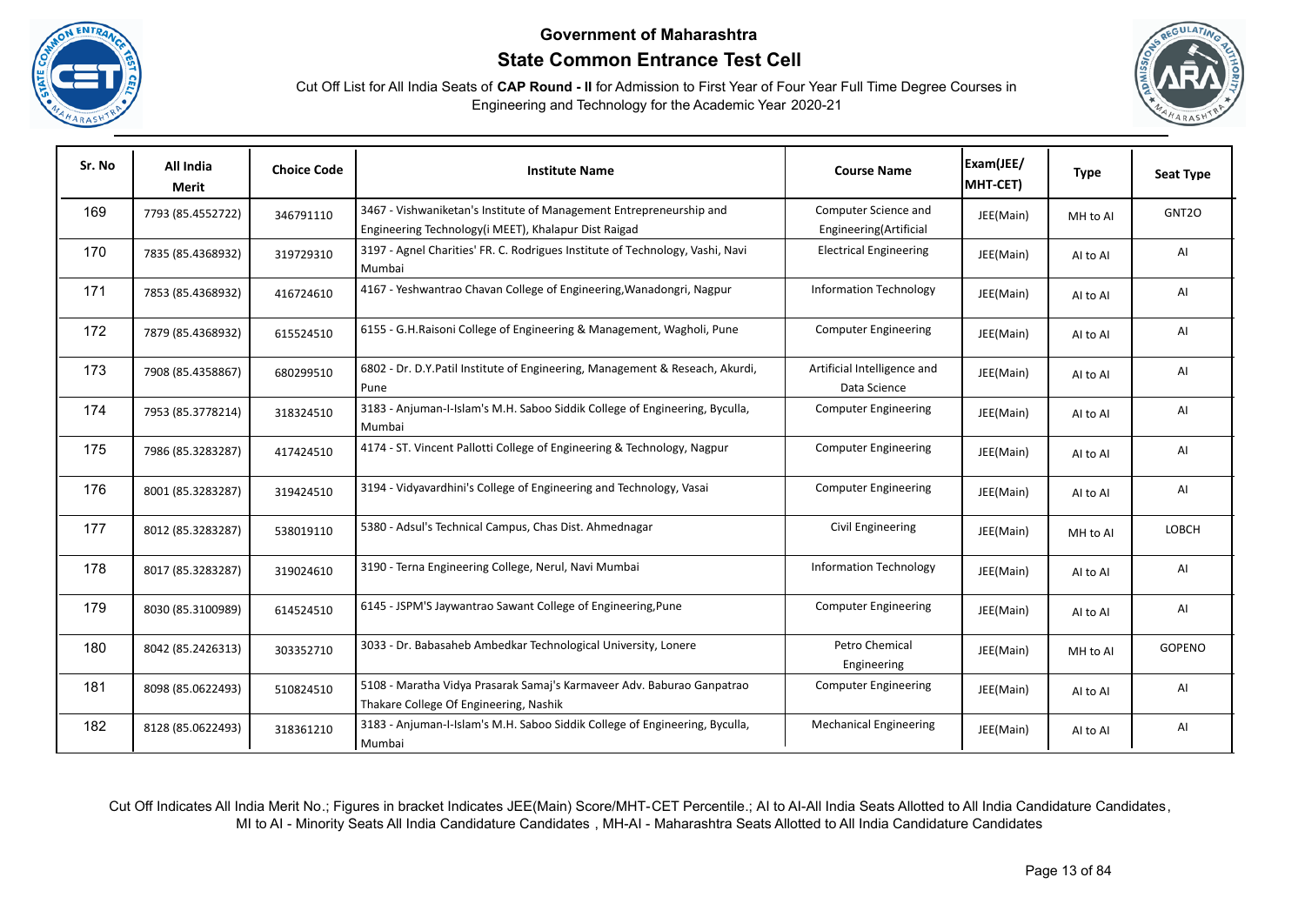





| Sr. No | All India<br><b>Merit</b> | <b>Choice Code</b> | <b>Institute Name</b>                                                                                    | <b>Course Name</b>                               | Exam(JEE/<br>MHT-CET) | <b>Type</b> | <b>Seat Type</b> |
|--------|---------------------------|--------------------|----------------------------------------------------------------------------------------------------------|--------------------------------------------------|-----------------------|-------------|------------------|
| 183    | 8138 (85.0622493)         | 516061210          | 5160 - Sanjivani Rural Education Society's Sanjivani College of Engineering,<br>Kopargaon                | <b>Mechanical Engineering</b>                    | JEE(Main)             | Al to Al    | AI               |
| 184    | 8146 (85.0150423)         | 682237210          | 6822 - Pimpri Chinchwad Education Trust's Pimpri Chinchwad College Of<br>Engineering And Research, Ravet | Electronics and<br><b>Telecommunication Engg</b> | JEE(Main)             | Al to Al    | AI               |
| 185    | 8172 (85.0150423)         | 628524510F         | 6285 - Bharati Vidyapeeth's College of Engineering for Women, Katraj,<br>Dhankawadi, Pune                | <b>Computer Engineering</b>                      | JEE(Main)             | AI to AI    | AI               |
| 186    | 8186 (85.0128714)         | 621419110          | 6214 - K. E. Society's Rajarambapu Institute of Technology, Walwa, Sangli                                | Civil Engineering                                | JEE(Main)             | Al to Al    | AI               |
| 187    | 8238 (85.0100957)         | 626724210          | 6267 - Kolhapur Institute of Technology's College of Engineering(Autonomous),<br>Kolhapur                | Computer Science and<br>Engineering              | JEE(Main)             | AI to AI    | AI               |
| 188    | 8290 (84.8392186)         | 615524610          | 6155 - G.H.Raisoni College of Engineering & Management, Wagholi, Pune                                    | <b>Information Technology</b>                    | JEE(Main)             | Al to Al    | AI               |
| 189    | 8360 (84.8353696)         | 110137210          | 1101 - Shri Sant Gajanan Maharaj College of Engineering, Shegaon                                         | Electronics and<br><b>Telecommunication Engg</b> | JEE(Main)             | AI to AI    | AI               |
| 190    | 8383 (84.7907305)         | 317637210          | 3176 - Thakur College of Engineering and Technology, Kandivali, Mumbai                                   | Electronics and<br><b>Telecommunication Engg</b> | JEE(Main)             | Al to Al    | AI               |
| 191    | 8426 (84.7348983)         | 411624610          | 4116 - Ankush Shikshan Sanstha's G.H.Raisoni College of Engineering, Nagpur                              | <b>Information Technology</b>                    | JEE(Main)             | AI to AI    | AI               |
| 192    | 8534 (84.5759453)         | 615624610          | 6156 - Marathwada Mitra Mandal's College of Engineering, Karvenagar, Pune                                | <b>Information Technology</b>                    | JEE(Main)             | Al to Al    | AI               |
| 193    | 8538 (84.5759453)         | 411546110          | 4115 - Shri Ramdeobaba College of Engineering and Management, Nagpur                                     | <b>Bio Medical Engineering</b>                   | JEE(Main)             | Al to Al    | Al               |
| 194    | 8578 (84.5029381)         | 613999510          | 6139 - Progressive Education Society's Modern College of Engineering, Pune                               | Artificial Intelligence and<br>Data Science      | JEE(Main)             | Al to Al    | AI               |
| 195    | 8585 (84.5029381)         | 414224210          | 4142 - Ankush Shikshan Sanstha's G. H. Raisoni Institute of Engineering &<br>Technology, Nagpur          | Computer Science and<br>Engineering              | JEE(Main)             | Al to Al    | AI               |
| 196    | 8632 (84.4759838)         | 512199510          | 5121 - K. K. Wagh Institute of Engineering Education and Research, Nashik                                | Artificial Intelligence and<br>Data Science      | JEE(Main)             | Al to Al    | AI               |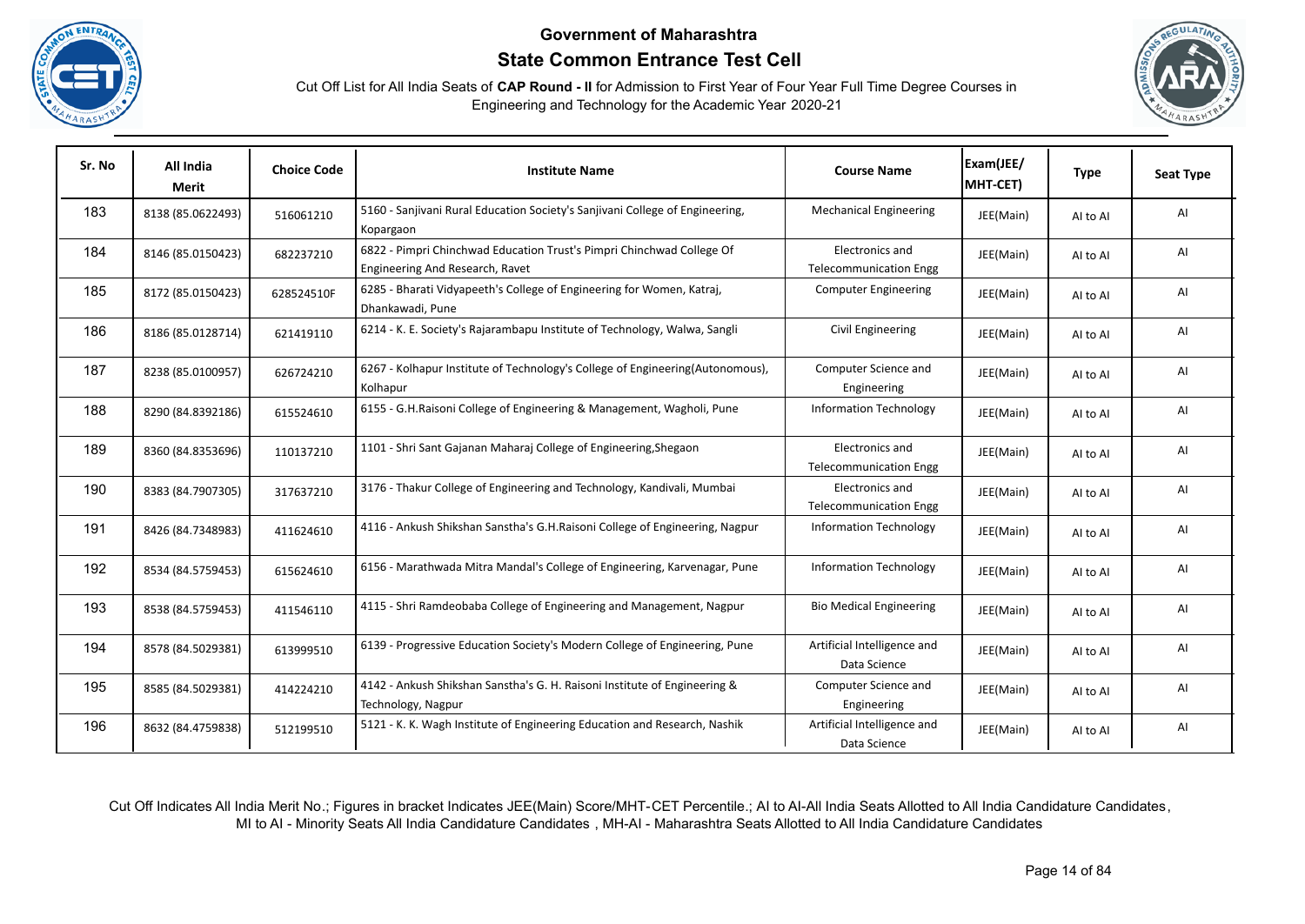





| Sr. No | All India<br>Merit | <b>Choice Code</b> | <b>Institute Name</b>                                                                                                   | <b>Course Name</b>                               | Exam(JEE/<br>MHT-CET) | <b>Type</b> | <b>Seat Type</b> |
|--------|--------------------|--------------------|-------------------------------------------------------------------------------------------------------------------------|--------------------------------------------------|-----------------------|-------------|------------------|
| 197    | 8660 (84.4759838)  | 510724510          | 5107 - Shri Gulabrao Deokar College of Engineering, Jalgaon                                                             | <b>Computer Engineering</b>                      | JEE(Main)             | Al to Al    | AI               |
| 198    | 8775 (84.3040913)  | 314899510          | 3148 - Mahavir Education Trust's Shah & Anchor Kutchhi Engineering College,<br>Mumbai                                   | Artificial Intelligence and<br>Data Science      | JEE(Main)             | Al to Al    | AI               |
| 199    | 8829 (84.2064983)  | 314824510          | 3148 - Mahavir Education Trust's Shah & Anchor Kutchhi Engineering College,<br>Mumbai                                   | <b>Computer Engineering</b>                      | JEE(Main)             | Al to Al    | AI               |
| 200    | 8952 (83.9788428)  | 675437210          | 6754 - International Institute of Information Technology (I <sup>2</sup> IT), Pune.                                     | Electronics and<br><b>Telecommunication Engg</b> | JEE(Main)             | AI to AI    | AI               |
| 201    | 8967 (83.9531460)  | 318924610          | 3189 - Bharati Vidyapeeth College of Engineering, Navi Mumbai                                                           | <b>Information Technology</b>                    | JEE(Main)             | Al to Al    | AI               |
| 202    | 8970 (83.9531460)  | 510824610          | 5108 - Maratha Vidya Prasarak Samaj's Karmaveer Adv. Baburao Ganpatrao<br>Thakare College Of Engineering, Nashik        | <b>Information Technology</b>                    | JEE(Main)             | Al to Al    | AI               |
| 203    | 9019 (83.8310209)  | 319024510          | 3190 - Terna Engineering College, Nerul, Navi Mumbai                                                                    | <b>Computer Engineering</b>                      | JEE(Main)             | Al to Al    | AI               |
| 204    | 9049 (83.7700478)  | 627437210          | 6274 - Pune Vidyarthi Griha's College of Engineering and Technology and G K<br>Pate(Wani) Institute of Management, Pune | Electronics and<br><b>Telecommunication Engg</b> | JEE(Main)             | Al to Al    | AI               |
| 205    | 9127 (83.7000641)  | 626519110          | 6265 - Walchand Institute of Technology, Solapur                                                                        | Civil Engineering                                | JEE(Main)             | AI to AI    | AI               |
| 206    | 9181 (83.6819036)  | 212619110          | 2126 - Gramodyogik Shikshan Mandal's Marathwada Institute of Technology,<br>Aurangabad                                  | Civil Engineering                                | JEE(Main)             | MH to Al    | LNT1H            |
| 207    | 9282 (83.5120597)  | 617624610          | 6176 - G. H.Raisoni Institute of Engineering and Technology, Wagholi, Pune                                              | <b>Information Technology</b>                    | JEE(Main)             | AI to AI    | AI               |
| 208    | 9341 (83.3771799)  | 417724210          | 4177 - Priyadarshini Bhagwati College of Engineering, Harpur Nagar, Umred<br>Road, Nagpur                               | Computer Science and<br>Engineering              | JEE(Main)             | Al to Al    | AI               |
| 209    | 9409 (83.3202181)  | 622219110          | 6222 - Dattajirao Kadam Technical Education Society's Textile & Engineering<br>Institute, Ichalkaranji.                 | Civil Engineering                                | JEE(Main)             | Al to Al    | AI               |
| 210    | 9497 (83.2164625)  | 319024520          | 3190 - Terna Engineering College, Nerul, Navi Mumbai                                                                    | <b>Computer Engineering</b>                      | JEE(Main)             | Al to Al    | AI               |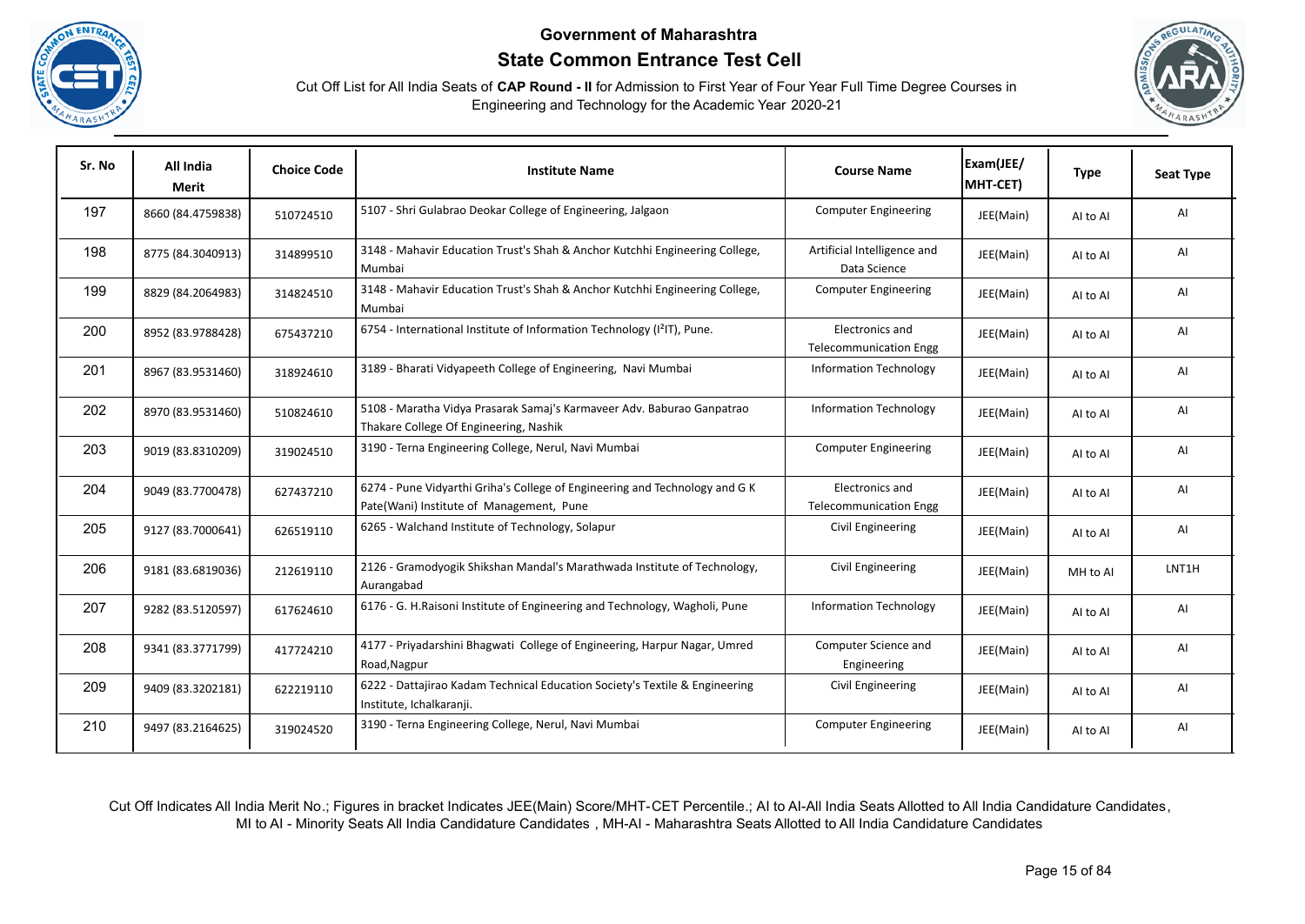





| Sr. No | All India<br>Merit | <b>Choice Code</b> | <b>Institute Name</b>                                                                                        | <b>Course Name</b>                               | Exam(JEE/<br>MHT-CET) | <b>Type</b> | <b>Seat Type</b> |
|--------|--------------------|--------------------|--------------------------------------------------------------------------------------------------------------|--------------------------------------------------|-----------------------|-------------|------------------|
| 211    | 9505 (83.2164625)  | 416737210          | 4167 - Yeshwantrao Chavan College of Engineering, Wanadongri, Nagpur                                         | Electronics and<br><b>Telecommunication Engg</b> | JEE(Main)             | AI to AI    | AI               |
| 212    | 9597 (83.1496556)  | 320790010          | 3207 - Mahatma Education Society's Pillai College of Engineering, New Panvel                                 | <b>Electronics and Computer</b><br>Science       | JEE(Main)             | Al to Al    | AI               |
| 213    | 9667 (83.0211088)  | 677224510          | 6772 - NBN Sinhgad Technical Institutes Campus, Pune                                                         | <b>Computer Engineering</b>                      | JEE(Main)             | Al to Al    | AI               |
| 214    | 9702 (82.9628761)  | 616024510          | 6160 - JSPM's Imperial College of Engineering and Research, Wagholi, Pune                                    | <b>Computer Engineering</b>                      | JEE(Main)             | AI to AI    | AI               |
| 215    | 9722 (82.9589254)  | 318724510          | 3187 - N.Y.S.S.'s Datta Meghe College of Engineering, Airoli, Navi Mumbai                                    | <b>Computer Engineering</b>                      | JEE(Main)             | AI to AI    | AI               |
| 216    | 9729 (82.9589254)  | 411637210          | 4116 - Ankush Shikshan Sanstha's G.H.Raisoni College of Engineering, Nagpur                                  | Electronics and<br><b>Telecommunication Engg</b> | JEE(Main)             | Al to Al    | AI               |
| 217    | 9751 (82.9378102)  | 417424610          | 4174 - ST. Vincent Pallotti College of Engineering & Technology, Nagpur                                      | <b>Information Technology</b>                    | JEE(Main)             | Al to Al    | AI               |
| 218    | 9766 (82.8549045)  | 614524610          | 6145 - JSPM'S Jaywantrao Sawant College of Engineering, Pune                                                 | <b>Information Technology</b>                    | JEE(Main)             | Al to Al    | AI               |
| 219    | 9843 (82.7539900)  | 677224610          | 6772 - NBN Sinhgad Technical Institutes Campus, Pune                                                         | <b>Information Technology</b>                    | JEE(Main)             | Al to Al    | AI               |
| 220    | 9982 (82.5296090)  | 618224510          | 6182 - Sinhgad Technical Education Society, Sinhgad Institute of Technology<br>and Science, Narhe (Ambegaon) | <b>Computer Engineering</b>                      | JEE(Main)             | AI to AI    | AI               |
| 221    | 9989 (82.5296090)  | 319424610          | 3194 - Vidyavardhini's College of Engineering and Technology, Vasai                                          | <b>Information Technology</b>                    | JEE(Main)             | AI to AI    | AI               |
| 222    | 9999 (82.5135857)  | 627837210          | 6278 - All India Shri Shivaji Memorial Society's College of Engineering, Pune                                | Electronics and<br><b>Telecommunication Engg</b> | JEE(Main)             | AI to AI    | AI               |
| 223    | 10055 (82.5135857) | 110524210          | 1105 - Prof. Ram Meghe Institute of Technology & Research, Amravati                                          | Computer Science and<br>Engineering              | JEE(Main)             | Al to Al    | Al               |
| 224    | 10060 (82.5135857) | 464961210          | 4649 - Bajaj Institute of Technology, Wardha                                                                 | <b>Mechanical Engineering</b>                    | JEE(Main)             | Al to Al    | AI               |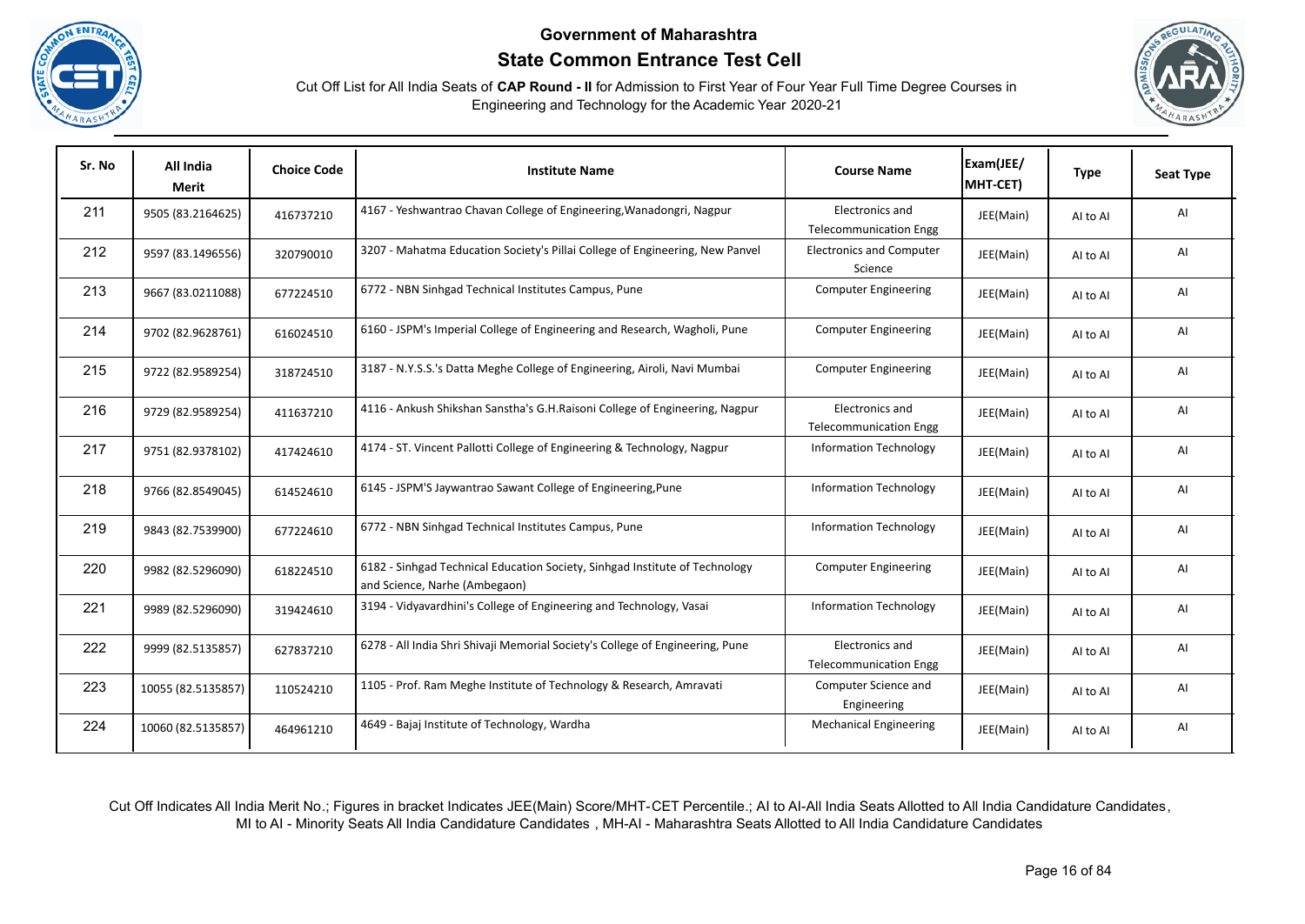





| Sr. No | All India<br>Merit   | <b>Choice Code</b> | <b>Institute Name</b>                                                                                                     | <b>Course Name</b>                                     | Exam(JEE/<br>MHT-CET) | <b>Type</b> | <b>Seat Type</b> |
|--------|----------------------|--------------------|---------------------------------------------------------------------------------------------------------------------------|--------------------------------------------------------|-----------------------|-------------|------------------|
| 225    | 10147 (82.3764002)   | 319624510          | 3196 - Lokmanya Tilak College of Engineering, Kopar Khairane, Navi Mumbai                                                 | <b>Computer Engineering</b>                            | JEE(Main)             | Al to Al    | AI               |
| 226    | 10196 (82.3595638)   | 314824610          | 3148 - Mahavir Education Trust's Shah & Anchor Kutchhi Engineering College,<br>Mumbai                                     | <b>Information Technology</b>                          | JEE(Main)             | Al to Al    | AI               |
| 227    | 10228 (82.3595638)   | 628524610F         | 6285 - Bharati Vidyapeeth's College of Engineering for Women, Katraj,<br>Dhankawadi, Pune                                 | <b>Information Technology</b>                          | JEE(Main)             | Al to Al    | AI               |
| 228    | 10393 (82.1440139)   | 318391110          | 3183 - Anjuman-I-Islam's M.H. Saboo Siddik College of Engineering, Byculla,<br>Mumbai                                     | Computer Science and<br>Engineering(Artificial         | JEE(Main)             | AI to AI    | AI               |
| 229    | 10512 (81.8931529)   | 320324610          | 3203 - Atharva College of Engineering, Malad (West), Mumbai                                                               | <b>Information Technology</b>                          | JEE(Main)             | Al to Al    | AI               |
| 230    | 10514 (81.8931529)   | 618224520          | 6182 - Sinhgad Technical Education Society, Sinhgad Institute of Technology<br>and Science, Narhe (Ambegaon)              | <b>Computer Engineering</b>                            | JEE(Main)             | Al to Al    | AI               |
| 231    | 10522 (81.8931529)   | 673224510          | 6732 - Dr. D. Y. Patil School OF Engineering, Lohegaon, Pune                                                              | <b>Computer Engineering</b>                            | JEE(Main)             | Al to Al    | AI               |
| 232    | 10560.1 (81.7623135) | 321224510          | 3212 - WATUMULL INSTITUTE OF ELECTRONICS ENGINEERING & COMPUTER<br>TECHNOLOGY, ULHASNAGAR                                 | <b>Computer Engineering</b>                            | JEE(Main)             | AI to AI    | AI               |
| 233    | 10591 (81.7623135)   | 613992110          | 6139 - Progressive Education Society's Modern College of Engineering, Pune                                                | Artificial Intelligence and<br><b>Machine Learning</b> | JEE(Main)             | Al to Al    | AI               |
| 234    | 10605 (81.7623135)   | 629824510          | 6298 - Zeal Education Society's Zeal College of Engineering & Reserch, Narhe,<br>Pune                                     | <b>Computer Engineering</b>                            | JEE(Main)             | AI to AI    | AI               |
| 235    | 10657 (81.7073680)   | 317661210          | 3176 - Thakur College of Engineering and Technology, Kandivali, Mumbai                                                    | <b>Mechanical Engineering</b>                          | JEE(Main)             | Al to Al    | AI               |
| 236    | 10768 (81.6736280)   | 321024510          | 3210 - Excelsior Education Society's K.C. College of Engineering and<br>Management Studies and Research, Kopri, Thane (E) | <b>Computer Engineering</b>                            | JEE(Main)             | Al to Al    | AI               |
| 237    | 10788 (81.6656313)   | 614137210          | 6141 - Jaywant Shikshan Prasarak Mandal's, Rajarshi Shahu College of<br>Engineering, Tathawade, Pune                      | Electronics and<br><b>Telecommunication Engg</b>       | JEE(Main)             | AI to AI    | AI               |
| 238    | 10807 (81.6656313)   | 464924510          | 4649 - Bajaj Institute of Technology, Wardha                                                                              | <b>Computer Engineering</b>                            | JEE(Main)             | Al to Al    | AI               |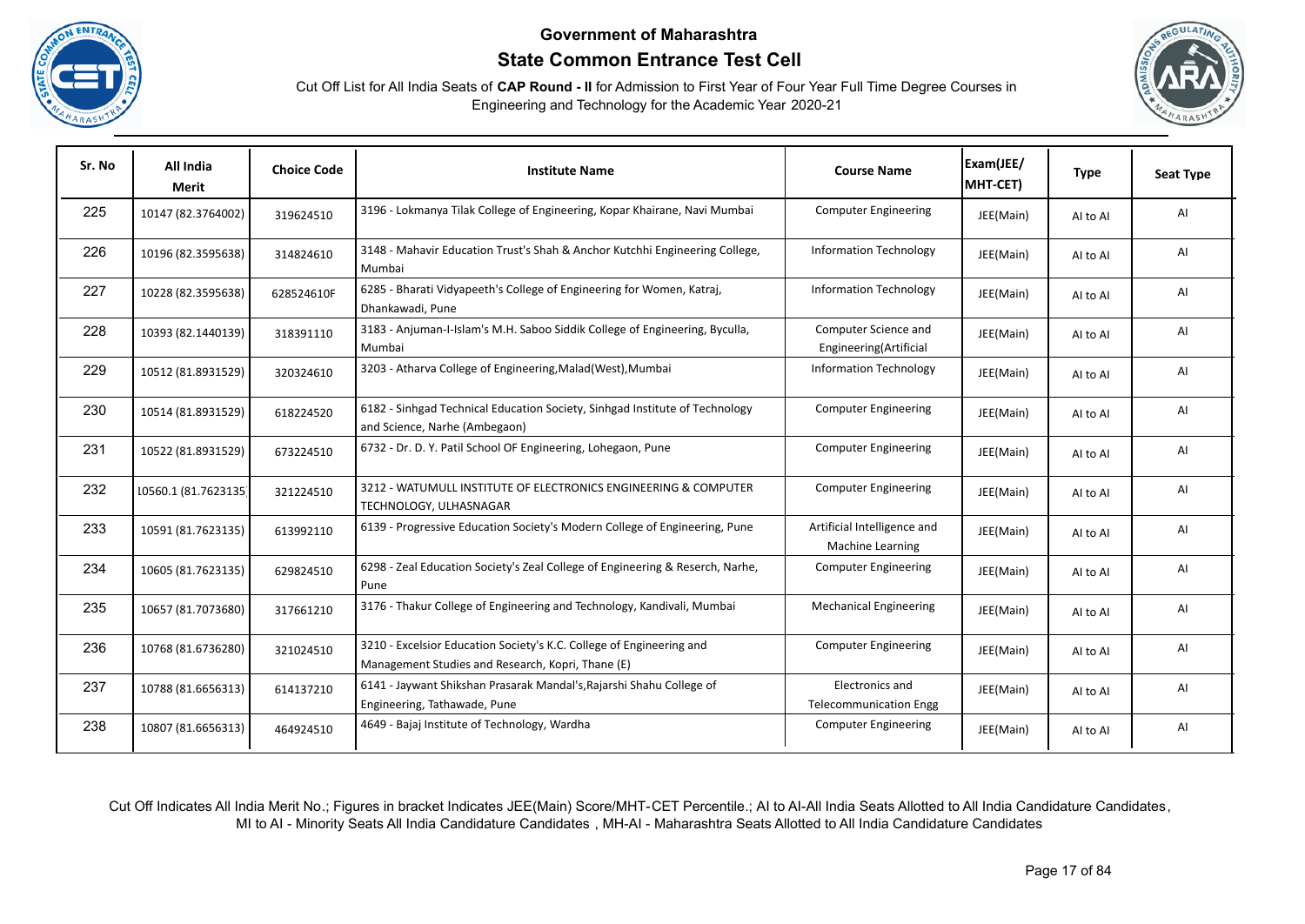





| Sr. No | All India<br>Merit | <b>Choice Code</b> | <b>Institute Name</b>                                                                                                | <b>Course Name</b>                               | Exam(JEE/<br>MHT-CET) | <b>Type</b> | <b>Seat Type</b> |
|--------|--------------------|--------------------|----------------------------------------------------------------------------------------------------------------------|--------------------------------------------------|-----------------------|-------------|------------------|
| 239    | 10847 (81.6567545) | 413724210          | 4137 - Sir Shantilal Badjate Charitable Trust's S. B. Jain Institute of technology,<br>Management & Research, Nagpur | Computer Science and<br>Engineering              | JEE(Main)             | Al to Al    | AI               |
| 240    | 10856 (81.6472508) | 318337210          | 3183 - Anjuman-I-Islam's M.H. Saboo Siddik College of Engineering, Byculla,<br>Mumbai                                | Electronics and<br><b>Telecommunication Engg</b> | JEE(Main)             | AI to AI    | AI               |
| 241    | 11069 (81.1457316) | 413737210          | 4137 - Sir Shantilal Badjate Charitable Trust's S. B. Jain Institute of technology,<br>Management & Research, Nagpur | Electronics and<br><b>Telecommunication Engg</b> | JEE(Main)             | Al to Al    | AI               |
| 242    | 11219 (81.0613944) | 612224510          | 6122 - TSSMS's Pd. Vasantdada Patil Institute of Technology, Bavdhan, Pune                                           | <b>Computer Engineering</b>                      | JEE(Main)             | AI to AI    | AI               |
| 243    | 11251 (81.0613944) | 516024610          | 5160 - Sanjivani Rural Education Society's Sanjivani College of Engineering,<br>Kopargaon                            | <b>Information Technology</b>                    | JEE(Main)             | Al to Al    | AI               |
| 244    | 11277 (81.0222959) | 622224210          | 6222 - Dattajirao Kadam Technical Education Society's Textile & Engineering<br>Institute, Ichalkaranji.              | Computer Science and<br>Engineering              | JEE(Main)             | AI to AI    | AI               |
| 245    | 11296 (81.0222959) | 614637210          | 6146 - MIT Academy of Engineering, Alandi, Pune                                                                      | Electronics and<br><b>Telecommunication Engg</b> | JEE(Main)             | AI to AI    | AI               |
| 246    | 11362 (80.9835222) | 628961210          | 6289 - B.R.A.C.T's Vishwakarma Institute of Information Technology, Kondhwa<br>(Bk.), Pune                           | <b>Mechanical Engineering</b>                    | JEE(Main)             | AI to AI    | AI               |
| 247    | 11418 (80.8987154) | 320461210          | 3204 - St. Francis Institute of Technology, Borivali, Mumbai                                                         | <b>Mechanical Engineering</b>                    | JEE(Main)             | Al to Al    | AI               |
| 248    | 11421 (80.8987154) | 400446610          | 4004 - Government College of Engineering, Chandrapur                                                                 | Instrumentation<br>Engineering                   | JEE(Main)             | MH to Al    | GNT2H            |
| 249    | 11464 (80.7278425) | 618724510          | 6187 - Sinhgad Academy of Engineering, Kondhwa (BK) Kondhwa-Saswad<br>Road, Pune                                     | <b>Computer Engineering</b>                      | JEE(Main)             | Al to Al    | AI               |
| 250    | 11502 (80.5700957) | 627350710          | 6273 - Bansilal Ramnath Agarawal Charitable Trust's Vishwakarma Institute of<br>Technology, Bibwewadi, Pune          | <b>Chemical Engineering</b>                      | JEE(Main)             | AI to AI    | AI               |
| 251    | 11648 (80.4707730) | 629824520          | 6298 - Zeal Education Society's Zeal College of Engineering & Reserch, Narhe,<br>Pune                                | <b>Computer Engineering</b>                      | JEE(Main)             | AI to AI    | AI               |
| 252    | 11659 (80.4707730) | 411691710          | 4116 - Ankush Shikshan Sanstha's G.H.Raisoni College of Engineering, Nagpur                                          | Data Science                                     | JEE(Main)             | Al to Al    | AI               |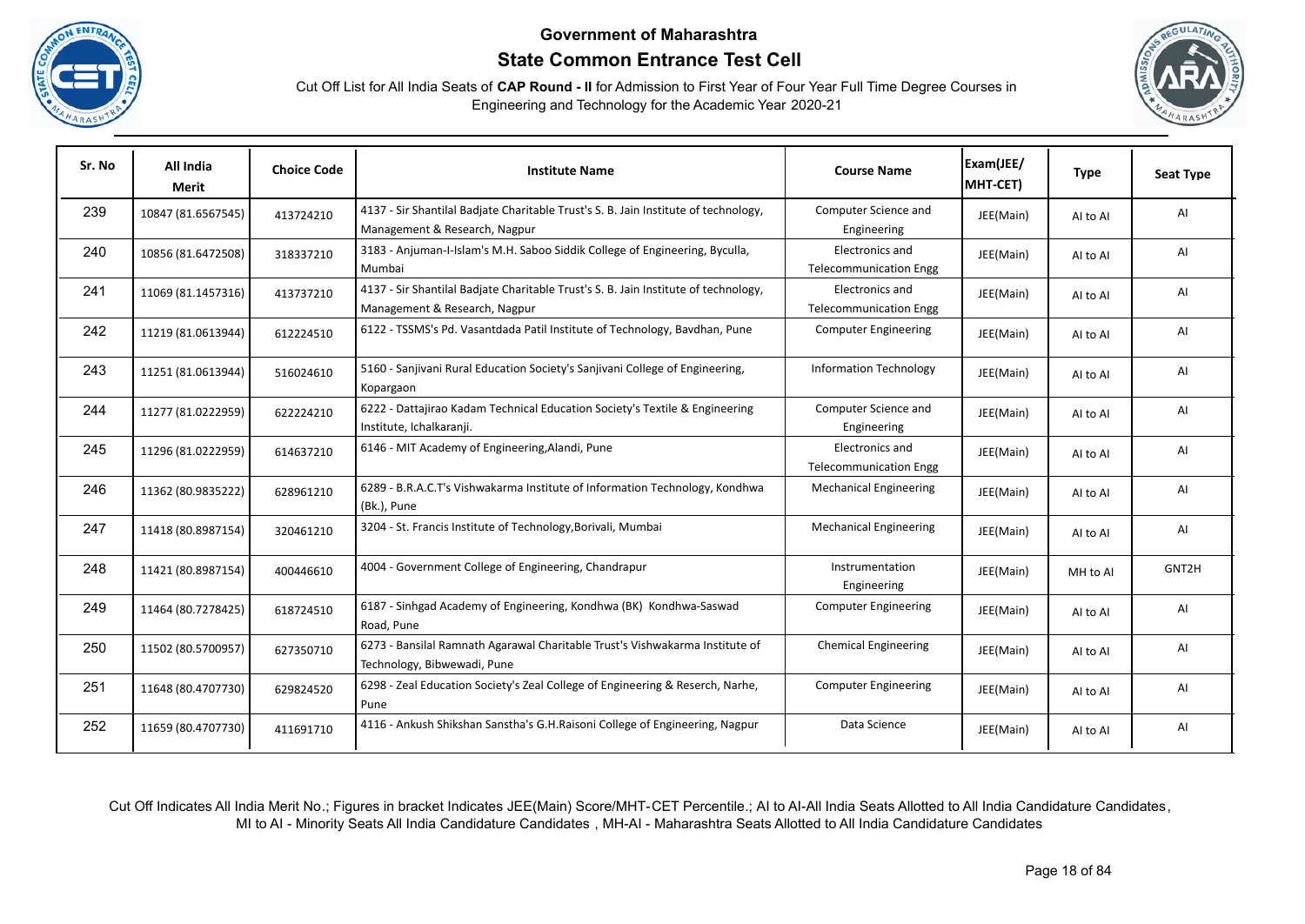





| Sr. No | All India<br>Merit | <b>Choice Code</b> | <b>Institute Name</b>                                                                                | <b>Course Name</b>                             | Exam(JEE/<br>MHT-CET) | <b>Type</b> | <b>Seat Type</b> |
|--------|--------------------|--------------------|------------------------------------------------------------------------------------------------------|------------------------------------------------|-----------------------|-------------|------------------|
| 253    | 11673 (80.4707730) | 253319110          | 2533 - CSMSS Chh. Shahu College of Engineering, Aurangabad                                           | Civil Engineering                              | JEE(Main)             | Al to Al    | AI               |
| 254    | 11778 (80.4362532) | 319062410          | 3190 - Terna Engineering College, Nerul, Navi Mumbai                                                 | <b>Mechatronics Engineering</b>                | JEE(Main)             | MH to Al    | GNT3H            |
| 255    | 11860 (80.3809342) | 618724520          | 6187 - Sinhgad Academy of Engineering, Kondhwa (BK) Kondhwa-Saswad<br>Road, Pune                     | <b>Computer Engineering</b>                    | JEE(Main)             | Al to Al    | AI               |
| 256    | 12012 (80.2950778) | 412325110          | 4123 - Lokmanya Tilak Jankalyan Shikshan Sanstha, Priyadarshani College of<br>Engineering, Nagpur    | Computer Technology                            | JEE(Main)             | AI to AI    | AI               |
| 257    | 12027 (80.2950778) | 318824510          | 3188 - Vasantdada Patil Pratishthan's College Of Engineering and Visual Arts,<br>Sion, Mumbai        | <b>Computer Engineering</b>                    | JEE(Main)             | Al to Al    | AI               |
| 258    | 12071 (80.0547856) | 322124510          | 3221 - Late Shri. Vishnu Waman Thakur Charitable Trust, Viva Institute of<br>Technology, Shirgaon    | <b>Computer Engineering</b>                    | JEE(Main)             | Al to Al    | AI               |
| 259    | 12105 (79.9476611) | 516084410          | 5160 - Sanjivani Rural Education Society's Sanjivani College of Engineering,<br>Kopargaon            | <b>Electronics and Computer</b><br>Engineering | JEE(Main)             | Al to Al    | AI               |
| 260    | 12290 (79.7610105) | 347524610          | 3475 - A. P. Shah Institute of Technology, Thane                                                     | <b>Information Technology</b>                  | JEE(Main)             | AI to AI    | AI               |
| 261    | 12296 (79.7610105) | 516224610          | 5162 - Amrutvahini Sheti & Shikshan Vikas Sanstha's Amrutvahini College of<br>Engineering, Sangamner | <b>Information Technology</b>                  | JEE(Main)             | Al to Al    | AI               |
| 262    | 12310 (79.7610105) | 614619110          | 6146 - MIT Academy of Engineering, Alandi, Pune                                                      | Civil Engineering                              | JEE(Main)             | Al to Al    | AI               |
| 263    | 12360 (79.6926058) | 678624510          | 6786 - Dr. D. Y. Patil School of Engineering & Technology, Charholi(Bk), Via<br>Lohgaon, Pune        | <b>Computer Engineering</b>                    | JEE(Main)             | Al to Al    | AI               |
| 264    | 12450 (79.5845466) | 417461210          | 4174 - ST. Vincent Pallotti College of Engineering & Technology, Nagpur                              | <b>Mechanical Engineering</b>                  | JEE(Main)             | MH to Al    | <b>GOPENO</b>    |
| 265    | 12451 (79.5845466) | 664924510          | 6649 - TSSM's Bhivarabai Sawant College of Engineering and Research, Narhe,<br>Pune                  | <b>Computer Engineering</b>                    | JEE(Main)             | Al to Al    | AI               |
| 266    | 12472 (79.5845466) | 322129310          | 3221 - Late Shri. Vishnu Waman Thakur Charitable Trust, Viva Institute of<br>Technology, Shirgaon    | <b>Electrical Engineering</b>                  | JEE(Main)             | MH to Al    | GNT2H            |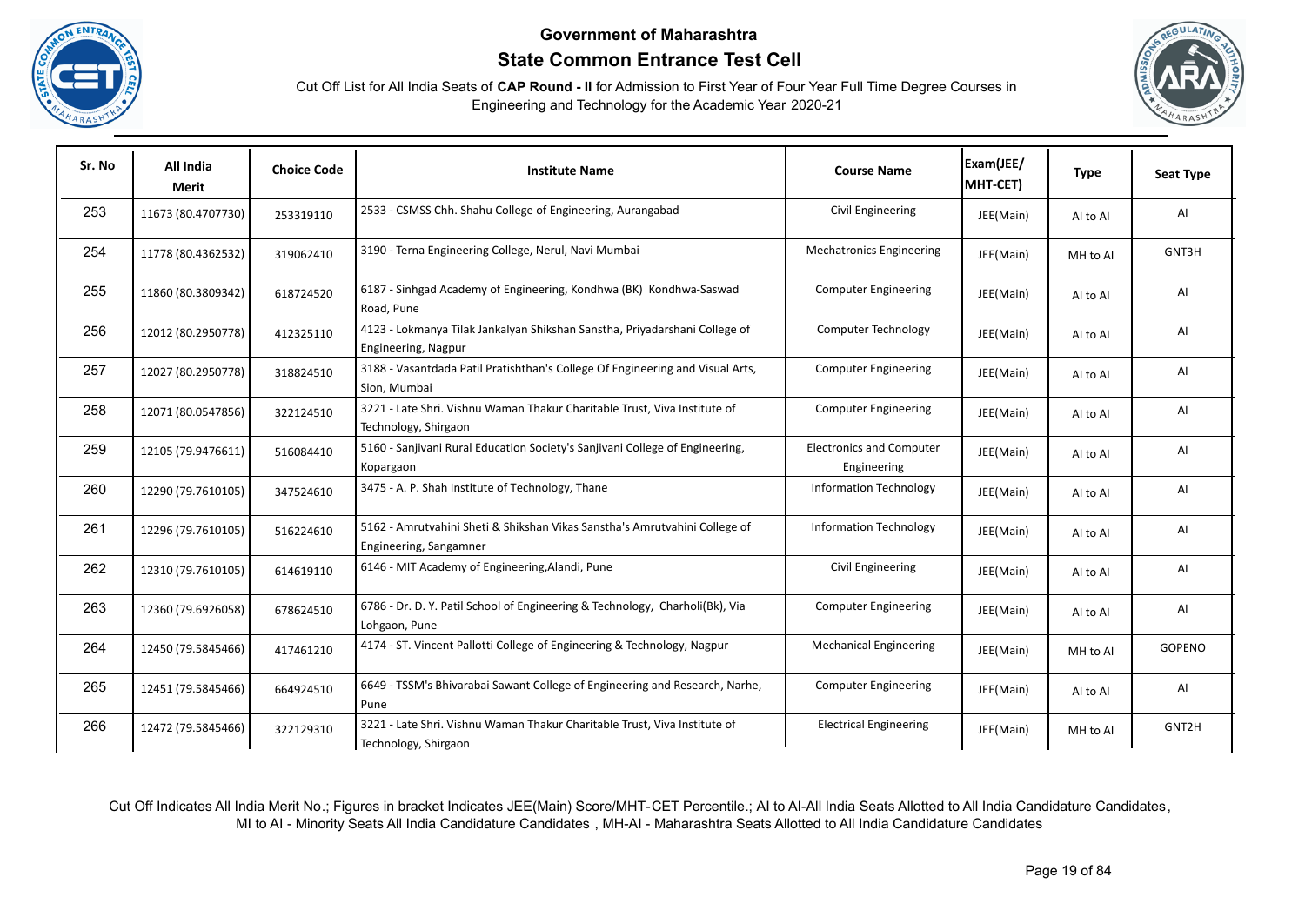





| Sr. No | All India<br>Merit | <b>Choice Code</b> | <b>Institute Name</b>                                                                                                   | <b>Course Name</b>                                | Exam(JEE/<br>MHT-CET) | <b>Type</b> | <b>Seat Type</b> |
|--------|--------------------|--------------------|-------------------------------------------------------------------------------------------------------------------------|---------------------------------------------------|-----------------------|-------------|------------------|
| 267    | 12476 (79.5845466) | 627646410F         | 6276 - MKSSS's Cummins College of Engineering for Women, Karvenagar, Pune                                               | Instrumentation and<br><b>Control Engineering</b> | JEE(Main)             | Al to Al    | AI               |
| 268    | 12499 (79.5845466) | 318360210          | 3183 - Anjuman-I-Islam's M.H. Saboo Siddik College of Engineering, Byculla,<br>Mumbai                                   | Automobile Engineering                            | JEE(Main)             | MH to Al    | <b>GOPENO</b>    |
| 269    | 12516 (79.5845466) | 680237210          | 6802 - Dr. D.Y.Patil Institute of Engineering, Management & Reseach, Akurdi,<br>Pune                                    | Electronics and<br><b>Telecommunication Engg</b>  | JEE(Main)             | Al to Al    | AI               |
| 270    | 12528 (79.5845466) | 627461210          | 6274 - Pune Vidyarthi Griha's College of Engineering and Technology and G K<br>Pate(Wani) Institute of Management, Pune | <b>Mechanical Engineering</b>                     | JEE(Main)             | AI to AI    | AI               |
| 271    | 12625 (79.3433535) | 320137210          | 3201 - Rizvi Education Society's Rizvi College of Engineering, Bandra, Mumbai                                           | Electronics and<br><b>Telecommunication Engg</b>  | JEE(Main)             | Al to Al    | AI               |
| 272    | 12703 (79.2999634) | 676924510          | 6769 - Rasiklal M. Dhariwal Sinhgad Technical Institutes Campus, Warje, Pune.                                           | <b>Computer Engineering</b>                       | JEE(Main)             | AI to AI    | AI               |
| 273    | 12706 (79.2999634) | 516237210          | 5162 - Amrutvahini Sheti & Shikshan Vikas Sanstha's Amrutvahini College of<br>Engineering, Sangamner                    | Electronics and<br><b>Telecommunication Engg</b>  | JEE(Main)             | AI to AI    | AI               |
| 274    | 12777 (79.2965978) | 630724510          | 6307 - Dhole Patil Education Society, Dhole Patil College of Engineering,<br>Wagholi, Tal. Haveli                       | <b>Computer Engineering</b>                       | JEE(Main)             | AI to AI    | AI               |
| 275    | 12857 (79.1882377) | 628237210          | 6282 - All India Shri Shivaji Memorial Society's Institute of Information<br>Technology, Pune                           | Electronics and<br><b>Telecommunication Engg</b>  | JEE(Main)             | AI to AI    | AI               |
| 276    | 13033 (78.9301031) | 628237220          | 6282 - All India Shri Shivaji Memorial Society's Institute of Information<br>Technology, Pune                           | Electronics and<br><b>Telecommunication Engg</b>  | JEE(Main)             | AI to AI    | AI               |
| 277    | 13119 (78.7086899) | 618224610          | 6182 - Sinhgad Technical Education Society, Sinhgad Institute of Technology<br>and Science, Narhe (Ambegaon)            | <b>Information Technology</b>                     | JEE(Main)             | Al to Al    | AI               |
| 278    | 13130 (78.7086899) | 416737610          | 4167 - Yeshwantrao Chavan College of Engineering, Wanadongri, Nagpur                                                    | <b>Electronics Engineering</b>                    | JEE(Main)             | Al to Al    | AI               |
| 279    | 13203 (78.5613141) | 318537610          | 3185 - Vivekanand Education Society's Institute of Technology, Chembur,<br>Mumbai                                       | <b>Electronics Engineering</b>                    | JEE(Main)             | Al to Al    | AI               |
| 280    | 13315 (78.5069617) | 617924510          | 6179 - Indira College of Engineering & Management, Pune                                                                 | <b>Computer Engineering</b>                       | JEE(Main)             | AI to AI    | AI               |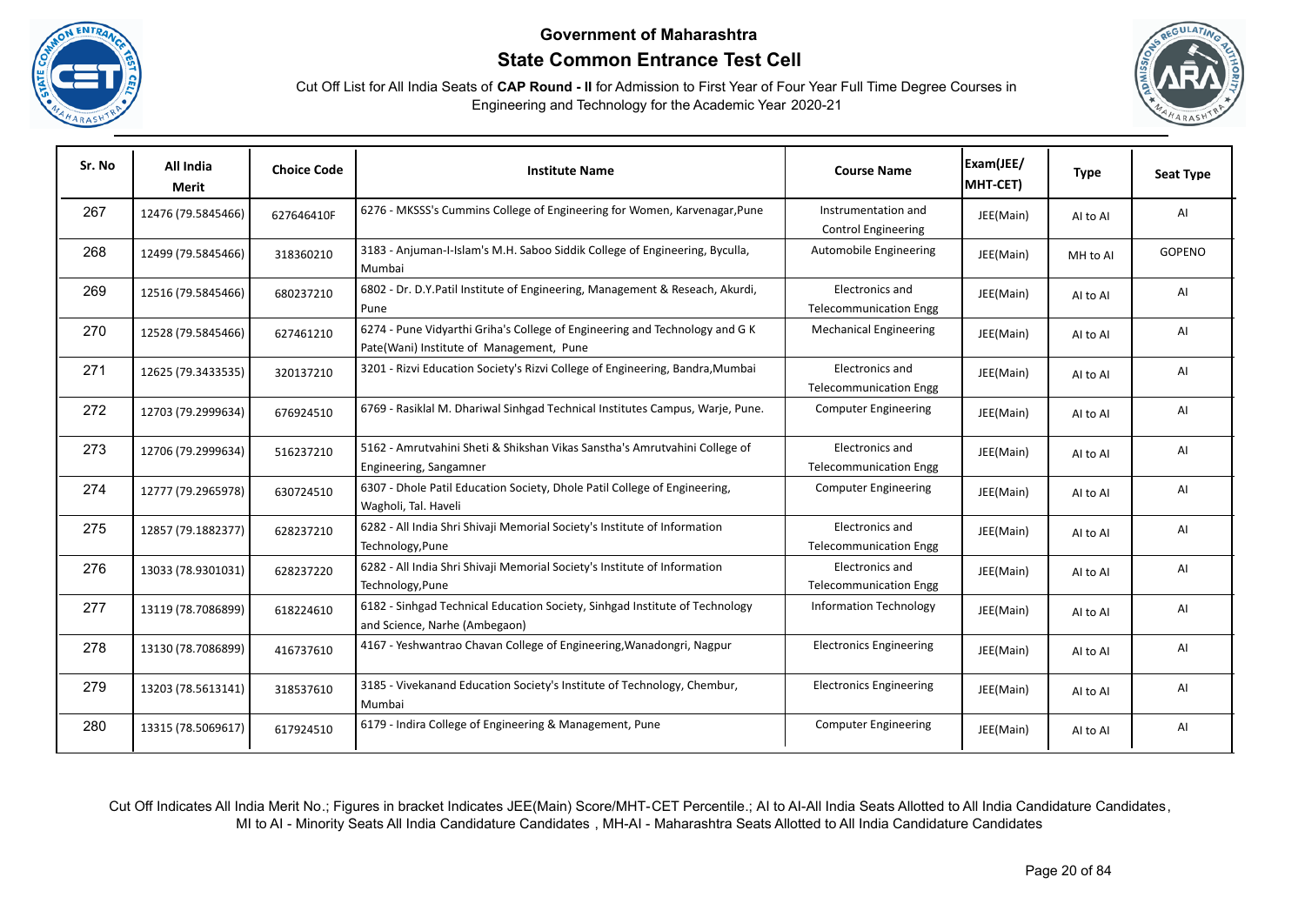





| Sr. No | All India<br>Merit | <b>Choice Code</b> | <b>Institute Name</b>                                                                                                              | <b>Course Name</b>                                      | Exam(JEE/<br>MHT-CET) | <b>Type</b> | <b>Seat Type</b> |
|--------|--------------------|--------------------|------------------------------------------------------------------------------------------------------------------------------------|---------------------------------------------------------|-----------------------|-------------|------------------|
| 281    | 13361 (78.4246409) | 314624510          | 3146 - Jawahar Education Society's Annasaheb Chudaman Patil College of<br>Engineering, Kharghar, Navi Mumbai                       | <b>Computer Engineering</b>                             | JEE(Main)             | AI to AI    | AI               |
| 282    | 13393 (78.4246409) | 318724610          | 3187 - N.Y.S.S.'s Datta Meghe College of Engineering, Airoli, Navi Mumbai                                                          | <b>Information Technology</b>                           | JEE(Main)             | AI to AI    | AI               |
| 283    | 13396 (78.4246409) | 627261210          | 6272 - Dr. D. Y. Patil Pratishthan's D.Y.Patil College of Engineering Akurdi, Pune                                                 | <b>Mechanical Engineering</b>                           | JEE(Main)             | AI to AI    | AI               |
| 284    | 13472 (78.3746832) | 627346410          | 6273 - Bansilal Ramnath Agarawal Charitable Trust's Vishwakarma Institute of<br>Technology, Bibwewadi, Pune                        | Instrumentation and<br><b>Control Engineering</b>       | JEE(Main)             | AI to AI    | AI               |
| 285    | 13478 (78.3746832) | 628499510          | 6284 - Vidya Pratishthan's Kamalnayan Bajaj Institute of Engineering &<br>Technology, Baramati Dist.Pune                           | Artificial Intelligence and<br>Data Science             | JEE(Main)             | AI to AI    | AI               |
| 286    | 13482 (78.3746832) | 313937210          | 3139 - Vidyalankar Institute of Technology, Wadala, Mumbai                                                                         | <b>Electronics and</b><br><b>Telecommunication Engg</b> | JEE(Main)             | AI to AI    | AI               |
| 287    | 13486 (78.3746832) | 318546610          | 3185 - Vivekanand Education Society's Institute of Technology, Chembur,<br>Mumbai                                                  | Instrumentation<br>Engineering                          | JEE(Main)             | AI to AI    | AI               |
| 288    | 13547 (78.2825982) | 512119110          | 5121 - K. K. Wagh Institute of Engineering Education and Research, Nashik                                                          | Civil Engineering                                       | JEE(Main)             | AI to AI    | AI               |
| 289    | 13588 (78.2825982) | 632524510          | 6325 - Alard Charitable Trust's Alard College of Engineering and Management,<br>Pune                                               | <b>Computer Engineering</b>                             | JEE(Main)             | AI to AI    | AI               |
| 290    | 13636 (78.1782543) | 314825210          | 3148 - Mahavir Education Trust's Shah & Anchor Kutchhi Engineering College,<br>Mumbai                                              | <b>Cyber Security</b>                                   | JEE(Main)             | AI to AI    | AI               |
| 291    | 13699 (77.9189607) | 631024510          | 6310 - Nutan Maharashtra Vidya Prasarak Mandal, Nutan Maharashtra<br>Institute of Engineering & Technology, Talegaon station, Pune | <b>Computer Engineering</b>                             | JEE(Main)             | AI to AI    | AI               |
| 292    | 13701 (77.9189607) | 620737210          | 6207 - Dr. D. Y. Patil Vidya Pratishthan Society's Dr. D. Y. Patil Institute of<br>Technology, Pimpri, Pune                        | Electronics and<br><b>Telecommunication Engg</b>        | JEE(Main)             | AI to AI    | AI               |
| 293    | 13708 (77.9189607) | 225224210          | 2252 - Marathwada Shikshan Prasarak Mandal's Shri Shivaji Institute of<br>Engineering and Management Studies, Parbhani             | Computer Science and<br>Engineering                     | JEE(Main)             | AI to AI    | AI               |
| 294    | 13742 (77.9127753) | 617737210          | 6177 - Sinhgad College of Engineering, Vadgaon (BK), Pune                                                                          | Electronics and<br><b>Telecommunication Engg</b>        | JEE(Main)             | Al to Al    | AI               |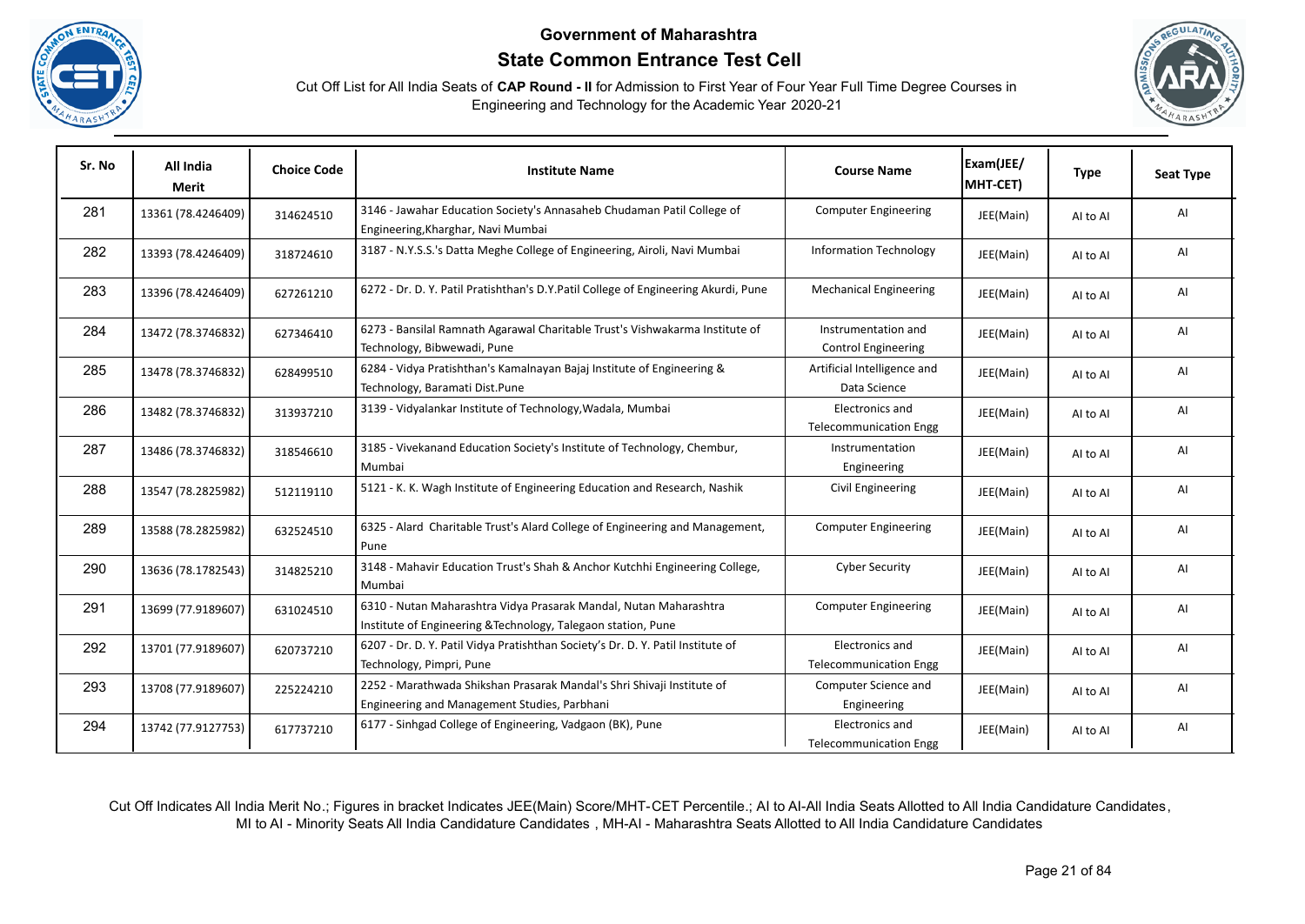





| Sr. No | All India<br>Merit | <b>Choice Code</b> | <b>Institute Name</b>                                                                                                              | <b>Course Name</b>                               | Exam(JEE/<br>MHT-CET) | <b>Type</b> | <b>Seat Type</b> |
|--------|--------------------|--------------------|------------------------------------------------------------------------------------------------------------------------------------|--------------------------------------------------|-----------------------|-------------|------------------|
| 295    | 13785 (77.9024333) | 628919110          | 6289 - B.R.A.C.T's Vishwakarma Institute of Information Technology, Kondhwa<br>(Bk.), Pune                                         | Civil Engineering                                | JEE(Main)             | Al to Al    | Al               |
| 296    | 13829 (77.9024333) | 631024610          | 6310 - Nutan Maharashtra Vidya Prasarak Mandal, Nutan Maharashtra<br>Institute of Engineering & Technology, Talegaon station, Pune | <b>Information Technology</b>                    | JEE(Main)             | AI to AI    | AI               |
| 297    | 13913 (77.7779556) | 320437210          | 3204 - St. Francis Institute of Technology, Borivali, Mumbai                                                                       | Electronics and<br><b>Telecommunication Engg</b> | JEE(Main)             | AI to AI    | Al               |
| 298    | 14122 (77.4655816) | 315424510          | 3154 - Saraswati Education Society's Saraswati College of Engineering, Kharghar<br>Navi Mumbai                                     | <b>Computer Engineering</b>                      | JEE(Main)             | AI to AI    | AI               |
| 299    | 14128 (77.4655816) | 347537210          | 3475 - A. P. Shah Institute of Technology, Thane                                                                                   | Electronics and<br><b>Telecommunication Engg</b> | JEE(Main)             | Al to Al    | Al               |
| 300    | 14196 (77.4639332) | 321137210          | 3211 - S.I.E.S. Graduate School of Technology, Nerul, Navi Mumbai                                                                  | Electronics and<br><b>Telecommunication Engg</b> | JEE(Main)             | Al to Al    | Al               |
| 301    | 14322 (77.3008521) | 111424210          | 1114 - Sipna Shikshan Prasarak Mandal College of Engineering & Technology,<br>Amravati                                             | Computer Science and<br>Engineering              | JEE(Main)             | Al to Al    | AI               |
| 302    | 14344 (77.3008521) | 417124210          | 4171 - Lokmanya Tilak Jankalyan Shikshan Sanstha's, Priyadarshini Institute of<br>Engineering and Technology, Nagpur               | Computer Science and<br>Engineering              | JEE(Main)             | Al to Al    | AI               |
| 303    | 14399 (77.2066825) | 627829310          | 6278 - All India Shri Shivaji Memorial Society's College of Engineering, Pune                                                      | <b>Electrical Engineering</b>                    | JEE(Main)             | Al to Al    | AI               |
| 304    | 14409 (77.2066825) | 618724610          | 6187 - Sinhgad Academy of Engineering, Kondhwa (BK) Kondhwa-Saswad<br>Road, Pune                                                   | <b>Information Technology</b>                    | JEE(Main)             | AI to AI    | Al               |
| 305    | 14425 (77.2066825) | 631124510          | 6311 - Jayawant Shikshan Prasarak Mandal, Bhivarabai Sawant Institute of<br>Technology & Research, Wagholi                         | <b>Computer Engineering</b>                      | JEE(Main)             | Al to Al    | Al               |
| 306    | 14442 (77.1536909) | 516424510          | 5164 - P.S.G.V.P. Mandal's D.N. Patel College of Engineering, Shahada, Dist.<br>Nandurbar                                          | <b>Computer Engineering</b>                      | JEE(Main)             | Al to Al    | Al               |
| 307    | 14516 (77.0871953) | 631124610          | 6311 - Jayawant Shikshan Prasarak Mandal, Bhivarabai Sawant Institute of<br>Technology & Research, Wagholi                         | <b>Information Technology</b>                    | JEE(Main)             | Al to Al    | Al               |
| 308    | 14566 (77.0871953) | 516019110          | 5160 - Sanjivani Rural Education Society's Sanjivani College of Engineering,<br>Kopargaon                                          | Civil Engineering                                | JEE(Main)             | Al to Al    | Al               |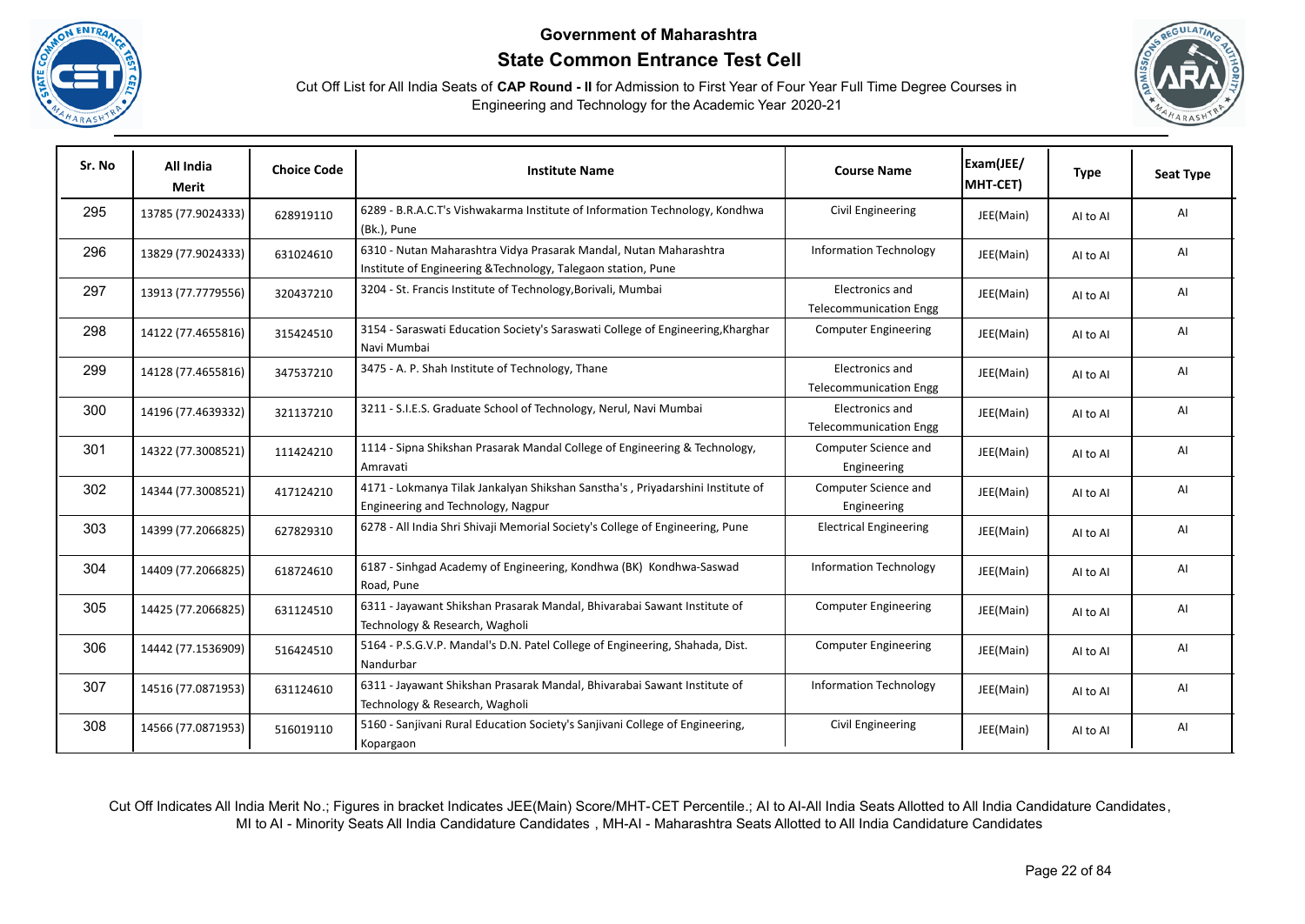





| Sr. No | All India<br><b>Merit</b> | <b>Choice Code</b> | <b>Institute Name</b>                                                                                                   | <b>Course Name</b>                                | Exam(JEE/<br>MHT-CET) | <b>Type</b> | <b>Seat Type</b> |
|--------|---------------------------|--------------------|-------------------------------------------------------------------------------------------------------------------------|---------------------------------------------------|-----------------------|-------------|------------------|
| 309    | 14644 (76.7492284)        | 627429310          | 6274 - Pune Vidyarthi Griha's College of Engineering and Technology and G K<br>Pate(Wani) Institute of Management, Pune | <b>Electrical Engineering</b>                     | JEE(Main)             | AI to AI    | AI               |
| 310    | 14676 (76.7492284)        | 617737220          | 6177 - Sinhgad College of Engineering, Vadgaon (BK), Pune                                                               | Electronics and<br><b>Telecommunication Engg</b>  | JEE(Main)             | AI to AI    | AI               |
| 311    | 14742 (76.7218886)        | 513924510          | 5139 - Pravara Rural College of Engineering, Loni, Pravaranagar, Ahmednagar.                                            | <b>Computer Engineering</b>                       | JEE(Main)             | Al to Al    | AI               |
| 312    | 14793 (76.7169081)        | 110524220          | 1105 - Prof. Ram Meghe Institute of Technology & Research, Amravati                                                     | Computer Science and<br>Engineering               | JEE(Main)             | Al to Al    | AI               |
| 313    | 14816 (76.7169081)        | 613937210          | 6139 - Progressive Education Society's Modern College of Engineering, Pune                                              | Electronics and<br><b>Telecommunication Engg</b>  | JEE(Main)             | Al to Al    | AI               |
| 314    | 14830 (76.7169081)        | 319224510          | 3192 - Smt. Indira Gandhi College of Engineering, Navi Mumbai                                                           | <b>Computer Engineering</b>                       | JEE(Main)             | AI to AI    | AI               |
| 315    | 14851 (76.7169081)        | 627524610          | 6275 - Shivnagar Vidya Prasarak Mandal's College of Engineering,<br>Malegaon-Baramati                                   | <b>Information Technology</b>                     | JEE(Main)             | AI to AI    | AI               |
| 316    | 15090 (76.4228752)        | 516261210          | 5162 - Amrutvahini Sheti & Shikshan Vikas Sanstha's Amrutvahini College of<br>Engineering, Sangamner                    | <b>Mechanical Engineering</b>                     | JEE(Main)             | AI to AI    | AI               |
| 317    | 15128 (76.3249696)        | 319491210          | 3194 - Vidyavardhini's College of Engineering and Technology, Vasai                                                     | Computer Science and<br>Engineering(Data Science) | JEE(Main)             | AI to AI    | AI               |
| 318    | 15256 (76.1275799)        | 322324510          | 3223 - Mahatma Education Society's Pillai HOC College of Engineering &<br>Technology, Tal. Khalapur. Dist. Raigad       | <b>Computer Engineering</b>                       | JEE(Main)             | AI to AI    | AI               |
| 319    | 15337 (76.0053841)        | 515124510          | 5151 - MET Bhujbal Knowledge City MET League's Engineering College,<br>Adgaon, Nashik.                                  | <b>Computer Engineering</b>                       | JEE(Main)             | AI to AI    | AI               |
| 320    | 15402 (75.9503111)        | 620324510          | 6203 - Marathwada Mitra Mandal's Institute of Technology, Lohgaon, Pune                                                 | <b>Computer Engineering</b>                       | JEE(Main)             | Al to Al    | AI               |
| 321    | 15405 (75.9503111)        | 613984410          | 6139 - Progressive Education Society's Modern College of Engineering, Pune                                              | <b>Electronics and Computer</b><br>Engineering    | JEE(Main)             | Al to Al    | AI               |
| 322    | 15434 (75.9503111)        | 629824610          | 6298 - Zeal Education Society's Zeal College of Engineering & Reserch, Narhe,<br>Pune                                   | <b>Information Technology</b>                     | JEE(Main)             | AI to AI    | AI               |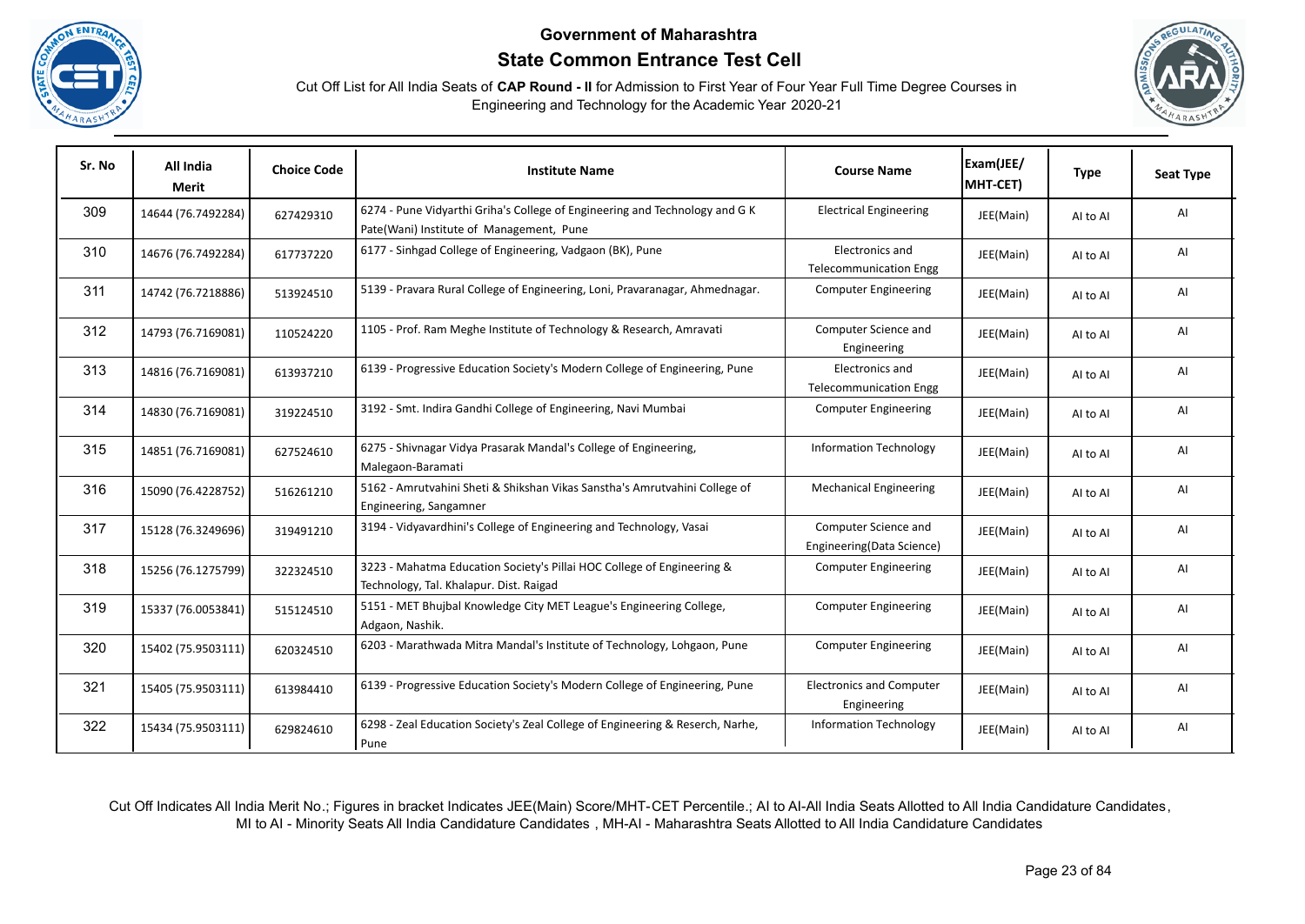





| Sr. No | All India<br>Merit | <b>Choice Code</b> | <b>Institute Name</b>                                                                                                      | <b>Course Name</b>                                | Exam(JEE/<br>MHT-CET) | <b>Type</b> | <b>Seat Type</b> |
|--------|--------------------|--------------------|----------------------------------------------------------------------------------------------------------------------------|---------------------------------------------------|-----------------------|-------------|------------------|
| 323    | 15447 (75.9094961) | 510846410          | 5108 - Maratha Vidya Prasarak Samaj's Karmaveer Adv. Baburao Ganpatrao<br>Thakare College Of Engineering, Nashik           | Instrumentation and<br><b>Control Engineering</b> | JEE(Main)             | MH to Al    | LOBCH            |
| 324    | 15489 (75.8275675) | 318824610          | 3188 - Vasantdada Patil Pratishthan's College Of Engineering and Visual Arts,<br>Sion, Mumbai                              | <b>Information Technology</b>                     | JEE(Main)             | Al to Al    | AI               |
| 325    | 15499 (75.8074167) | 515224210          | 5152 - G. H. Raisoni Institute of Business Management, Jalgaon                                                             | Computer Science and<br>Engineering               | JEE(Main)             | Al to Al    | AI               |
| 326    | 15532 (75.8074167) | 320737210          | 3207 - Mahatma Education Society's Pillai College of Engineering, New Panvel                                               | Electronics and<br><b>Telecommunication Engg</b>  | JEE(Main)             | Al to Al    | AI               |
| 327    | 15540 (75.8074167) | 318750710          | 3187 - N.Y.S.S.'s Datta Meghe College of Engineering, Airoli, Navi Mumbai                                                  | <b>Chemical Engineering</b>                       | JEE(Main)             | Al to Al    | AI               |
| 328    | 15771 (75.5208082) | 346024510          | 3460 - Universal College of Engineering, Kaman Dist. Palghar                                                               | <b>Computer Engineering</b>                       | JEE(Main)             | Al to Al    | AI               |
| 329    | 15822 (75.4704602) | 343937210          | 3439 - Anjuman-I-Islam's Kalsekar Technical Campus, Panvel                                                                 | Electronics and<br><b>Telecommunication Engg</b>  | JEE(Main)             | MH to Al    | <b>GOPENO</b>    |
| 330    | 15912 (75.3232443) | 625024210          | 6250 - D.Y. Patil College of Engineering and Technology, Kolhapur                                                          | Computer Science and<br>Engineering               | JEE(Main)             | AI to AI    | AI               |
| 331    | 15923 (75.3232443) | 618524510          | 6185 - Sinhagad Institute of Technology, Lonavala                                                                          | <b>Computer Engineering</b>                       | JEE(Main)             | Al to Al    | AI               |
| 332    | 15944 (75.1866411) | 517324510          | 5173 - SNJB's Late Sau. Kantabai Bhavarlalji Jain College of Engineering, (Jain<br>Gurukul), Neminagar, Chandwad, (Nashik) | <b>Computer Engineering</b>                       | JEE(Main)             | Al to Al    | AI               |
| 333    | 16027 (75.1591082) | 211324210          | 2113 - G. S. Mandal's Maharashtra Institute of Technology, Aurangabad                                                      | Computer Science and<br>Engineering               | JEE(Main)             | AI to AI    | Al               |
| 334    | 16089 (75.1591082) | 620761210          | 6207 - Dr. D. Y. Patil Vidya Pratishthan Society's Dr. D. Y. Patil Institute of<br>Technology, Pimpri, Pune                | <b>Mechanical Engineering</b>                     | JEE(Main)             | Al to Al    | AI               |
| 335    | 16090 (75.1591082) | 211424210          | 2114 - Deogiri Institute of Engineering and Management Studies, Aurangabad                                                 | Computer Science and<br>Engineering               | JEE(Main)             | AI to AI    | AI               |
| 336    | 16097 (75.1591082) | 320861210          | 3208 - Don Bosco Institute of Technology, Mumbai                                                                           | <b>Mechanical Engineering</b>                     | JEE(Main)             | Al to Al    | AI               |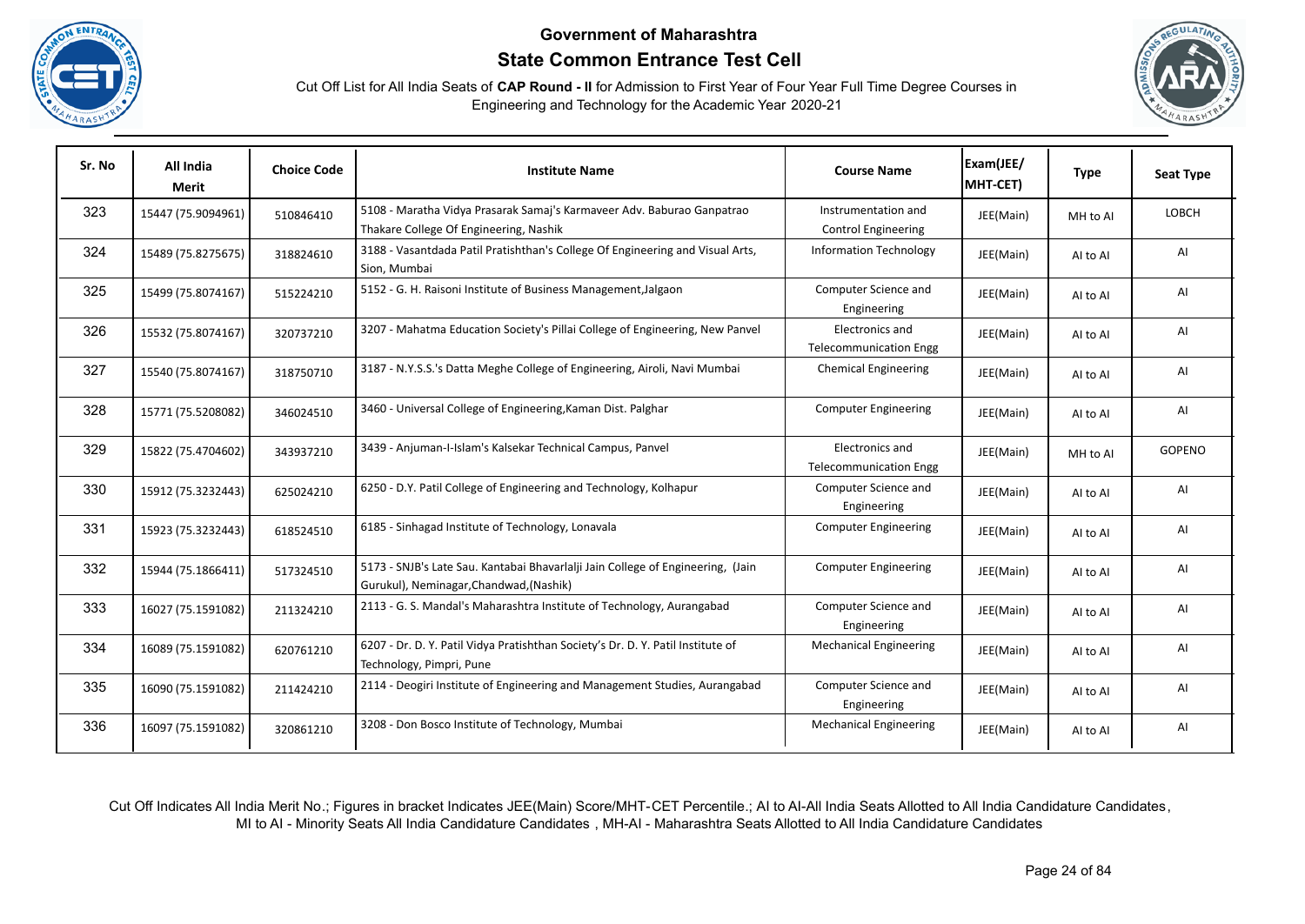





| Sr. No | All India<br><b>Merit</b> | <b>Choice Code</b> | <b>Institute Name</b>                                                                                                     | <b>Course Name</b>                               | Exam(JEE/<br>MHT-CET) | <b>Type</b> | <b>Seat Type</b> |
|--------|---------------------------|--------------------|---------------------------------------------------------------------------------------------------------------------------|--------------------------------------------------|-----------------------|-------------|------------------|
| 337    | 16102 (75.1591082)        | 662224510          | 6622 - ISBM College Of Engineering Pune                                                                                   | <b>Computer Engineering</b>                      | JEE(Main)             | AI to AI    | AI               |
| 338    | 16112 (75.1591082)        | 662299510          | 6622 - ISBM College Of Engineering Pune                                                                                   | Artificial Intelligence and<br>Data Science      | JEE(Main)             | AI to AI    | AI               |
| 339    | 16180 (75.1355121)        | 682261210          | 6822 - Pimpri Chinchwad Education Trust's Pimpri Chinchwad College Of<br>Engineering And Research, Ravet                  | <b>Mechanical Engineering</b>                    | JEE(Main)             | Al to Al    | AI               |
| 340    | 16207 (75.1355121)        | 664929310          | 6649 - TSSM's Bhivarabai Sawant College of Engineering and Research, Narhe,<br>Pune                                       | <b>Electrical Engineering</b>                    | JEE(Main)             | MH to Al    | GNT1H            |
| 341    | 16245 (75.0900995)        | 628319110          | 6283 - Annasaheb Dange College of Engineering and Technology, Ashta, Sangli                                               | Civil Engineering                                | JEE(Main)             | Al to Al    | AI               |
| 342    | 16271 (75.0900995)        | 620624610          | 6206 - Pune District Education Association's College of Engineering, Pune                                                 | <b>Information Technology</b>                    | JEE(Main)             | Al to Al    | AI               |
| 343    | 16304 (75.0900995)        | 512137210          | 5121 - K. K. Wagh Institute of Engineering Education and Research, Nashik                                                 | Electronics and<br><b>Telecommunication Engg</b> | JEE(Main)             | Al to Al    | AI               |
| 344    | 16352 (74.9989387)        | 317524510          | 3175 - M.G.M.'s College of Engineering and Technology, Kamothe, Navi<br>Mumbai                                            | <b>Computer Engineering</b>                      | JEE(Main)             | Al to Al    | AI               |
| 345    | 16356 (74.9989387)        | 676924610          | 6769 - Rasiklal M. Dhariwal Sinhgad Technical Institutes Campus, Warje, Pune.                                             | <b>Information Technology</b>                    | JEE(Main)             | Al to Al    | AI               |
| 346    | 16381 (74.9989387)        | 320161210          | 3201 - Rizvi Education Society's Rizvi College of Engineering, Bandra, Mumbai                                             | <b>Mechanical Engineering</b>                    | JEE(Main)             | AI to AI    | AI               |
| 347    | 16387 (74.9989387)        | 626850710          | 6268 - Tatyasaheb Kore Institute of Engineering and Technology, Warananagar                                               | <b>Chemical Engineering</b>                      | JEE(Main)             | AI to AI    | AI               |
| 348    | 16447 (74.9711649)        | 321024610          | 3210 - Excelsior Education Society's K.C. College of Engineering and<br>Management Studies and Research, Kopri, Thane (E) | <b>Information Technology</b>                    | JEE(Main)             | Al to Al    | Al               |
| 349    | 16492 (74.8831752)        | 622324210          | 6223 - Pradnya Niketan Education Society's Nagesh Karajagi Orchid College of<br>Engineering & Technology, Solapur         | Computer Science and<br>Engineering              | JEE(Main)             | Al to Al    | AI               |
| 350    | 16518 (74.8024546)        | 602819110          | 6028 - Department of Technology, Shivaji University, Kolhapur                                                             | Civil Engineering                                | JEE(Main)             | MH to Al    | LOBCH            |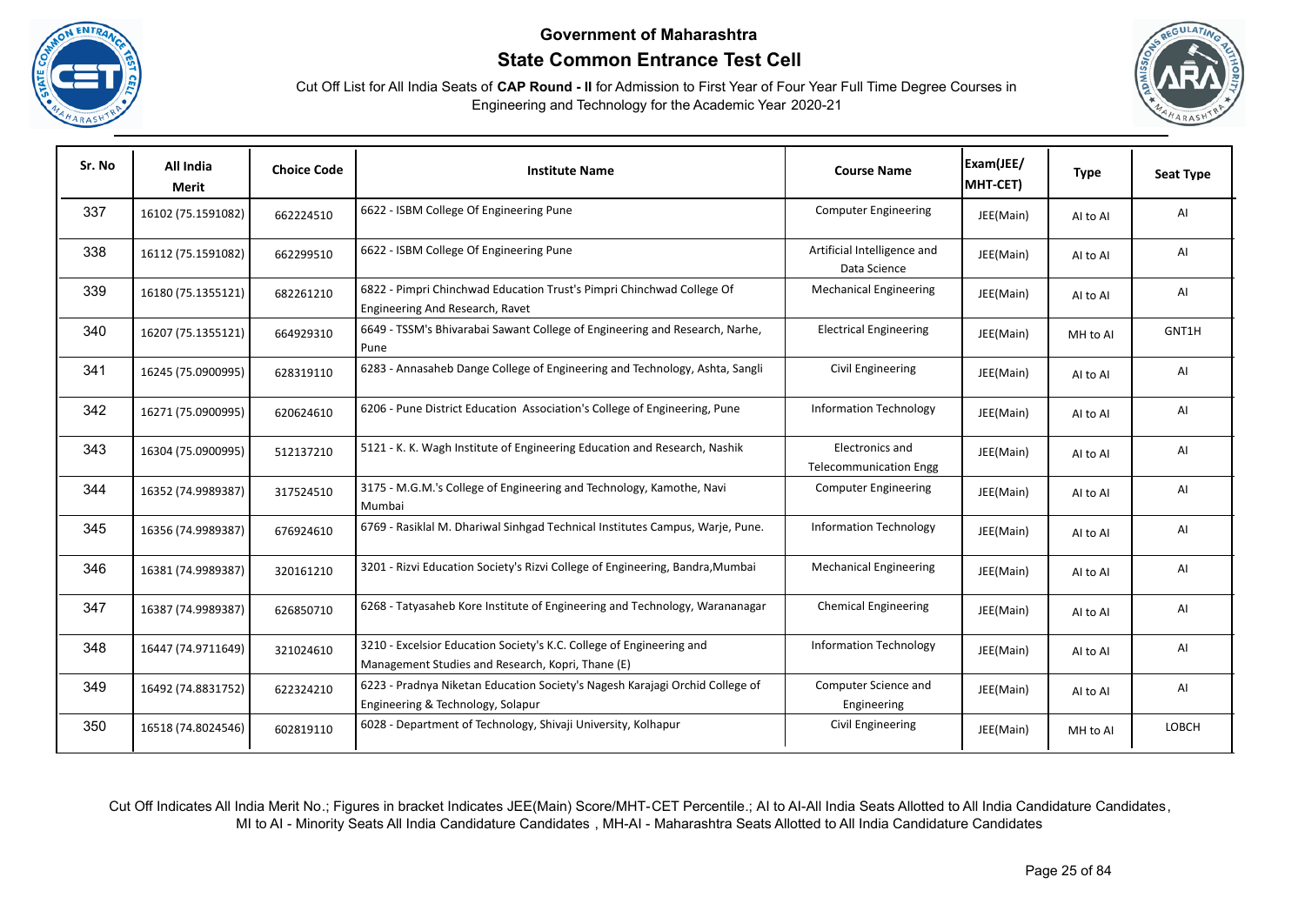





| Sr. No | All India<br><b>Merit</b> | <b>Choice Code</b> | <b>Institute Name</b>                                                                                                       | <b>Course Name</b>                          | Exam(JEE/<br>MHT-CET) | <b>Type</b> | <b>Seat Type</b> |
|--------|---------------------------|--------------------|-----------------------------------------------------------------------------------------------------------------------------|---------------------------------------------|-----------------------|-------------|------------------|
| 351    | 16520 (74.8024546)        | 412324610          | 4123 - Lokmanya Tilak Jankalyan Shikshan Sanstha, Priyadarshani College of<br>Engineering, Nagpur                           | <b>Information Technology</b>               | JEE(Main)             | AI to AI    | AI               |
| 352    | 16620 (74.8024546)        | 413624210          | 4136 - Lokmanya Tilak Jankalyan Shikshan Sastha, Priyadarshini J. L. College Of<br>Engineering, Nagpur                      | Computer Science and<br>Engineering         | JEE(Main)             | AI to AI    | AI               |
| 353    | 16670 (74.7744830)        | 618424510          | 6184 - K. J.'s Educational Institut Trinity College of Engineering and Research,<br>Pisoli, Haveli                          | <b>Computer Engineering</b>                 | JEE(Main)             | AI to AI    | AI               |
| 354    | 16709 (74.7744830)        | 415108210          | 4151 - Vidarbha Bahu-Uddeshiya Shikshan Sanstha's Tulshiramji Gaikwad Patil<br>College of Engineering & Technology, Nagpur  | <b>Bio Technology</b>                       | JEE(Main)             | MH to Al    | GNT2H            |
| 355    | 16809 (74.4130597)        | 513924610          | 5139 - Pravara Rural College of Engineering, Loni, Pravaranagar, Ahmednagar.                                                | <b>Information Technology</b>               | JEE(Main)             | Al to Al    | AI               |
| 356    | 16913 (74.0942841)        | 319761210          | 3197 - Agnel Charities' FR. C. Rodrigues Institute of Technology, Vashi, Navi<br>Mumbai                                     | <b>Mechanical Engineering</b>               | JEE(Main)             | Al to Al    | AI               |
| 357    | 16938 (74.0207333)        | 319629310          | 3196 - Lokmanya Tilak College of Engineering, Kopar Khairane, Navi Mumbai                                                   | <b>Electrical Engineering</b>               | JEE(Main)             | Al to Al    | AI               |
| 358    | 16986 (74.0207333)        | 679524510          | 6795 - Shri.Someshwar Shikshan Prasarak Mandal, Sharadchandra Pawar<br>College of Engineering & Technology, Someshwar Nagar | <b>Computer Engineering</b>                 | JEE(Main)             | AI to AI    | AI               |
| 359    | 17035 (74.0129969)        | 413824210          | 4138 - Jaidev Education Society, J D College of Engineering and Management,<br>Nagpur                                       | Computer Science and<br>Engineering         | JEE(Main)             | Al to Al    | AI               |
| 360    | 17065 (74.0129969)        | 628324210          | 6283 - Annasaheb Dange College of Engineering and Technology, Ashta, Sangli                                                 | Computer Science and<br>Engineering         | JEE(Main)             | Al to Al    | AI               |
| 361    | 17106 (74.0129969)        | 621429310          | 6214 - K. E. Society's Rajarambapu Institute of Technology, Walwa, Sangli                                                   | <b>Electrical Engineering</b>               | JEE(Main)             | Al to Al    | AI               |
| 362    | 17169 (73.9255885)        | 319499510          | 3194 - Vidyavardhini's College of Engineering and Technology, Vasai                                                         | Artificial Intelligence and<br>Data Science | JEE(Main)             | Al to Al    | AI               |
| 363    | 17196 (73.9036466)        | 679424510          | 6794 - Anantrao Pawar College of Engineering & Research, Pune                                                               | <b>Computer Engineering</b>                 | JEE(Main)             | Al to Al    | AI               |
| 364    | 17310 (73.8667080)        | 627219110          | 6272 - Dr. D. Y. Patil Pratishthan's D.Y.Patil College of Engineering Akurdi, Pune                                          | Civil Engineering                           | JEE(Main)             | Al to Al    | AI               |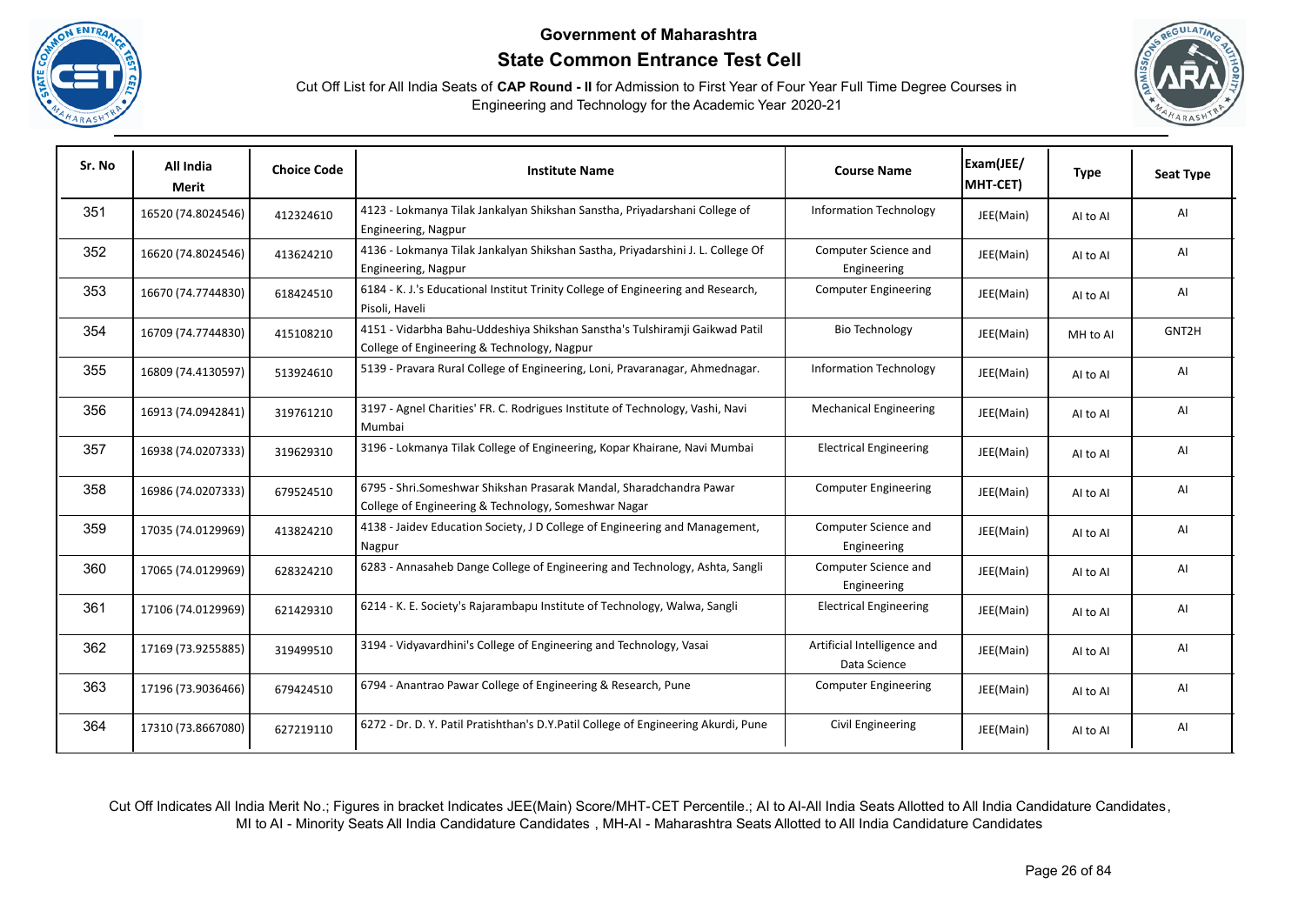





| Sr. No | All India<br><b>Merit</b> | <b>Choice Code</b> | <b>Institute Name</b>                                                                                             | <b>Course Name</b>                               | Exam(JEE/<br>MHT-CET) | <b>Type</b> | <b>Seat Type</b> |
|--------|---------------------------|--------------------|-------------------------------------------------------------------------------------------------------------------|--------------------------------------------------|-----------------------|-------------|------------------|
| 365    | 17404 (73.5421187)        | 416719110          | 4167 - Yeshwantrao Chavan College of Engineering, Wanadongri, Nagpur                                              | Civil Engineering                                | JEE(Main)             | AI to AI    | AI               |
| 366    | 17410 (73.5421187)        | 673299510          | 6732 - Dr. D. Y. Patil School OF Engineering, Lohegaon, Pune                                                      | Artificial Intelligence and<br>Data Science      | JEE(Main)             | Al to Al    | Al               |
| 367    | 17493 (73.4260200)        | 430424510F         | 4304 - Cummins College of Engineering For Women, Sukhali (Gupchup), Tal.<br>Hingna Hingna Nagpur                  | <b>Computer Engineering</b>                      | JEE(Main)             | Al to Al    | AI               |
| 368    | 17649 (73.3061832)        | 627360610          | 6273 - Bansilal Ramnath Agarawal Charitable Trust's Vishwakarma Institute of<br>Technology, Bibwewadi, Pune       | <b>Production Engineering</b>                    | JEE(Main)             | Al to Al    | AI               |
| 369    | 17674 (73.3061832)        | 317619110          | 3176 - Thakur College of Engineering and Technology, Kandivali, Mumbai                                            | Civil Engineering                                | JEE(Main)             | Al to Al    | AI               |
| 370    | 17852 (72.9248644)        | 314624610          | 3146 - Jawahar Education Society's Annasaheb Chudaman Patil College of<br>Engineering, Kharghar, Navi Mumbai      | <b>Information Technology</b>                    | JEE(Main)             | Al to Al    | AI               |
| 371    | 17870 (72.9248644)        | 626737210          | 6267 - Kolhapur Institute of Technology's College of Engineering(Autonomous),<br>Kolhapur                         | Electronics and<br><b>Telecommunication Engg</b> | JEE(Main)             | Al to Al    | AI               |
| 372    | 17934 (72.8887969)        | 618524520          | 6185 - Sinhagad Institute of Technology, Lonavala                                                                 | <b>Computer Engineering</b>                      | JEE(Main)             | AI to AI    | AI               |
| 373    | 17971 (72.8887969)        | 416761210          | 4167 - Yeshwantrao Chavan College of Engineering, Wanadongri, Nagpur                                              | <b>Mechanical Engineering</b>                    | JEE(Main)             | Al to Al    | AI               |
| 374    | 18005 (72.8849174)        | 614637610          | 6146 - MIT Academy of Engineering, Alandi, Pune                                                                   | <b>Electronics Engineering</b>                   | JEE(Main)             | Al to Al    | AI               |
| 375    | 18008 (72.8849174)        | 627024210          | 6270 - Rayat Shikshan Sanstha's Karmaveer Bhaurao Patil College of<br>Engineering, Satara                         | Computer Science and<br>Engineering              | JEE(Main)             | Al to Al    | Al               |
| 376    | 18048 (72.8849174)        | 620624510          | 6206 - Pune District Education Association's College of Engineering, Pune                                         | <b>Computer Engineering</b>                      | JEE(Main)             | Al to Al    | AI               |
| 377    | 18149 (72.7848445)        | 518124510          | 5181 - Gokhale Education Society's, R.H. Sapat College of Engineering,<br>Management Studies and Research, Nashik | <b>Computer Engineering</b>                      | JEE(Main)             | AI to AI    | AI               |
| 378    | 18186 (72.7848445)        | 515124610          | 5151 - MET Bhujbal Knowledge City MET League's Engineering College,<br>Adgaon, Nashik.                            | <b>Information Technology</b>                    | JEE(Main)             | Al to Al    | AI               |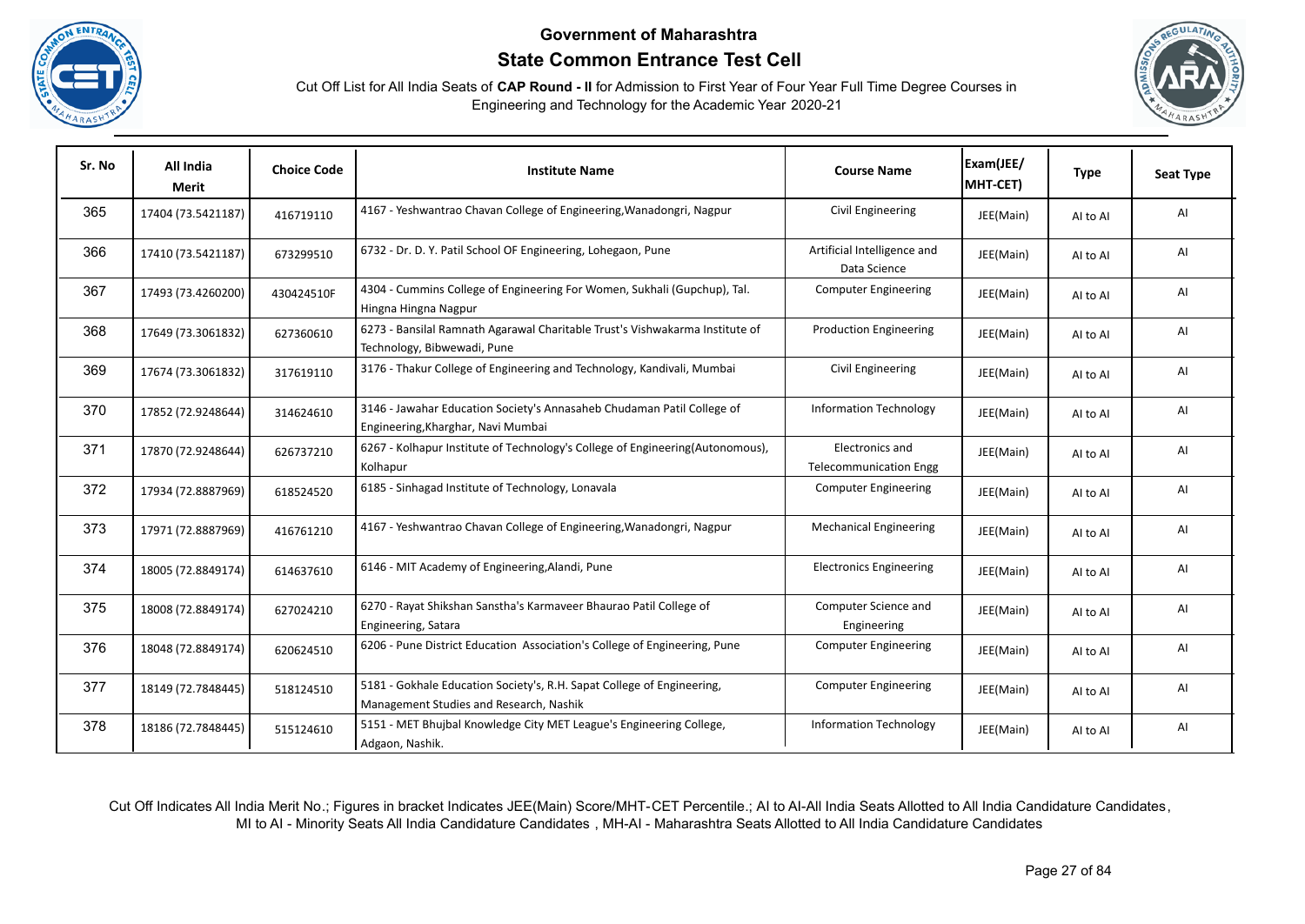





| Sr. No | All India<br><b>Merit</b> | <b>Choice Code</b> | <b>Institute Name</b>                                                                                       | <b>Course Name</b>                               | Exam(JEE/<br>MHT-CET) | <b>Type</b> | <b>Seat Type</b> |
|--------|---------------------------|--------------------|-------------------------------------------------------------------------------------------------------------|--------------------------------------------------|-----------------------|-------------|------------------|
| 379    | 18259 (72.4043556)        | 320091110          | 3200 - Hope Foundation and research center's Finolex Academy of<br>Management and Technology, Ratnagiri     | Computer Science and<br>Engineering(Artificial   | JEE(Main)             | Al to Al    | AI               |
| 380    | 18271 (72.4043556)        | 621437210          | 6214 - K. E. Society's Rajarambapu Institute of Technology, Walwa, Sangli                                   | Electronics and<br><b>Telecommunication Engg</b> | JEE(Main)             | Al to Al    | AI               |
| 381    | 18292 (72.3311071)        | 602850710          | 6028 - Department of Technology, Shivaji University, Kolhapur                                               | <b>Chemical Engineering</b>                      | JEE(Main)             | MH to Al    | LNT2H            |
| 382    | 18303 (72.3311071)        | 678224210          | 6782 - Sahakar Maharshee Shankarrao Mohite Patil Institute of Technology &<br>Research, Akluj               | Computer Science and<br>Engineering              | JEE(Main)             | MH to Al    | LOBCH            |
| 383    | 18431 (72.2639672)        | 318950710          | 3189 - Bharati Vidyapeeth College of Engineering, Navi Mumbai                                               | <b>Chemical Engineering</b>                      | JEE(Main)             | Al to Al    | AI               |
| 384    | 18456 (72.1964411)        | 618524610          | 6185 - Sinhagad Institute of Technology, Lonavala                                                           | <b>Information Technology</b>                    | JEE(Main)             | AI to AI    | AI               |
| 385    | 18472 (72.1964411)        | 620729310          | 6207 - Dr. D. Y. Patil Vidya Pratishthan Society's Dr. D. Y. Patil Institute of<br>Technology, Pimpri, Pune | <b>Electrical Engineering</b>                    | JEE(Main)             | Al to Al    | AI               |
| 386    | 18532 (72.1501051)        | 614129310          | 6141 - Jaywant Shikshan Prasarak Mandal's, Rajarshi Shahu College of<br>Engineering, Tathawade, Pune        | <b>Electrical Engineering</b>                    | JEE(Main)             | AI to AI    | AI               |
| 387    | 18561 (72.0753904)        | 315424610          | 3154 - Saraswati Education Society's Saraswati College of Engineering, Kharghar<br>Navi Mumbai              | <b>Information Technology</b>                    | JEE(Main)             | AI to AI    | AI               |
| 388    | 18586 (72.0753904)        | 110524610          | 1105 - Prof. Ram Meghe Institute of Technology & Research, Amravati                                         | <b>Information Technology</b>                    | JEE(Main)             | Al to Al    | AI               |
| 389    | 18591 (72.0753904)        | 629899510          | 6298 - Zeal Education Society's Zeal College of Engineering & Reserch, Narhe,<br>Pune                       | Artificial Intelligence and<br>Data Science      | JEE(Main)             | Al to Al    | AI               |
| 390    | 18610 (72.0753904)        | 626824210          | 6268 - Tatyasaheb Kore Institute of Engineering and Technology, Warananagar                                 | Computer Science and<br>Engineering              | JEE(Main)             | Al to Al    | AI               |
| 391    | 18713 (71.9640107)        | 614650710          | 6146 - MIT Academy of Engineering, Alandi, Pune                                                             | <b>Chemical Engineering</b>                      | JEE(Main)             | AI to AI    | AI               |
| 392    | 18734 (71.9628422)        | 627861210          | 6278 - All India Shri Shivaji Memorial Society's College of Engineering, Pune                               | <b>Mechanical Engineering</b>                    | JEE(Main)             | Al to Al    | AI               |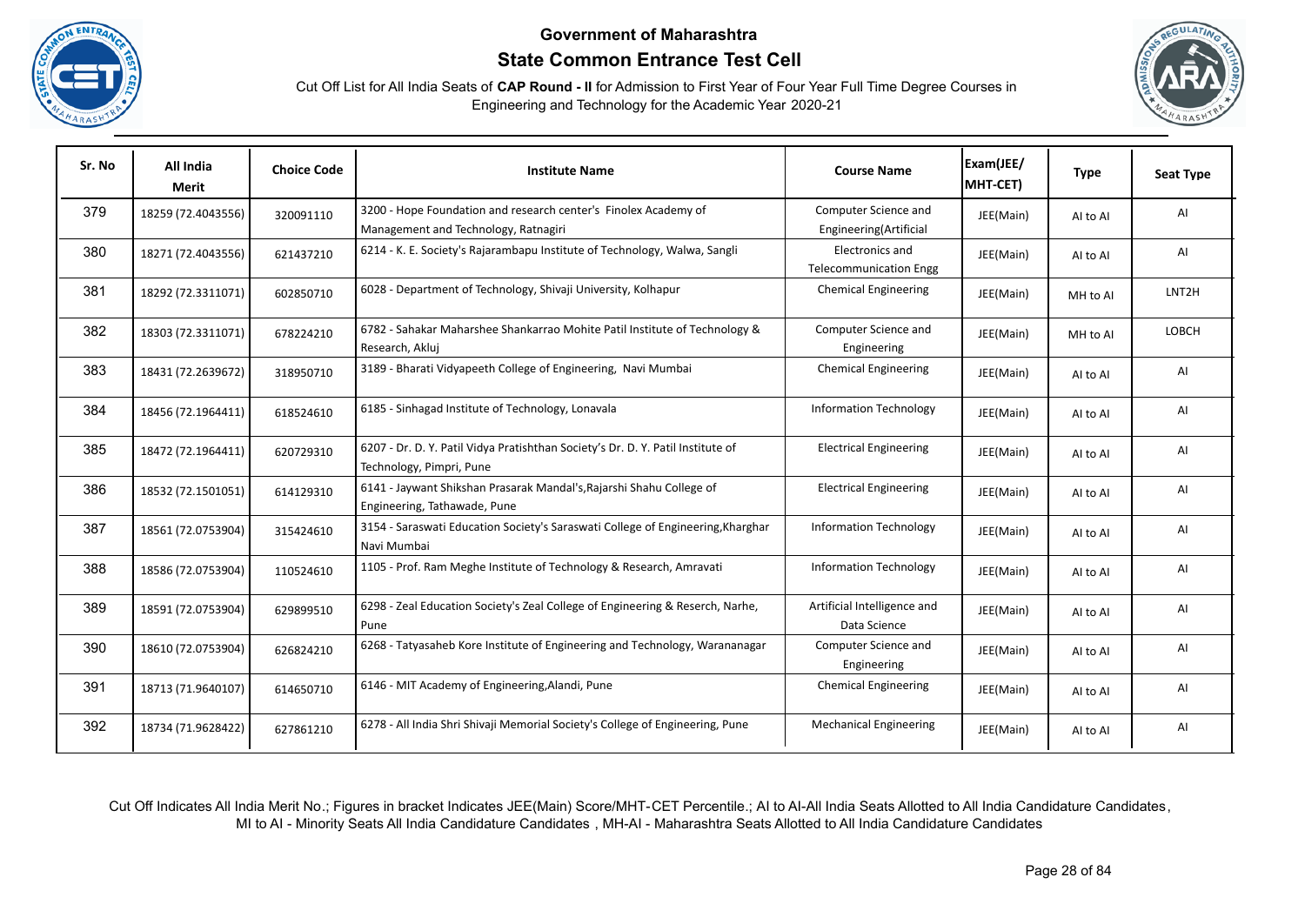





| Sr. No | All India<br><b>Merit</b> | <b>Choice Code</b> | <b>Institute Name</b>                                                                                                      | <b>Course Name</b>                               | Exam(JEE/<br>MHT-CET) | <b>Type</b> | <b>Seat Type</b> |
|--------|---------------------------|--------------------|----------------------------------------------------------------------------------------------------------------------------|--------------------------------------------------|-----------------------|-------------|------------------|
| 393    | 18771 (71.9628422)        | 622024210          | 6220 - Shri Vithal Education and Research Institute's College of Engineering,<br>Pandharpur                                | Computer Science and<br>Engineering              | JEE(Main)             | Al to Al    | AI               |
| 394    | 18997 (71.4568669)        | 411637610          | 4116 - Ankush Shikshan Sanstha's G.H.Raisoni College of Engineering, Nagpur                                                | <b>Electronics Engineering</b>                   | JEE(Main)             | Al to Al    | AI               |
| 395    | 19025 (71.4109789)        | 317524610          | 3175 - M.G.M.'s College of Engineering and Technology, Kamothe, Navi<br>Mumbai                                             | <b>Information Technology</b>                    | JEE(Main)             | Al to Al    | AI               |
| 396    | 19040 (71.4109789)        | 225024210          | 2250 - Aurangabad College of Engineering, Naygaon Savangi, Aurangabad                                                      | Computer Science and<br>Engineering              | JEE(Main)             | MH to Al    | <b>GVJH</b>      |
| 397    | 19077 (71.4109789)        | 620761210          | 6207 - Dr. D. Y. Patil Vidya Pratishthan Society's Dr. D. Y. Patil Institute of<br>Technology, Pimpri, Pune                | <b>Mechanical Engineering</b>                    | JEE(Main)             | MH to Al    | <b>GSCH</b>      |
| 398    | 19098 (71.3897523)        | 347124510          | 3471 - New Horizon Institute of Technology & Management, Thane                                                             | <b>Computer Engineering</b>                      | JEE(Main)             | Al to Al    | AI               |
| 399    | 19169 (71.3269941)        | 211491110          | 2114 - Deogiri Institute of Engineering and Management Studies, Aurangabad                                                 | Computer Science and<br>Engineering(Artificial   | JEE(Main)             | AI to AI    | AI               |
| 400    | 19260 (71.1979133)        | 630724610          | 6307 - Dhole Patil Education Society, Dhole Patil College of Engineering,<br>Wagholi, Tal. Haveli                          | <b>Information Technology</b>                    | JEE(Main)             | Al to Al    | Al               |
| 401    | 19397 (71.0485263)        | 628137210          | 6281 - Modern Education Society's College of Engineering, Pune                                                             | Electronics and<br><b>Telecommunication Engg</b> | JEE(Main)             | AI to AI    | Al               |
| 402    | 19453 (71.0442546)        | 627819110          | 6278 - All India Shri Shivaji Memorial Society's College of Engineering, Pune                                              | Civil Engineering                                | JEE(Main)             | Al to Al    | AI               |
| 403    | 19460 (71.0442546)        | 625091110          | 6250 - D.Y. Patil College of Engineering and Technology, Kolhapur                                                          | Computer Science and<br>Engineering(Artificial   | JEE(Main)             | AI to AI    | AI               |
| 404    | 19526 (71.0110927)        | 621461210          | 6214 - K. E. Society's Rajarambapu Institute of Technology, Walwa, Sangli                                                  | <b>Mechanical Engineering</b>                    | JEE(Main)             | Al to Al    | AI               |
| 405    | 19561 (70.9815068)        | 614661210          | 6146 - MIT Academy of Engineering, Alandi, Pune                                                                            | <b>Mechanical Engineering</b>                    | JEE(Main)             | AI to AI    | AI               |
| 406    | 19670 (70.9226452)        | 415124610          | 4151 - Vidarbha Bahu-Uddeshiya Shikshan Sanstha's Tulshiramji Gaikwad Patil<br>College of Engineering & Technology, Nagpur | <b>Information Technology</b>                    | JEE(Main)             | Al to Al    | AI               |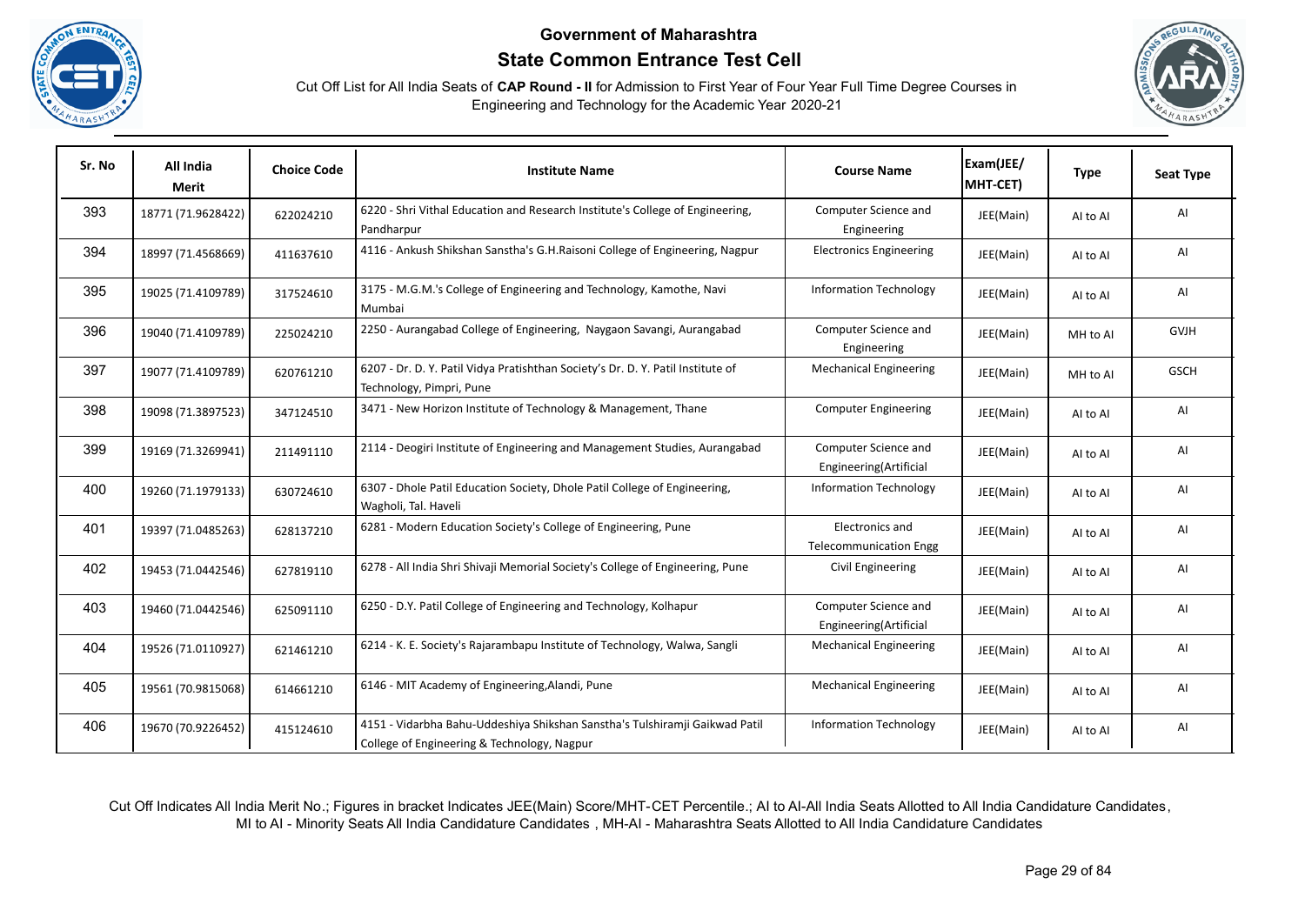





| Sr. No | All India<br>Merit | <b>Choice Code</b> | <b>Institute Name</b>                                                                                       | <b>Course Name</b>                               | Exam(JEE/<br>MHT-CET) | <b>Type</b> | <b>Seat Type</b> |
|--------|--------------------|--------------------|-------------------------------------------------------------------------------------------------------------|--------------------------------------------------|-----------------------|-------------|------------------|
| 407    | 19694 (70.8541170) | 416735610          | 4167 - Yeshwantrao Chavan College of Engineering, Wanadongri, Nagpur                                        | Electrical Engg[Electronics<br>and Power]        | JEE(Main)             | AI to AI    | AI               |
| 408    | 19706 (70.8541170) | 318761210          | 3187 - N.Y.S.S.'s Datta Meghe College of Engineering, Airoli, Navi Mumbai                                   | <b>Mechanical Engineering</b>                    | JEE(Main)             | AI to AI    | AI               |
| 409    | 19756 (70.5289941) | 620791610          | 6207 - Dr. D. Y. Patil Vidya Pratishthan Society's Dr. D. Y. Patil Institute of<br>Technology, Pimpri, Pune | <b>Automation and Robotics</b>                   | JEE(Main)             | Al to Al    | AI               |
| 410    | 19778 (70.5058095) | 512119120          | 5121 - K. K. Wagh Institute of Engineering Education and Research, Nashik                                   | Civil Engineering                                | JEE(Main)             | Al to Al    | AI               |
| 411    | 19795 (70.5058095) | 515261210          | 5152 - G. H. Raisoni Institute of Business Management, Jalgaon                                              | <b>Mechanical Engineering</b>                    | JEE(Main)             | MH to Al    | <b>GOPENO</b>    |
| 412    | 19799 (70.5058095) | 626837210          | 6268 - Tatyasaheb Kore Institute of Engineering and Technology, Warananagar                                 | Electronics and<br><b>Telecommunication Engg</b> | JEE(Main)             | AI to AI    | AI               |
| 413    | 19812 (70.5058095) | 320429310          | 3204 - St. Francis Institute of Technology, Borivali, Mumbai                                                | <b>Electrical Engineering</b>                    | JEE(Main)             | AI to AI    | AI               |
| 414    | 19832 (70.5058095) | 417437210          | 4174 - ST. Vincent Pallotti College of Engineering & Technology, Nagpur                                     | Electronics and<br><b>Telecommunication Engg</b> | JEE(Main)             | AI to AI    | AI               |
| 415    | 19875 (70.5058095) | 225024210          | 2250 - Aurangabad College of Engineering, Naygaon Savangi, Aurangabad                                       | Computer Science and<br>Engineering              | JEE(Main)             | MH to Al    | <b>LSTH</b>      |
| 416    | 19933 (70.4127924) | 664324210          | 6643 - S K N Sinhgad College of Engineering, Korti Tal. Pandharpur Dist Solapur                             | Computer Science and<br>Engineering              | JEE(Main)             | Al to Al    | AI               |
| 417    | 20013 (70.3754081) | 614424510          | 6144 - Genba Sopanrao Moze College of Engineering, Baner-Balewadi, Pune                                     | <b>Computer Engineering</b>                      | JEE(Main)             | AI to AI    | AI               |
| 418    | 20018 (70.3754081) | 112024210          | 1120 - Jawaharlal Darda Institute of Engineering and Technology, Yavatmal                                   | Computer Science and<br>Engineering              | JEE(Main)             | Al to Al    | AI               |
| 419    | 20048 (70.3751491) | 626937210          | 6269 - Shetkari Shikshan Mandal's Pad. Vasantraodada Patil Institute of<br>Technology, Budhgaon, Sangli     | Electronics and<br><b>Telecommunication Engg</b> | JEE(Main)             | AI to AI    | AI               |
| 420    | 20049 (70.3751491) | 544924610          | 5449 - Shri Vile Parle Kelavani Mandal's Institute of Technology, Dhule                                     | <b>Information Technology</b>                    | JEE(Main)             | Al to Al    | AI               |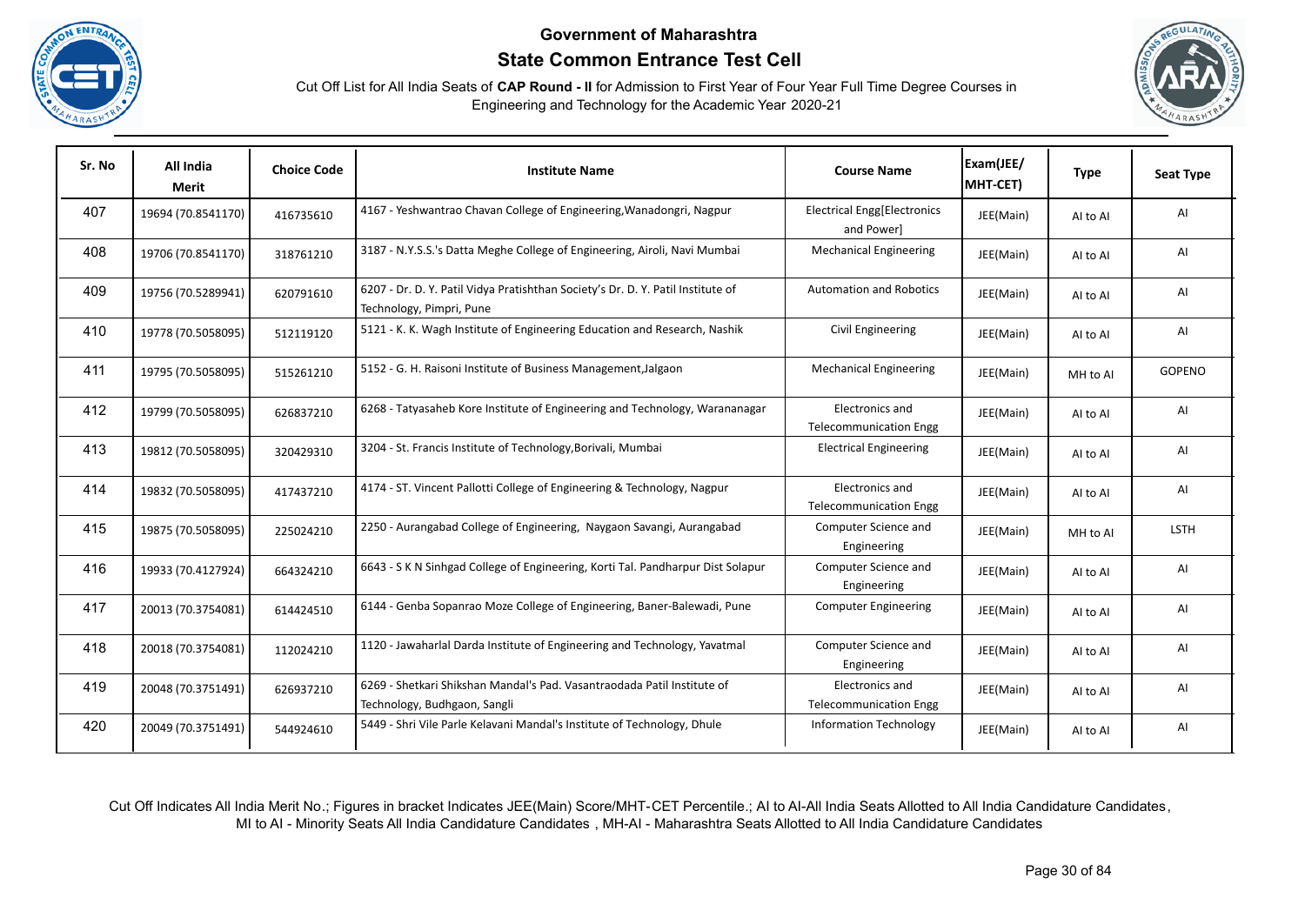





| Sr. No | All India<br>Merit | <b>Choice Code</b> | <b>Institute Name</b>                                                                                        | <b>Course Name</b>                                     | Exam(JEE/<br>MHT-CET) | <b>Type</b> | <b>Seat Type</b> |
|--------|--------------------|--------------------|--------------------------------------------------------------------------------------------------------------|--------------------------------------------------------|-----------------------|-------------|------------------|
| 421    | 20057 (70.3751491) | 676724510          | 6767 - Suman Ramesh Tulsiani Technical Campus: Faculty of Engineering,<br>Kamshet, Pune.                     | <b>Computer Engineering</b>                            | JEE(Main)             | Al to Al    | AI               |
| 422    | 20077 (70.3751491) | 662292110          | 6622 - ISBM College Of Engineering Pune                                                                      | Artificial Intelligence and<br><b>Machine Learning</b> | JEE(Main)             | Al to Al    | AI               |
| 423    | 20086 (70.3751491) | 321650710          | 3216 - Gharda Foundation's Gharda Institute of Technology, Khed, Ratnagiri                                   | <b>Chemical Engineering</b>                            | JEE(Main)             | MH to Al    | GNT2H            |
| 424    | 20146 (70.2435518) | 303337210          | 3033 - Dr. Babasaheb Ambedkar Technological University, Lonere                                               | Electronics and<br><b>Telecommunication Engg</b>       | JEE(Main)             | MH to Al    | PHCO             |
| 425    | 20161 (70.2126756) | 303361210          | 3033 - Dr. Babasaheb Ambedkar Technological University, Lonere                                               | <b>Mechanical Engineering</b>                          | JEE(Main)             | MH to Al    | GOBCO            |
| 426    | 20222 (70.1759343) | 618219110          | 6182 - Sinhgad Technical Education Society, Sinhgad Institute of Technology<br>and Science, Narhe (Ambegaon) | Civil Engineering                                      | JEE(Main)             | MH to Al    | GNT1H            |
| 427    | 20284 (70.1144217) | 416361210          | 4163 - Rajiv Gandhi College of Engineering Research & Technology Chandrapur                                  | <b>Mechanical Engineering</b>                          | JEE(Main)             | MH to AI    | GNT2H            |
| 428    | 20374 (70.1007800) | 627524510          | 6275 - Shivnagar Vidya Prasarak Mandal's College of Engineering,<br>Malegaon-Baramati                        | <b>Computer Engineering</b>                            | JEE(Main)             | Al to Al    | AI               |
| 429    | 20391 (70.1007800) | 321861210          | 3218 - Aldel Education Trust's St. John College of Engineering & Management,<br>Vevoor, Palghar              | <b>Mechanical Engineering</b>                          | JEE(Main)             | MH to Al    | LOPENO           |
| 430    | 20408 (70.1007800) | 517291210          | 5172 - R. C. Patel Institute of Technology, Shirpur                                                          | Computer Science and<br>Engineering(Data Science)      | JEE(Main)             | AI to AI    | AI               |
| 431    | 20481 (70.0402566) | 614119110          | 6141 - Jaywant Shikshan Prasarak Mandal's, Rajarshi Shahu College of<br>Engineering, Tathawade, Pune         | Civil Engineering                                      | JEE(Main)             | Al to Al    | AI               |
| 432    | 20514 (70.0402566) | 510924510          | 5109 - Sandip Foundation, Sandip Institute of Technology and Research<br>Centre, Mahiravani, Nashik          | <b>Computer Engineering</b>                            | JEE(Main)             | Al to Al    | AI               |
| 433    | 20550 (70.0402566) | 212924210          | 2129 - M.S. Bidve Engineering College, Latur                                                                 | Computer Science and<br>Engineering                    | JEE(Main)             | Al to Al    | AI               |
| 434    | 20571 (70.0394263) | 622237210          | 6222 - Dattajirao Kadam Technical Education Society's Textile & Engineering<br>Institute, Ichalkaranji.      | Electronics and<br><b>Telecommunication Engg</b>       | JEE(Main)             | Al to Al    | Al               |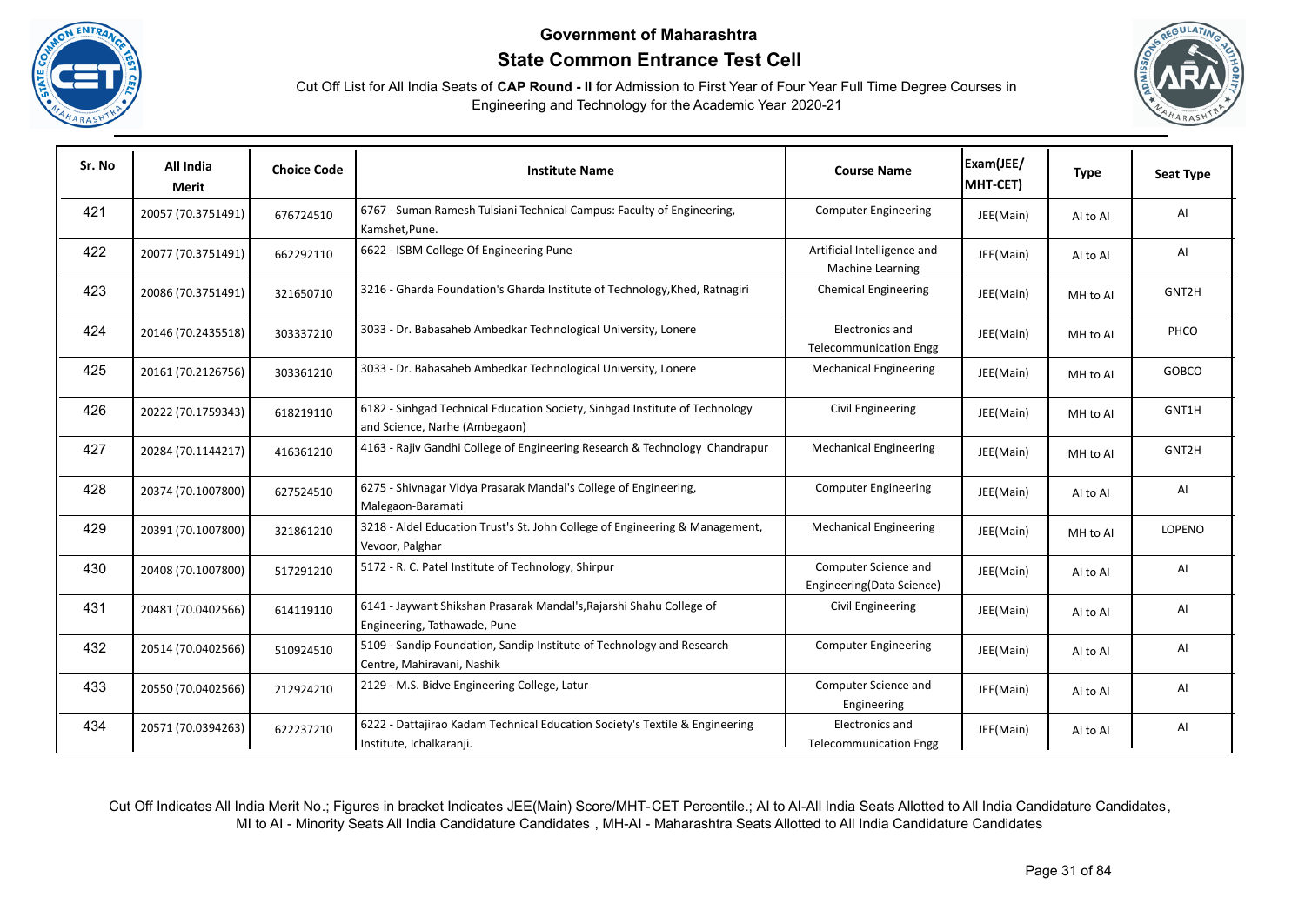





| Sr. No | All India<br><b>Merit</b> | <b>Choice Code</b> | <b>Institute Name</b>                                                                                   | <b>Course Name</b>                                 | Exam(JEE/<br>MHT-CET) | <b>Type</b> | <b>Seat Type</b> |
|--------|---------------------------|--------------------|---------------------------------------------------------------------------------------------------------|----------------------------------------------------|-----------------------|-------------|------------------|
| 435    | 20575 (70.0394263)        | 683424510          | 6834 - Dr.D.Y.Patil College Of Engineering & Innovation, Talegaon                                       | <b>Computer Engineering</b>                        | JEE(Main)             | AI to AI    | AI               |
| 436    | 20579 (70.0394263)        | 110135610          | 1101 - Shri Sant Gajanan Maharaj College of Engineering, Shegaon                                        | <b>Electrical Engg[Electronics</b><br>and Power]   | JEE(Main)             | AI to AI    | AI               |
| 437    | 20580 (70.0394263)        | 677024610          | 6770 - SKN Sinhgad Institute of Technology & Science, Kusgaon(BK), Pune.                                | <b>Information Technology</b>                      | JEE(Main)             | Al to Al    | AI               |
| 438    | 20697 (69.8570446)        | 319061210          | 3190 - Terna Engineering College, Nerul, Navi Mumbai                                                    | <b>Mechanical Engineering</b>                      | JEE(Main)             | AI to AI    | AI               |
| 439    | 20702 (69.8570446)        | 321824510          | 3218 - Aldel Education Trust's St. John College of Engineering & Management,<br>Vevoor, Palghar         | <b>Computer Engineering</b>                        | JEE(Main)             | Al to Al    | AI               |
| 440    | 20754 (69.6634144)        | 622289810          | 6222 - Dattajirao Kadam Technical Education Society's Textile & Engineering<br>Institute, Ichalkaranji. | <b>Textile Engineering</b><br>(Fashion Technology) | JEE(Main)             | AI to AI    | AI               |
| 441    | 20987 (69.2311403)        | 212624210          | 2126 - Gramodyogik Shikshan Mandal's Marathwada Institute of Technology,<br>Aurangabad                  | Computer Science and<br>Engineering                | JEE(Main)             | AI to AI    | AI               |
| 442    | 21035 (69.2311403)        | 628824210          | 6288 - Bharati Vidyapeeth's College of Engineering, Kolhapur                                            | Computer Science and<br>Engineering                | JEE(Main)             | AI to AI    | AI               |
| 443    | 21051 (69.2311403)        | 625037210          | 6250 - D.Y. Patil College of Engineering and Technology, Kolhapur                                       | Electronics and<br><b>Telecommunication Engg</b>   | JEE(Main)             | AI to AI    | AI               |
| 444    | 21108 (69.2278304)        | 512129310          | 5121 - K. K. Wagh Institute of Engineering Education and Research, Nashik                               | <b>Electrical Engineering</b>                      | JEE(Main)             | AI to AI    | AI               |
| 445    | 21124 (69.2278304)        | 675924510          | 6759 - Shree Ramchandra College of Engineering, Lonikand, Pune                                          | <b>Computer Engineering</b>                        | JEE(Main)             | AI to AI    | AI               |
| 446    | 21130 (69.2278304)        | 411629310          | 4116 - Ankush Shikshan Sanstha's G.H.Raisoni College of Engineering, Nagpur                             | <b>Electrical Engineering</b>                      | JEE(Main)             | Al to Al    | AI               |
| 447    | 21143 (69.2200654)        | 211461210          | 2114 - Deogiri Institute of Engineering and Management Studies, Aurangabad                              | <b>Mechanical Engineering</b>                      | JEE(Main)             | Al to Al    | AI               |
| 448    | 21222 (69.2200654)        | 212724210          | 2127 - Mahatma Gandhi Missions College of Engineering, Hingoli Rd, Nanded.                              | Computer Science and<br>Engineering                | JEE(Main)             | AI to AI    | AI               |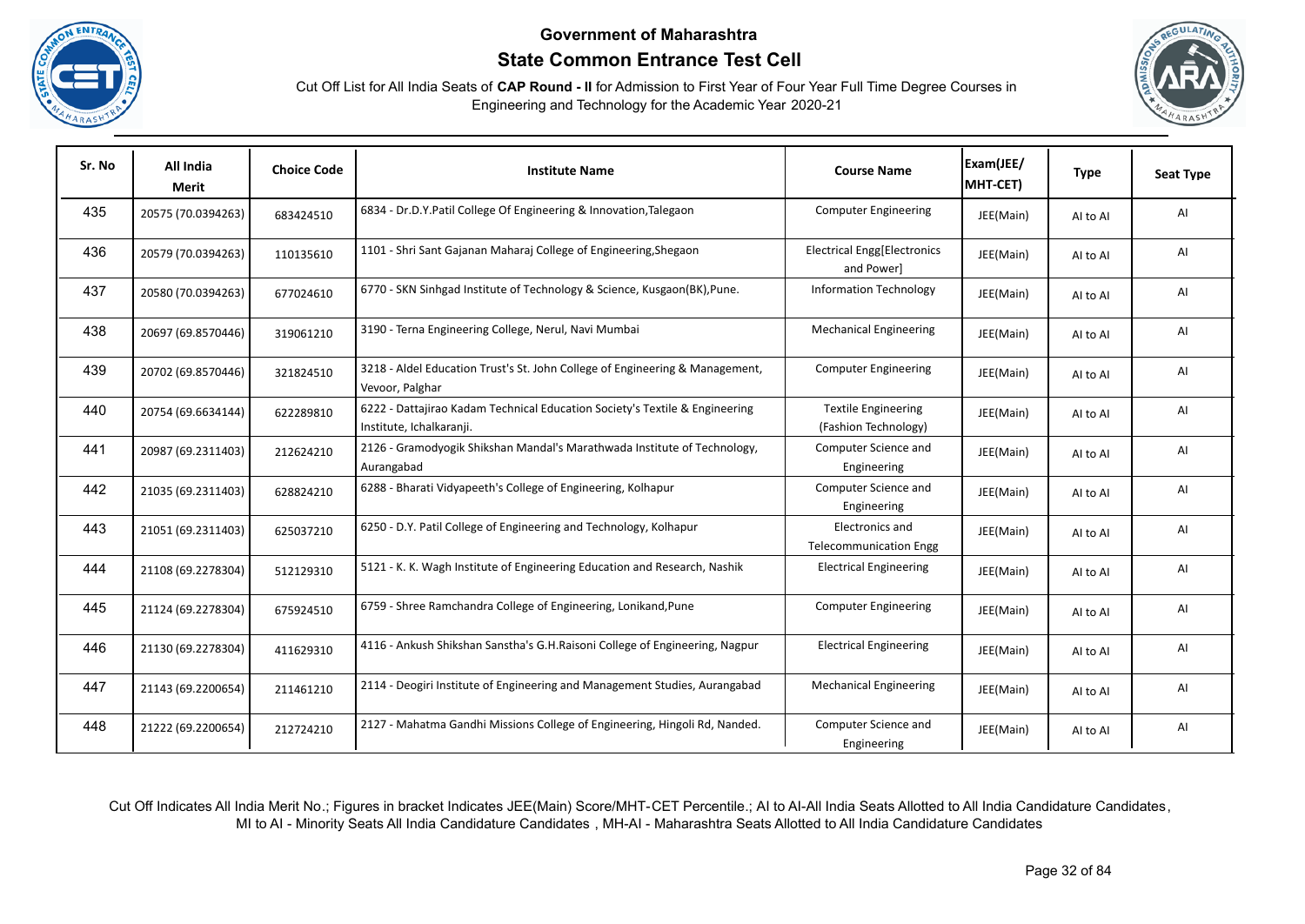





| Sr. No | All India<br>Merit | <b>Choice Code</b> | <b>Institute Name</b>                                                                                                | <b>Course Name</b>                               | Exam(JEE/<br>MHT-CET) | <b>Type</b> | <b>Seat Type</b>   |
|--------|--------------------|--------------------|----------------------------------------------------------------------------------------------------------------------|--------------------------------------------------|-----------------------|-------------|--------------------|
| 449    | 21339 (68.7477964) | 319637210          | 3196 - Lokmanya Tilak College of Engineering, Kopar Khairane, Navi Mumbai                                            | Electronics and<br><b>Telecommunication Engg</b> | JEE(Main)             | Al to Al    | AI                 |
| 450    | 21500 (68.7138181) | 417129310          | 4171 - Lokmanya Tilak Jankalyan Shikshan Sanstha's, Priyadarshini Institute of<br>Engineering and Technology, Nagpur | <b>Electrical Engineering</b>                    | JEE(Main)             | Al to Al    | AI                 |
| 451    | 21698 (68.5968060) | 319324510          | 3193 - Shivajirao S. Jondhale College of Engineering, Dombivali, Mumbai                                              | <b>Computer Engineering</b>                      | JEE(Main)             | AI to AI    | AI                 |
| 452    | 21769 (68.5455926) | 613824510          | 6138 - Genba Sopanrao Moze Trust Parvatibai Genba Moze College of<br>Engineering, Wagholi, Pune                      | <b>Computer Engineering</b>                      | JEE(Main)             | Al to Al    | AI                 |
| 453    | 21786 (68.5455926) | 675824510          | 6758 - Sahyadri Valley College of Engineering & Technology, Rajuri, Pune.                                            | <b>Computer Engineering</b>                      | JEE(Main)             | MH to AI    | GNT1H              |
| 454    | 22019 (68.1937916) | 412300210          | 4123 - Lokmanya Tilak Jankalyan Shikshan Sanstha, Priyadarshani College of<br>Engineering, Nagpur                    | <b>Aeronautical Engineering</b>                  | JEE(Main)             | AI to AI    | AI                 |
| 455    | 22057 (68.1304920) | 417124610          | 4171 - Lokmanya Tilak Jankalyan Shikshan Sanstha's, Priyadarshini Institute of<br>Engineering and Technology, Nagpur | <b>Information Technology</b>                    | JEE(Main)             | Al to Al    | AI                 |
| 456    | 22081 (68.1304920) | 350324510          | 3503 - Indala College Of Engineering, Bapsai Tal.Kalyan                                                              | <b>Computer Engineering</b>                      | JEE(Main)             | MH to Al    | LNT <sub>2</sub> H |
| 457    | 22098 (68.1304920) | 417724610          | 4177 - Priyadarshini Bhagwati College of Engineering, Harpur Nagar, Umred<br>Road, Nagpur                            | <b>Information Technology</b>                    | JEE(Main)             | Al to Al    | AI                 |
| 458    | 22122 (68.1304920) | 515119110          | 5151 - MET Bhujbal Knowledge City MET League's Engineering College,<br>Adgaon, Nashik.                               | Civil Engineering                                | JEE(Main)             | Al to Al    | AI                 |
| 459    | 22197 (68.0762541) | 617837210          | 6178 - Sinhgad Technical Education Society's Smt. Kashibai Navale College of<br>Engineering, Vadgaon, Pune           | Electronics and<br><b>Telecommunication Engg</b> | JEE(Main)             | AI to AI    | AI                 |
| 460    | 22530 (67.2872230) | 321824610          | 3218 - Aldel Education Trust's St. John College of Engineering & Management,<br>Vevoor, Palghar                      | <b>Information Technology</b>                    | JEE(Main)             | Al to Al    | AI                 |
| 461    | 22626 (67.1691260) | 641924210          | 6419 - Nutan College of Engineering and Research, Talegaon Dabhade Tal.<br>Maval, Pune                               | Computer Science and<br>Engineering              | JEE(Main)             | Al to Al    | AI                 |
| 462    | 22766 (67.1137277) | 512137220          | 5121 - K. K. Wagh Institute of Engineering Education and Research, Nashik                                            | Electronics and<br><b>Telecommunication Engg</b> | JEE(Main)             | Al to Al    | AI                 |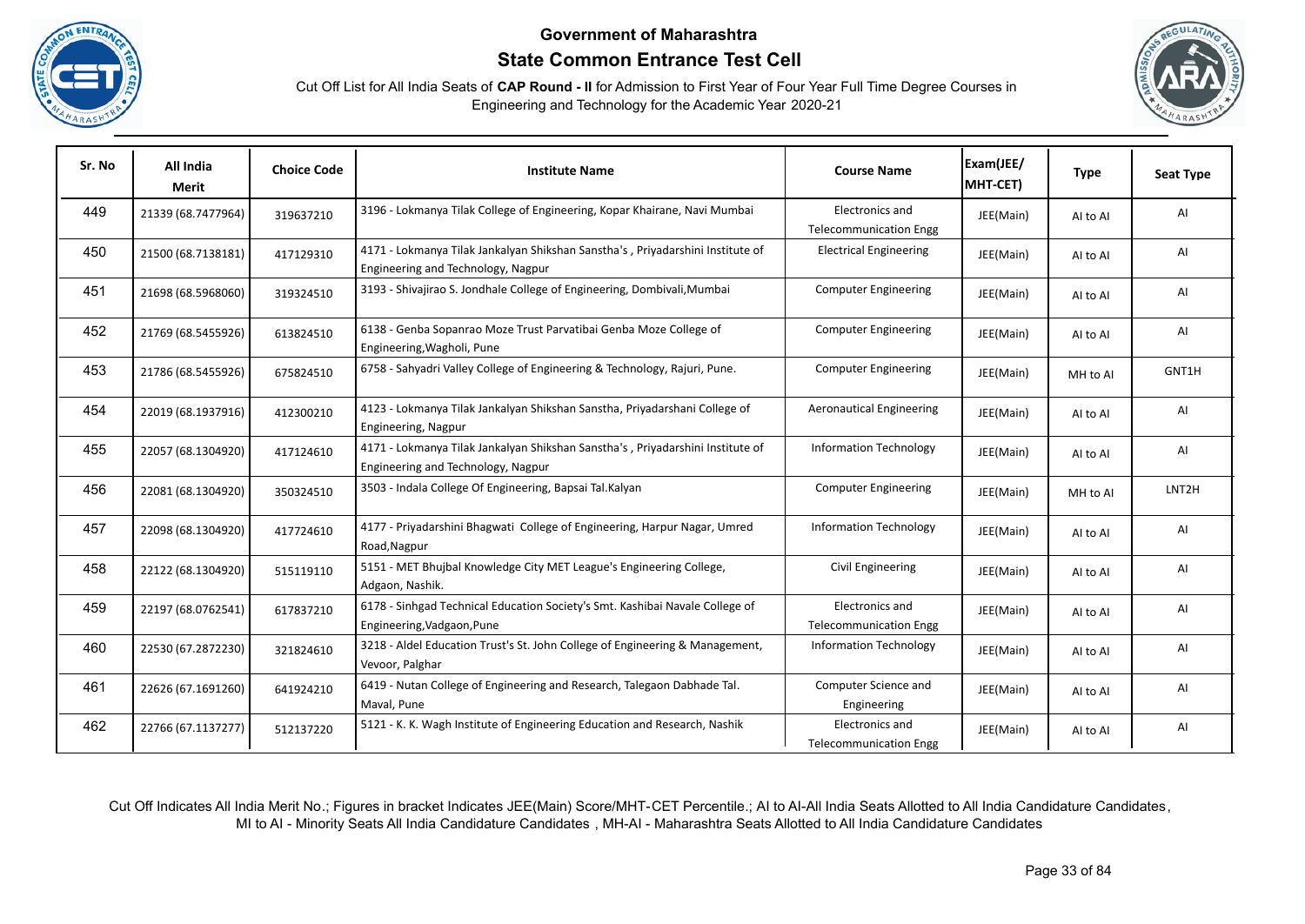





| Sr. No | All India<br>Merit | <b>Choice Code</b> | <b>Institute Name</b>                                                                                                      | <b>Course Name</b>                               | Exam(JEE/<br>MHT-CET) | <b>Type</b> | <b>Seat Type</b> |
|--------|--------------------|--------------------|----------------------------------------------------------------------------------------------------------------------------|--------------------------------------------------|-----------------------|-------------|------------------|
| 463    | 22976 (67.0027134) | 663424510          | 6634 - KJEI's Trinity Academy of Engineering, Yewalewadi, Pune                                                             | <b>Computer Engineering</b>                      | JEE(Main)             | Al to Al    | AI               |
| 464    | 23016 (66.8465024) | 627850710          | 6278 - All India Shri Shivaji Memorial Society's College of Engineering, Pune                                              | <b>Chemical Engineering</b>                      | JEE(Main)             | AI to AI    | AI               |
| 465    | 23043 (66.8139198) | 617837220          | 6178 - Sinhgad Technical Education Society's Smt. Kashibai Navale College of<br>Engineering, Vadgaon, Pune                 | Electronics and<br><b>Telecommunication Engg</b> | JEE(Main)             | AI to AI    | AI               |
| 466    | 23113 (66.7783253) | 313537210          | 3135 - Manjara Charitable Trust's Rajiv Gandhi Institute of Technology,<br>Mumbai                                          | Electronics and<br><b>Telecommunication Engg</b> | JEE(Main)             | AI to AI    | AI               |
| 467    | 23161 (66.7783253) | 533124510          | 5331 - Sandip Foundation's, Sandip Institute of Engineering & Management,<br>Nashik                                        | <b>Computer Engineering</b>                      | JEE(Main)             | Al to Al    | AI               |
| 468    | 23173 (66.7475854) | 413824610          | 4138 - Jaidev Education Society, J D College of Engineering and Management,<br>Nagpur                                      | <b>Information Technology</b>                    | JEE(Main)             | AI to AI    | AI               |
| 469    | 23174 (66.7475854) | 414299710          | 4142 - Ankush Shikshan Sanstha's G. H. Raisoni Institute of Engineering &<br>Technology, Nagpur                            | Artificial Intelligence                          | JEE(Main)             | AI to AI    | AI               |
| 470    | 23346 (66.2619983) | 677024510          | 6770 - SKN Sinhgad Institute of Technology & Science, Kusgaon(BK), Pune.                                                   | <b>Computer Engineering</b>                      | JEE(Main)             | Al to Al    | AI               |
| 471    | 23383 (66.2619983) | 415124210          | 4151 - Vidarbha Bahu-Uddeshiya Shikshan Sanstha's Tulshiramji Gaikwad Patil<br>College of Engineering & Technology, Nagpur | Computer Science and<br>Engineering              | JEE(Main)             | AI to AI    | AI               |
| 472    | 23458 (66.1468903) | 225024210          | 2250 - Aurangabad College of Engineering, Naygaon Savangi, Aurangabad                                                      | Computer Science and<br>Engineering              | JEE(Main)             | MH to Al    | <b>GSCH</b>      |
| 473    | 23471 (66.1468903) | 253324210          | 2533 - CSMSS Chh. Shahu College of Engineering, Aurangabad                                                                 | Computer Science and<br>Engineering              | JEE(Main)             | AI to AI    | AI               |
| 474    | 23581 (66.0525752) | 679729310          | 6797 - Dnyanshree Institute Engineering and Technology, Satara                                                             | <b>Electrical Engineering</b>                    | JEE(Main)             | MH to Al    | LNT3H            |
| 475    | 23582 (66.0525752) | 680261210          | 6802 - Dr. D.Y.Patil Institute of Engineering, Management & Reseach, Akurdi,<br>Pune                                       | <b>Mechanical Engineering</b>                    | JEE(Main)             | MH to Al    | <b>LSTO</b>      |
| 476    | 23667 (65.9994434) | 615637210          | 6156 - Marathwada Mitra Mandal's College of Engineering, Karvenagar, Pune                                                  | Electronics and<br><b>Telecommunication Engg</b> | JEE(Main)             | AI to AI    | AI               |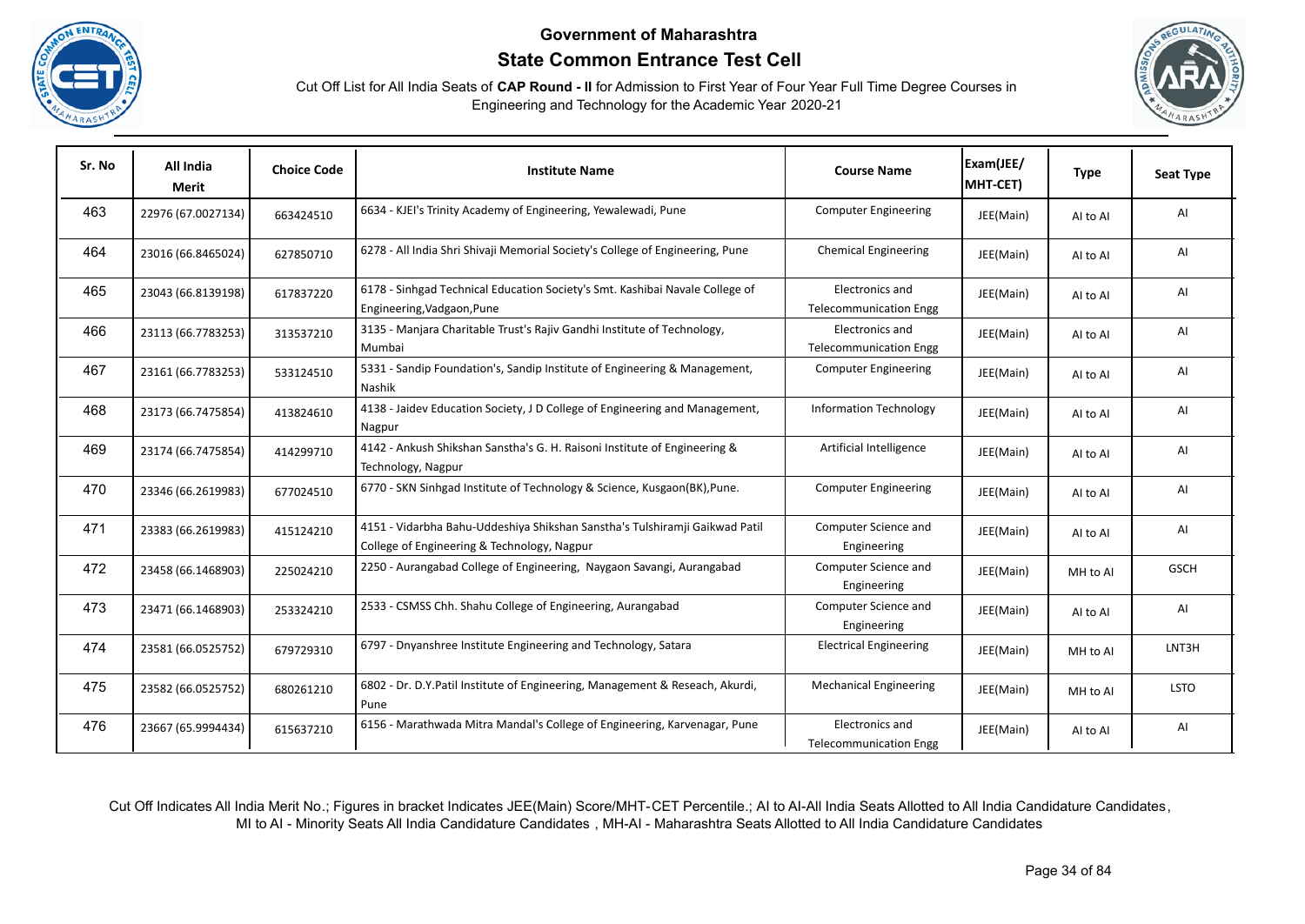





| Sr. No | All India<br>Merit | <b>Choice Code</b> | <b>Institute Name</b>                                                                                                      | <b>Course Name</b>                                     | Exam(JEE/<br>MHT-CET) | <b>Type</b> | <b>Seat Type</b> |
|--------|--------------------|--------------------|----------------------------------------------------------------------------------------------------------------------------|--------------------------------------------------------|-----------------------|-------------|------------------|
| 477    | 23707 (65.9403631) | 613824610          | 6138 - Genba Sopanrao Moze Trust Parvatibai Genba Moze College of<br>Engineering, Wagholi, Pune                            | <b>Information Technology</b>                          | JEE(Main)             | Al to Al    | AI               |
| 478    | 23729 (65.9403631) | 626729310          | 6267 - Kolhapur Institute of Technology's College of Engineering(Autonomous),<br>Kolhapur                                  | <b>Electrical Engineering</b>                          | JEE(Main)             | AI to AI    | AI               |
| 479    | 23847 (65.7825422) | 622289610          | 6222 - Dattajirao Kadam Technical Education Society's Textile & Engineering<br>Institute, Ichalkaranji.                    | <b>Textile Technology</b>                              | JEE(Main)             | AI to AI    | AI               |
| 480    | 23892 (65.7479355) | 626537210          | 6265 - Walchand Institute of Technology, Solapur                                                                           | Electronics and<br><b>Telecommunication Engg</b>       | JEE(Main)             | AI to AI    | AI               |
| 481    | 24049 (65.5495182) | 615599710          | 6155 - G.H.Raisoni College of Engineering & Management, Wagholi, Pune                                                      | Artificial Intelligence                                | JEE(Main)             | Al to Al    | AI               |
| 482    | 24052 (65.5495182) | 413961210          | 4139 - Samridhi Sarwajanik Charitable Trust, Jhulelal Institute of Technology,<br>Nagpur                                   | <b>Mechanical Engineering</b>                          | JEE(Main)             | MH to Al    | <b>GOPENO</b>    |
| 483    | 24055 (65.5495182) | 618424610          | 6184 - K. J.'s Educational Institut Trinity College of Engineering and Research,<br>Pisoli, Haveli                         | <b>Information Technology</b>                          | JEE(Main)             | AI to AI    | AI               |
| 484    | 24105 (65.2973662) | 415100210          | 4151 - Vidarbha Bahu-Uddeshiya Shikshan Sanstha's Tulshiramji Gaikwad Patil<br>College of Engineering & Technology, Nagpur | <b>Aeronautical Engineering</b>                        | JEE(Main)             | MH to AI    | <b>GVJH</b>      |
| 485    | 24182 (65.2431354) | 510424510          | 5104 - Shramsadhana Bombay Trust, College of Engineering & Technology,<br>Jalgaon                                          | <b>Computer Engineering</b>                            | JEE(Main)             | AI to AI    | AI               |
| 486    | 24191 (65.2431354) | 641991310          | 6419 - Nutan College of Engineering and Research, Talegaon Dabhade Tal.<br>Maval, Pune                                     | Computer Science and<br><b>Engineering (Artificial</b> | JEE(Main)             | AI to AI    | AI               |
| 487    | 24269 (65.0307172) | 679637210          | 6796 - Bharati Vidyapeeth's College of Engineering, Lavale, Pune                                                           | Electronics and<br><b>Telecommunication Engg</b>       | JEE(Main)             | AI to AI    | AI               |
| 488    | 24321 (65.0307172) | 417224210          | 4172 - Anjuman College of Engineering & Technology, Nagpur                                                                 | Computer Science and<br>Engineering                    | JEE(Main)             | AI to AI    | AI               |
| 489    | 24382 (64.9291194) | 615629310          | 6156 - Marathwada Mitra Mandal's College of Engineering, Karvenagar, Pune                                                  | <b>Electrical Engineering</b>                          | JEE(Main)             | AI to AI    | AI               |
| 490    | 24466 (64.9085090) | 540924510          | 5409 - Rajiv Gandhi College of Engineering, At Post Karjule Hariya Tal.Parner,<br>Dist.Ahmednagar                          | <b>Computer Engineering</b>                            | JEE(Main)             | AI to AI    | AI               |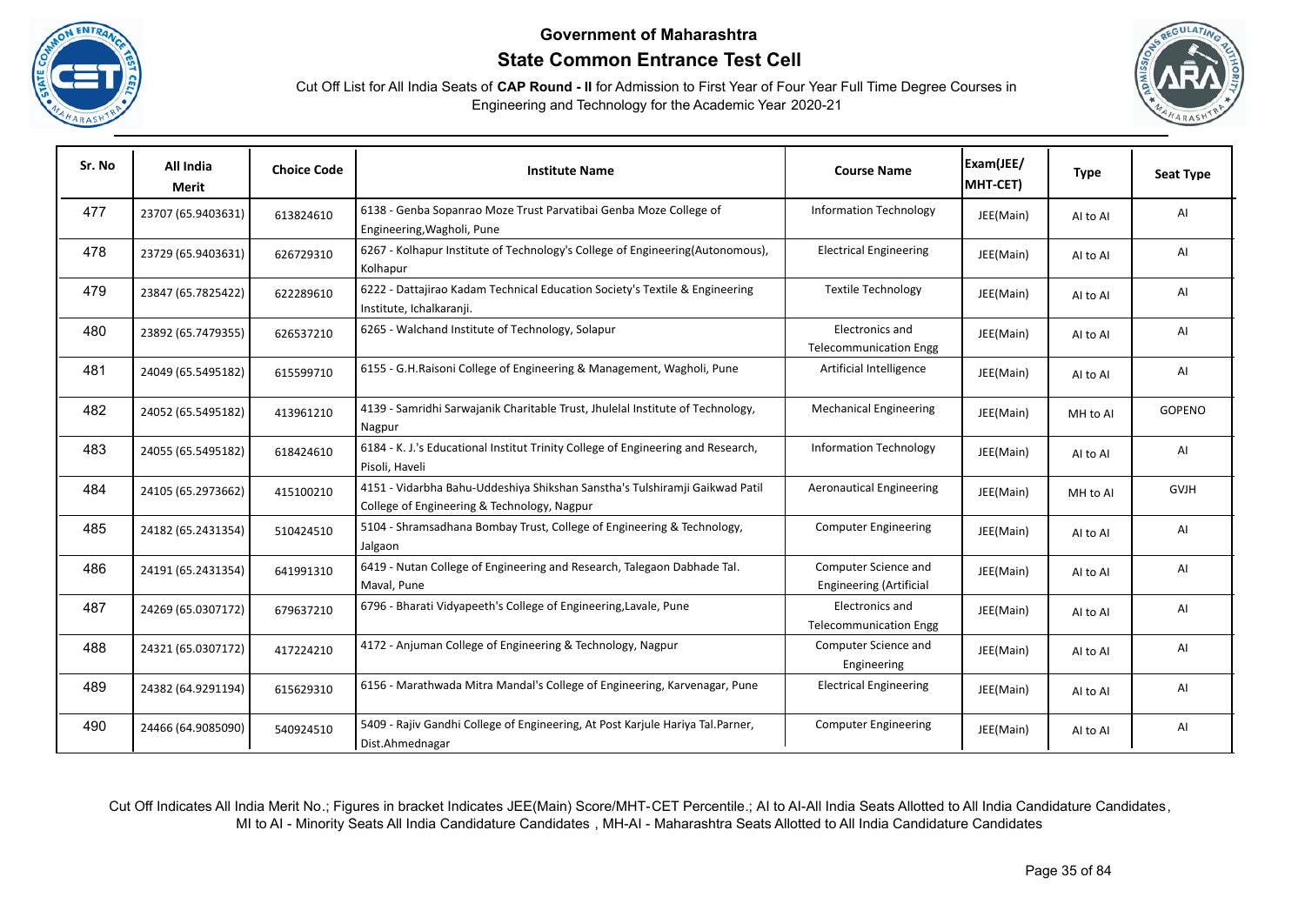





| Sr. No | All India<br>Merit | <b>Choice Code</b> | <b>Institute Name</b>                                                                                                          | <b>Course Name</b>                               | Exam(JEE/<br>MHT-CET) | <b>Type</b> | <b>Seat Type</b> |
|--------|--------------------|--------------------|--------------------------------------------------------------------------------------------------------------------------------|--------------------------------------------------|-----------------------|-------------|------------------|
| 491    | 24491 (64.9085090) | 319361210          | 3193 - Shivajirao S. Jondhale College of Engineering, Dombivali, Mumbai                                                        | <b>Mechanical Engineering</b>                    | JEE(Main)             | MH to Al    | GNT2H            |
| 492    | 24538 (64.9085090) | 516062410          | 5160 - Sanjivani Rural Education Society's Sanjivani College of Engineering,<br>Kopargaon                                      | <b>Mechatronics Engineering</b>                  | JEE(Main)             | Al to Al    | AI               |
| 493    | 24592 (64.9085090) | 620637210          | 6206 - Pune District Education Association's College of Engineering, Pune                                                      | Electronics and<br><b>Telecommunication Engg</b> | JEE(Main)             | Al to Al    | AI               |
| 494    | 24662 (64.8959321) | 680250710          | 6802 - Dr. D.Y.Patil Institute of Engineering, Management & Reseach, Akurdi,<br>Pune                                           | <b>Chemical Engineering</b>                      | JEE(Main)             | Al to Al    | AI               |
| 495    | 24713 (64.7918988) | 510924610          | 5109 - Sandip Foundation, Sandip Institute of Technology and Research<br>Centre, Mahiravani, Nashik                            | <b>Information Technology</b>                    | JEE(Main)             | Al to Al    | AI               |
| 496    | 24777 (64.7900418) | 615591710          | 6155 - G.H.Raisoni College of Engineering & Management, Wagholi, Pune                                                          | Data Science                                     | JEE(Main)             | AI to AI    | AI               |
| 497    | 24977 (64.2893041) | 321924510          | 3219 - Koti Vidya Charitable Trust's Smt. Alamuri Ratnamala Institute of<br>Engineering and Technology, Sapgaon, Tal. Shahapur | <b>Computer Engineering</b>                      | JEE(Main)             | MH to Al    | <b>LOPENH</b>    |
| 498    | 25028 (64.1045808) | 417419110          | 4174 - ST. Vincent Pallotti College of Engineering & Technology, Nagpur                                                        | Civil Engineering                                | JEE(Main)             | AI to AI    | AI               |
| 499    | 25029 (64.1045808) | 343624510          | 3436 - B.R. Harne College of Engineering & Technology, Karav, Tal-Ambernath.                                                   | <b>Computer Engineering</b>                      | JEE(Main)             | AI to AI    | AI               |
| 500    | 25077 (63.9247764) | 664024210          | 6640 - N. B. Navale Sinhgad College of Engineering, Kegaon, solapur                                                            | Computer Science and<br>Engineering              | JEE(Main)             | AI to AI    | AI               |
| 501    | 25136 (63.9025795) | 211437210          | 2114 - Deogiri Institute of Engineering and Management Studies, Aurangabad                                                     | Electronics and<br><b>Telecommunication Engg</b> | JEE(Main)             | Al to Al    | AI               |
| 502    | 25189 (63.8821996) | 664929310          | 6649 - TSSM's Bhivarabai Sawant College of Engineering and Research, Narhe,<br>Pune                                            | <b>Electrical Engineering</b>                    | JEE(Main)             | MH to Al    | <b>GOBCH</b>     |
| 503    | 25342 (63.8282598) | 628300210          | 6283 - Annasaheb Dange College of Engineering and Technology, Ashta, Sangli                                                    | <b>Aeronautical Engineering</b>                  | JEE(Main)             | Al to Al    | Al               |
| 504    | 25396 (63.8282598) | 680824510          | 6808 - Keystone School of Engineering, Pune                                                                                    | <b>Computer Engineering</b>                      | JEE(Main)             | Al to Al    | AI               |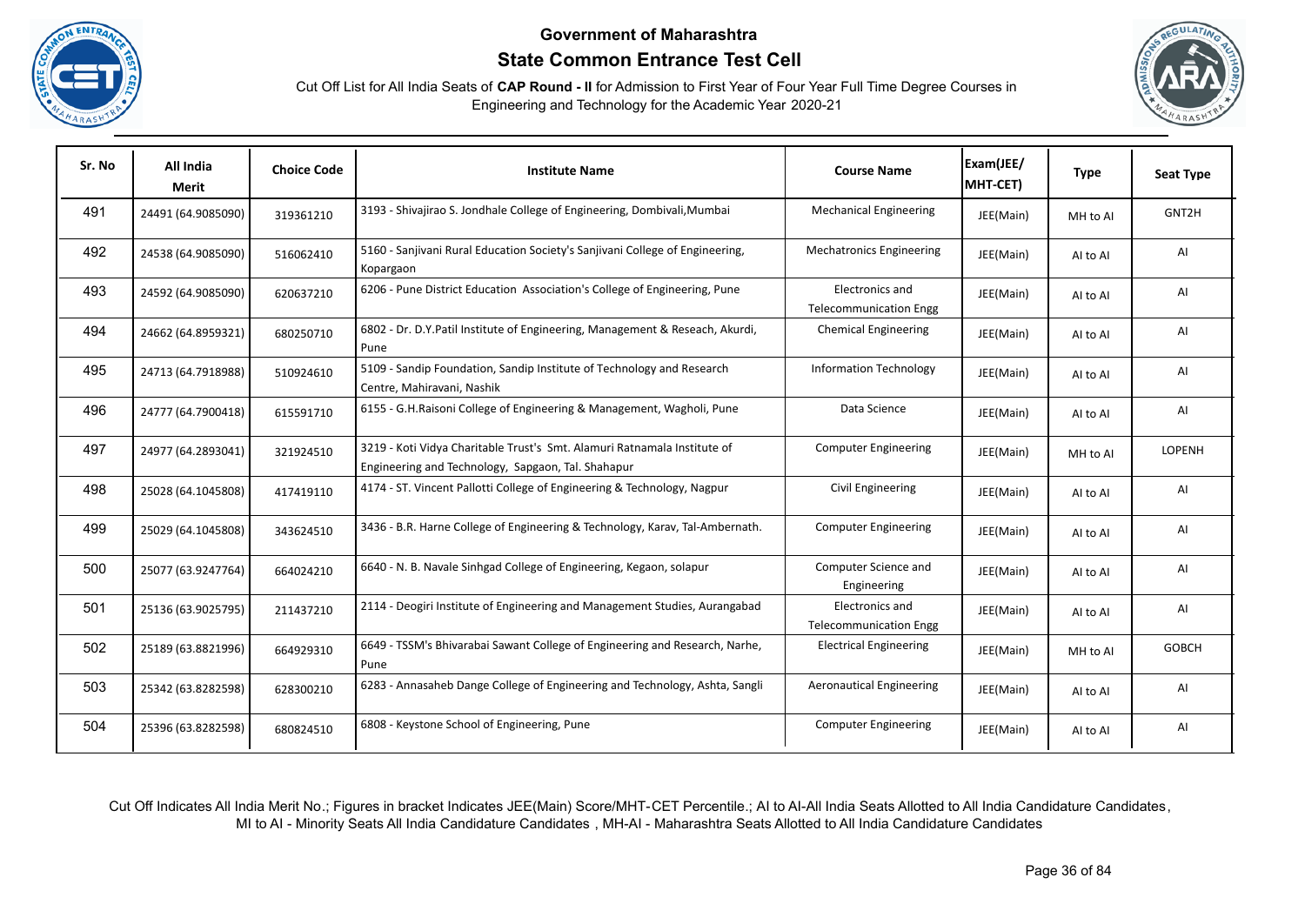





| Sr. No | All India<br>Merit | <b>Choice Code</b> | <b>Institute Name</b>                                                                                      | <b>Course Name</b>                  | Exam(JEE/<br>MHT-CET) | <b>Type</b> | <b>Seat Type</b> |
|--------|--------------------|--------------------|------------------------------------------------------------------------------------------------------------|-------------------------------------|-----------------------|-------------|------------------|
| 505    | 25401 (63.8282598) | 517124510          | 5171 - Godavari Foundation's Godavari College Of Engineering, Jalgaon                                      | <b>Computer Engineering</b>         | JEE(Main)             | AI to AI    | AI               |
| 506    | 25534 (63.7897492) | 212724610          | 2127 - Mahatma Gandhi Missions College of Engineering, Hingoli Rd, Nanded.                                 | <b>Information Technology</b>       | JEE(Main)             | Al to Al    | AI               |
| 507    | 25566 (63.7496286) | 614424610          | 6144 - Genba Sopanrao Moze College of Engineering, Baner-Balewadi, Pune                                    | <b>Information Technology</b>       | JEE(Main)             | Al to Al    | AI               |
| 508    | 25567 (63.7496286) | 414724210          | 4147 - K.D.K. College of Engineering, Nagpur                                                               | Computer Science and<br>Engineering | JEE(Main)             | Al to Al    | AI               |
| 509    | 25576 (63.7496286) | 110724210          | 1107 - P. R. Pote (Patil) Education & Welfare Trust's Group of<br>Institution(Integrated Campus), Amravati | Computer Science and<br>Engineering | JEE(Main)             | AI to AI    | AI               |
| 510    | 25638 (63.6696335) | 413924210          | 4139 - Samridhi Sarwajanik Charitable Trust, Jhulelal Institute of Technology,<br>Nagpur                   | Computer Science and<br>Engineering | JEE(Main)             | Al to Al    | AI               |
| 511    | 25684 (63.6696335) | 675824510          | 6758 - Sahyadri Valley College of Engineering & Technology, Rajuri, Pune.                                  | <b>Computer Engineering</b>         | JEE(Main)             | MH to Al    | <b>GOBCH</b>     |
| 512    | 25718 (63.6696335) | 112824210          | 1128 - Prof Ram Meghe College of Engineering and Management, Badnera                                       | Computer Science and<br>Engineering | JEE(Main)             | Al to Al    | AI               |
| 513    | 25756 (63.6696335) | 413899710          | 4138 - Jaidev Education Society, J D College of Engineering and Management,<br>Nagpur                      | Artificial Intelligence             | JEE(Main)             | Al to Al    | AI               |
| 514    | 25806 (63.4977421) | 679424610          | 6794 - Anantrao Pawar College of Engineering & Research, Pune                                              | <b>Information Technology</b>       | JEE(Main)             | Al to Al    | AI               |
| 515    | 25844 (63.4810593) | 414724610          | 4147 - K.D.K. College of Engineering, Nagpur                                                               | <b>Information Technology</b>       | JEE(Main)             | Al to Al    | AI               |
| 516    | 25937 (63.4810593) | 664919110          | 6649 - TSSM's Bhivarabai Sawant College of Engineering and Research, Narhe,<br>Pune                        | Civil Engineering                   | JEE(Main)             | MH to Al    | GNT1H            |
| 517    | 26110 (63.2129688) | 541824510          | 5418 - Guru Gobind Singh College of Engineering & Research Centre, Nashik.                                 | <b>Computer Engineering</b>         | JEE(Main)             | AI to AI    | AI               |
| 518    | 26327 (62.7368048) | 416370110          | 4163 - Rajiv Gandhi College of Engineering Research & Technology Chandrapur                                | Mining Engineering                  | JEE(Main)             | Al to Al    | AI               |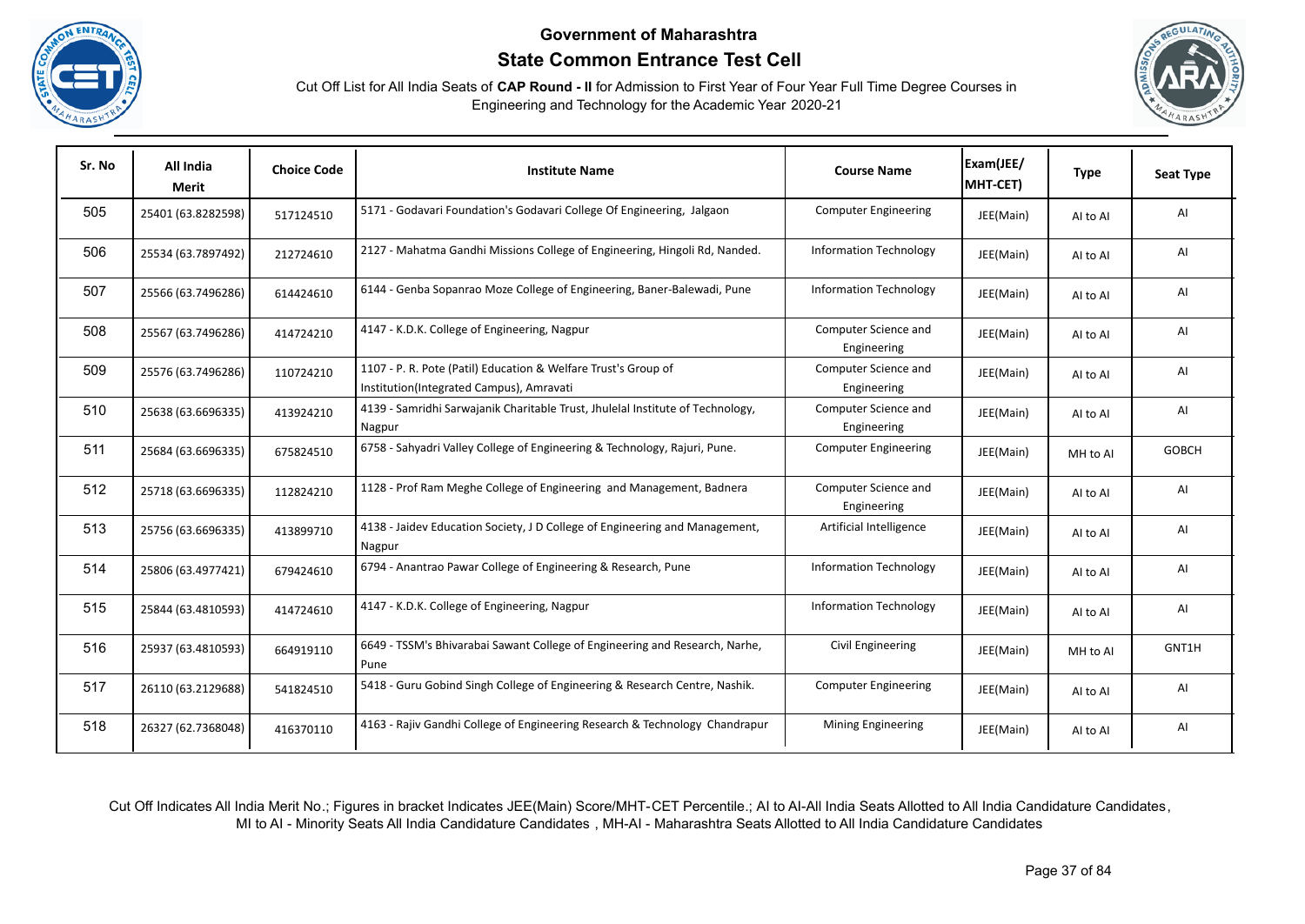





| Sr. No | All India<br><b>Merit</b> | <b>Choice Code</b> | <b>Institute Name</b>                                                                                                      | <b>Course Name</b>                                | Exam(JEE/<br>MHT-CET) | <b>Type</b> | <b>Seat Type</b> |
|--------|---------------------------|--------------------|----------------------------------------------------------------------------------------------------------------------------|---------------------------------------------------|-----------------------|-------------|------------------|
| 519    | 26363 (62.7368048)        | 618461210          | 6184 - K. J.'s Educational Institut Trinity College of Engineering and Research,<br>Pisoli, Haveli                         | <b>Mechanical Engineering</b>                     | JEE(Main)             | MH to Al    | GNT1H            |
| 520    | 26381 (62.7368048)        | 414291710          | 4142 - Ankush Shikshan Sanstha's G. H. Raisoni Institute of Engineering &<br>Technology, Nagpur                            | Data Science                                      | JEE(Main)             | Al to Al    | AI               |
| 521    | 26406 (62.7368048)        | 415137010          | 4151 - Vidarbha Bahu-Uddeshiya Shikshan Sanstha's Tulshiramji Gaikwad Patil<br>College of Engineering & Technology, Nagpur | Electronics and<br>Communication                  | JEE(Main)             | MH to Al    | LOBCH            |
| 522    | 26515 (62.6356061)        | 631129310          | 6311 - Jayawant Shikshan Prasarak Mandal, Bhivarabai Sawant Institute of<br>Technology & Research, Wagholi                 | <b>Electrical Engineering</b>                     | JEE(Main)             | Al to Al    | AI               |
| 523    | 26546 (62.6356061)        | 679619110          | 6796 - Bharati Vidyapeeth's College of Engineering, Lavale, Pune                                                           | Civil Engineering                                 | JEE(Main)             | Al to Al    | AI               |
| 524    | 26558 (62.6356061)        | 313561210          | 3135 - Manjara Charitable Trust's Rajiv Gandhi Institute of Technology,<br>Mumbai                                          | <b>Mechanical Engineering</b>                     | JEE(Main)             | Al to Al    | AI               |
| 525    | 26621 (62.4539111)        | 516124610          | 5161 - Dr. Vithalrao Vikhe Patil College of Engineering, Ahmednagar                                                        | <b>Information Technology</b>                     | JEE(Main)             | AI to AI    | AI               |
| 526    | 26691 (62.1723066)        | 111937210          | 1119 - Paramhansa Ramkrishna Maunibaba Shikshan Santha's, Anuradha<br>Engineering College, Chikhali                        | Electronics and<br><b>Telecommunication Engg</b>  | JEE(Main)             | MH to Al    | GNT1H            |
| 527    | 26692 (62.1723066)        | 631919110          | 6319 - Shahajirao Patil Vikas Pratishthan, S.B.Patil College of Engineering,<br>Vangali, Tal. Indapur                      | Civil Engineering                                 | JEE(Main)             | MH to Al    | GNT2H            |
| 528    | 26707 (62.1723066)        | 615537210          | 6155 - G.H.Raisoni College of Engineering & Management, Wagholi, Pune                                                      | Electronics and<br><b>Telecommunication Engg</b>  | JEE(Main)             | Al to Al    | AI               |
| 529    | 26725 (62.1723066)        | 516119110          | 5161 - Dr. Vithalrao Vikhe Patil College of Engineering, Ahmednagar                                                        | Civil Engineering                                 | JEE(Main)             | Al to Al    | Al               |
| 530    | 26744 (62.1723066)        | 675537210          | 6755 - JSPM Narhe Technical Campus, Pune.                                                                                  | Electronics and<br><b>Telecommunication Engg</b>  | JEE(Main)             | Al to Al    | AI               |
| 531    | 26934 (61.8068601)        | 625091210          | 6250 - D.Y. Patil College of Engineering and Technology, Kolhapur                                                          | Computer Science and<br>Engineering(Data Science) | JEE(Main)             | AI to AI    | AI               |
| 532    | 27020 (61.8068601)        | 314724510          | 3147 - Saraswati Education Society, Yadavrao Tasgaonkar Institute of<br>Engineering & Technology, Karjat                   | <b>Computer Engineering</b>                       | JEE(Main)             | Al to Al    | AI               |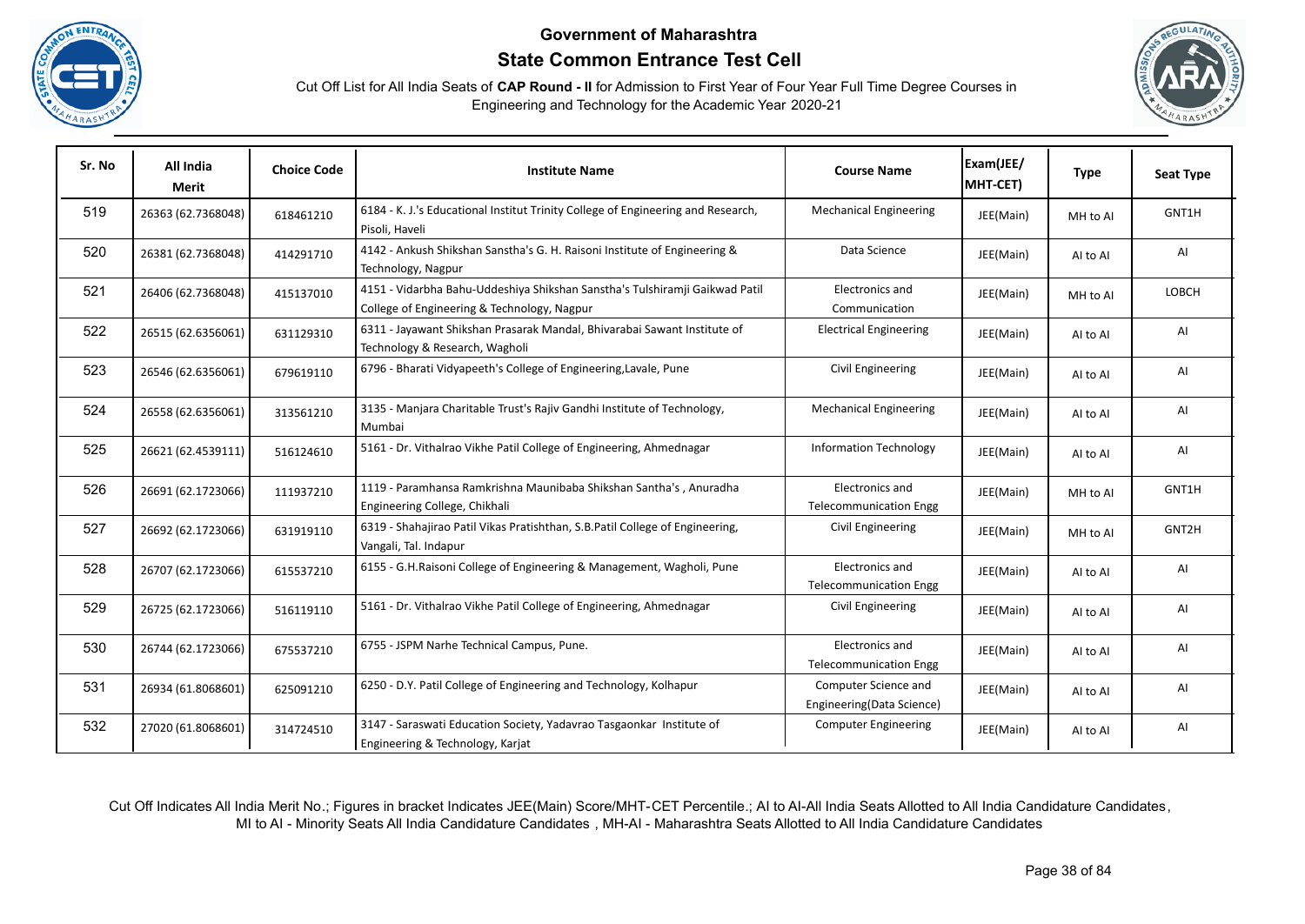





| Sr. No | All India<br><b>Merit</b> | <b>Choice Code</b> | <b>Institute Name</b>                                                                                                | <b>Course Name</b>                               | Exam(JEE/<br>MHT-CET) | <b>Type</b> | <b>Seat Type</b> |
|--------|---------------------------|--------------------|----------------------------------------------------------------------------------------------------------------------|--------------------------------------------------|-----------------------|-------------|------------------|
| 533    | 27044 (61.7967833)        | 631724210          | 6317 - Sharad Institute of Technology College of Engineering,<br>Yadrav(Ichalkaranji)                                | Computer Science and<br>Engineering              | JEE(Main)             | AI to AI    | AI               |
| 534    | 27152 (61.7967833)        | 626719110          | 6267 - Kolhapur Institute of Technology's College of Engineering(Autonomous),<br>Kolhapur                            | Civil Engineering                                | JEE(Main)             | Al to Al    | AI               |
| 535    | 27225 (61.6871863)        | 315491110          | 3154 - Saraswati Education Society's Saraswati College of Engineering, Kharghar<br>Navi Mumbai                       | Computer Science and<br>Engineering(Artificial   | JEE(Main)             | Al to Al    | AI               |
| 536    | 27264 (61.6871863)        | 512524510          | 5125 - Pravara Rural Education Society's Sir Visvesvaraya Institute of<br>Technology, Chincholi Dist. Nashik         | <b>Computer Engineering</b>                      | JEE(Main)             | Al to Al    | AI               |
| 537    | 27322 (61.6871863)        | 110719110          | 1107 - P. R. Pote (Patil) Education & Welfare Trust's Group of<br>Institution(Integrated Campus), Amravati           | Civil Engineering                                | JEE(Main)             | Al to Al    | AI               |
| 538    | 27360 (61.4689324)        | 417429310          | 4174 - ST. Vincent Pallotti College of Engineering & Technology, Nagpur                                              | <b>Electrical Engineering</b>                    | JEE(Main)             | Al to Al    | AI               |
| 539    | 27387 (61.4689324)        | 419261210          | 4192 - Maitraya Education Society, Nagarjuna Institute of Engineering<br>Technology & Management, Nagpur             | <b>Mechanical Engineering</b>                    | JEE(Main)             | MH to Al    | GNT1H            |
| 540    | 27522 (61.2449702)        | 417150710          | 4171 - Lokmanya Tilak Jankalyan Shikshan Sanstha's, Priyadarshini Institute of<br>Engineering and Technology, Nagpur | <b>Chemical Engineering</b>                      | JEE(Main)             | Al to Al    | AI               |
| 541    | 27544 (61.2449702)        | 614537210          | 6145 - JSPM'S Jaywantrao Sawant College of Engineering, Pune                                                         | Electronics and<br><b>Telecommunication Engg</b> | JEE(Main)             | Al to Al    | AI               |
| 542    | 27564 (61.2449702)        | 677237210          | 6772 - NBN Sinhgad Technical Institutes Campus, Pune                                                                 | Electronics and<br><b>Telecommunication Engg</b> | JEE(Main)             | MH to Al    | <b>GSCH</b>      |
| 543    | 27627 (61.2449702)        | 641937010          | 6419 - Nutan College of Engineering and Research, Talegaon Dabhade Tal.<br>Maval, Pune                               | Electronics and<br>Communication                 | JEE(Main)             | MH to Al    | GNT3H            |
| 544    | 27633 (61.2449702)        | 626924210          | 6269 - Shetkari Shikshan Mandal's Pad. Vasantraodada Patil Institute of<br>Technology, Budhgaon, Sangli              | Computer Science and<br>Engineering              | JEE(Main)             | AI to AI    | AI               |
| 545    | 27650 (61.2449702)        | 414761210          | 4147 - K.D.K. College of Engineering, Nagpur                                                                         | <b>Mechanical Engineering</b>                    | JEE(Main)             | MH to Al    | GNT2H            |
| 546    | 27743 (60.9325994)        | 411619110          | 4116 - Ankush Shikshan Sanstha's G.H.Raisoni College of Engineering, Nagpur                                          | Civil Engineering                                | JEE(Main)             | Al to Al    | AI               |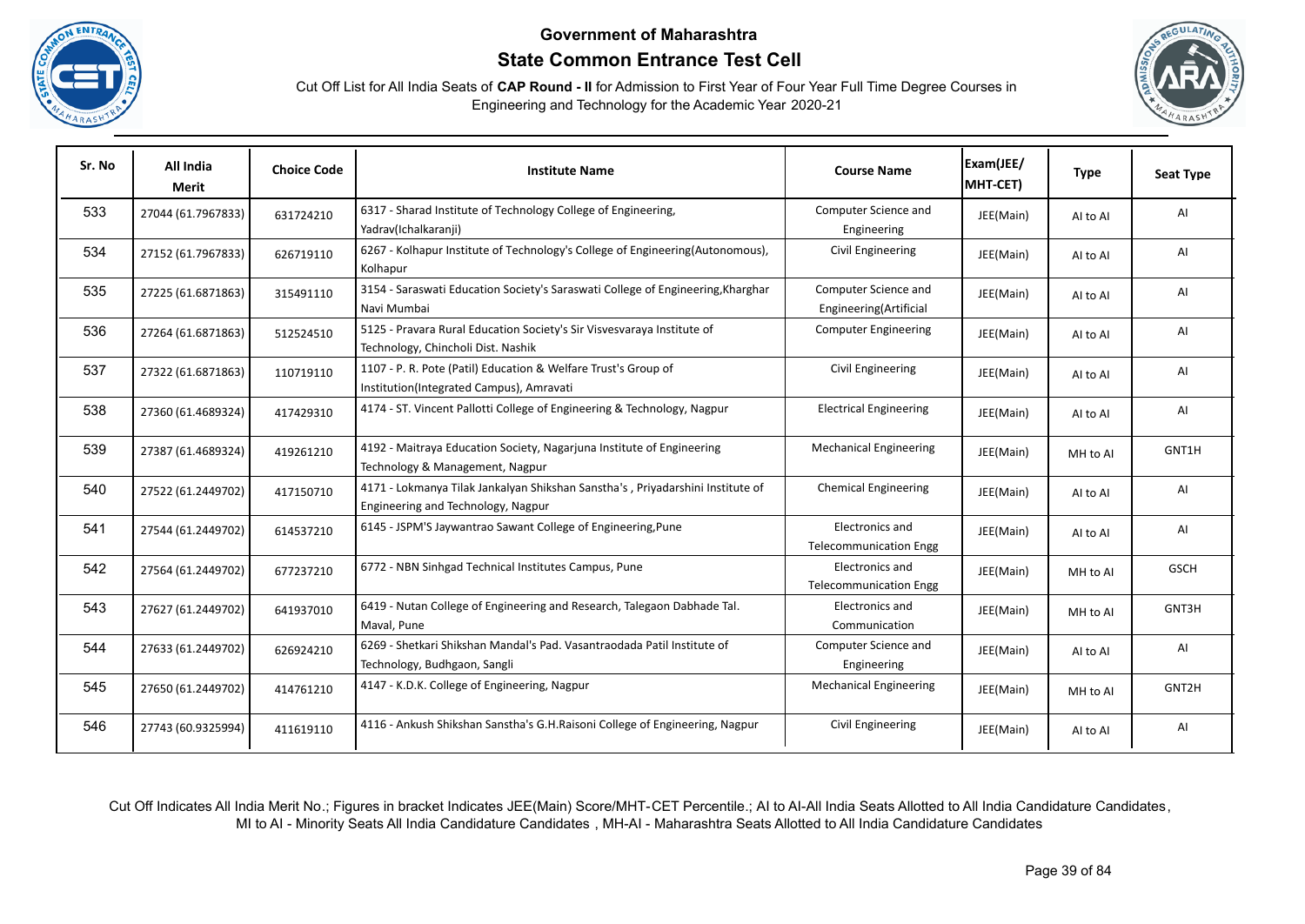





| Sr. No | All India<br>Merit | <b>Choice Code</b> | <b>Institute Name</b>                                                                                              | <b>Course Name</b>                               | Exam(JEE/<br>MHT-CET) | <b>Type</b> | Seat Type   |
|--------|--------------------|--------------------|--------------------------------------------------------------------------------------------------------------------|--------------------------------------------------|-----------------------|-------------|-------------|
| 547    | 27848 (60.9283224) | 614161210          | 6141 - Jaywant Shikshan Prasarak Mandal's, Rajarshi Shahu College of<br>Engineering, Tathawade, Pune               | <b>Mechanical Engineering</b>                    | JEE(Main)             | AI to AI    | Al          |
| 548    | 27894 (60.9283224) | 253399510          | 2533 - CSMSS Chh. Shahu College of Engineering, Aurangabad                                                         | Artificial Intelligence and<br>Data Science      | JEE(Main)             | MH to Al    | <b>GSCH</b> |
| 549    | 27903 (60.9283224) | 628429310          | 6284 - Vidya Pratishthan's Kamalnayan Bajaj Institute of Engineering &<br>Technology, Baramati Dist.Pune           | <b>Electrical Engineering</b>                    | JEE(Main)             | MH to Al    | LOBCO       |
| 550    | 27937 (60.6981096) | 632224510          | 6322 - Shree Gajanan Maharaj Shikshan Prasarak Manda'l Sharadchandra<br>Pawar College of Engineering, Dumbarwadi   | <b>Computer Engineering</b>                      | JEE(Main)             | Al to Al    | AI          |
| 551    | 27978 (60.6136506) | 416370110          | 4163 - Rajiv Gandhi College of Engineering Research & Technology Chandrapur                                        | Mining Engineering                               | JEE(Main)             | MH to AI    | GNT2H       |
| 552    | 28057 (60.6136506) | 516029310          | 5160 - Sanjivani Rural Education Society's Sanjivani College of Engineering,<br>Kopargaon                          | <b>Electrical Engineering</b>                    | JEE(Main)             | AI to AI    | Al          |
| 553    | 28103 (60.3744720) | 632024510          | 6320 - K.J.'s Educational Institute's K.J.College of Engineering & Management<br>Research, Pisoli                  | <b>Computer Engineering</b>                      | JEE(Main)             | AI to AI    | AI          |
| 554    | 28117 (60.3744720) | 682219110          | 6822 - Pimpri Chinchwad Education Trust's Pimpri Chinchwad College Of<br>Engineering And Research, Ravet           | Civil Engineering                                | JEE(Main)             | Al to Al    | AI          |
| 555    | 28168 (60.2733485) | 676937210          | 6769 - Rasiklal M. Dhariwal Sinhgad Technical Institutes Campus, Warje, Pune.                                      | Electronics and<br><b>Telecommunication Engg</b> | JEE(Main)             | MH to AI    | GNT2H       |
| 556    | 28201 (60.2733485) | 321161210          | 3211 - S.I.E.S. Graduate School of Technology, Nerul, Navi Mumbai                                                  | <b>Mechanical Engineering</b>                    | JEE(Main)             | AI to AI    | Al          |
| 557    | 28237 (60.2733485) | 419029310          | 4190 - M.D. Yergude Memorial Shikshan Prasarak Mandal's Shri Sai College of<br>Engineering & Technology, Badravati | <b>Electrical Engineering</b>                    | JEE(Main)             | MH to Al    | GNT2H       |
| 558    | 28342 (60.1411398) | 613961220          | 6139 - Progressive Education Society's Modern College of Engineering, Pune                                         | <b>Mechanical Engineering</b>                    | JEE(Main)             | Al to Al    | AI          |
| 559    | 28455 (60.1371142) | 110161210          | 1101 - Shri Sant Gajanan Maharaj College of Engineering, Shegaon                                                   | <b>Mechanical Engineering</b>                    | JEE(Main)             | AI to AI    | AI          |
| 560    | 28465 (60.1371142) | 628229310          | 6282 - All India Shri Shivaji Memorial Society's Institute of Information<br>Technology, Pune                      | <b>Electrical Engineering</b>                    | JEE(Main)             | AI to AI    | AI          |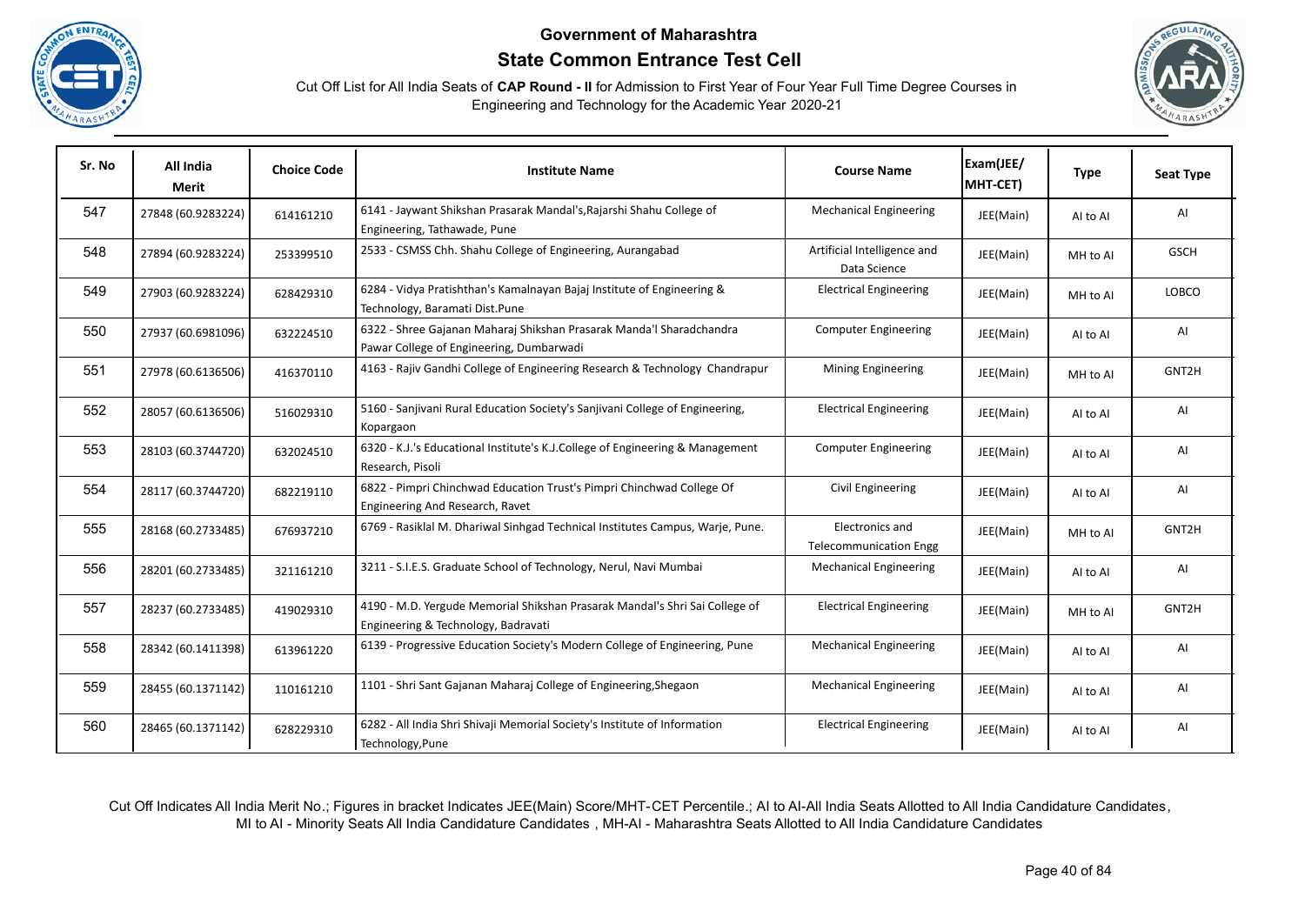





| Sr. No | All India<br><b>Merit</b> | <b>Choice Code</b> | <b>Institute Name</b>                                                                                              | <b>Course Name</b>                               | Exam(JEE/<br>MHT-CET) | <b>Type</b> | <b>Seat Type</b> |
|--------|---------------------------|--------------------|--------------------------------------------------------------------------------------------------------------------|--------------------------------------------------|-----------------------|-------------|------------------|
| 561    | 28520 (60.0851338)        | 533024510          | 5330 - PUNE VIDYARTHI GRIHA'S COLLEGE OF ENGINEERING & SHRIKRUSHNA<br>S. DHAMANKAR INSTITUTE OF MANAGEMENT, NASHIK | <b>Computer Engineering</b>                      | JEE(Main)             | Al to Al    | AI               |
| 562    | 28599 (59.9064509)        | 414237210          | 4142 - Ankush Shikshan Sanstha's G. H. Raisoni Institute of Engineering &<br>Technology, Nagpur                    | Electronics and<br><b>Telecommunication Engg</b> | JEE(Main)             | Al to Al    | AI               |
| 563    | 28601 (59.9064509)        | 625019110          | 6250 - D.Y. Patil College of Engineering and Technology, Kolhapur                                                  | Civil Engineering                                | JEE(Main)             | Al to Al    | AI               |
| 564    | 28616 (59.9064509)        | 112029310          | 1120 - Jawaharlal Darda Institute of Engineering and Technology, Yavatmal                                          | <b>Electrical Engineering</b>                    | JEE(Main)             | MH to Al    | <b>GOPENH</b>    |
| 565    | 28620 (59.9064509)        | 654519110          | 6545 - Samarth Education Trust's Arvind Gavali College Of Engineering<br>Panwalewadi, Varye, Satara.               | Civil Engineering                                | JEE(Main)             | MH to Al    | GNT1H            |
| 566    | 28987 (59.3689520)        | 319324610          | 3193 - Shivajirao S. Jondhale College of Engineering, Dombivali, Mumbai                                            | <b>Information Technology</b>                    | JEE(Main)             | Al to Al    | AI               |
| 567    | 28995 (59.3689520)        | 662237210          | 6622 - ISBM College Of Engineering Pune                                                                            | Electronics and<br><b>Telecommunication Engg</b> | JEE(Main)             | AI to AI    | AI               |
| 568    | 29013 (59.3689520)        | 631799510          | 6317 - Sharad Institute of Technology College of Engineering,<br>Yadrav(Ichalkaranji)                              | Artificial Intelligence and<br>Data Science      | JEE(Main)             | AI to AI    | AI               |
| 569    | 29020 (59.3689520)        | 211301110          | 2113 - G. S. Mandal's Maharashtra Institute of Technology, Aurangabad                                              | <b>Agricultural Engineering</b>                  | JEE(Main)             | AI to AI    | AI               |
| 570    | 29079 (59.1726334)        | 512150710          | 5121 - K. K. Wagh Institute of Engineering Education and Research, Nashik                                          | <b>Chemical Engineering</b>                      | JEE(Main)             | Al to Al    | AI               |
| 571    | 29328 (58.9066059)        | 413424210          | 4134 - Guru Nanak Institute of Engineering & Technology, Kalmeshwar, Nagpur                                        | Computer Science and<br>Engineering              | JEE(Main)             | MH to Al    | <b>GSTH</b>      |
| 572    | 29449 (58.8897151)        | 320337610          | 3203 - Atharva College of Engineering, Malad (West), Mumbai                                                        | <b>Electronics Engineering</b>                   | JEE(Main)             | MH to Al    | GVJO             |
| 573    | 29464 (58.8897151)        | 112824610          | 1128 - Prof Ram Meghe College of Engineering and Management, Badnera                                               | <b>Information Technology</b>                    | JEE(Main)             | Al to Al    | AI               |
| 574    | 29511 (58.7898164)        | 517237210          | 5172 - R. C. Patel Institute of Technology, Shirpur                                                                | Electronics and<br><b>Telecommunication Engg</b> | JEE(Main)             | AI to AI    | AI               |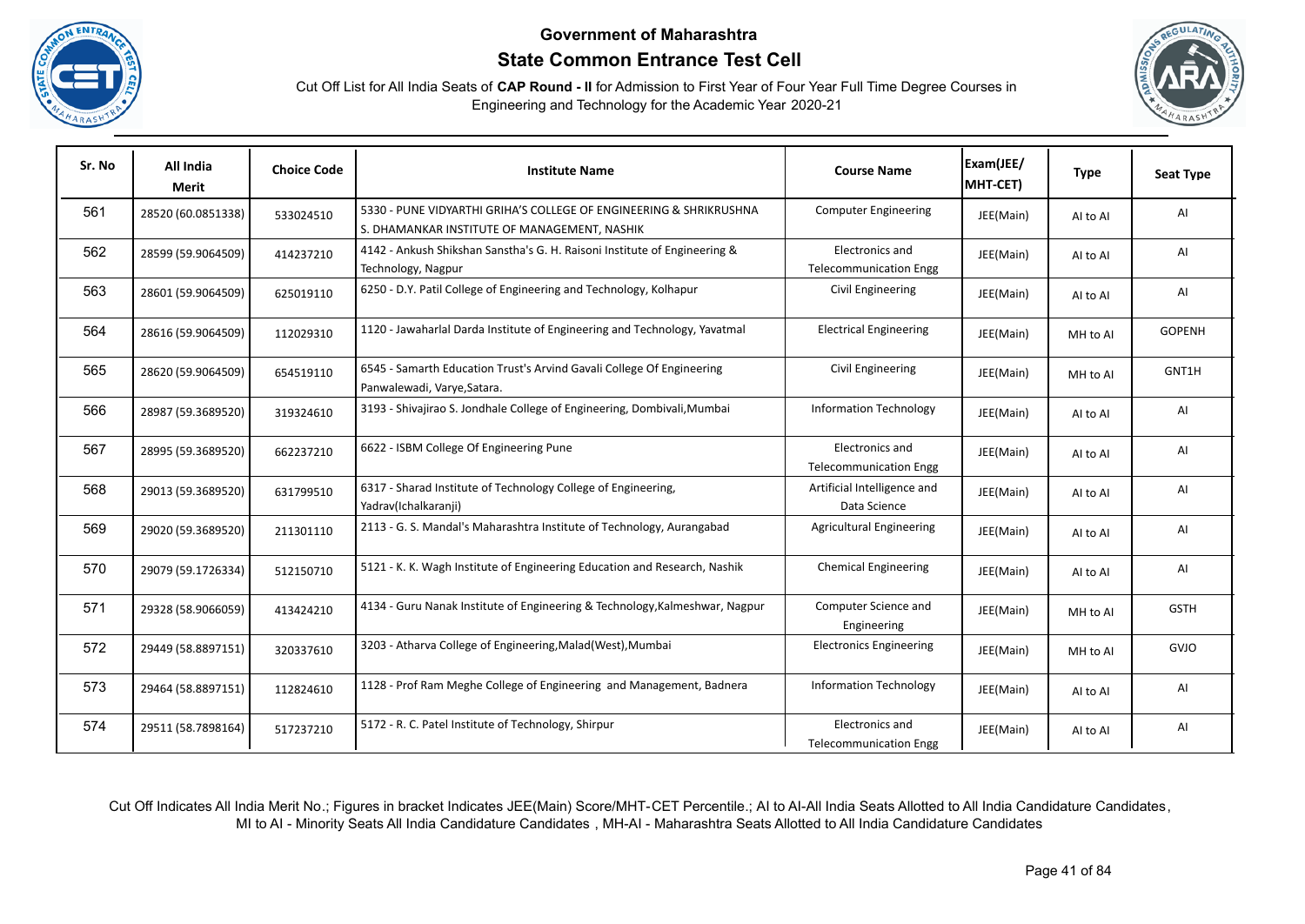





| Sr. No | All India<br>Merit | <b>Choice Code</b> | <b>Institute Name</b>                                                                                                | <b>Course Name</b>                               | Exam(JEE/<br>MHT-CET) | <b>Type</b> | <b>Seat Type</b> |
|--------|--------------------|--------------------|----------------------------------------------------------------------------------------------------------------------|--------------------------------------------------|-----------------------|-------------|------------------|
| 575    | 29640 (58.5627464) | 313946110          | 3139 - Vidyalankar Institute of Technology, Wadala, Mumbai                                                           | <b>Bio Medical Engineering</b>                   | JEE(Main)             | Al to Al    | Al               |
| 576    | 29837 (58.2063894) | 540124510          | 5401 - Jawahar Education Society's Institute of Technology, Management &<br>Research, Nashik.                        | <b>Computer Engineering</b>                      | JEE(Main)             | Al to Al    | AI               |
| 577    | 29840 (58.2063894) | 413761210          | 4137 - Sir Shantilal Badjate Charitable Trust's S. B. Jain Institute of technology,<br>Management & Research, Nagpur | <b>Mechanical Engineering</b>                    | JEE(Main)             | MH to Al    | LOPENO           |
| 578    | 29900 (58.1319140) | 630737210          | 6307 - Dhole Patil Education Society, Dhole Patil College of Engineering,<br>Wagholi, Tal. Haveli                    | Electronics and<br><b>Telecommunication Engg</b> | JEE(Main)             | MH to Al    | GNT2H            |
| 579    | 30015 (58.1319140) | 632624210          | 6326 - Shri Pandurang Pratishtan, Karmayogi Engineering College, Shelve,<br>Pandharpur                               | Computer Science and<br>Engineering              | JEE(Main)             | AI to AI    | AI               |
| 580    | 30065 (58.0958434) | 412337210          | 4123 - Lokmanya Tilak Jankalyan Shikshan Sanstha, Priyadarshani College of<br>Engineering, Nagpur                    | Electronics and<br><b>Telecommunication Engg</b> | JEE(Main)             | MH to Al    | <b>GOPENO</b>    |
| 581    | 30130 (57.9363384) | 626761210          | 6267 - Kolhapur Institute of Technology's College of Engineering(Autonomous),<br>Kolhapur                            | <b>Mechanical Engineering</b>                    | JEE(Main)             | AI to AI    | AI               |
| 582    | 30236 (57.5032788) | 319337210          | 3193 - Shivajirao S. Jondhale College of Engineering, Dombivali, Mumbai                                              | Electronics and<br><b>Telecommunication Engg</b> | JEE(Main)             | MH to Al    | GNT2H            |
| 583    | 30369 (57.4239924) | 683924210          | 6839 - Dr. D Y Patil Pratishthan's College of Engineering, Kolhapur                                                  | Computer Science and<br>Engineering              | JEE(Main)             | AI to AI    | AI               |
| 584    | 30424 (57.4239924) | 212961210          | 2129 - M.S. Bidve Engineering College, Latur                                                                         | <b>Mechanical Engineering</b>                    | JEE(Main)             | MH to Al    | GNT2H            |
| 585    | 30617 (57.1182619) | 417419110          | 4174 - ST. Vincent Pallotti College of Engineering & Technology, Nagpur                                              | Civil Engineering                                | JEE(Main)             | MI to AI    | MI               |
| 586    | 30635 (57.1182619) | 414729310          | 4147 - K.D.K. College of Engineering, Nagpur                                                                         | <b>Electrical Engineering</b>                    | JEE(Main)             | Al to Al    | AI               |
| 587    | 30650 (57.1117027) | 211437210          | 2114 - Deogiri Institute of Engineering and Management Studies, Aurangabad                                           | Electronics and<br><b>Telecommunication Engg</b> | JEE(Main)             | MH to Al    | <b>LSCH</b>      |
| 588    | 30653 (57.1117027) | 622288610          | 6222 - Dattajirao Kadam Technical Education Society's Textile & Engineering<br>Institute, Ichalkaranji.              | Man Made Textile<br>Technology                   | JEE(Main)             | Al to Al    | AI               |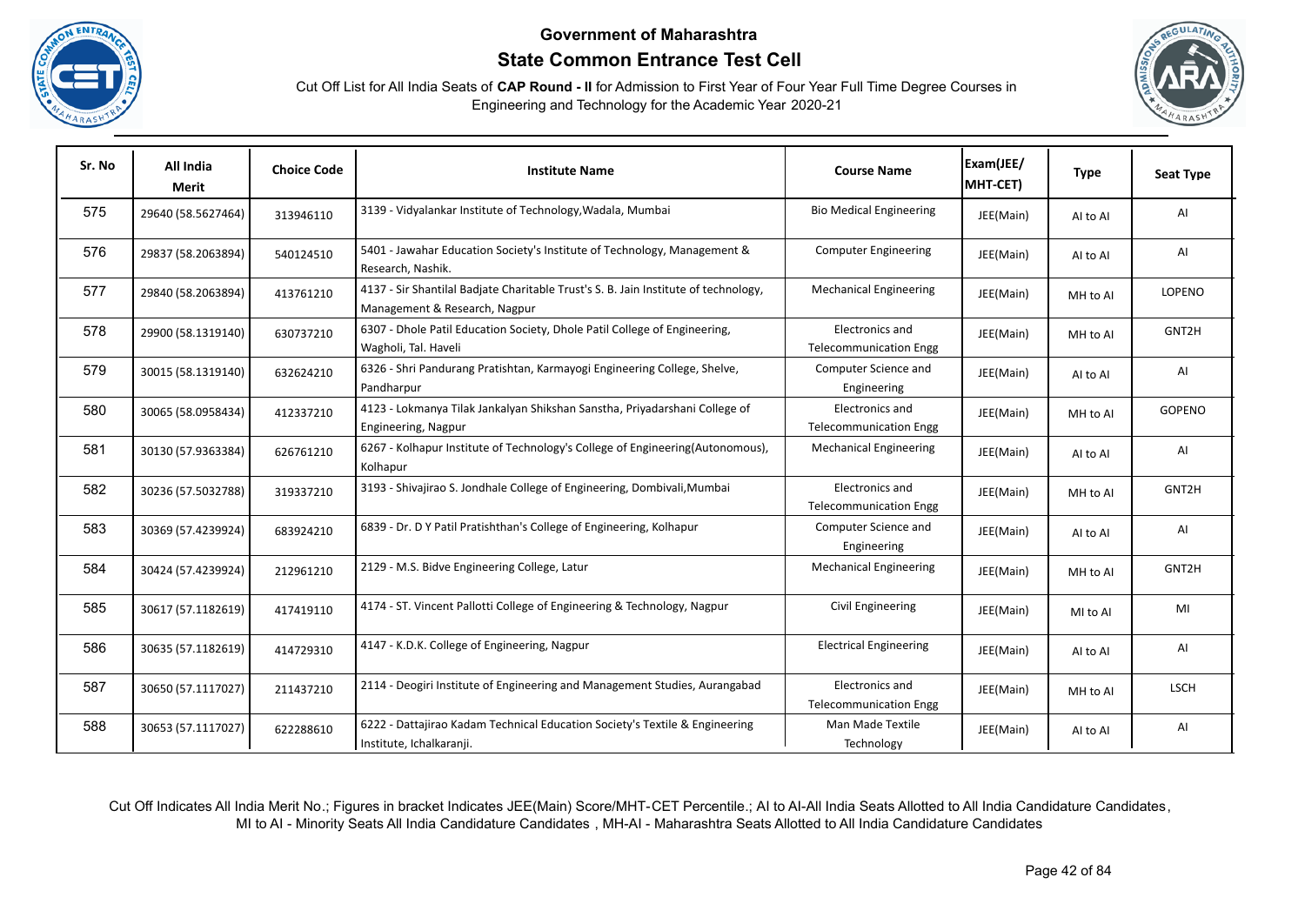





| Sr. No | All India<br><b>Merit</b> | <b>Choice Code</b> | <b>Institute Name</b>                                                                                                              | <b>Course Name</b>                               | Exam(JEE/<br>MHT-CET) | <b>Type</b> | <b>Seat Type</b> |
|--------|---------------------------|--------------------|------------------------------------------------------------------------------------------------------------------------------------|--------------------------------------------------|-----------------------|-------------|------------------|
| 589    | 30706 (57.0327540)        | 319291110          | 3192 - Smt. Indira Gandhi College of Engineering, Navi Mumbai                                                                      | Computer Science and<br>Engineering(Artificial   | JEE(Main)             | AI to AI    | AI               |
| 590    | 30768 (57.0327540)        | 415100210          | 4151 - Vidarbha Bahu-Uddeshiya Shikshan Sanstha's Tulshiramji Gaikwad Patil<br>College of Engineering & Technology, Nagpur         | <b>Aeronautical Engineering</b>                  | JEE(Main)             | MH to Al    | GNT1H            |
| 591    | 30819 (57.0233901)        | 414719110          | 4147 - K.D.K. College of Engineering, Nagpur                                                                                       | Civil Engineering                                | JEE(Main)             | AI to AI    | AI               |
| 592    | 30820 (57.0233901)        | 628437210          | 6284 - Vidya Pratishthan's Kamalnayan Bajaj Institute of Engineering &<br>Technology, Baramati Dist.Pune                           | Electronics and<br><b>Telecommunication Engg</b> | JEE(Main)             | Al to Al    | AI               |
| 593    | 31118 (56.5877156)        | 530324510          | 5303 - Hon. Shri. Babanrao Pachpute Vichardhara Trust, Group of Institutions<br>(Integrated Campus)-Parikrama, Kashti Shrigondha,  | <b>Computer Engineering</b>                      | JEE(Main)             | Al to Al    | AI               |
| 594    | 31297 (56.1196908)        | 126524210          | 1265 - Mauli Group of Institutions, College of Engineering and Technology,<br>Shegaon.                                             | Computer Science and<br>Engineering              | JEE(Main)             | AI to AI    | AI               |
| 595    | 31420 (56.1054739)        | 414737210          | 4147 - K.D.K. College of Engineering, Nagpur                                                                                       | Electronics and<br><b>Telecommunication Engg</b> | JEE(Main)             | AI to AI    | AI               |
| 596    | 31479 (56.1054739)        | 322224510          | 3222 - Haji Jamaluddin Thim Trust's Theem College of Engineering, At. Villege<br>Betegaon, Boisar                                  | <b>Computer Engineering</b>                      | JEE(Main)             | AI to AI    | AI               |
| 597    | 31674 (55.9786086)        | 631037210          | 6310 - Nutan Maharashtra Vidya Prasarak Mandal, Nutan Maharashtra<br>Institute of Engineering & Technology, Talegaon station, Pune | Electronics and<br><b>Telecommunication Engg</b> | JEE(Main)             | AI to AI    | AI               |
| 598    | 31750 (55.9656403)        | 464919110          | 4649 - Bajaj Institute of Technology, Wardha                                                                                       | Civil Engineering                                | JEE(Main)             | AI to AI    | AI               |
| 599    | 31766 (55.9656403)        | 512161210          | 5121 - K. K. Wagh Institute of Engineering Education and Research, Nashik                                                          | <b>Mechanical Engineering</b>                    | JEE(Main)             | AI to AI    | AI               |
| 600    | 31818 (55.9656403)        | 510424610          | 5104 - Shramsadhana Bombay Trust, College of Engineering & Technology,<br>Jalgaon                                                  | <b>Information Technology</b>                    | JEE(Main)             | Al to Al    | AI               |
| 601    | 31929 (55.9351597)        | 413819110          | 4138 - Jaidev Education Society, J D College of Engineering and Management,<br>Nagpur                                              | Civil Engineering                                | JEE(Main)             | Al to Al    | AI               |
| 602    | 31931 (55.9351597)        | 321737210          | 3217 - Vighnaharata Trust's Shivajirao S. Jondhale College of Engineering &<br>Technology, Shahapur, Asangaon, Dist Thane          | Electronics and<br><b>Telecommunication Engg</b> | JEE(Main)             | MH to Al    | GNT1H            |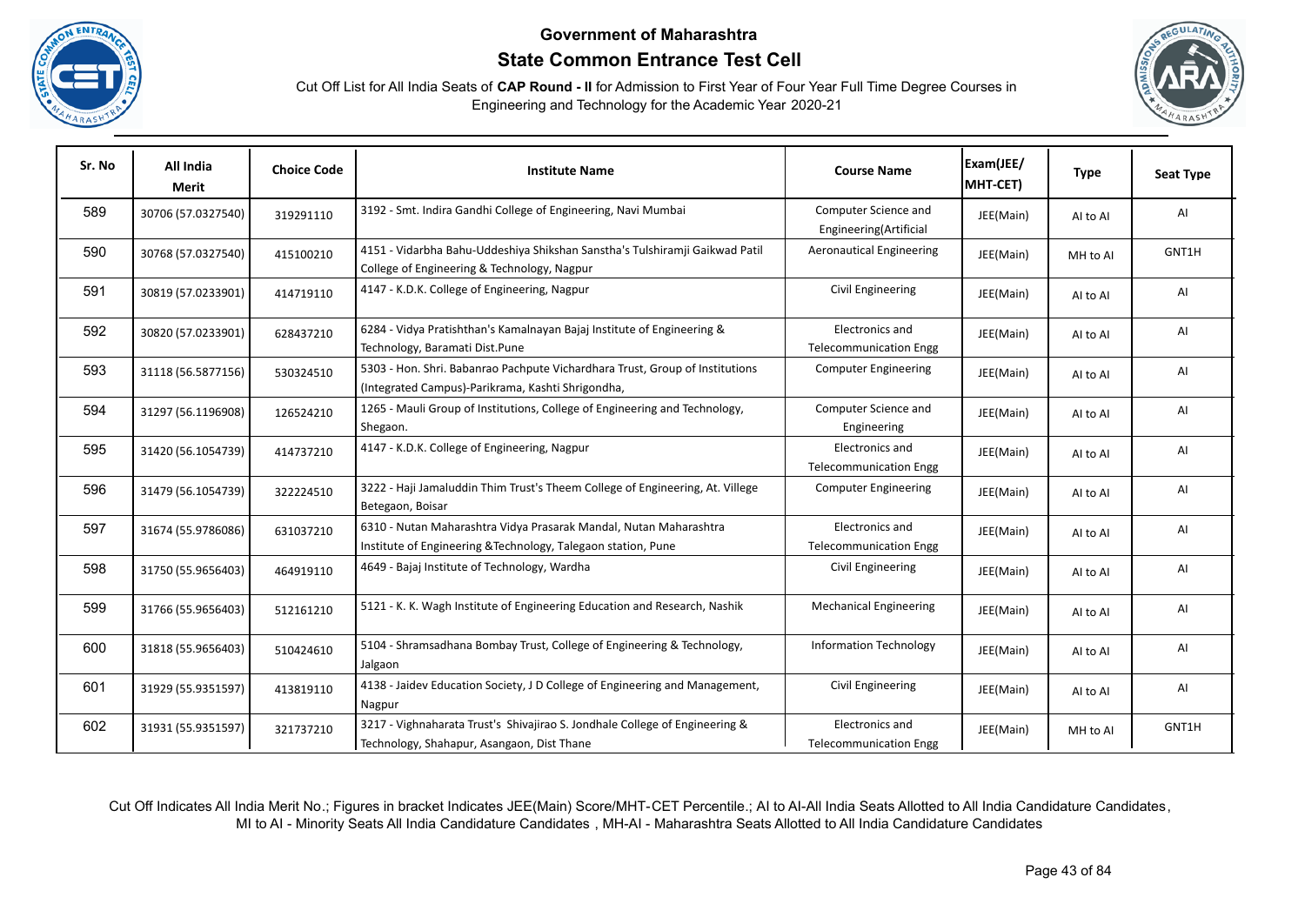





| Sr. No | All India<br><b>Merit</b> | <b>Choice Code</b> | <b>Institute Name</b>                                                                                                | <b>Course Name</b>                                | Exam(JEE/<br>MHT-CET) | <b>Type</b> | <b>Seat Type</b>   |
|--------|---------------------------|--------------------|----------------------------------------------------------------------------------------------------------------------|---------------------------------------------------|-----------------------|-------------|--------------------|
| 603    | 31937 (55.9351597)        | 461324510          | 4613 - Suryodaya College of Engineering & Technology, Nagpur                                                         | <b>Computer Engineering</b>                       | JEE(Main)             | AI to AI    | AI                 |
| 604    | 32015 (55.8013073)        | 602850710          | 6028 - Department of Technology, Shivaji University, Kolhapur                                                        | <b>Chemical Engineering</b>                       | JEE(Main)             | MH to Al    | LOBCH              |
| 605    | 32048 (55.7621254)        | 318719110          | 3187 - N.Y.S.S.'s Datta Meghe College of Engineering, Airoli, Navi Mumbai                                            | Civil Engineering                                 | JEE(Main)             | Al to Al    | AI                 |
| 606    | 32074 (55.6161188)        | 517219110          | 5172 - R. C. Patel Institute of Technology, Shirpur                                                                  | Civil Engineering                                 | JEE(Main)             | Al to Al    | AI                 |
| 607    | 32313 (55.5010390)        | 320337210          | 3203 - Atharva College of Engineering, Malad (West), Mumbai                                                          | Electronics and<br><b>Telecommunication Engg</b>  | JEE(Main)             | Al to Al    | AI                 |
| 608    | 32458 (55.0706796)        | 212637210          | 2126 - Gramodyogik Shikshan Mandal's Marathwada Institute of Technology,<br>Aurangabad                               | Electronics and<br><b>Telecommunication Engg</b>  | JEE(Main)             | MH to Al    | LNT <sub>2</sub> H |
| 609    | 32471 (55.0706796)        | 417199510          | 4171 - Lokmanya Tilak Jankalyan Shikshan Sanstha's, Priyadarshini Institute of<br>Engineering and Technology, Nagpur | Artificial Intelligence and<br>Data Science       | JEE(Main)             | AI to AI    | AI                 |
| 610    | 32527 (54.8724746)        | 512129320          | 5121 - K. K. Wagh Institute of Engineering Education and Research, Nashik                                            | <b>Electrical Engineering</b>                     | JEE(Main)             | AI to AI    | AI                 |
| 611    | 32610 (54.6228743)        | 617661210          | 6176 - G. H.Raisoni Institute of Engineering and Technology, Wagholi, Pune                                           | <b>Mechanical Engineering</b>                     | JEE(Main)             | MH to Al    | GOPENO             |
| 612    | 32677 (54.5210218)        | 315491210          | 3154 - Saraswati Education Society's Saraswati College of Engineering, Kharghar<br>Navi Mumbai                       | Computer Science and<br>Engineering(Data Science) | JEE(Main)             | Al to Al    | AI                 |
| 613    | 32684 (54.5210218)        | 320024610          | 3200 - Hope Foundation and research center's Finolex Academy of<br>Management and Technology, Ratnagiri              | <b>Information Technology</b>                     | JEE(Main)             | Al to Al    | AI                 |
| 614    | 32722 (54.5210218)        | 111624210          | 1116 - Shri Shivaji Education Society's College of Engineering and Technology,<br>Akola                              | Computer Science and<br>Engineering               | JEE(Main)             | Al to Al    | AI                 |
| 615    | 32775 (54.4854936)        | 225024210          | 2250 - Aurangabad College of Engineering, Naygaon Savangi, Aurangabad                                                | Computer Science and<br>Engineering               | JEE(Main)             | MH to Al    | <b>LOBCH</b>       |
| 616    | 32840 (54.4854936)        | 414229310          | 4142 - Ankush Shikshan Sanstha's G. H. Raisoni Institute of Engineering &<br>Technology, Nagpur                      | <b>Electrical Engineering</b>                     | JEE(Main)             | Al to Al    | AI                 |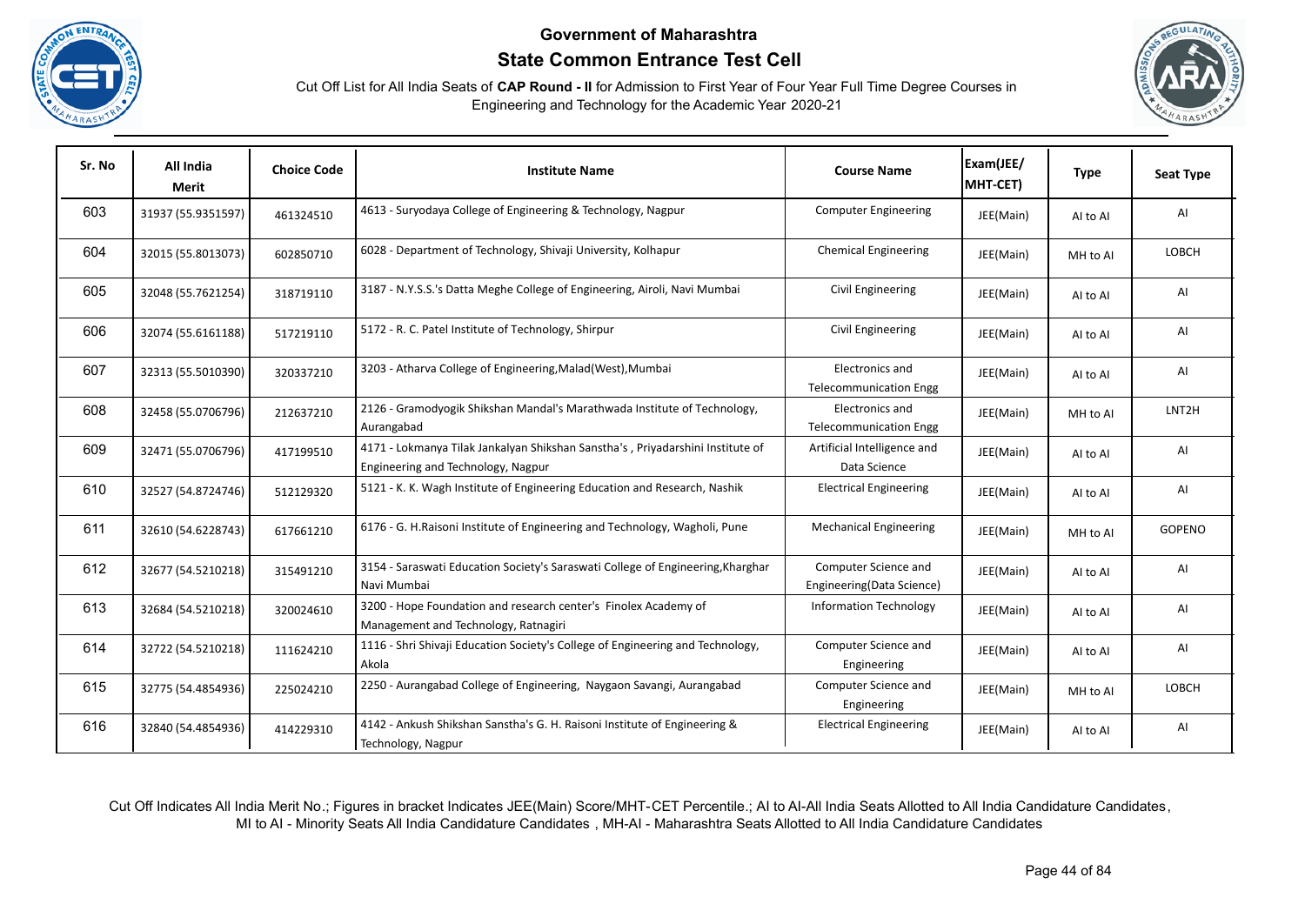





| Sr. No | All India<br>Merit | <b>Choice Code</b> | <b>Institute Name</b>                                                                                                      | <b>Course Name</b>                               | Exam(JEE/<br>MHT-CET) | <b>Type</b> | <b>Seat Type</b> |
|--------|--------------------|--------------------|----------------------------------------------------------------------------------------------------------------------------|--------------------------------------------------|-----------------------|-------------|------------------|
| 617    | 32890 (54.4610655) | 342390010          | 3423 - Shree L.R. Tiwari College of Engineering, Mira Road, Mumbai                                                         | <b>Electronics and Computer</b><br>Science       | JEE(Main)             | AI to AI    | AI               |
| 618    | 33130 (53.6964731) | 319419110          | 3194 - Vidyavardhini's College of Engineering and Technology, Vasai                                                        | Civil Engineering                                | JEE(Main)             | Al to Al    | AI               |
| 619    | 33148 (53.6964731) | 212924610          | 2129 - M.S. Bidve Engineering College, Latur                                                                               | <b>Information Technology</b>                    | JEE(Main)             | AI to AI    | AI               |
| 620    | 33151 (53.6964731) | 413429310          | 4134 - Guru Nanak Institute of Engineering & Technology, Kalmeshwar, Nagpur                                                | <b>Electrical Engineering</b>                    | JEE(Main)             | MH to Al    | GNT1H            |
| 621    | 33222 (53.6294609) | 411661210          | 4116 - Ankush Shikshan Sanstha's G.H.Raisoni College of Engineering, Nagpur                                                | <b>Mechanical Engineering</b>                    | JEE(Main)             | AI to AI    | AI               |
| 622    | 33223 (53.6294609) | 618237210          | 6182 - Sinhgad Technical Education Society, Sinhgad Institute of Technology<br>and Science, Narhe (Ambegaon)               | Electronics and<br><b>Telecommunication Engg</b> | JEE(Main)             | MH to Al    | GNT1H            |
| 623    | 33267 (53.6294609) | 641937010          | 6419 - Nutan College of Engineering and Research, Talegaon Dabhade Tal.<br>Maval, Pune                                     | Electronics and<br>Communication                 | JEE(Main)             | MH to Al    | LNT2H            |
| 624    | 33282 (53.6294609) | 318946610          | 3189 - Bharati Vidyapeeth College of Engineering, Navi Mumbai                                                              | Instrumentation<br>Engineering                   | JEE(Main)             | AI to AI    | AI               |
| 625    | 33311 (53.5861512) | 617719110          | 6177 - Sinhgad College of Engineering, Vadgaon (BK), Pune                                                                  | Civil Engineering                                | JEE(Main)             | AI to AI    | AI               |
| 626    | 33368 (53.5861512) | 415100210          | 4151 - Vidarbha Bahu-Uddeshiya Shikshan Sanstha's Tulshiramji Gaikwad Patil<br>College of Engineering & Technology, Nagpur | <b>Aeronautical Engineering</b>                  | JEE(Main)             | MH to Al    | GNT2H            |
| 627    | 33412 (53.5743091) | 617637210          | 6176 - G. H.Raisoni Institute of Engineering and Technology, Wagholi, Pune                                                 | Electronics and<br><b>Telecommunication Engg</b> | JEE(Main)             | AI to AI    | AI               |
| 628    | 33570 (53.5211172) | 225024210          | 2250 - Aurangabad College of Engineering, Naygaon Savangi, Aurangabad                                                      | Computer Science and<br>Engineering              | JEE(Main)             | MH to Al    | <b>GOBCH</b>     |
| 629    | 33668 (53.3790575) | 225024210          | 2250 - Aurangabad College of Engineering, Naygaon Savangi, Aurangabad                                                      | Computer Science and<br>Engineering              | JEE(Main)             | MH to Al    | GNT2H            |
| 630    | 33820 (53.0793850) | 257324510          | 2573 - Gramin College of Engineering, Vishnupuri, Nanded                                                                   | <b>Computer Engineering</b>                      | JEE(Main)             | Al to Al    | AI               |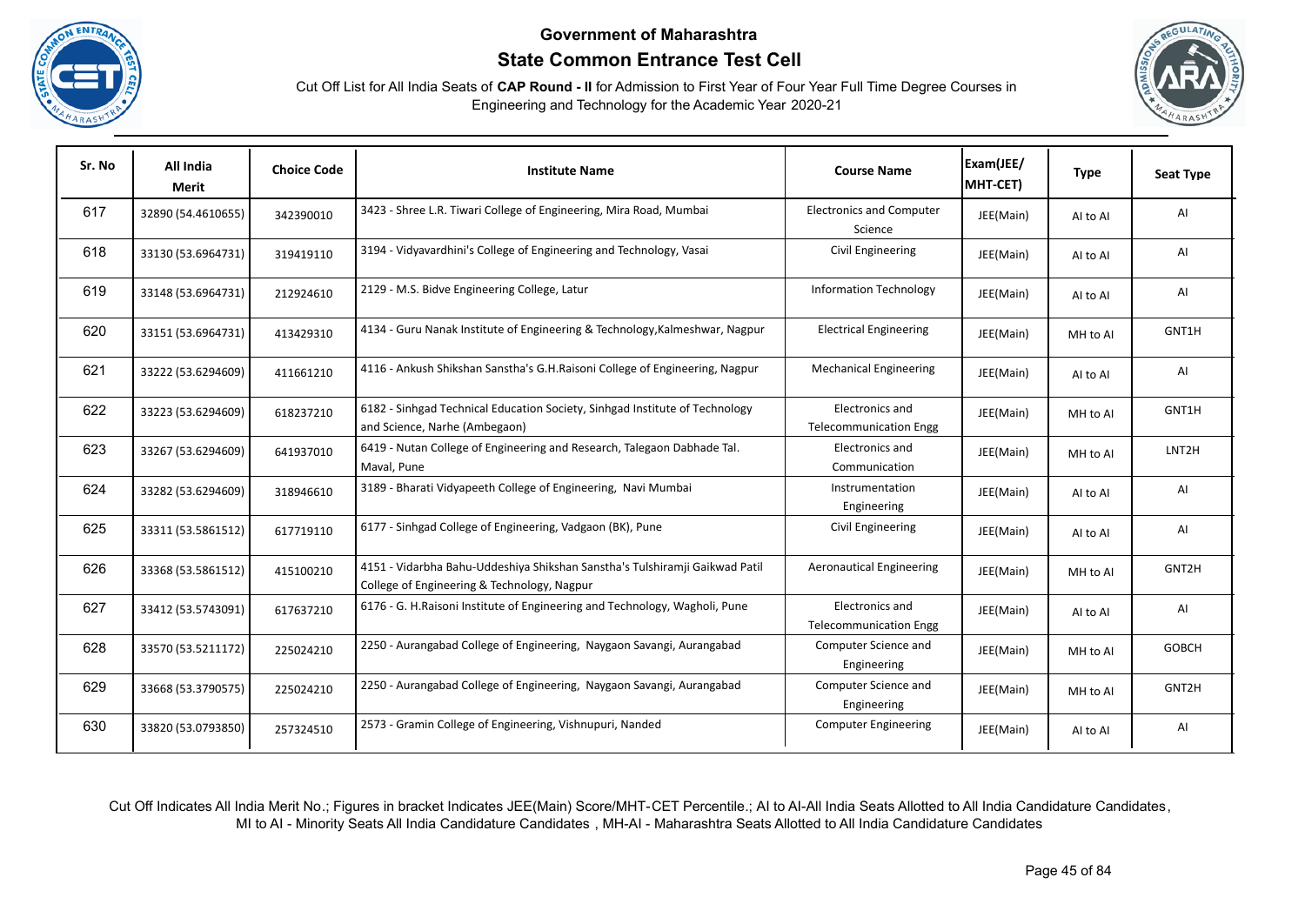





| Sr. No | All India<br><b>Merit</b> | <b>Choice Code</b> | <b>Institute Name</b>                                                                                        | <b>Course Name</b>                               | Exam(JEE/<br>MHT-CET) | <b>Type</b> | <b>Seat Type</b> |
|--------|---------------------------|--------------------|--------------------------------------------------------------------------------------------------------------|--------------------------------------------------|-----------------------|-------------|------------------|
| 631    | 34000 (52.7710985)        | 111924210          | 1119 - Paramhansa Ramkrishna Maunibaba Shikshan Santha's, Anuradha<br>Engineering College, Chikhali          | Computer Science and<br>Engineering              | JEE(Main)             | AI to AI    | AI               |
| 632    | 34089 (52.7710985)        | 631161210          | 6311 - Jayawant Shikshan Prasarak Mandal, Bhivarabai Sawant Institute of<br>Technology & Research, Wagholi   | <b>Mechanical Engineering</b>                    | JEE(Main)             | MH to Al    | LNT1H            |
| 633    | 34113 (52.3324020)        | 517229310          | 5172 - R. C. Patel Institute of Technology, Shirpur                                                          | <b>Electrical Engineering</b>                    | JEE(Main)             | Al to Al    | AI               |
| 634    | 34160 (52.3192219)        | 417737010          | 4177 - Priyadarshini Bhagwati College of Engineering, Harpur Nagar, Umred<br>Road, Nagpur                    | Electronics and<br>Communication                 | JEE(Main)             | Al to Al    | AI               |
| 635    | 34220 (52.3121152)        | 314692010          | 3146 - Jawahar Education Society's Annasaheb Chudaman Patil College of<br>Engineering, Kharghar, Navi Mumbai | Computer Science and<br>Engineering (Internet of | JEE(Main)             | MH to Al    | GSCO             |
| 636    | 34311 (52.3027847)        | 414761210          | 4147 - K.D.K. College of Engineering, Nagpur                                                                 | <b>Mechanical Engineering</b>                    | JEE(Main)             | MH to Al    | LNT1H            |
| 637    | 34398 (52.3027847)        | 418850310          | 4188 - Krushi Jivan Vikas Pratishthan, Ballarpur Institute of Technology, Mouza<br>Bamni                     | Food Technology                                  | JEE(Main)             | Al to Al    | AI               |
| 638    | 34543 (52.0532427)        | 416370110          | 4163 - Rajiv Gandhi College of Engineering Research & Technology Chandrapur                                  | Mining Engineering                               | JEE(Main)             | MH to Al    | <b>GSTH</b>      |
| 639    | 34597 (51.8402041)        | 628350310          | 6283 - Annasaheb Dange College of Engineering and Technology, Ashta, Sangli                                  | Food Technology                                  | JEE(Main)             | Al to Al    | AI               |
| 640    | 34600 (51.8402041)        | 628537210F         | 6285 - Bharati Vidyapeeth's College of Engineering for Women, Katraj,<br>Dhankawadi, Pune                    | Electronics and<br><b>Telecommunication Engg</b> | JEE(Main)             | AI to AI    | AI               |
| 641    | 34818 (51.8101657)        | 414729310          | 4147 - K.D.K. College of Engineering, Nagpur                                                                 | <b>Electrical Engineering</b>                    | JEE(Main)             | MH to Al    | LOBCO            |
| 642    | 34820 (51.8101657)        | 419337010          | 4193 - K.D.M. Education Society, Vidharbha Institute of Technology, Umred<br>Road, Nagpur                    | Electronics and<br>Communication                 | JEE(Main)             | MH to Al    | GOPENO           |
| 643    | 34831 (51.8101657)        | 620637210          | 6206 - Pune District Education Association's College of Engineering, Pune                                    | Electronics and<br><b>Telecommunication Engg</b> | JEE(Main)             | MH to Al    | <b>GSCH</b>      |
| 644    | 35152 (51.4351083)        | 211219110          | 2112 - Shree Yash Pratishthan, Shreeyash College of Engineering and<br>Technology, Aurangabad                | Civil Engineering                                | JEE(Main)             | MH to Al    | LNT1H            |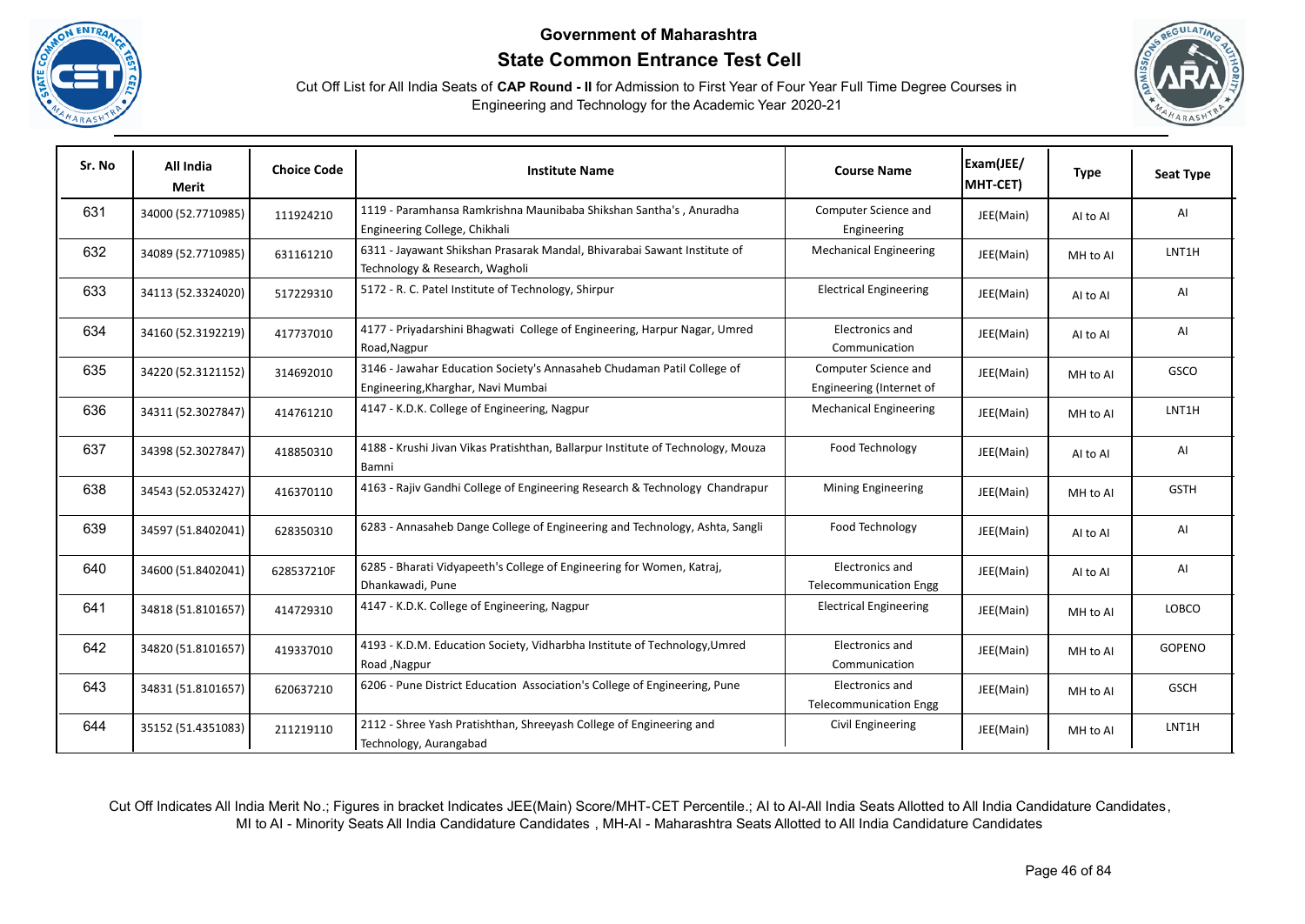





| Sr. No | All India<br><b>Merit</b> | <b>Choice Code</b> | <b>Institute Name</b>                                                                                                                    | <b>Course Name</b>                               | Exam(JEE/<br>MHT-CET) | <b>Type</b> | <b>Seat Type</b> |
|--------|---------------------------|--------------------|------------------------------------------------------------------------------------------------------------------------------------------|--------------------------------------------------|-----------------------|-------------|------------------|
| 645    | 35199 (51.1884084)        | 618237210          | 6182 - Sinhgad Technical Education Society, Sinhgad Institute of Technology<br>and Science, Narhe (Ambegaon)                             | Electronics and<br><b>Telecommunication Engg</b> | JEE(Main)             | MH to Al    | <b>GSCH</b>      |
| 646    | 35273 (50.7704716)        | 620637210          | 6206 - Pune District Education Association's College of Engineering, Pune                                                                | Electronics and<br><b>Telecommunication Engg</b> | JEE(Main)             | MH to Al    | <b>GOBCH</b>     |
| 647    | 35322 (50.7704716)        | 112124210          | 1121 - Shri Hanuman Vyayam Prasarak Mandals College of Engineering &<br>Technology, Amravati                                             | Computer Science and<br>Engineering              | JEE(Main)             | Al to Al    | AI               |
| 648    | 35377 (50.6740377)        | 678024210          | 6780 - D.Y.Patil Education Society's, D.Y.Patil Technical Campus, Faculty of<br>Engineering & Faculty of Management, Talsande, Kolhapur. | Computer Science and<br>Engineering              | JEE(Main)             | Al to Al    | AI               |
| 649    | 35442 (50.4963250)        | 318837210          | 3188 - Vasantdada Patil Pratishthan's College Of Engineering and Visual Arts,<br>Sion, Mumbai                                            | Electronics and<br><b>Telecommunication Engg</b> | JEE(Main)             | AI to AI    | AI               |
| 650    | 35596 (50.3352958)        | 413424210          | 4134 - Guru Nanak Institute of Engineering & Technology, Kalmeshwar, Nagpur                                                              | Computer Science and<br>Engineering              | JEE(Main)             | MH to Al    | LOBCH            |
| 651    | 35658 (50.2219982)        | 618324510          | 6183 - Al-Ameen Educational and Medical Foundation, College of Engineering,<br>Koregaon, Bhima                                           | <b>Computer Engineering</b>                      | JEE(Main)             | AI to AI    | AI               |
| 652    | 35764 (50.2219982)        | 346092110          | 3460 - Universal College of Engineering, Kaman Dist. Palghar                                                                             | Artificial Intelligence and<br>Machine Learning  | JEE(Main)             | AI to AI    | AI               |
| 653    | 35800 (50.1932767)        | 320119110          | 3201 - Rizvi Education Society's Rizvi College of Engineering, Bandra, Mumbai                                                            | Civil Engineering                                | JEE(Main)             | AI to AI    | AI               |
| 654    | 35823 (50.1932767)        | 681524510          | 6815 - Vidya Prasarini Sabha's College of Engineering & Technology, Lonavala                                                             | <b>Computer Engineering</b>                      | JEE(Main)             | MH to Al    | PHCH             |
| 655    | 35875 (50.1932767)        | 113019110          | 1130 - Vision Buldhana Educational & Welfare Society's Pankaj Laddhad<br>Institute of Technology & Management Studies, Yelgaon           | Civil Engineering                                | JEE(Main)             | MH to Al    | LNT1H            |
| 656    | 35999 (50.1760245)        | 413829310          | 4138 - Jaidev Education Society, J D College of Engineering and Management,<br>Nagpur                                                    | <b>Electrical Engineering</b>                    | JEE(Main)             | Al to Al    | AI               |
| 657    | 36014 (50.1760245)        | 517724510          | 5177 - Matoshri College of Engineering and Research Centre, Eklahare, Nashik                                                             | <b>Computer Engineering</b>                      | JEE(Main)             | AI to AI    | AI               |
| 658    | 36041 (50.1760245)        | 628350310          | 6283 - Annasaheb Dange College of Engineering and Technology, Ashta, Sangli                                                              | Food Technology                                  | JEE(Main)             | MH to Al    | <b>LOBCO</b>     |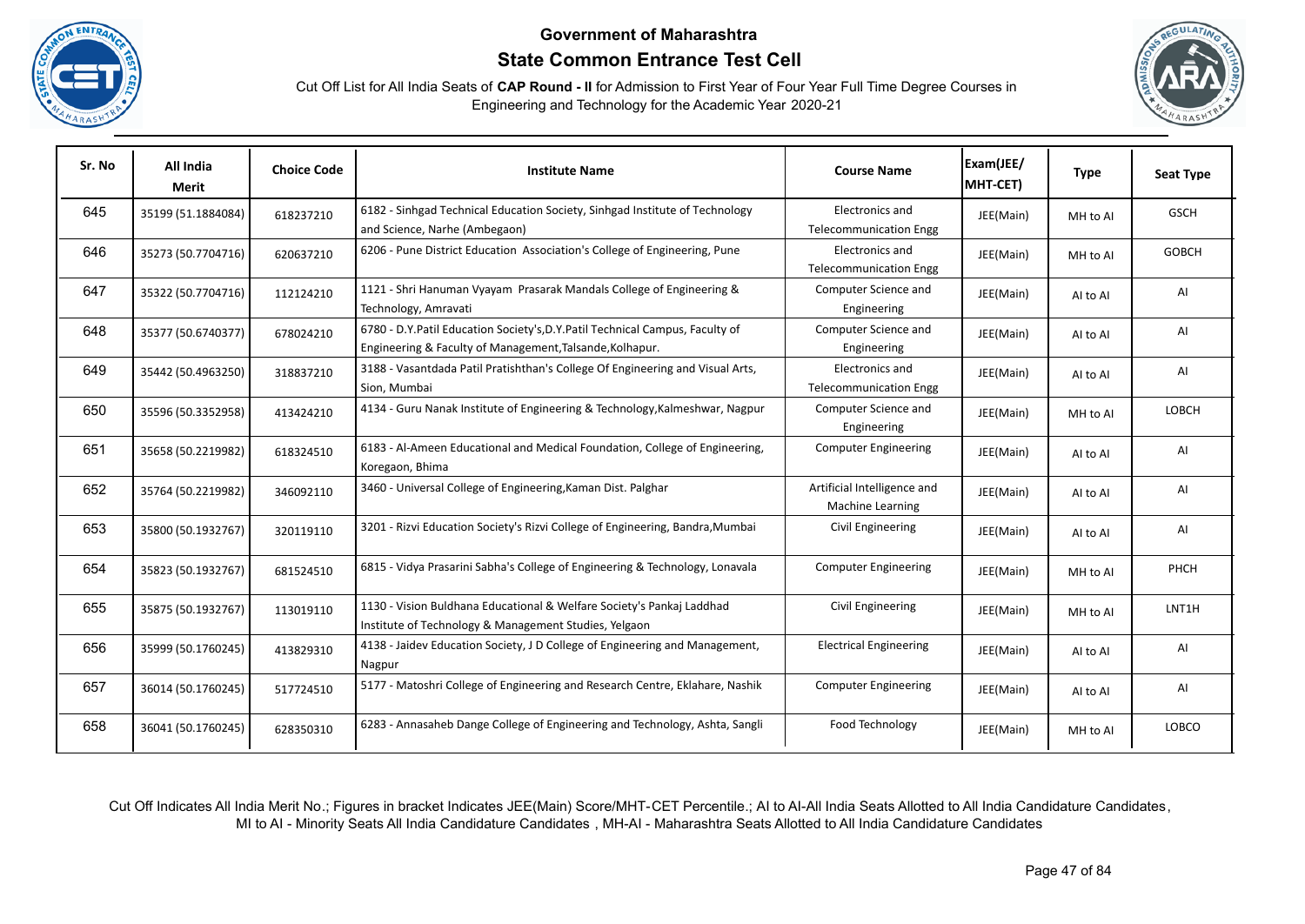





| Sr. No | All India<br>Merit | <b>Choice Code</b> | <b>Institute Name</b>                                                                                                | <b>Course Name</b>                               | Exam(JEE/<br>MHT-CET) | <b>Type</b> | Seat Type   |
|--------|--------------------|--------------------|----------------------------------------------------------------------------------------------------------------------|--------------------------------------------------|-----------------------|-------------|-------------|
| 659    | 36060 (50.1024396) | 618537210          | 6185 - Sinhagad Institute of Technology, Lonavala                                                                    | Electronics and<br><b>Telecommunication Engg</b> | JEE(Main)             | MH to Al    | GNT2H       |
| 660    | 36158 (50.0065467) | 342337210          | 3423 - Shree L.R. Tiwari College of Engineering, Mira Road, Mumbai                                                   | Electronics and<br><b>Telecommunication Engg</b> | JEE(Main)             | MH to Al    | LOPENH      |
| 661    | 36187 (50.0065467) | 618737210          | 6187 - Sinhgad Academy of Engineering, Kondhwa (BK) Kondhwa-Saswad<br>Road, Pune                                     | Electronics and<br><b>Telecommunication Engg</b> | JEE(Main)             | MH to Al    | GNT1H       |
| 662    | 36338 (49.6417427) | 111419110          | 1114 - Sipna Shikshan Prasarak Mandal College of Engineering & Technology,<br>Amravati                               | Civil Engineering                                | JEE(Main)             | Al to Al    | AI          |
| 663    | 36530 (49.0629492) | 213761210          | 2137 - Nagnathappa Halge Engineering College, Parli, Beed                                                            | <b>Mechanical Engineering</b>                    | JEE(Main)             | MH to Al    | GNT1H       |
| 664    | 36606 (48.8733653) | 515224610          | 5152 - G. H. Raisoni Institute of Business Management, Jalgaon                                                       | <b>Information Technology</b>                    | JEE(Main)             | AI to AI    | Al          |
| 665    | 36623 (48.8733653) | 417161210          | 4171 - Lokmanya Tilak Jankalyan Shikshan Sanstha's, Priyadarshini Institute of<br>Engineering and Technology, Nagpur | <b>Mechanical Engineering</b>                    | JEE(Main)             | MH to Al    | GOPENO      |
| 666    | 36639 (48.8733653) | 617861210          | 6178 - Sinhgad Technical Education Society's Smt. Kashibai Navale College of<br>Engineering, Vadgaon, Pune           | <b>Mechanical Engineering</b>                    | JEE(Main)             | AI to AI    | AI          |
| 667    | 36679 (48.8733653) | 620719110          | 6207 - Dr. D. Y. Patil Vidya Pratishthan Society's Dr. D. Y. Patil Institute of<br>Technology, Pimpri, Pune          | Civil Engineering                                | JEE(Main)             | AI to AI    | AI          |
| 668    | 36722 (48.6407358) | 314724510          | 3147 - Saraswati Education Society, Yadavrao Tasgaonkar Institute of<br>Engineering & Technology, Karjat             | <b>Computer Engineering</b>                      | JEE(Main)             | MH to Al    | PHCH        |
| 669    | 36862 (48.6187616) | 414729310          | 4147 - K.D.K. College of Engineering, Nagpur                                                                         | <b>Electrical Engineering</b>                    | JEE(Main)             | MH to Al    | LOBCH       |
| 670    | 36902 (48.6187616) | 676724510          | 6767 - Suman Ramesh Tulsiani Technical Campus: Faculty of Engineering,<br>Kamshet, Pune.                             | <b>Computer Engineering</b>                      | JEE(Main)             | MH to Al    | <b>LSTH</b> |
| 671    | 36924 (48.6187616) | 319692010          | 3196 - Lokmanya Tilak College of Engineering, Kopar Khairane, Navi Mumbai                                            | Computer Science and<br>Engineering (Internet of | JEE(Main)             | AI to AI    | AI          |
| 672    | 36928 (48.6187616) | 126535610          | 1265 - Mauli Group of Institutions, College of Engineering and Technology,<br>Shegaon.                               | <b>Electrical Engg[Electronics</b><br>and Power] | JEE(Main)             | MH to Al    | LNT1H       |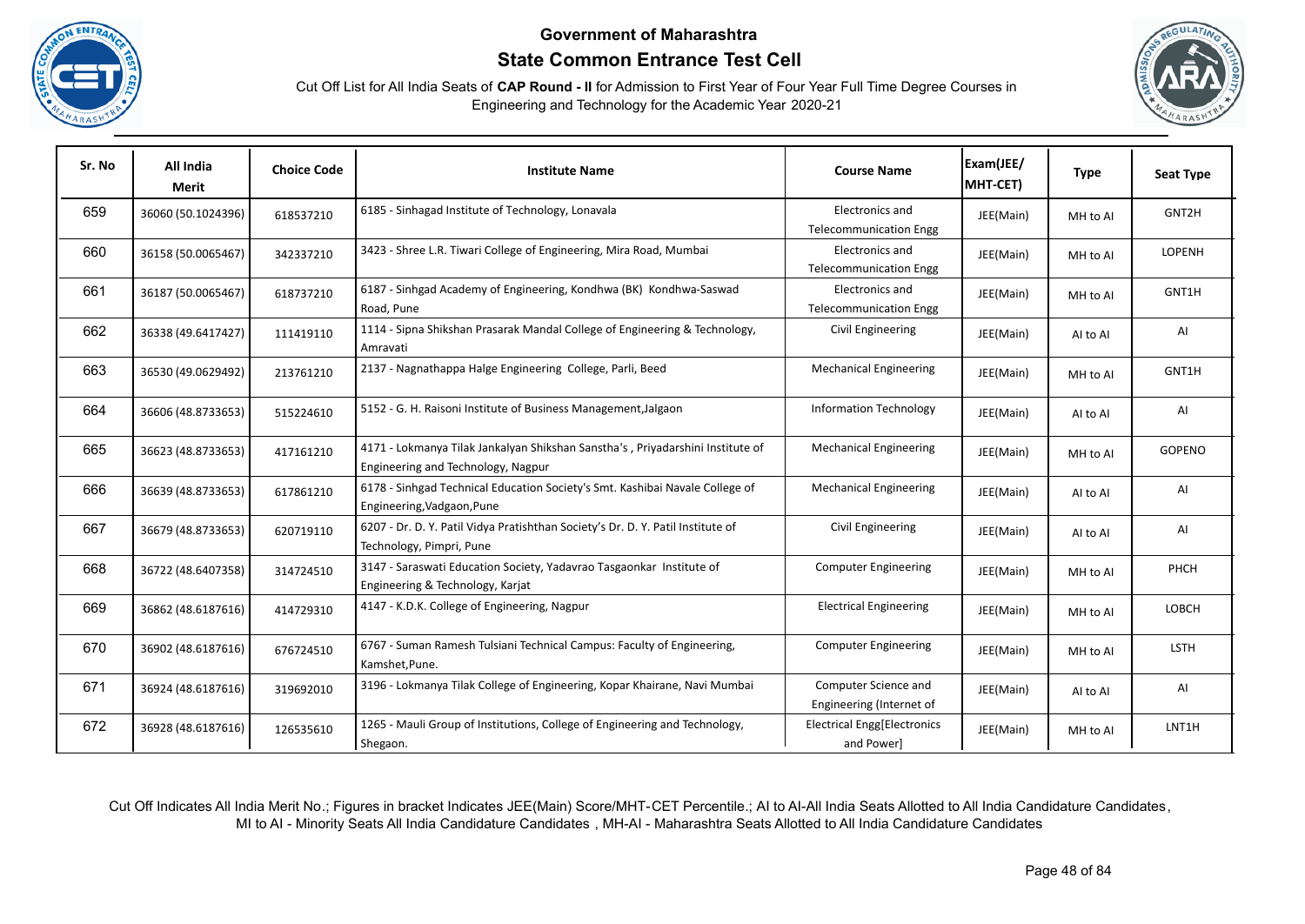





| Sr. No | All India<br>Merit | <b>Choice Code</b> | <b>Institute Name</b>                                                                                                          | <b>Course Name</b>                               | Exam(JEE/<br>MHT-CET) | <b>Type</b> | <b>Seat Type</b> |
|--------|--------------------|--------------------|--------------------------------------------------------------------------------------------------------------------------------|--------------------------------------------------|-----------------------|-------------|------------------|
| 673    | 37040 (48.5331918) | 617750710          | 6177 - Sinhgad College of Engineering, Vadgaon (BK), Pune                                                                      | <b>Chemical Engineering</b>                      | JEE(Main)             | AI to AI    | AI               |
| 674    | 37072 (48.5331918) | 319229310          | 3192 - Smt. Indira Gandhi College of Engineering, Navi Mumbai                                                                  | <b>Electrical Engineering</b>                    | JEE(Main)             | Al to Al    | AI               |
| 675    | 37153 (48.4763994) | 319437210          | 3194 - Vidyavardhini's College of Engineering and Technology, Vasai                                                            | Electronics and<br><b>Telecommunication Engg</b> | JEE(Main)             | Al to Al    | AI               |
| 676    | 37356 (47.8236972) | 613929310          | 6139 - Progressive Education Society's Modern College of Engineering, Pune                                                     | <b>Electrical Engineering</b>                    | JEE(Main)             | Al to Al    | AI               |
| 677    | 37444 (47.5540513) | 518224510          | 5182 - Kalyani Charitable Trust, Late Gambhirrao Natuba Sapkal College of<br>Engineering, Anjaneri, Trimbakeshwar Road, Nashik | <b>Computer Engineering</b>                      | JEE(Main)             | AI to AI    | AI               |
| 678    | 37533 (47.5540513) | 620746610          | 6207 - Dr. D. Y. Patil Vidya Pratishthan Society's Dr. D. Y. Patil Institute of<br>Technology, Pimpri, Pune                    | Instrumentation<br>Engineering                   | JEE(Main)             | MH to Al    | LNT3H            |
| 679    | 37624 (47.3984733) | 663224510          | 6632 - Navsahyadri Education Society's Group of Institutions                                                                   | <b>Computer Engineering</b>                      | JEE(Main)             | AI to AI    | AI               |
| 680    | 37655 (47.3984733) | 626708210          | 6267 - Kolhapur Institute of Technology's College of Engineering(Autonomous),<br>Kolhapur                                      | <b>Bio Technology</b>                            | JEE(Main)             | AI to AI    | AI               |
| 681    | 37658 (47.3984733) | 118219110          | 1182 - Padmashri Dr. V.B. Kolte College of Engineering, Malkapur, Buldhana                                                     | Civil Engineering                                | JEE(Main)             | MH to Al    | GNT3H            |
| 682    | 37769 (47.3133275) | 112819110          | 1128 - Prof Ram Meghe College of Engineering and Management, Badnera                                                           | Civil Engineering                                | JEE(Main)             | MH to Al    | LNT2H            |
| 683    | 37839 (47.3133275) | 679499510          | 6794 - Anantrao Pawar College of Engineering & Research, Pune                                                                  | Artificial Intelligence and<br>Data Science      | JEE(Main)             | AI to AI    | AI               |
| 684    | 37901 (47.2195101) | 618529310          | 6185 - Sinhagad Institute of Technology, Lonavala                                                                              | <b>Electrical Engineering</b>                    | JEE(Main)             | Al to Al    | AI               |
| 685    | 37909 (47.2195101) | 318546610          | 3185 - Vivekanand Education Society's Institute of Technology, Chembur,<br>Mumbai                                              | Instrumentation<br>Engineering                   | JEE(Main)             | MI to AI    | MI               |
| 686    | 37922 (47.2195101) | 544919110          | 5449 - Shri Vile Parle Kelavani Mandal's Institute of Technology, Dhule                                                        | Civil Engineering                                | JEE(Main)             | Al to Al    | AI               |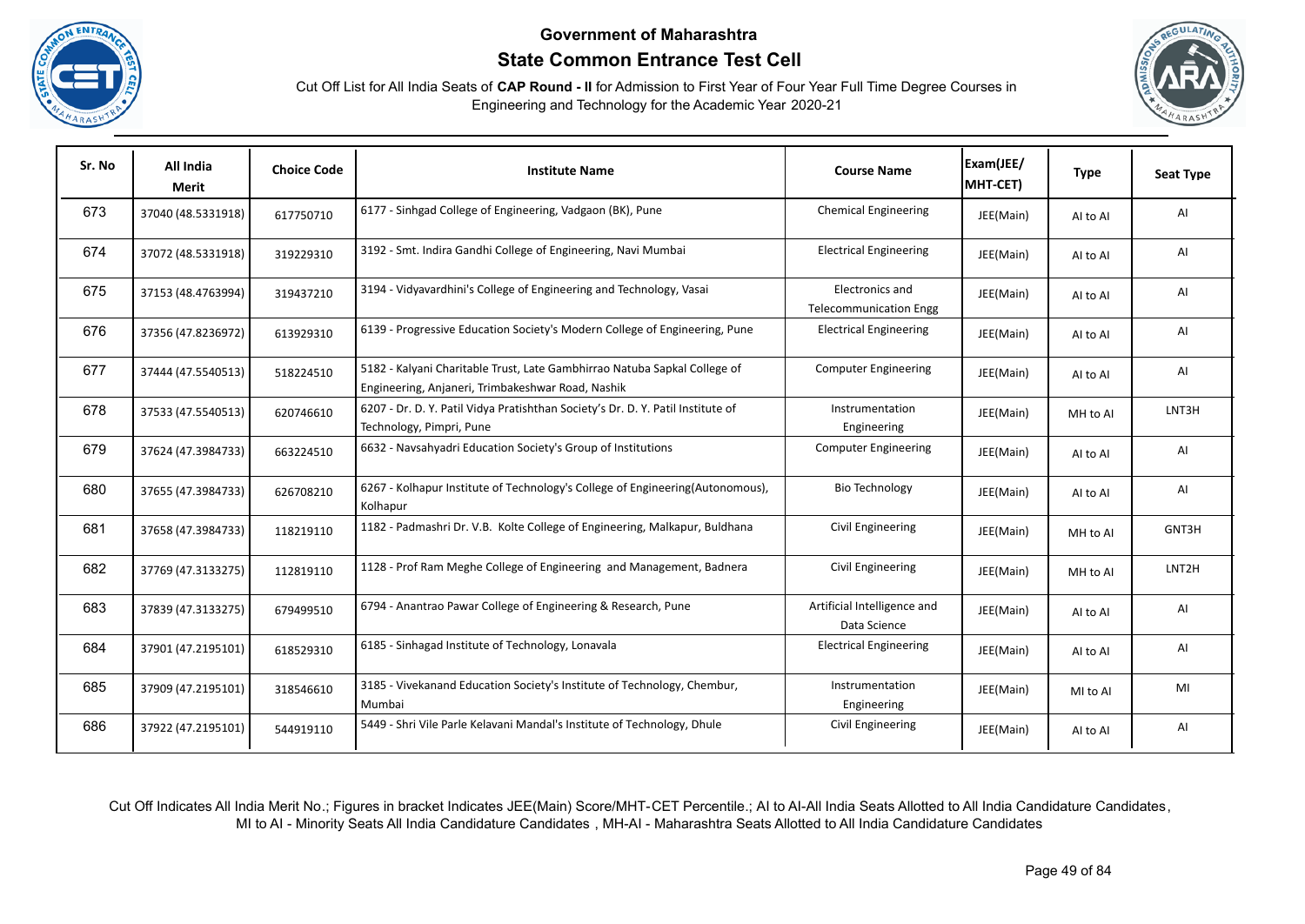





| Sr. No | All India<br>Merit | <b>Choice Code</b> | <b>Institute Name</b>                                                                                                | <b>Course Name</b>                               | Exam(JEE/<br>MHT-CET) | <b>Type</b> | <b>Seat Type</b> |
|--------|--------------------|--------------------|----------------------------------------------------------------------------------------------------------------------|--------------------------------------------------|-----------------------|-------------|------------------|
| 687    | 37939 (47.2195101) | 628361210          | 6283 - Annasaheb Dange College of Engineering and Technology, Ashta, Sangli                                          | <b>Mechanical Engineering</b>                    | JEE(Main)             | AI to AI    | AI               |
| 688    | 37943 (47.2195101) | 318750710          | 3187 - N.Y.S.S.'s Datta Meghe College of Engineering, Airoli, Navi Mumbai                                            | <b>Chemical Engineering</b>                      | JEE(Main)             | MH to Al    | <b>GSCH</b>      |
| 689    | 37952 (47.2195101) | 618761210          | 6187 - Sinhgad Academy of Engineering, Kondhwa (BK) Kondhwa-Saswad<br>Road, Pune                                     | <b>Mechanical Engineering</b>                    | JEE(Main)             | MH to Al    | GNT1H            |
| 690    | 37953 (47.2195101) | 628350310          | 6283 - Annasaheb Dange College of Engineering and Technology, Ashta, Sangli                                          | Food Technology                                  | JEE(Main)             | MH to AI    | <b>LSTO</b>      |
| 691    | 38078 (47.0407952) | 613961210          | 6139 - Progressive Education Society's Modern College of Engineering, Pune                                           | <b>Mechanical Engineering</b>                    | JEE(Main)             | Al to Al    | AI               |
| 692    | 38101 (47.0407952) | 629821910          | 6298 - Zeal Education Society's Zeal College of Engineering & Reserch, Narhe,<br>Pune                                | <b>Robotics and Automation</b>                   | JEE(Main)             | Al to Al    | AI               |
| 693    | 38158 (47.0407952) | 111437210          | 1114 - Sipna Shikshan Prasarak Mandal College of Engineering & Technology,<br>Amravati                               | Electronics and<br><b>Telecommunication Engg</b> | JEE(Main)             | Al to Al    | AI               |
| 694    | 38212 (47.0407952) | 620761210          | 6207 - Dr. D. Y. Patil Vidya Pratishthan Society's Dr. D. Y. Patil Institute of<br>Technology, Pimpri, Pune          | <b>Mechanical Engineering</b>                    | JEE(Main)             | MH to Al    | <b>GSTH</b>      |
| 695    | 38337 (47.0339246) | 512524610          | 5125 - Pravara Rural Education Society's Sir Visvesvaraya Institute of<br>Technology, Chincholi Dist. Nashik         | <b>Information Technology</b>                    | JEE(Main)             | AI to AI    | AI               |
| 696    | 38399 (47.0339246) | 627724510          | 6277 - Dr. J. J. Magdum Charitable Trust's Dr. J.J. Magdum College of<br>Engineering, Jaysingpur                     | <b>Computer Engineering</b>                      | JEE(Main)             | AI to AI    | AI               |
| 697    | 38580 (46.2177230) | 342337210          | 3423 - Shree L.R. Tiwari College of Engineering, Mira Road, Mumbai                                                   | Electronics and<br><b>Telecommunication Engg</b> | JEE(Main)             | MH to Al    | GOPENO           |
| 698    | 38694 (45.9660475) | 675624210          | 6756 - Fabtech Technical Campus College of Engineering and Research, Sangola                                         | Computer Science and<br>Engineering              | JEE(Main)             | MH to Al    | LNT1H            |
| 699    | 38904 (45.7804866) | 320861210          | 3208 - Don Bosco Institute of Technology, Mumbai                                                                     | <b>Mechanical Engineering</b>                    | JEE(Main)             | MH to Al    | GOPENO           |
| 700    | 38970 (45.5906789) | 417199510          | 4171 - Lokmanya Tilak Jankalyan Shikshan Sanstha's, Priyadarshini Institute of<br>Engineering and Technology, Nagpur | Artificial Intelligence and<br>Data Science      | JEE(Main)             | MI to AI    | MI               |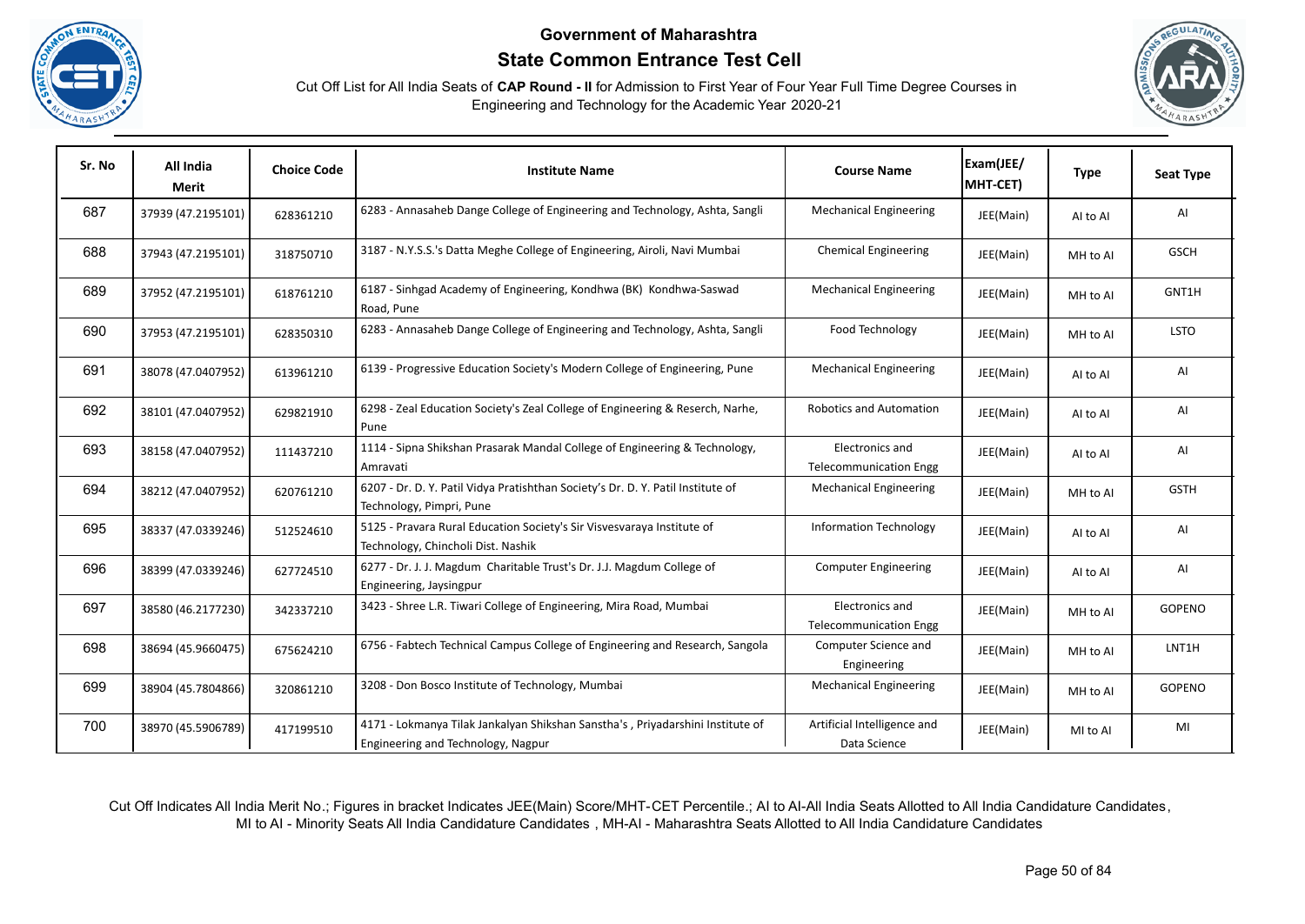



Cut Off List for All India Seats of **CAP Round - II** for Admission to First Year of Four Year Full Time Degree Courses in Engineering and Technology for the Academic Year 2020-21

| Sr. No | All India<br><b>Merit</b> | <b>Choice Code</b> | <b>Institute Name</b>                                                                                                       | <b>Course Name</b>                                | Exam(JEE/<br>MHT-CET) | <b>Type</b> | <b>Seat Type</b>   |
|--------|---------------------------|--------------------|-----------------------------------------------------------------------------------------------------------------------------|---------------------------------------------------|-----------------------|-------------|--------------------|
| 701    | 39027 (45.4138130)        | 319337210          | 3193 - Shivajirao S. Jondhale College of Engineering, Dombivali, Mumbai                                                     | Electronics and<br><b>Telecommunication Engg</b>  | JEE(Main)             | MH to Al    | <b>GOBCH</b>       |
| 702    | 39097 (45.3472919)        | 319691210          | 3196 - Lokmanya Tilak College of Engineering, Kopar Khairane, Navi Mumbai                                                   | Computer Science and<br>Engineering(Data Science) | JEE(Main)             | AI to AI    | AI                 |
| 703    | 39119 (45.2455746)        | 680861210          | 6808 - Keystone School of Engineering, Pune                                                                                 | <b>Mechanical Engineering</b>                     | JEE(Main)             | MH to Al    | GNT1H              |
| 704    | 39124 (45.2455746)        | 510450710          | 5104 - Shramsadhana Bombay Trust, College of Engineering & Technology,<br>Jalgaon                                           | <b>Chemical Engineering</b>                       | JEE(Main)             | Al to Al    | AI                 |
| 705    | 39167 (45.0374181)        | 410425110          | 4104 - Kavi Kulguru Institute of Technology & Science, Ramtek                                                               | Computer Technology                               | JEE(Main)             | Al to Al    | AI                 |
| 706    | 39183 (45.0374181)        | 346724510          | 3467 - Vishwaniketan's Institute of Management Entrepreneurship and<br>Engineering Technology(i MEET), Khalapur Dist Raigad | <b>Computer Engineering</b>                       | JEE(Main)             | AI to AI    | AI                 |
| 707    | 39212 (45.0374181)        | 626819110          | 6268 - Tatyasaheb Kore Institute of Engineering and Technology, Warananagar                                                 | Civil Engineering                                 | JEE(Main)             | AI to AI    | AI                 |
| 708    | 39227 (45.0374181)        | 617719120          | 6177 - Sinhgad College of Engineering, Vadgaon (BK), Pune                                                                   | Civil Engineering                                 | JEE(Main)             | AI to AI    | Al                 |
| 709    | 39324 (44.9736417)        | 662261210          | 6622 - ISBM College Of Engineering Pune                                                                                     | <b>Mechanical Engineering</b>                     | JEE(Main)             | MH to Al    | LOPENH             |
| 710    | 39406 (44.4405329)        | 417719110          | 4177 - Priyadarshini Bhagwati College of Engineering, Harpur Nagar, Umred<br>Road, Nagpur                                   | Civil Engineering                                 | JEE(Main)             | MH to Al    | LOPENH             |
| 711    | 39410 (44.4405329)        | 663419110          | 6634 - KJEI's Trinity Academy of Engineering, Yewalewadi, Pune                                                              | Civil Engineering                                 | JEE(Main)             | MH to Al    | LNT <sub>2</sub> H |
| 712    | 39428 (44.4405329)        | 622289510          | 6222 - Dattajirao Kadam Technical Education Society's Textile & Engineering<br>Institute, Ichalkaranji.                     | <b>Textile Plant Engineering</b>                  | JEE(Main)             | AI to AI    | AI                 |
| 713    | 39502 (44.4405329)        | 417237210          | 4172 - Anjuman College of Engineering & Technology, Nagpur                                                                  | Electronics and<br><b>Telecommunication Engg</b>  | JEE(Main)             | MH to Al    | GOPENO             |
| 714    | 39504 (44.4405329)        | 541819110          | 5418 - Guru Gobind Singh College of Engineering & Research Centre, Nashik.                                                  | Civil Engineering                                 | JEE(Main)             | MH to Al    | LNT <sub>2</sub> H |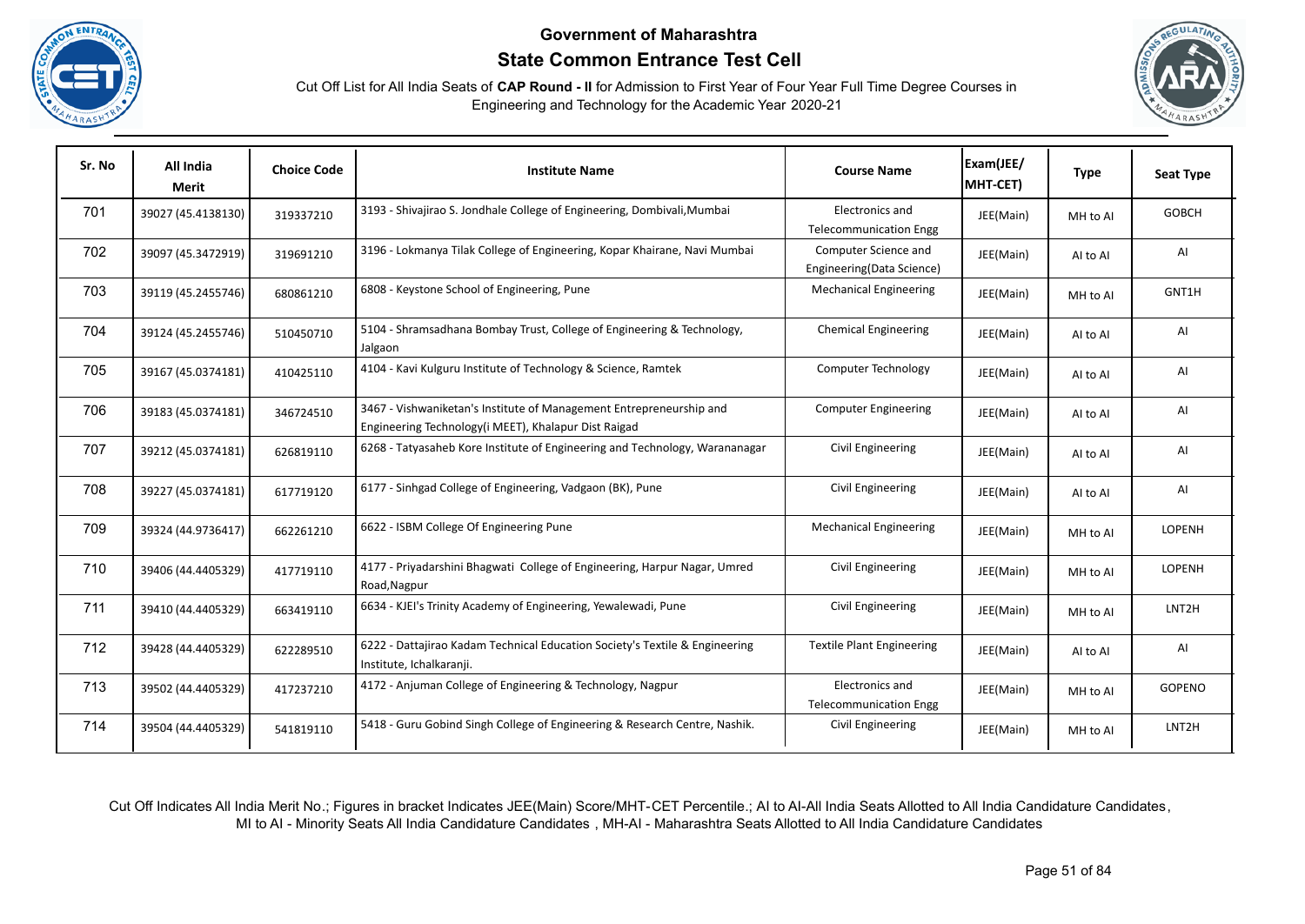



Cut Off List for All India Seats of **CAP Round - II** for Admission to First Year of Four Year Full Time Degree Courses in Engineering and Technology for the Academic Year 2020-21

| Sr. No | All India<br>Merit | <b>Choice Code</b> | <b>Institute Name</b>                                                                                              | <b>Course Name</b>                               | Exam(JEE/<br>MHT-CET) | <b>Type</b> | <b>Seat Type</b> |
|--------|--------------------|--------------------|--------------------------------------------------------------------------------------------------------------------|--------------------------------------------------|-----------------------|-------------|------------------|
| 715    | 39531 (44.4405329) | 533024610          | 5330 - PUNE VIDYARTHI GRIHA'S COLLEGE OF ENGINEERING & SHRIKRUSHNA<br>S. DHAMANKAR INSTITUTE OF MANAGEMENT, NASHIK | <b>Information Technology</b>                    | JEE(Main)             | Al to Al    | AI               |
| 716    | 39542 (44.4405329) | 677261210          | 6772 - NBN Sinhgad Technical Institutes Campus, Pune                                                               | <b>Mechanical Engineering</b>                    | JEE(Main)             | MH to Al    | GNT1H            |
| 717    | 39553 (44.4405329) | 660924510          | 6609 - Jaihind College Of Engineering, Kuran                                                                       | <b>Computer Engineering</b>                      | JEE(Main)             | Al to Al    | AI               |
| 718    | 39579 (44.4346883) | 617750710          | 6177 - Sinhgad College of Engineering, Vadgaon (BK), Pune                                                          | <b>Chemical Engineering</b>                      | JEE(Main)             | MH to AI    | <b>DEFO</b>      |
| 719    | 39588 (44.4346883) | 614561210          | 6145 - JSPM'S Jaywantrao Sawant College of Engineering, Pune                                                       | <b>Mechanical Engineering</b>                    | JEE(Main)             | MH to Al    | GNT1H            |
| 720    | 39638 (44.4053173) | 617750710          | 6177 - Sinhgad College of Engineering, Vadgaon (BK), Pune                                                          | <b>Chemical Engineering</b>                      | JEE(Main)             | MH to Al    | <b>GSCH</b>      |
| 721    | 39683 (44.4053173) | 126537210          | 1265 - Mauli Group of Institutions, College of Engineering and Technology,<br>Shegaon.                             | Electronics and<br><b>Telecommunication Engg</b> | JEE(Main)             | MH to Al    | LNT3H            |
| 722    | 39827 (44.3133247) | 510324510          | 5103 - Shri Shivaji Vidya Prasarak Sanstha's Late Bapusaheb Shivaji Rao Deore<br>College of Engineering, Dhule     | <b>Computer Engineering</b>                      | JEE(Main)             | Al to Al    | AI               |
| 723    | 39883 (44.3133247) | 631924510          | 6319 - Shahajirao Patil Vikas Pratishthan, S.B.Patil College of Engineering,<br>Vangali, Tal. Indapur              | <b>Computer Engineering</b>                      | JEE(Main)             | Al to Al    | Al               |
| 724    | 40051 (44.0173465) | 622289010          | 6222 - Dattajirao Kadam Technical Education Society's Textile & Engineering<br>Institute, Ichalkaranji.            | <b>Textile Chemistry</b>                         | JEE(Main)             | Al to Al    | AI               |
| 725    | 40075 (44.0173465) | 211437210          | 2114 - Deogiri Institute of Engineering and Management Studies, Aurangabad                                         | Electronics and<br><b>Telecommunication Engg</b> | JEE(Main)             | MH to Al    | <b>GSCH</b>      |
| 726    | 40205 (43.7473487) | 612237210          | 6122 - TSSMS's Pd. Vasantdada Patil Institute of Technology, Bavdhan, Pune                                         | Electronics and<br><b>Telecommunication Engg</b> | JEE(Main)             | AI to AI    | Al               |
| 727    | 40357 (43.1743514) | 319019110          | 3190 - Terna Engineering College, Nerul, Navi Mumbai                                                               | Civil Engineering                                | JEE(Main)             | Al to Al    | AI               |
| 728    | 40435 (43.1388868) | 318737610          | 3187 - N.Y.S.S.'s Datta Meghe College of Engineering, Airoli, Navi Mumbai                                          | <b>Electronics Engineering</b>                   | JEE(Main)             | MH to AI    | GNT1H            |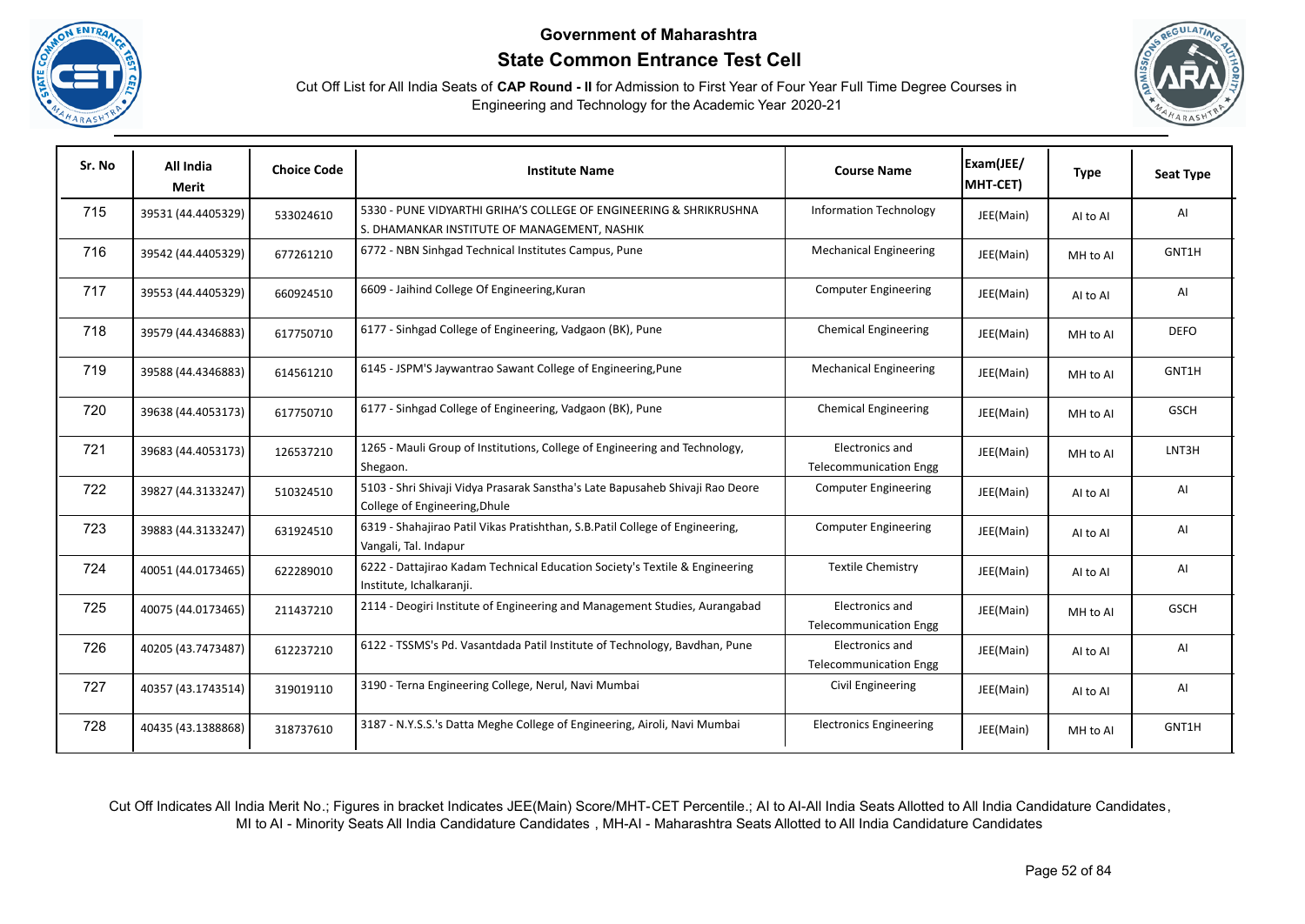





| Sr. No | All India<br>Merit | <b>Choice Code</b> | <b>Institute Name</b>                                                                                                              | <b>Course Name</b>                               | Exam(JEE/<br>MHT-CET) | <b>Type</b> | <b>Seat Type</b> |
|--------|--------------------|--------------------|------------------------------------------------------------------------------------------------------------------------------------|--------------------------------------------------|-----------------------|-------------|------------------|
| 729    | 40503 (43.0462870) | 416370110          | 4163 - Rajiv Gandhi College of Engineering Research & Technology Chandrapur                                                        | Mining Engineering                               | JEE(Main)             | MH to Al    | LNT3H            |
| 730    | 40551 (42.8699409) | 510819110          | 5108 - Maratha Vidya Prasarak Samaj's Karmaveer Adv. Baburao Ganpatrao<br>Thakare College Of Engineering, Nashik                   | Civil Engineering                                | JEE(Main)             | Al to Al    | AI               |
| 731    | 40708 (42.7509914) | 612219110          | 6122 - TSSMS's Pd. Vasantdada Patil Institute of Technology, Bavdhan, Pune                                                         | Civil Engineering                                | JEE(Main)             | Al to Al    | AI               |
| 732    | 40716 (42.7509914) | 412319110          | 4123 - Lokmanya Tilak Jankalyan Shikshan Sanstha, Priyadarshani College of<br>Engineering, Nagpur                                  | Civil Engineering                                | JEE(Main)             | Al to Al    | AI               |
| 733    | 40735 (42.4413035) | 533024610          | 5330 - PUNE VIDYARTHI GRIHA'S COLLEGE OF ENGINEERING & SHRIKRUSHNA<br>S. DHAMANKAR INSTITUTE OF MANAGEMENT, NASHIK                 | <b>Information Technology</b>                    | JEE(Main)             | MH to Al    | GVJO             |
| 734    | 40764 (42.4413035) | 419524210          | 4195 - Vidharbha Bahu uddeshiya Shikshan Sanstha's Abha Gaikwad - Patil<br>College of Engineering, Nagpur                          | Computer Science and<br>Engineering              | JEE(Main)             | Al to Al    | AI               |
| 735    | 40806 (42.4413035) | 663224510          | 6632 - Navsahyadri Education Society's Group of Institutions                                                                       | <b>Computer Engineering</b>                      | JEE(Main)             | MH to Al    | LSTH             |
| 736    | 41135 (42.2361371) | 212661210          | 2126 - Gramodyogik Shikshan Mandal's Marathwada Institute of Technology,<br>Aurangabad                                             | <b>Mechanical Engineering</b>                    | JEE(Main)             | MH to Al    | GNT1H            |
| 737    | 41140 (42.2361371) | 417737010          | 4177 - Priyadarshini Bhagwati College of Engineering, Harpur Nagar, Umred<br>Road, Nagpur                                          | Electronics and<br>Communication                 | JEE(Main)             | MH to Al    | <b>GOPENH</b>    |
| 738    | 41163 (42.2361371) | 417719110          | 4177 - Priyadarshini Bhagwati College of Engineering, Harpur Nagar, Umred<br>Road, Nagpur                                          | Civil Engineering                                | JEE(Main)             | MH to Al    | <b>GOPENH</b>    |
| 739    | 41320 (42.1318504) | 541819110          | 5418 - Guru Gobind Singh College of Engineering & Research Centre, Nashik.                                                         | Civil Engineering                                | JEE(Main)             | MH to Al    | GNT1H            |
| 740    | 41340 (42.0965884) | 314724510          | 3147 - Saraswati Education Society, Yadavrao Tasgaonkar Institute of<br>Engineering & Technology, Karjat                           | <b>Computer Engineering</b>                      | JEE(Main)             | MH to Al    | LSTH             |
| 741    | 41344 (42.0965884) | 631061210          | 6310 - Nutan Maharashtra Vidya Prasarak Mandal, Nutan Maharashtra<br>Institute of Engineering & Technology, Talegaon station, Pune | <b>Mechanical Engineering</b>                    | JEE(Main)             | MH to Al    | GNT1H            |
| 742    | 41359 (42.0965884) | 413837210          | 4138 - Jaidev Education Society, J D College of Engineering and Management,<br>Nagpur                                              | Electronics and<br><b>Telecommunication Engg</b> | JEE(Main)             | Al to Al    | AI               |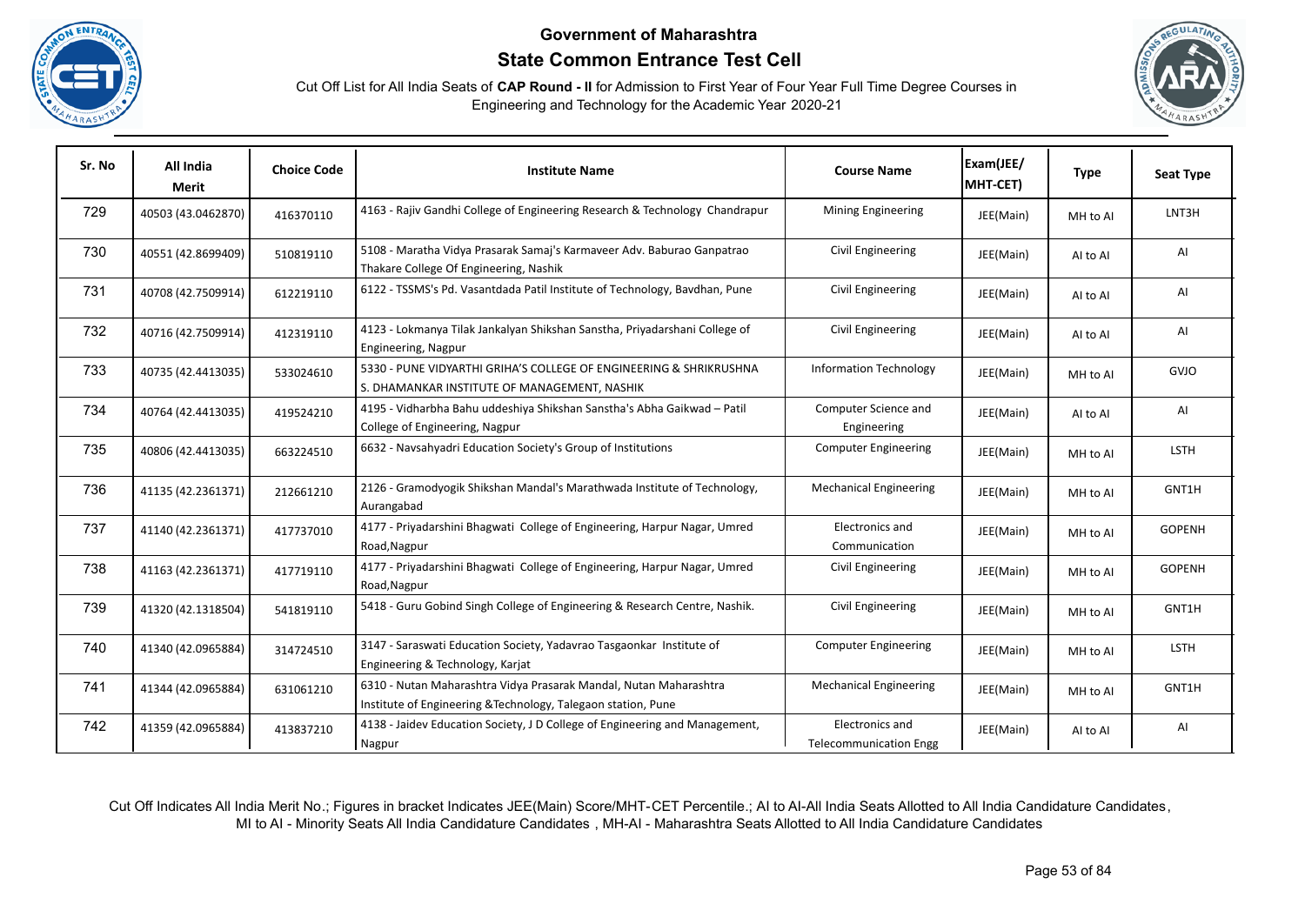





| Sr. No | All India<br><b>Merit</b> | <b>Choice Code</b> | <b>Institute Name</b>                                                                             | <b>Course Name</b>                               | Exam(JEE/<br>MHT-CET) | <b>Type</b> | <b>Seat Type</b> |
|--------|---------------------------|--------------------|---------------------------------------------------------------------------------------------------|--------------------------------------------------|-----------------------|-------------|------------------|
| 743    | 41366 (41.8545372)        | 673237210          | 6732 - Dr. D. Y. Patil School OF Engineering, Lohegaon, Pune                                      | Electronics and<br><b>Telecommunication Engg</b> | JEE(Main)             | Al to Al    | AI               |
| 744    | 41446 (41.7292723)        | 693824210F         | 6938 - Shree Siddheshwar Women's College Of Engineering Solapur.                                  | Computer Science and<br>Engineering              | JEE(Main)             | Al to Al    | AI               |
| 745    | 41448 (41.7292723)        | 320761210          | 3207 - Mahatma Education Society's Pillai College of Engineering, New Panvel                      | <b>Mechanical Engineering</b>                    | JEE(Main)             | Al to Al    | AI               |
| 746    | 41502 (41.5159598)        | 663524510          | 6635 - Samarth Group of Institutions, Bangarwadi, Post Belhe Tal. Junnar Dist.<br>Pune            | <b>Computer Engineering</b>                      | JEE(Main)             | AI to AI    | AI               |
| 747    | 41582 (41.5159598)        | 602837210          | 6028 - Department of Technology, Shivaji University, Kolhapur                                     | Electronics and<br><b>Telecommunication Engg</b> | JEE(Main)             | MH to Al    | GNT3H            |
| 748    | 41613 (41.2725431)        | 303591710F         | 3035 - Usha Mittal Institute of Technology SNDT Women's University, Mumbai                        | Data Science                                     | JEE(Main)             | MH to Al    | LOPENO           |
| 749    | 41665 (41.2725431)        | 513937210          | 5139 - Pravara Rural College of Engineering, Loni, Pravaranagar, Ahmednagar.                      | Electronics and<br><b>Telecommunication Engg</b> | JEE(Main)             | Al to Al    | AI               |
| 750    | 41797 (41.1445071)        | 630760210          | 6307 - Dhole Patil Education Society, Dhole Patil College of Engineering,<br>Wagholi, Tal. Haveli | Automobile Engineering                           | JEE(Main)             | MH to AI    | GNT1H            |
| 751    | 41838 (41.1445071)        | 616037210          | 6160 - JSPM's Imperial College of Engineering and Research, Wagholi, Pune                         | Electronics and<br><b>Telecommunication Engg</b> | JEE(Main)             | AI to AI    | AI               |
| 752    | 41898 (40.8759878)        | 622029310          | 6220 - Shri Vithal Education and Research Institute's College of Engineering,<br>Pandharpur       | <b>Electrical Engineering</b>                    | JEE(Main)             | Al to Al    | AI               |
| 753    | 41933 (40.7796198)        | 346524510          | 3465 - Ideal Institute of Technology, Wada, Dist. Thane                                           | <b>Computer Engineering</b>                      | JEE(Main)             | Al to Al    | AI               |
| 754    | 41971 (40.7696398)        | 630324210          | 6303 - Dr. Ashok Gujar Technical Institute's Dr. Daulatrao Aher College of<br>Engineering, Karad  | Computer Science and<br>Engineering              | JEE(Main)             | AI to AI    | AI               |
| 755    | 42192 (40.6861324)        | 627862510          | 6278 - All India Shri Shivaji Memorial Society's College of Engineering, Pune                     | Mechanical<br>Engineering[Sandwich]              | JEE(Main)             | AI to AI    | AI               |
| 756    | 42205 (40.6057647)        | 516119110          | 5161 - Dr. Vithalrao Vikhe Patil College of Engineering, Ahmednagar                               | Civil Engineering                                | JEE(Main)             | MH to Al    | GNT1H            |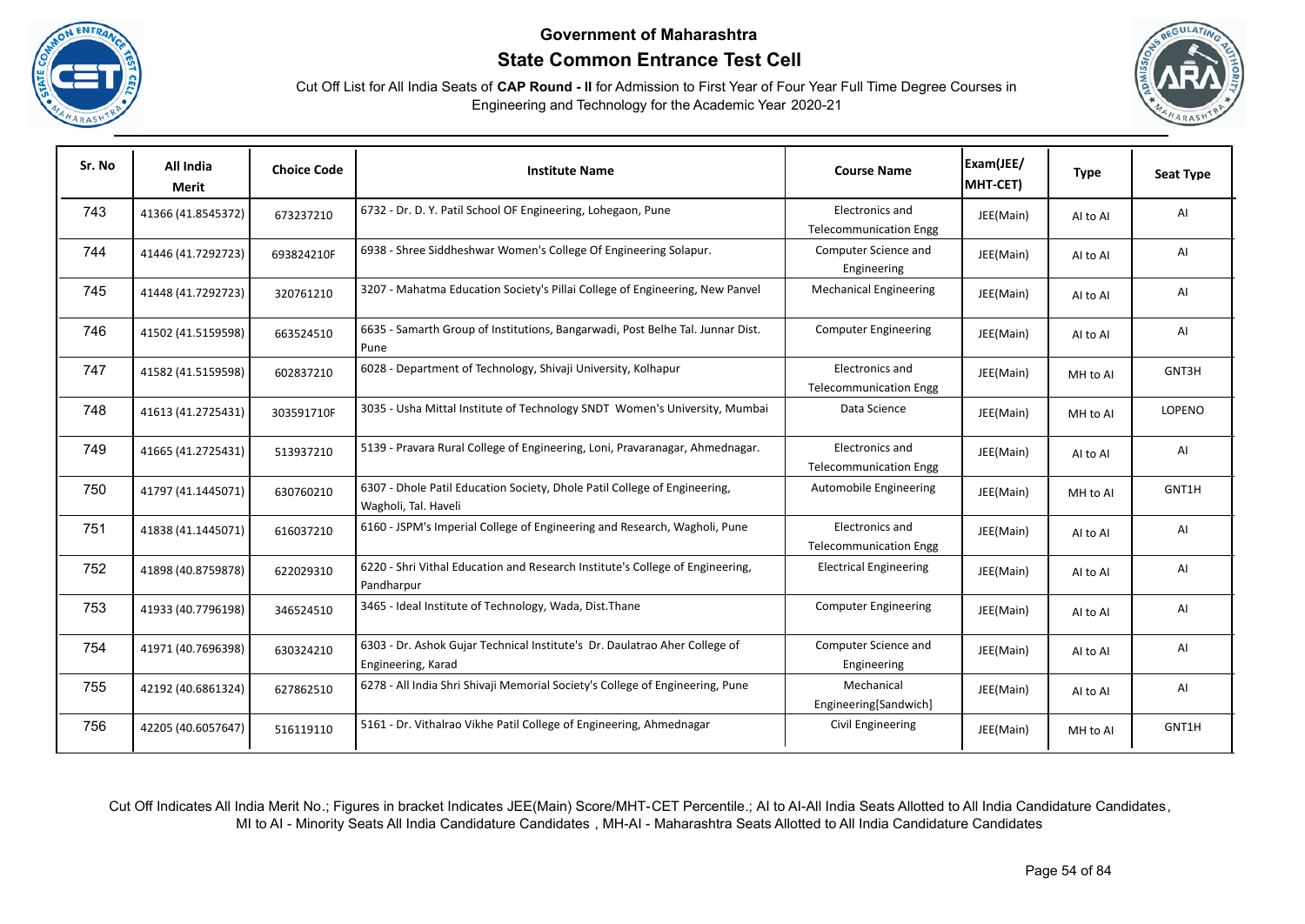





| Sr. No | All India<br>Merit | <b>Choice Code</b> | <b>Institute Name</b>                                                                                                      | <b>Course Name</b>                               | Exam(JEE/<br>MHT-CET) | <b>Type</b> | <b>Seat Type</b>   |
|--------|--------------------|--------------------|----------------------------------------------------------------------------------------------------------------------------|--------------------------------------------------|-----------------------|-------------|--------------------|
| 757    | 42244 (40.6057647) | 413937210          | 4139 - Samridhi Sarwajanik Charitable Trust, Jhulelal Institute of Technology,<br>Nagpur                                   | Electronics and<br><b>Telecommunication Engg</b> | JEE(Main)             | Al to Al    | AI                 |
| 758    | 42247 (40.6057647) | 539024510          | 5390 - K.V.N. Naik S. P. Sansth's Loknete Gopinathii Munde Institute of<br>Engineering Education & Research, Nashik.       | <b>Computer Engineering</b>                      | JEE(Main)             | Al to Al    | AI                 |
| 759    | 42254 (40.6057647) | 112829310          | 1128 - Prof Ram Meghe College of Engineering and Management, Badnera                                                       | <b>Electrical Engineering</b>                    | JEE(Main)             | MH to Al    | LNT <sub>2</sub> H |
| 760    | 42275 (40.6057647) | 518424510          | 5184 - Amruta Vaishnavi Education & Welfare Trust's Shatabdi Institute of<br>Engineering & Research, Agaskhind Tal. Sinnar | <b>Computer Engineering</b>                      | JEE(Main)             | Al to Al    | AI                 |
| 761    | 42342 (40.3677687) | 614924610          | 6149 - Choudhary Attar Singh Yadav Memorial Trust, Siddhant College of<br>Engineering, Maval                               | <b>Information Technology</b>                    | JEE(Main)             | MH to Al    | <b>GOPENH</b>      |
| 762    | 42389 (40.2834867) | 413729310          | 4137 - Sir Shantilal Badjate Charitable Trust's S. B. Jain Institute of technology,<br>Management & Research, Nagpur       | <b>Electrical Engineering</b>                    | JEE(Main)             | Al to Al    | AI                 |
| 763    | 42629 (39.6393106) | 413424210          | 4134 - Guru Nanak Institute of Engineering & Technology, Kalmeshwar, Nagpur                                                | Computer Science and<br>Engineering              | JEE(Main)             | MH to Al    | LOBCO              |
| 764    | 42634 (39.6393106) | 346024610          | 3460 - Universal College of Engineering, Kaman Dist. Palghar                                                               | <b>Information Technology</b>                    | JEE(Main)             | AI to AI    | AI                 |
| 765    | 42638 (39.6393106) | 617761220          | 6177 - Sinhgad College of Engineering, Vadgaon (BK), Pune                                                                  | <b>Mechanical Engineering</b>                    | JEE(Main)             | Al to Al    | AI                 |
| 766    | 42661 (39.6393106) | 533024610          | 5330 - PUNE VIDYARTHI GRIHA'S COLLEGE OF ENGINEERING & SHRIKRUSHNA<br>S. DHAMANKAR INSTITUTE OF MANAGEMENT, NASHIK         | <b>Information Technology</b>                    | JEE(Main)             | MH to Al    | PHCH               |
| 767    | 42807 (39.3730397) | 614561210          | 6145 - JSPM'S Jaywantrao Sawant College of Engineering, Pune                                                               | <b>Mechanical Engineering</b>                    | JEE(Main)             | MH to Al    | GNT2H              |
| 768    | 42831 (39.3730397) | 321624510          | 3216 - Gharda Foundation's Gharda Institute of Technology, Khed, Ratnagiri                                                 | <b>Computer Engineering</b>                      | JEE(Main)             | Al to Al    | AI                 |
| 769    | 43038 (39.0696101) | 622229310          | 6222 - Dattajirao Kadam Technical Education Society's Textile & Engineering<br>Institute, Ichalkaranji.                    | <b>Electrical Engineering</b>                    | JEE(Main)             | Al to Al    | AI                 |
| 770    | 43066 (39.0696101) | 464919110          | 4649 - Bajaj Institute of Technology, Wardha                                                                               | Civil Engineering                                | JEE(Main)             | MI to AI    | MI                 |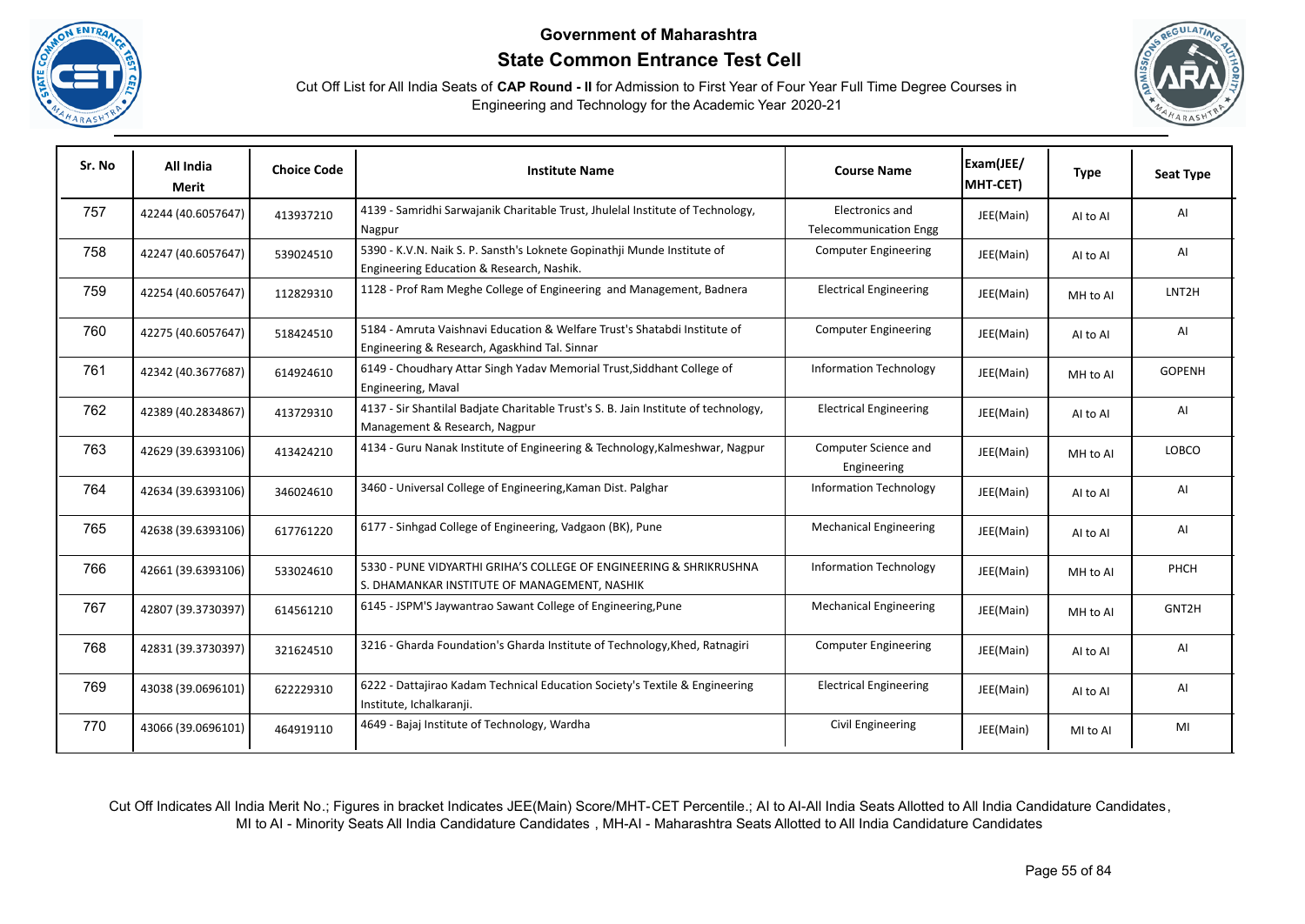





| Sr. No | All India<br>Merit | <b>Choice Code</b> | <b>Institute Name</b>                                                                                                      | <b>Course Name</b>                               | Exam(JEE/<br>MHT-CET) | <b>Type</b> | <b>Seat Type</b> |
|--------|--------------------|--------------------|----------------------------------------------------------------------------------------------------------------------------|--------------------------------------------------|-----------------------|-------------|------------------|
| 771    | 43149 (39.0401671) | 319637210          | 3196 - Lokmanya Tilak College of Engineering, Kopar Khairane, Navi Mumbai                                                  | Electronics and<br><b>Telecommunication Engg</b> | JEE(Main)             | MH to Al    | LOPENH           |
| 772    | 43504 (38.6050233) | 319824510          | 3198 - Konkan Gyanpeeth College of Engineering, Karjat                                                                     | <b>Computer Engineering</b>                      | JEE(Main)             | Al to Al    | AI               |
| 773    | 43674 (38.2578264) | 112829310          | 1128 - Prof Ram Meghe College of Engineering and Management, Badnera                                                       | <b>Electrical Engineering</b>                    | JEE(Main)             | MH to Al    | GNT1H            |
| 774    | 43829 (37.7559600) | 319037210          | 3190 - Terna Engineering College, Nerul, Navi Mumbai                                                                       | Electronics and<br><b>Telecommunication Engg</b> | JEE(Main)             | MH to Al    | PHCH             |
| 775    | 43844 (37.7559600) | 314890010          | 3148 - Mahavir Education Trust's Shah & Anchor Kutchhi Engineering College,<br>Mumbai                                      | <b>Electronics and Computer</b><br>Science       | JEE(Main)             | Al to Al    | AI               |
| 776    | 43859 (37.7559600) | 615661210          | 6156 - Marathwada Mitra Mandal's College of Engineering, Karvenagar, Pune                                                  | <b>Mechanical Engineering</b>                    | JEE(Main)             | Al to Al    | AI               |
| 777    | 43868 (37.7559600) | 679619110          | 6796 - Bharati Vidyapeeth's College of Engineering, Lavale, Pune                                                           | Civil Engineering                                | JEE(Main)             | MH to Al    | PHCH             |
| 778    | 43990 (37.3316025) | 541129310          | 5411 - Maulana Mukhtar Ahmad Nadvi Technical Campus, Malegaon.                                                             | <b>Electrical Engineering</b>                    | JEE(Main)             | MH to Al    | GOPENO           |
| 779    | 44005 (37.3316025) | 414424210          | 4144 - Shri. Sai Shikshan Sanstha, Nagpur Institute of Technology, Nagpur                                                  | Computer Science and<br>Engineering              | JEE(Main)             | AI to AI    | AI               |
| 780    | 44012 (37.3316025) | 510337210          | 5103 - Shri Shivaji Vidya Prasarak Sanstha's Late Bapusaheb Shivaji Rao Deore<br>College of Engineering, Dhule             | Electronics and<br><b>Telecommunication Engg</b> | JEE(Main)             | Al to Al    | AI               |
| 781    | 44024 (37.2637537) | 416324210          | 4163 - Rajiv Gandhi College of Engineering Research & Technology Chandrapur                                                | Computer Science and<br>Engineering              | JEE(Main)             | AI to AI    | AI               |
| 782    | 44047 (37.2637537) | 540824510          | 5408 - Vidya Niketan College of Engineering, Bota Sangamner                                                                | <b>Computer Engineering</b>                      | JEE(Main)             | Al to Al    | AI               |
| 783    | 44055 (37.2637537) | 415161210          | 4151 - Vidarbha Bahu-Uddeshiya Shikshan Sanstha's Tulshiramji Gaikwad Patil<br>College of Engineering & Technology, Nagpur | <b>Mechanical Engineering</b>                    | JEE(Main)             | MH to Al    | GNT1H            |
| 784    | 44099 (37.2637537) | 413961210          | 4139 - Samridhi Sarwajanik Charitable Trust, Jhulelal Institute of Technology,<br>Nagpur                                   | <b>Mechanical Engineering</b>                    | JEE(Main)             | MH to Al    | <b>LOPENH</b>    |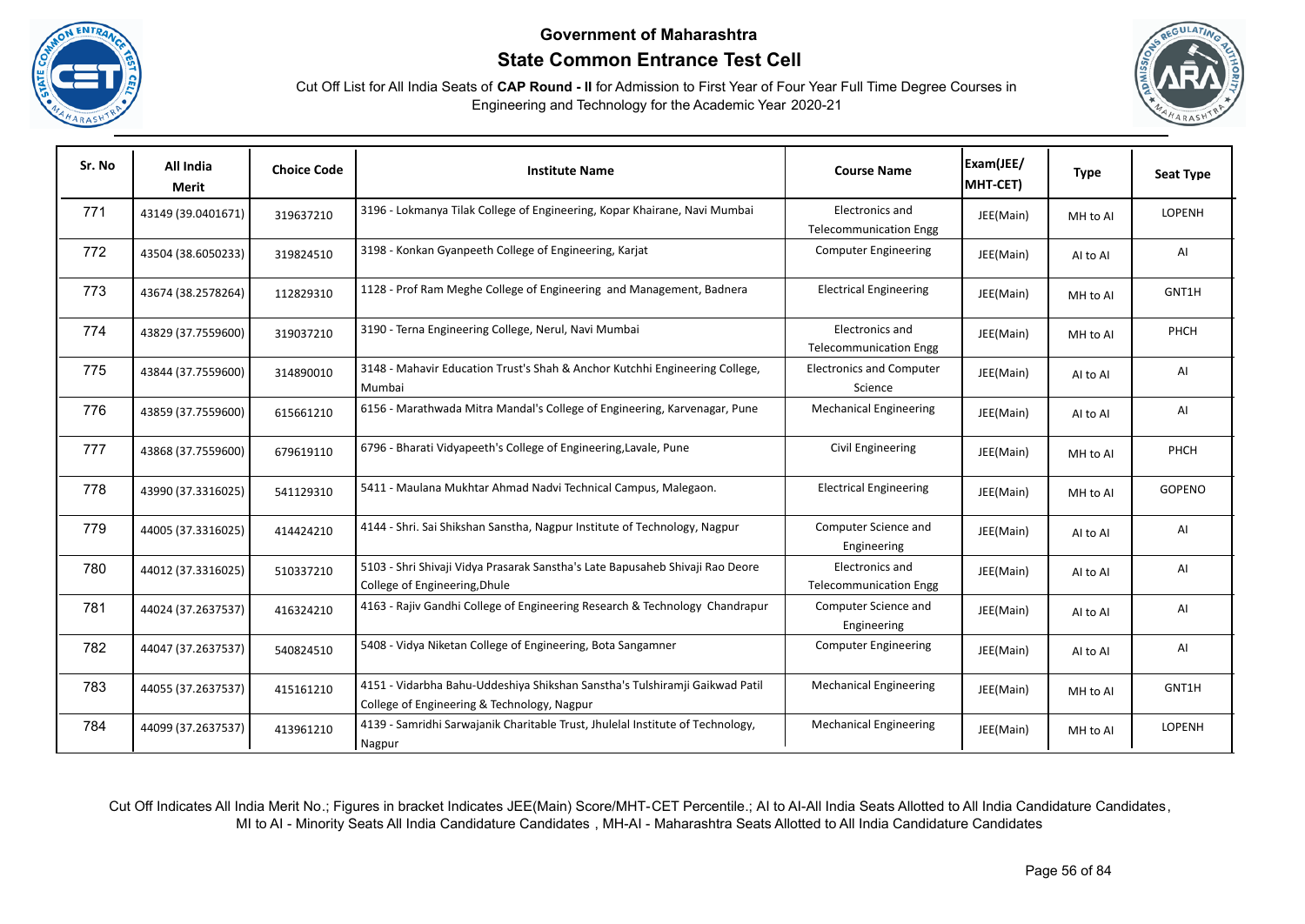





| Sr. No | All India<br>Merit | <b>Choice Code</b> | <b>Institute Name</b>                                                                                                      | <b>Course Name</b>                               | Exam(JEE/<br>MHT-CET) | <b>Type</b> | <b>Seat Type</b> |
|--------|--------------------|--------------------|----------------------------------------------------------------------------------------------------------------------------|--------------------------------------------------|-----------------------|-------------|------------------|
| 785    | 44172 (37.2476388) | 516219110          | 5162 - Amrutvahini Sheti & Shikshan Vikas Sanstha's Amrutvahini College of<br>Engineering, Sangamner                       | Civil Engineering                                | JEE(Main)             | Al to Al    | AI               |
| 786    | 44335 (37.1005644) | 112037210          | 1120 - Jawaharlal Darda Institute of Engineering and Technology, Yavatmal                                                  | Electronics and<br><b>Telecommunication Engg</b> | JEE(Main)             | Al to Al    | AI               |
| 787    | 44381 (36.9338201) | 211224210          | 2112 - Shree Yash Pratishthan, Shreeyash College of Engineering and<br>Technology, Aurangabad                              | Computer Science and<br>Engineering              | JEE(Main)             | Al to Al    | AI               |
| 788    | 44467 (36.7327018) | 317550710          | 3175 - M.G.M.'s College of Engineering and Technology, Kamothe, Navi<br>Mumbai                                             | <b>Chemical Engineering</b>                      | JEE(Main)             | MH to Al    | GNT1H            |
| 789    | 44578 (36.6680582) | 413424210          | 4134 - Guru Nanak Institute of Engineering & Technology, Kalmeshwar, Nagpur                                                | Computer Science and<br>Engineering              | JEE(Main)             | MH to Al    | GNT3H            |
| 790    | 44963 (35.4309860) | 615591710          | 6155 - G.H.Raisoni College of Engineering & Management, Wagholi, Pune                                                      | Data Science                                     | JEE(Main)             | MI to AI    | MI               |
| 791    | 45104 (35.0377907) | 415100210          | 4151 - Vidarbha Bahu-Uddeshiya Shikshan Sanstha's Tulshiramji Gaikwad Patil<br>College of Engineering & Technology, Nagpur | <b>Aeronautical Engineering</b>                  | JEE(Main)             | MH to AI    | GNT3H            |
| 792    | 45118 (35.0377907) | 410461210          | 4104 - Kavi Kulguru Institute of Technology & Science, Ramtek                                                              | <b>Mechanical Engineering</b>                    | JEE(Main)             | MH to Al    | GNT3H            |
| 793    | 45263 (34.8308017) | 415129310          | 4151 - Vidarbha Bahu-Uddeshiya Shikshan Sanstha's Tulshiramji Gaikwad Patil<br>College of Engineering & Technology, Nagpur | <b>Electrical Engineering</b>                    | JEE(Main)             | MH to Al    | <b>GVJO</b>      |
| 794    | 45266 (34.8308017) | 620761220          | 6207 - Dr. D. Y. Patil Vidya Pratishthan Society's Dr. D. Y. Patil Institute of<br>Technology, Pimpri, Pune                | <b>Mechanical Engineering</b>                    | JEE(Main)             | Al to Al    | AI               |
| 795    | 45340 (34.7484478) | 321637210          | 3216 - Gharda Foundation's Gharda Institute of Technology, Khed, Ratnagiri                                                 | Electronics and<br><b>Telecommunication Engg</b> | JEE(Main)             | Al to Al    | AI               |
| 796    | 45384 (34.5253796) | 419661210          | 4196 - Gurunanak Educational Society's Gurunanak Institute of Technology,<br>Nagpur                                        | <b>Mechanical Engineering</b>                    | JEE(Main)             | MH to Al    | GNT1H            |
| 797    | 45494 (34.4909229) | 513950710          | 5139 - Pravara Rural College of Engineering, Loni, Pravaranagar, Ahmednagar.                                               | <b>Chemical Engineering</b>                      | JEE(Main)             | Al to Al    | AI               |
| 798    | 45501 (34.4909229) | 677237210          | 6772 - NBN Sinhgad Technical Institutes Campus, Pune                                                                       | Electronics and<br><b>Telecommunication Engg</b> | JEE(Main)             | MH to Al    | GNT1H            |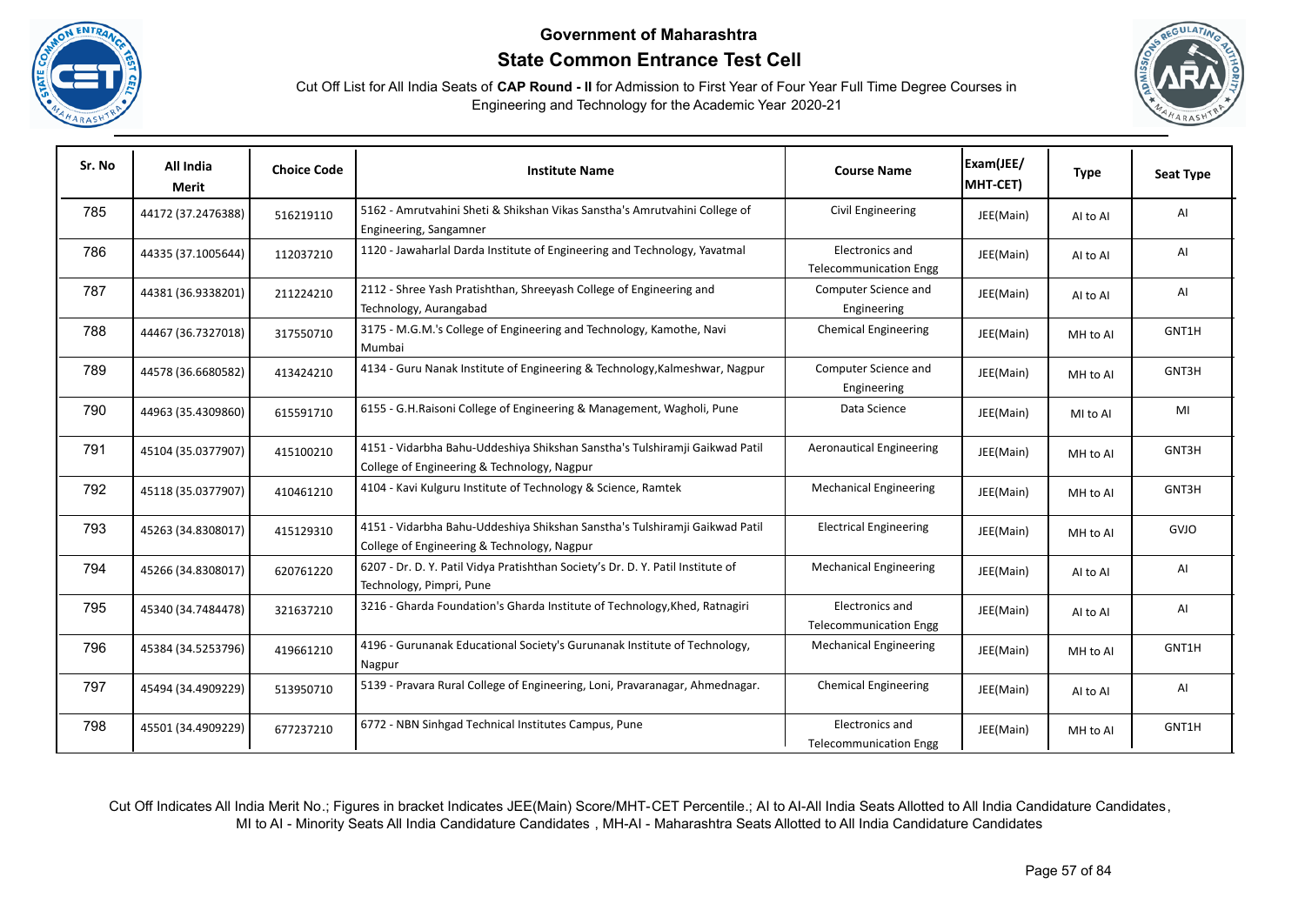





| Sr. No | All India<br><b>Merit</b> | <b>Choice Code</b> | <b>Institute Name</b>                                                                                                        | <b>Course Name</b>                               | Exam(JEE/<br>MHT-CET) | <b>Type</b> | <b>Seat Type</b> |
|--------|---------------------------|--------------------|------------------------------------------------------------------------------------------------------------------------------|--------------------------------------------------|-----------------------|-------------|------------------|
| 799    | 45565 (34.4660123)        | 510419110          | 5104 - Shramsadhana Bombay Trust, College of Engineering & Technology,<br>Jalgaon                                            | Civil Engineering                                | JEE(Main)             | MH to Al    | GNT1H            |
| 800    | 45665 (34.0443709)        | 347724510          | 3477 - Chhartrapati Shivaji Maharaj Institute of Technology, Shedung, Panvel                                                 | <b>Computer Engineering</b>                      | JEE(Main)             | Al to Al    | AI               |
| 801    | 45867 (33.5809745)        | 533037210          | 5330 - PUNE VIDYARTHI GRIHA'S COLLEGE OF ENGINEERING & SHRIKRUSHNA<br>S. DHAMANKAR INSTITUTE OF MANAGEMENT, NASHIK           | Electronics and<br><b>Telecommunication Engg</b> | JEE(Main)             | MH to Al    | LNT1H            |
| 802    | 45960 (33.2778596)        | 629324210          | 6293 - Kai Amdar Bramhadevdada Mane Shikshan & Samajik Prathistan's<br>Bramhadevdada Mane Institute of Technology, Solapur   | Computer Science and<br>Engineering              | JEE(Main)             | AI to AI    | AI               |
| 803    | 45985 (33.2618755)        | 419329310          | 4193 - K.D.M. Education Society, Vidharbha Institute of Technology, Umred<br>Road, Nagpur                                    | <b>Electrical Engineering</b>                    | JEE(Main)             | MH to Al    | LOPENH           |
| 804    | 46017 (33.2540180)        | 317537210          | 3175 - M.G.M.'s College of Engineering and Technology, Kamothe, Navi<br>Mumbai                                               | Electronics and<br><b>Telecommunication Engg</b> | JEE(Main)             | Al to Al    | AI               |
| 805    | 46078 (33.2540180)        | 615519110          | 6155 - G.H.Raisoni College of Engineering & Management, Wagholi, Pune                                                        | Civil Engineering                                | JEE(Main)             | Al to Al    | AI               |
| 806    | 46130 (33.0741999)        | 213524210          | 2135 - Hi-Tech Institute of Technology, Aurangabad                                                                           | Computer Science and<br>Engineering              | JEE(Main)             | AI to AI    | AI               |
| 807    | 46172 (33.0320404)        | 500446610          | 5004 - Government College of Engineering, Jalgaon                                                                            | Instrumentation<br>Engineering                   | JEE(Main)             | MH to Al    | GSCO             |
| 808    | 46197 (32.9534982)        | 631137210          | 6311 - Jayawant Shikshan Prasarak Mandal, Bhivarabai Sawant Institute of<br>Technology & Research, Wagholi                   | Electronics and<br><b>Telecommunication Engg</b> | JEE(Main)             | Al to Al    | AI               |
| 809    | 46311 (32.6278647)        | 538224510          | 5382 - Ahmednagar Jilha Maratha Vidya Prasarak Samajache, Shri. Chhatrapati<br>Shivaji Maharaj College of Engineering, Nepti | <b>Computer Engineering</b>                      | JEE(Main)             | Al to Al    | AI               |
| 810    | 46397 (32.4718713)        | 412337210          | 4123 - Lokmanya Tilak Jankalyan Shikshan Sanstha, Priyadarshani College of<br>Engineering, Nagpur                            | Electronics and<br><b>Telecommunication Engg</b> | JEE(Main)             | AI to AI    | AI               |
| 811    | 46442 (32.4718713)        | 416337010          | 4163 - Rajiv Gandhi College of Engineering Research & Technology Chandrapur                                                  | Electronics and<br>Communication                 | JEE(Main)             | MH to Al    | <b>GSCH</b>      |
| 812    | 46518 (32.0485446)        | 513024510          | 5130 - Brahma Valley College of Engineering & Research, Trimbakeshwar,<br>Nashik                                             | <b>Computer Engineering</b>                      | JEE(Main)             | MH to Al    | <b>GSTH</b>      |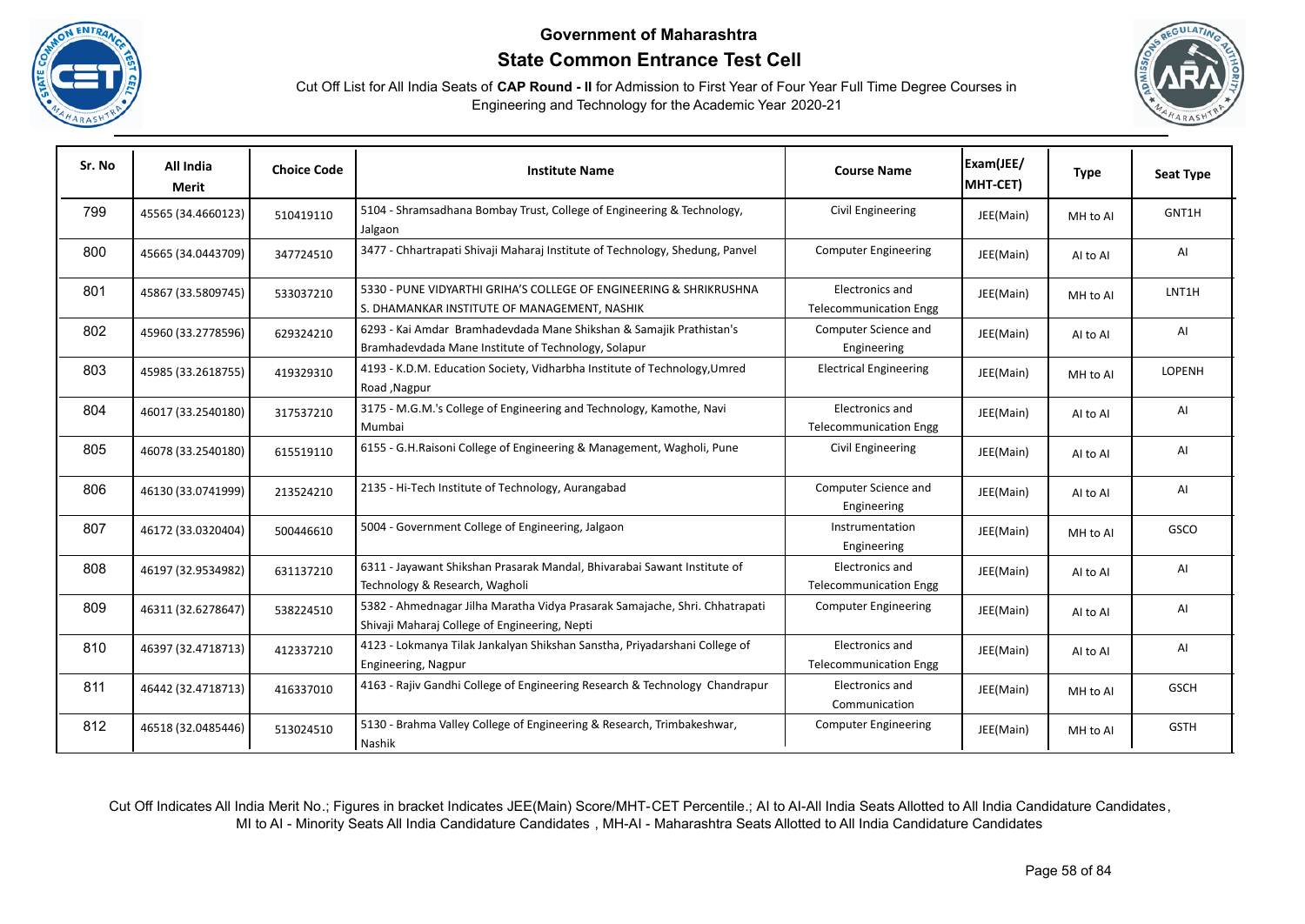





| Sr. No | All India<br><b>Merit</b> | <b>Choice Code</b> | <b>Institute Name</b>                                                                                                          | <b>Course Name</b>                               | Exam(JEE/<br>MHT-CET) | <b>Type</b> | <b>Seat Type</b> |
|--------|---------------------------|--------------------|--------------------------------------------------------------------------------------------------------------------------------|--------------------------------------------------|-----------------------|-------------|------------------|
| 813    | 46590 (31.9844808)        | 415129310          | 4151 - Vidarbha Bahu-Uddeshiya Shikshan Sanstha's Tulshiramji Gaikwad Patil<br>College of Engineering & Technology, Nagpur     | <b>Electrical Engineering</b>                    | JEE(Main)             | MH to Al    | <b>GSCH</b>      |
| 814    | 46690 (31.8673855)        | 614561210          | 6145 - JSPM'S Jaywantrao Sawant College of Engineering, Pune                                                                   | <b>Mechanical Engineering</b>                    | JEE(Main)             | MH to Al    | GNT3H            |
| 815    | 46854 (31.7643216)        | 414219110          | 4142 - Ankush Shikshan Sanstha's G. H. Raisoni Institute of Engineering &<br>Technology, Nagpur                                | Civil Engineering                                | JEE(Main)             | MH to Al    | GOPENO           |
| 816    | 46862 (31.7643216)        | 321924610          | 3219 - Koti Vidya Charitable Trust's Smt. Alamuri Ratnamala Institute of<br>Engineering and Technology, Sapgaon, Tal. Shahapur | <b>Information Technology</b>                    | JEE(Main)             | MH to Al    | GOPENH           |
| 817    | 46942 (31.6266886)        | 212719110          | 2127 - Mahatma Gandhi Missions College of Engineering, Hingoli Rd, Nanded.                                                     | Civil Engineering                                | JEE(Main)             | MH to Al    | <b>LOBCH</b>     |
| 818    | 46946 (31.6266886)        | 510724510          | 5107 - Shri Gulabrao Deokar College of Engineering, Jalgaon                                                                    | <b>Computer Engineering</b>                      | JEE(Main)             | MH to Al    | GNT2H            |
| 819    | 46954 (31.6266886)        | 343937210          | 3439 - Anjuman-I-Islam's Kalsekar Technical Campus, Panvel                                                                     | Electronics and<br><b>Telecommunication Engg</b> | JEE(Main)             | MH to Al    | LOPENH           |
| 820    | 46973 (31.6266886)        | 676824510          | 6768 - P.K. Technical Campus, Pune.                                                                                            | <b>Computer Engineering</b>                      | JEE(Main)             | AI to AI    | AI               |
| 821    | 47126 (31.5668267)        | 346524510          | 3465 - Ideal Institute of Technology, Wada, Dist. Thane                                                                        | <b>Computer Engineering</b>                      | JEE(Main)             | MH to Al    | <b>GSTH</b>      |
| 822    | 47305 (30.9271445)        | 628329310          | 6283 - Annasaheb Dange College of Engineering and Technology, Ashta, Sangli                                                    | <b>Electrical Engineering</b>                    | JEE(Main)             | Al to Al    | AI               |
| 823    | 47327 (30.9271445)        | 314724510          | 3147 - Saraswati Education Society, Yadavrao Tasgaonkar Institute of<br>Engineering & Technology, Karjat                       | <b>Computer Engineering</b>                      | JEE(Main)             | MH to Al    | <b>GOBCH</b>     |
| 824    | 47447 (30.4835081)        | 415100210          | 4151 - Vidarbha Bahu-Uddeshiya Shikshan Sanstha's Tulshiramji Gaikwad Patil<br>College of Engineering & Technology, Nagpur     | <b>Aeronautical Engineering</b>                  | JEE(Main)             | MH to Al    | <b>GSTH</b>      |
| 825    | 47486 (30.4835081)        | 414524210          | 4145 - Wainganga College of Engineering and Management, Dongargaon,<br>Nagpur                                                  | Computer Science and<br>Engineering              | JEE(Main)             | AI to AI    | AI               |
| 826    | 47506 (30.4419057)        | 346791110          | 3467 - Vishwaniketan's Institute of Management Entrepreneurship and<br>Engineering Technology(i MEET), Khalapur Dist Raigad    | Computer Science and<br>Engineering(Artificial   | JEE(Main)             | MH to Al    | <b>LSCH</b>      |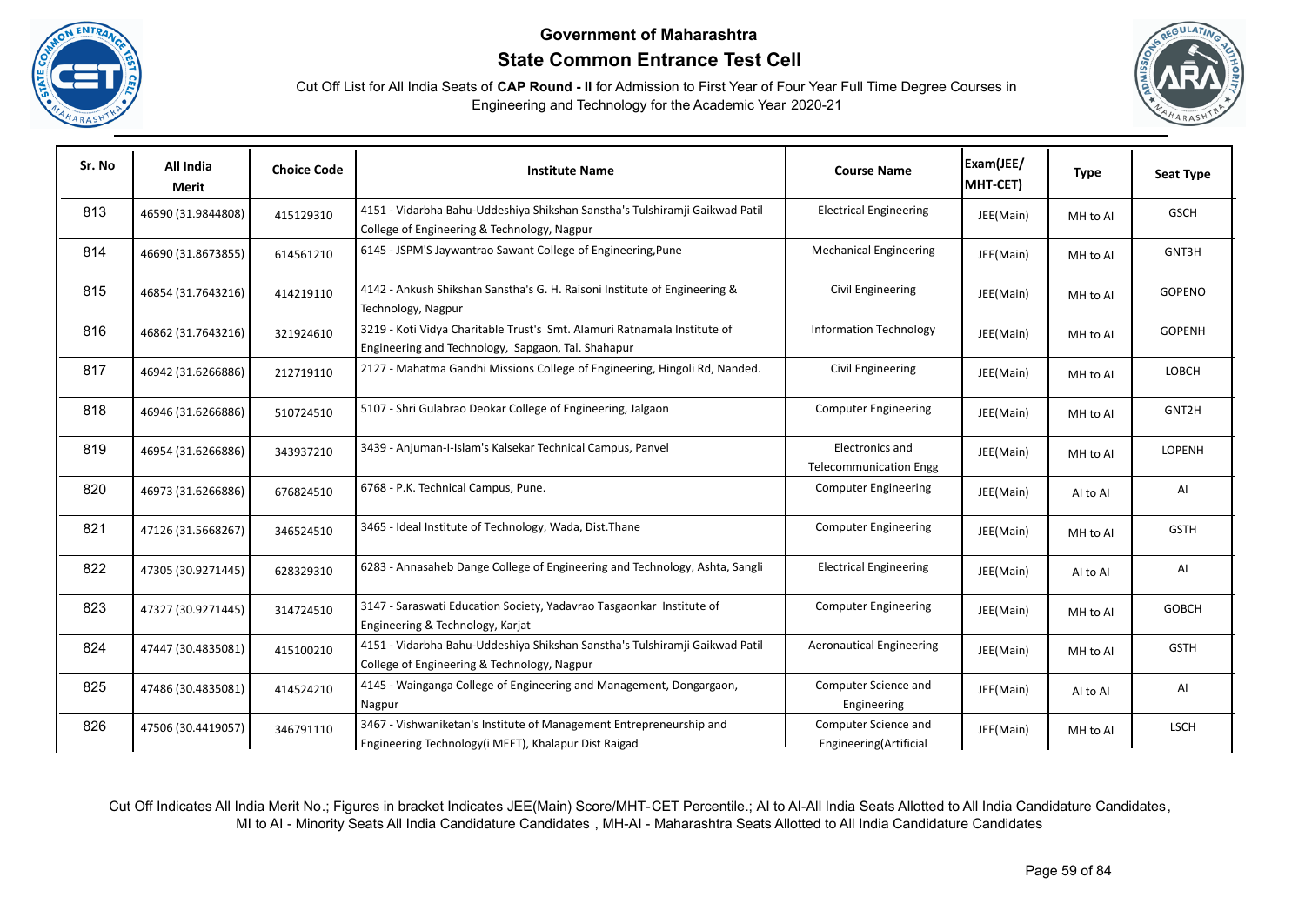





| Sr. No | All India<br>Merit | <b>Choice Code</b> | <b>Institute Name</b>                                                                                                | <b>Course Name</b>                               | Exam(JEE/<br>MHT-CET) | <b>Type</b> | <b>Seat Type</b> |
|--------|--------------------|--------------------|----------------------------------------------------------------------------------------------------------------------|--------------------------------------------------|-----------------------|-------------|------------------|
| 827    | 47518 (30.4342956) | 321637210          | 3216 - Gharda Foundation's Gharda Institute of Technology, Khed, Ratnagiri                                           | Electronics and<br><b>Telecommunication Engg</b> | JEE(Main)             | MH to Al    | LOBCH            |
| 828    | 47607 (30.4181135) | 414729310          | 4147 - K.D.K. College of Engineering, Nagpur                                                                         | <b>Electrical Engineering</b>                    | JEE(Main)             | MH to Al    | PHCH             |
| 829    | 47621 (30.4181135) | 414729310          | 4147 - K.D.K. College of Engineering, Nagpur                                                                         | <b>Electrical Engineering</b>                    | JEE(Main)             | MH to Al    | GNT1H            |
| 830    | 47695 (30.3863939) | 515129310          | 5151 - MET Bhujbal Knowledge City MET League's Engineering College,<br>Adgaon, Nashik.                               | <b>Electrical Engineering</b>                    | JEE(Main)             | MH to Al    | LOBCH            |
| 831    | 47787 (30.0602099) | 414261210          | 4142 - Ankush Shikshan Sanstha's G. H. Raisoni Institute of Engineering &<br>Technology, Nagpur                      | <b>Mechanical Engineering</b>                    | JEE(Main)             | MH to Al    | <b>LOPENO</b>    |
| 832    | 47808 (30.0602099) | 417150710          | 4171 - Lokmanya Tilak Jankalyan Shikshan Sanstha's, Priyadarshini Institute of<br>Engineering and Technology, Nagpur | <b>Chemical Engineering</b>                      | JEE(Main)             | MI to AI    | MI               |
| 833    | 47981 (29.2236623) | 539624510          | 5396 - College of Engineering and Technology , North Maharashtra Knowledge<br>City, Jalgaon                          | <b>Computer Engineering</b>                      | JEE(Main)             | Al to Al    | AI               |
| 834    | 48039 (29.1226617) | 513024510          | 5130 - Brahma Valley College of Engineering & Research, Trimbakeshwar,<br>Nashik                                     | <b>Computer Engineering</b>                      | JEE(Main)             | MH to AI    | <b>GVJH</b>      |
| 835    | 48075 (29.1226617) | 347519110          | 3475 - A. P. Shah Institute of Technology, Thane                                                                     | Civil Engineering                                | JEE(Main)             | MH to Al    | LOPENH           |
| 836    | 48161 (29.0078620) | 320624510          | 3206 - S.S.P.M.'s College of Engineering, Kankavli                                                                   | <b>Computer Engineering</b>                      | JEE(Main)             | Al to Al    | AI               |
| 837    | 48247 (29.0025088) | 318937210          | 3189 - Bharati Vidyapeeth College of Engineering, Navi Mumbai                                                        | Electronics and<br><b>Telecommunication Engg</b> | JEE(Main)             | AI to AI    | AI               |
| 838    | 48263 (29.0025088) | 622337210          | 6223 - Pradnya Niketan Education Society's Nagesh Karajagi Orchid College of<br>Engineering & Technology, Solapur    | Electronics and<br><b>Telecommunication Engg</b> | JEE(Main)             | MH to Al    | GNT1H            |
| 839    | 48313 (28.8380421) | 414524610          | 4145 - Wainganga College of Engineering and Management, Dongargaon,<br>Nagpur                                        | <b>Information Technology</b>                    | JEE(Main)             | MH to Al    | <b>ORPHAN</b>    |
| 840    | 48336 (28.8380421) | 516237610          | 5162 - Amrutvahini Sheti & Shikshan Vikas Sanstha's Amrutvahini College of<br>Engineering, Sangamner                 | <b>Electronics Engineering</b>                   | JEE(Main)             | Al to Al    | AI               |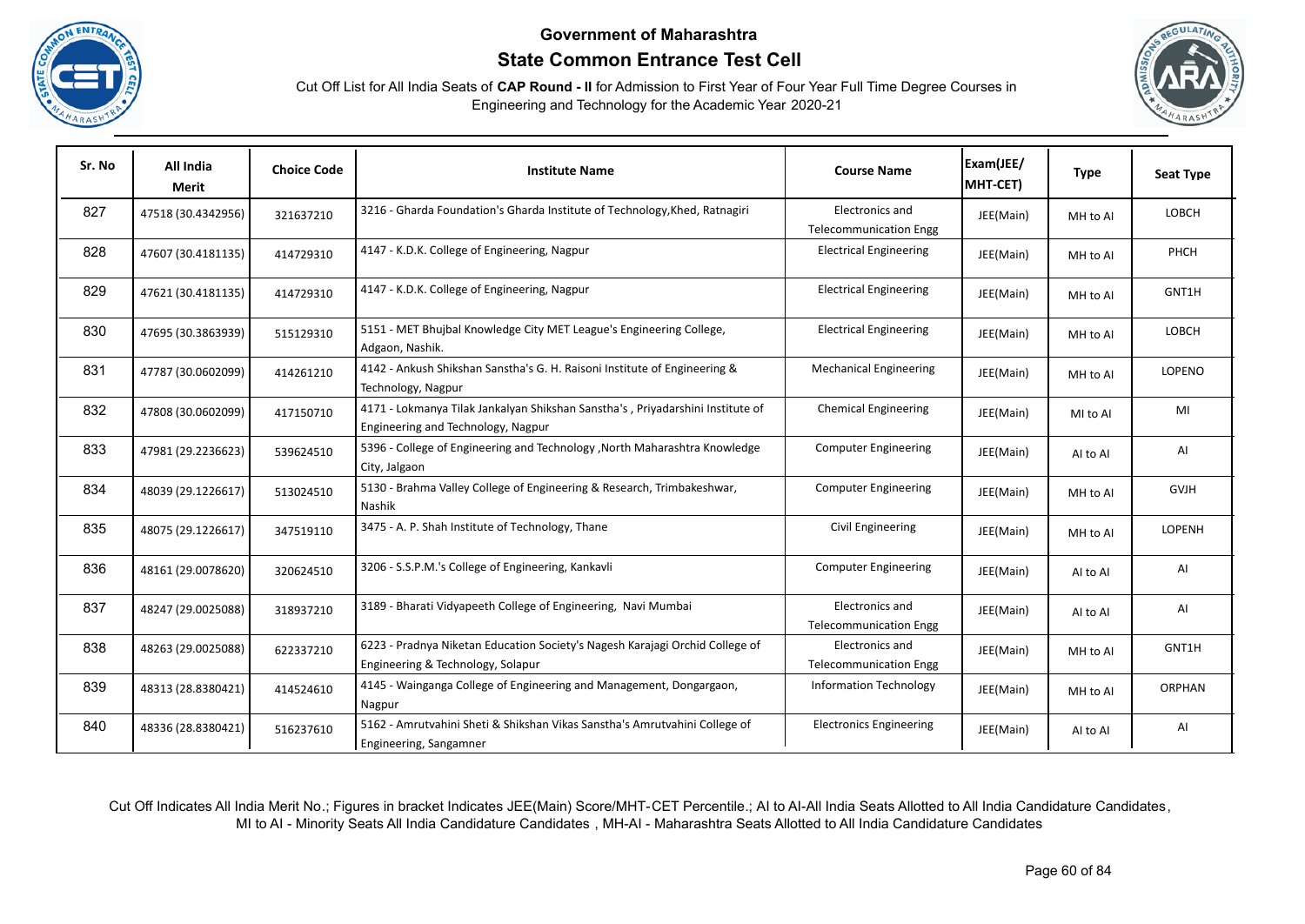





| Sr. No | All India<br>Merit | <b>Choice Code</b> | <b>Institute Name</b>                                                                             | <b>Course Name</b>                               | Exam(JEE/<br>MHT-CET) | <b>Type</b> | <b>Seat Type</b> |
|--------|--------------------|--------------------|---------------------------------------------------------------------------------------------------|--------------------------------------------------|-----------------------|-------------|------------------|
| 841    | 48414 (28.7658524) | 413861210          | 4138 - Jaidev Education Society, J D College of Engineering and Management,<br>Nagpur             | <b>Mechanical Engineering</b>                    | JEE(Main)             | Al to Al    | AI               |
| 842    | 48538 (27.9542188) | 322291110          | 3222 - Haji Jamaluddin Thim Trust's Theem College of Engineering, At. Villege<br>Betegaon, Boisar | Computer Science and<br>Engineering(Artificial   | JEE(Main)             | Al to Al    | AI               |
| 843    | 48541 (27.9542188) | 412337210          | 4123 - Lokmanya Tilak Jankalyan Shikshan Sanstha, Priyadarshani College of<br>Engineering, Nagpur | Electronics and<br><b>Telecommunication Engg</b> | JEE(Main)             | MH to Al    | LOPENO           |
| 844    | 48732 (27.5436573) | 512424510          | 5124 - Jagadamba Education Soc. Nashik's S.N.D. College of Engineering &<br>Reserch, Babulgaon    | <b>Computer Engineering</b>                      | JEE(Main)             | Al to Al    | AI               |
| 845    | 48817 (27.3652240) | 318360210          | 3183 - Anjuman-I-Islam's M.H. Saboo Siddik College of Engineering, Byculla,<br>Mumbai             | Automobile Engineering                           | JEE(Main)             | MH to Al    | <b>GOPENH</b>    |
| 846    | 48826 (27.3652240) | 111624210          | 1116 - Shri Shivaji Education Society's College of Engineering and Technology,<br>Akola           | Computer Science and<br>Engineering              | JEE(Main)             | MH to AI    | GNT2H            |
| 847    | 48949 (27.1112503) | 414424610          | 4144 - Shri. Sai Shikshan Sanstha, Nagpur Institute of Technology, Nagpur                         | <b>Information Technology</b>                    | JEE(Main)             | AI to AI    | AI               |
| 848    | 48954 (27.1112503) | 414729310          | 4147 - K.D.K. College of Engineering, Nagpur                                                      | <b>Electrical Engineering</b>                    | JEE(Main)             | MH to Al    | GSCO             |
| 849    | 49048 (27.0556522) | 318360210          | 3183 - Anjuman-I-Islam's M.H. Saboo Siddik College of Engineering, Byculla,<br>Mumbai             | Automobile Engineering                           | JEE(Main)             | Al to Al    | AI               |
| 850    | 49063 (27.0556522) | 319824610          | 3198 - Konkan Gyanpeeth College of Engineering, Karjat                                            | Information Technology                           | JEE(Main)             | MH to Al    | <b>GVJH</b>      |
| 851    | 49093 (26.9266320) | 510624510          | 5106 - Khandesh College Education Society's College Of Engineering And<br>Management, Jalgaon     | <b>Computer Engineering</b>                      | JEE(Main)             | Al to Al    | AI               |
| 852    | 49258 (26.0849642) | 613819110          | 6138 - Genba Sopanrao Moze Trust Parvatibai Genba Moze College of<br>Engineering, Wagholi, Pune   | Civil Engineering                                | JEE(Main)             | Al to Al    | AI               |
| 853    | 49280 (26.0144965) | 680261210          | 6802 - Dr. D.Y.Patil Institute of Engineering, Management & Reseach, Akurdi,<br>Pune              | <b>Mechanical Engineering</b>                    | JEE(Main)             | MH to Al    | <b>GSTH</b>      |
| 854    | 49292 (26.0144965) | 673237210          | 6732 - Dr. D. Y. Patil School OF Engineering, Lohegaon, Pune                                      | Electronics and<br><b>Telecommunication Engg</b> | JEE(Main)             | MH to Al    | <b>ORPHAN</b>    |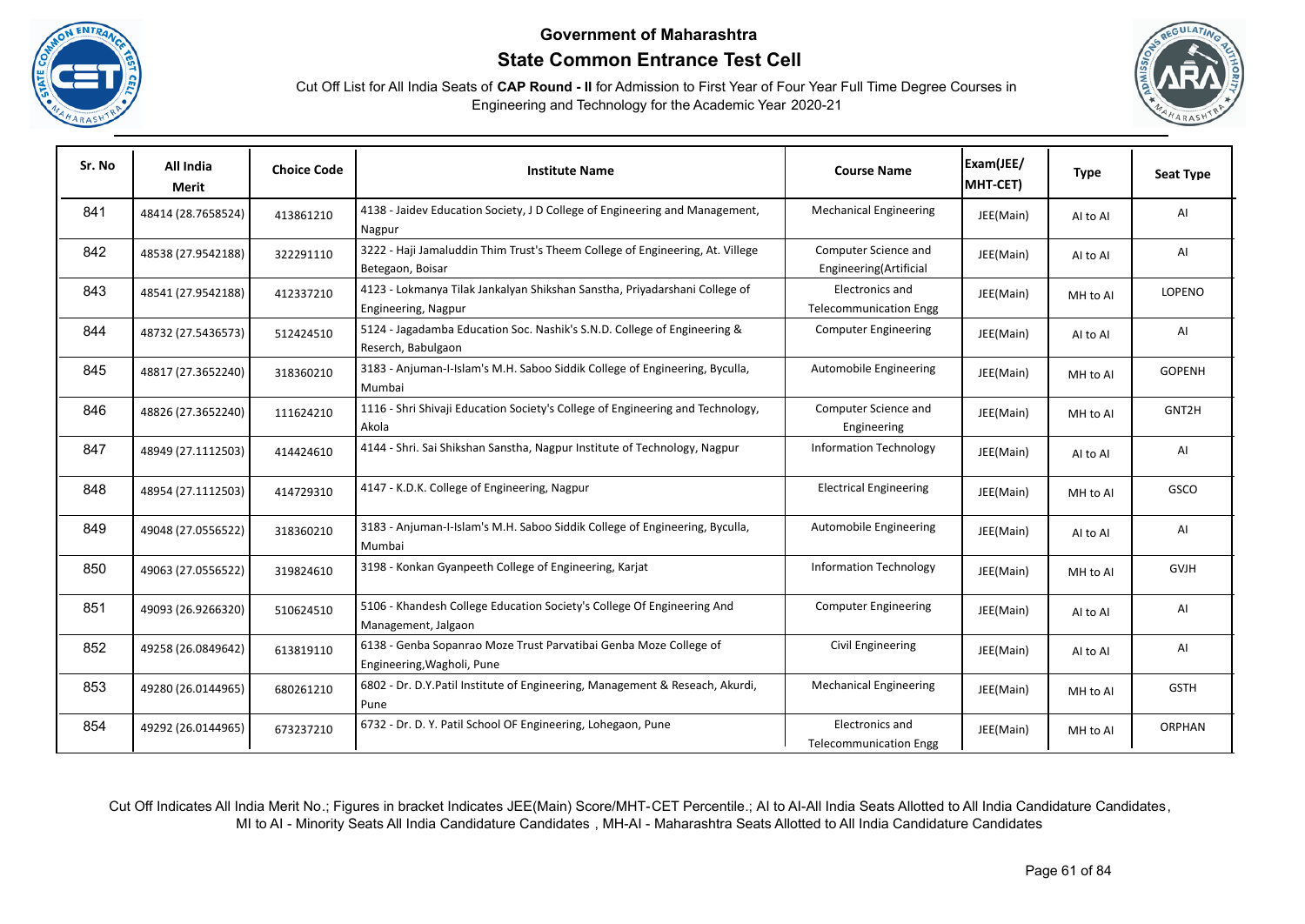





| Sr. No | All India<br>Merit | <b>Choice Code</b> | <b>Institute Name</b>                                                                                                              | <b>Course Name</b>                               | Exam(JEE/<br>MHT-CET) | <b>Type</b> | <b>Seat Type</b>   |
|--------|--------------------|--------------------|------------------------------------------------------------------------------------------------------------------------------------|--------------------------------------------------|-----------------------|-------------|--------------------|
| 855    | 49298 (26.0144965) | 127624510          | 1276 - Manav School of Engineering & Technology, Gut No. 1035 Nagpur Surat<br>Highway, NH No. 6 Tal. Vyala, Balapur, Akola, 444302 | <b>Computer Engineering</b>                      | JEE(Main)             | MH to Al    | GNT1H              |
| 856    | 49309 (25.9994074) | 112061210          | 1120 - Jawaharlal Darda Institute of Engineering and Technology, Yavatmal                                                          | <b>Mechanical Engineering</b>                    | JEE(Main)             | Al to Al    | AI                 |
| 857    | 49392 (25.9867456) | 111924610          | 1119 - Paramhansa Ramkrishna Maunibaba Shikshan Santha's, Anuradha<br>Engineering College, Chikhali                                | <b>Information Technology</b>                    | JEE(Main)             | Al to Al    | AI                 |
| 858    | 49402 (25.8496658) | 110561210          | 1105 - Prof. Ram Meghe Institute of Technology & Research, Amravati                                                                | <b>Mechanical Engineering</b>                    | JEE(Main)             | Al to Al    | AI                 |
| 859    | 49467 (25.5474453) | 677237210          | 6772 - NBN Sinhgad Technical Institutes Campus, Pune                                                                               | Electronics and<br><b>Telecommunication Engg</b> | JEE(Main)             | MH to Al    | <b>GSTH</b>        |
| 860    | 49593 (25.1627968) | 126535610          | 1265 - Mauli Group of Institutions, College of Engineering and Technology,<br>Shegaon.                                             | Electrical Engg[Electronics<br>and Power]        | JEE(Main)             | Al to Al    | AI                 |
| 861    | 49634 (25.1627968) | 417524210          | 4175 - JMSS Shri Shankarprasad Agnihotri College of Engineering, Wardha                                                            | Computer Science and<br>Engineering              | JEE(Main)             | Al to Al    | AI                 |
| 862    | 49687 (24.8477503) | 626861210          | 6268 - Tatyasaheb Kore Institute of Engineering and Technology, Warananagar                                                        | <b>Mechanical Engineering</b>                    | JEE(Main)             | Al to Al    | AI                 |
| 863    | 49701 (24.8477503) | 211461210          | 2114 - Deogiri Institute of Engineering and Management Studies, Aurangabad                                                         | <b>Mechanical Engineering</b>                    | JEE(Main)             | MH to Al    | GNT2H              |
| 864    | 49812 (24.6634914) | 413929310          | 4139 - Samridhi Sarwajanik Charitable Trust, Jhulelal Institute of Technology,<br>Nagpur                                           | <b>Electrical Engineering</b>                    | JEE(Main)             | MH to Al    | <b>GOPENO</b>      |
| 865    | 49867 (24.6634914) | 513024510          | 5130 - Brahma Valley College of Engineering & Research, Trimbakeshwar,<br>Nashik                                                   | <b>Computer Engineering</b>                      | JEE(Main)             | MH to Al    | PHCH               |
| 866    | 49900 (24.5298782) | 313937610          | 3139 - Vidyalankar Institute of Technology, Wadala, Mumbai                                                                         | <b>Electronics Engineering</b>                   | JEE(Main)             | Al to Al    | AI                 |
| 867    | 49902 (24.5298782) | 322224610          | 3222 - Haji Jamaluddin Thim Trust's Theem College of Engineering, At. Villege<br>Betegaon, Boisar                                  | <b>Information Technology</b>                    | JEE(Main)             | Al to Al    | AI                 |
| 868    | 49929 (24.4951420) | 213424210          | 2134 - Peoples Education Society's College of Engineering, Aurangabad                                                              | Computer Science and<br>Engineering              | JEE(Main)             | MH to Al    | LNT <sub>2</sub> H |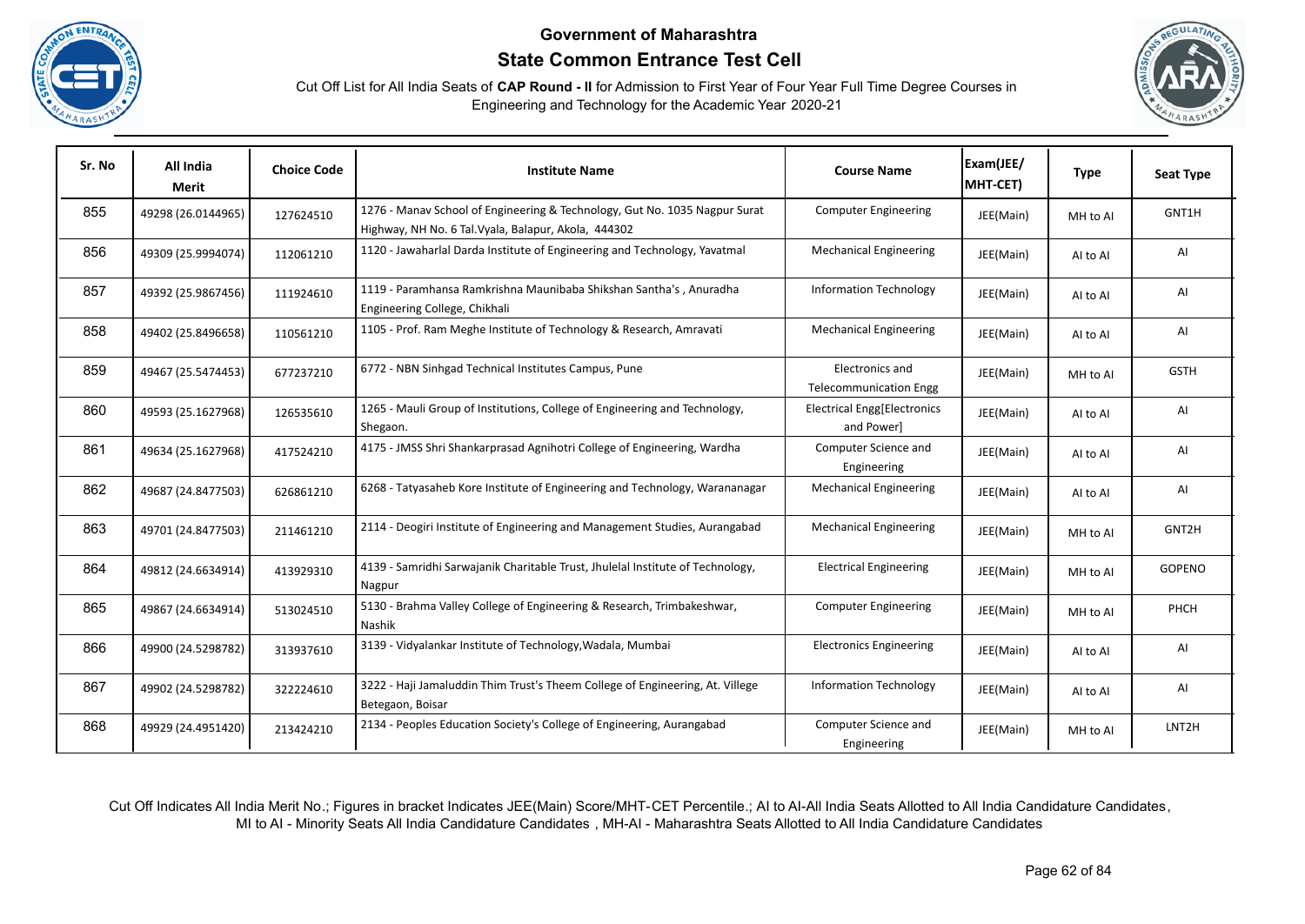





| Sr. No | All India<br>Merit | <b>Choice Code</b> | <b>Institute Name</b>                                                                                                          | <b>Course Name</b>                                | Exam(JEE/<br>MHT-CET) | <b>Type</b> | <b>Seat Type</b> |
|--------|--------------------|--------------------|--------------------------------------------------------------------------------------------------------------------------------|---------------------------------------------------|-----------------------|-------------|------------------|
| 869    | 49967 (24.4474919) | 416337010          | 4163 - Rajiv Gandhi College of Engineering Research & Technology Chandrapur                                                    | Electronics and<br>Communication                  | JEE(Main)             | MH to Al    | <b>GSTO</b>      |
| 870    | 49995 (24.4474919) | 613929320          | 6139 - Progressive Education Society's Modern College of Engineering, Pune                                                     | <b>Electrical Engineering</b>                     | JEE(Main)             | AI to AI    | AI               |
| 871    | 50009 (24.3984801) | 416361210          | 4163 - Rajiv Gandhi College of Engineering Research & Technology Chandrapur                                                    | <b>Mechanical Engineering</b>                     | JEE(Main)             | MH to Al    | GNT3H            |
| 872    | 50021 (24.3984801) | 664937210          | 6649 - TSSM's Bhivarabai Sawant College of Engineering and Research, Narhe,<br>Pune                                            | Electronics and<br><b>Telecommunication Engg</b>  | JEE(Main)             | AI to AI    | AI               |
| 873    | 50034 (24.3984801) | 414419110          | 4144 - Shri. Sai Shikshan Sanstha, Nagpur Institute of Technology, Nagpur                                                      | Civil Engineering                                 | JEE(Main)             | AI to AI    | AI               |
| 874    | 50051 (24.3984801) | 517337210          | 5173 - SNJB's Late Sau. Kantabai Bhavarlalji Jain College of Engineering, (Jain<br>Gurukul), Neminagar, Chandwad, (Nashik)     | Electronics and<br><b>Telecommunication Engg</b>  | JEE(Main)             | MH to Al    | <b>GOPENH</b>    |
| 875    | 50077 (24.3984801) | 615537210          | 6155 - G.H.Raisoni College of Engineering & Management, Wagholi, Pune                                                          | Electronics and<br><b>Telecommunication Engg</b>  | JEE(Main)             | MI to AI    | MI               |
| 876    | 50123 (24.1327066) | 412361210          | 4123 - Lokmanya Tilak Jankalyan Shikshan Sanstha, Priyadarshani College of<br>Engineering, Nagpur                              | <b>Mechanical Engineering</b>                     | JEE(Main)             | MH to Al    | LOPENO           |
| 877    | 50195 (23.9421137) | 500446610          | 5004 - Government College of Engineering, Jalgaon                                                                              | Instrumentation<br>Engineering                    | JEE(Main)             | MH to Al    | <b>LSTO</b>      |
| 878    | 50298 (23.6800095) | 319691210          | 3196 - Lokmanya Tilak College of Engineering, Kopar Khairane, Navi Mumbai                                                      | Computer Science and<br>Engineering(Data Science) | JEE(Main)             | MI to AI    | MI               |
| 879    | 50312 (23.6800095) | 314724510          | 3147 - Saraswati Education Society, Yadavrao Tasgaonkar Institute of<br>Engineering & Technology, Karjat                       | <b>Computer Engineering</b>                       | JEE(Main)             | MH to Al    | <b>DEFO</b>      |
| 880    | 50313 (23.6800095) | 110519110          | 1105 - Prof. Ram Meghe Institute of Technology & Research, Amravati                                                            | Civil Engineering                                 | JEE(Main)             | Al to Al    | AI               |
| 881    | 50332 (23.4733236) | 321924510          | 3219 - Koti Vidya Charitable Trust's Smt. Alamuri Ratnamala Institute of<br>Engineering and Technology, Sapgaon, Tal. Shahapur | <b>Computer Engineering</b>                       | JEE(Main)             | MH to Al    | <b>GOPENH</b>    |
| 882    | 50378 (23.4733236) | 662261210          | 6622 - ISBM College Of Engineering Pune                                                                                        | <b>Mechanical Engineering</b>                     | JEE(Main)             | MH to Al    | <b>GOPENO</b>    |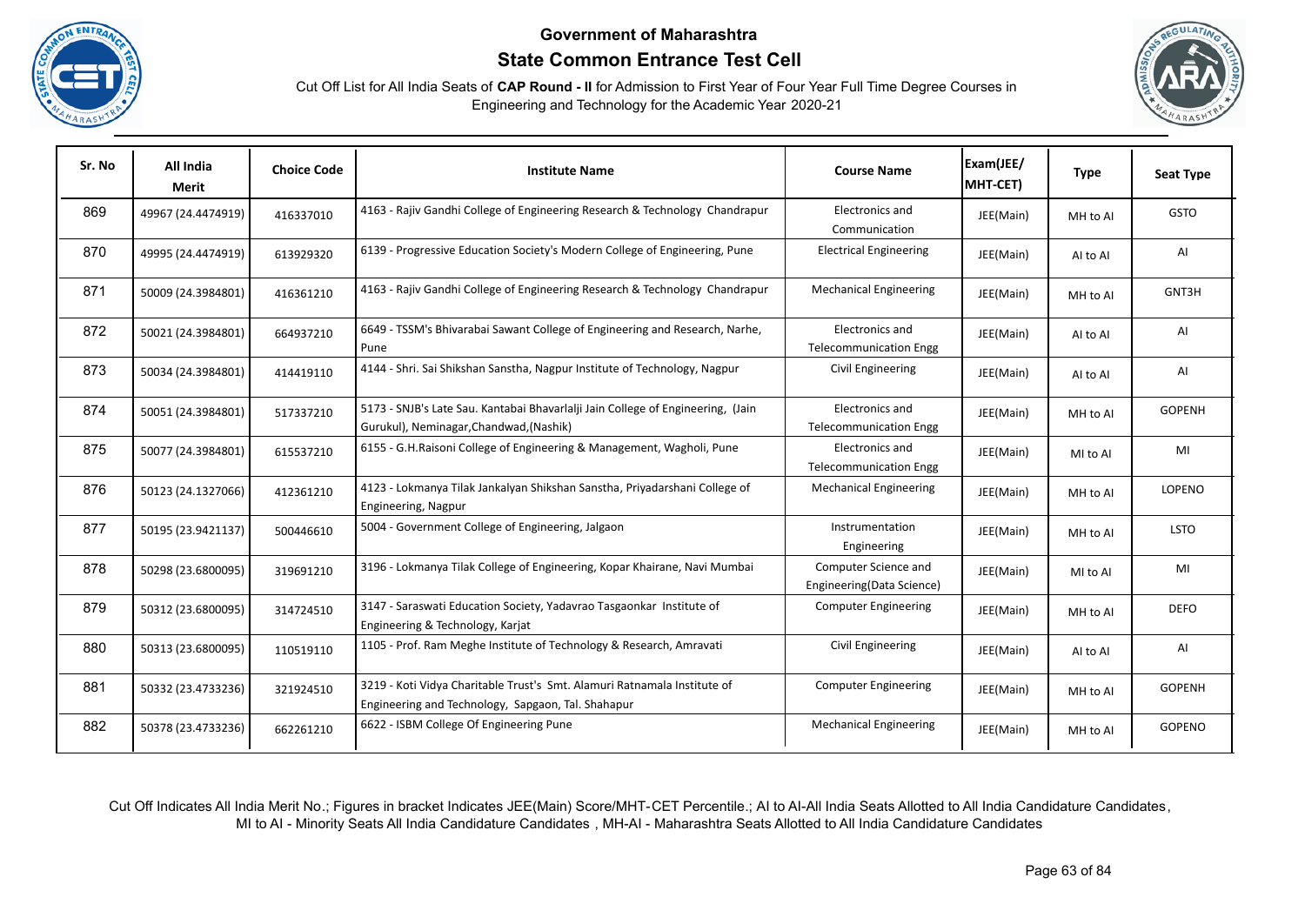





| Sr. No | All India<br><b>Merit</b> | <b>Choice Code</b> | <b>Institute Name</b>                                                                                                      | <b>Course Name</b>                  | Exam(JEE/<br>MHT-CET) | <b>Type</b> | <b>Seat Type</b>   |
|--------|---------------------------|--------------------|----------------------------------------------------------------------------------------------------------------------------|-------------------------------------|-----------------------|-------------|--------------------|
| 883    | 50390 (23.4733236)        | 512121910          | 5121 - K. K. Wagh Institute of Engineering Education and Research, Nashik                                                  | <b>Robotics and Automation</b>      | JEE(Main)             | Al to Al    | AI                 |
| 884    | 50488 (23.0118560)        | 676261210          | 6762 - Nanasaheb Mahadik College of Engineering, Walwa, Sangli.                                                            | <b>Mechanical Engineering</b>       | JEE(Main)             | MH to Al    | GNT1H              |
| 885    | 50601 (22.8466160)        | 112324210          | 1123 - Dr. Rajendra Gode Institute of Technology & Research, Amravati                                                      | Computer Science and<br>Engineering | JEE(Main)             | Al to Al    | AI                 |
| 886    | 50657 (22.7953366)        | 320861210          | 3208 - Don Bosco Institute of Technology, Mumbai                                                                           | <b>Mechanical Engineering</b>       | JEE(Main)             | MH to Al    | <b>GOPENH</b>      |
| 887    | 50678 (22.7914682)        | 415100210          | 4151 - Vidarbha Bahu-Uddeshiya Shikshan Sanstha's Tulshiramji Gaikwad Patil<br>College of Engineering & Technology, Nagpur | <b>Aeronautical Engineering</b>     | JEE(Main)             | MH to Al    | <b>GSCH</b>        |
| 888    | 50839 (22.3648508)        | 110519120          | 1105 - Prof. Ram Meghe Institute of Technology & Research, Amravati                                                        | Civil Engineering                   | JEE(Main)             | MH to Al    | LNT <sub>2</sub> H |
| 889    | 50874 (22.3648508)        | 620362410          | 6203 - Marathwada Mitra Mandal's Institute of Technology, Lohgaon, Pune                                                    | <b>Mechatronics Engineering</b>     | JEE(Main)             | AI to AI    | AI                 |
| 890    | 50895 (22.3648508)        | 625050710          | 6250 - D.Y. Patil College of Engineering and Technology, Kolhapur                                                          | <b>Chemical Engineering</b>         | JEE(Main)             | AI to AI    | AI                 |
| 891    | 50938 (21.7803754)        | 126861210          | 1268 - Siddhivinayak Technical Campus, School of Engineering & Research<br>Technology, Shirasgon, Nile                     | <b>Mechanical Engineering</b>       | JEE(Main)             | MH to Al    | GNT2H              |
| 892    | 50951 (21.7803754)        | 662524510          | 6625 - Universal College of Engineering & Research, Sasewadi                                                               | <b>Computer Engineering</b>         | JEE(Main)             | MH to Al    | <b>LSTH</b>        |
| 893    | 51004 (21.7803754)        | 112124610          | 1121 - Shri Hanuman Vyayam Prasarak Mandals College of Engineering &<br>Technology, Amravati                               | <b>Information Technology</b>       | JEE(Main)             | AI to AI    | AI                 |
| 894    | 51108 (21.5881766)        | 419624210          | 4196 - Gurunanak Educational Society's Gurunanak Institute of Technology,<br>Nagpur                                        | Computer Science and<br>Engineering | JEE(Main)             | MH to Al    | <b>GOBCH</b>       |
| 895    | 51125 (21.5668379)        | 628461210          | 6284 - Vidya Pratishthan's Kamalnayan Bajaj Institute of Engineering &<br>Technology, Baramati Dist.Pune                   | <b>Mechanical Engineering</b>       | JEE(Main)             | AI to AI    | AI                 |
| 896    | 51126 (21.5668379)        | 413829310          | 4138 - Jaidev Education Society, J D College of Engineering and Management,<br>Nagpur                                      | <b>Electrical Engineering</b>       | JEE(Main)             | MI to AI    | MI                 |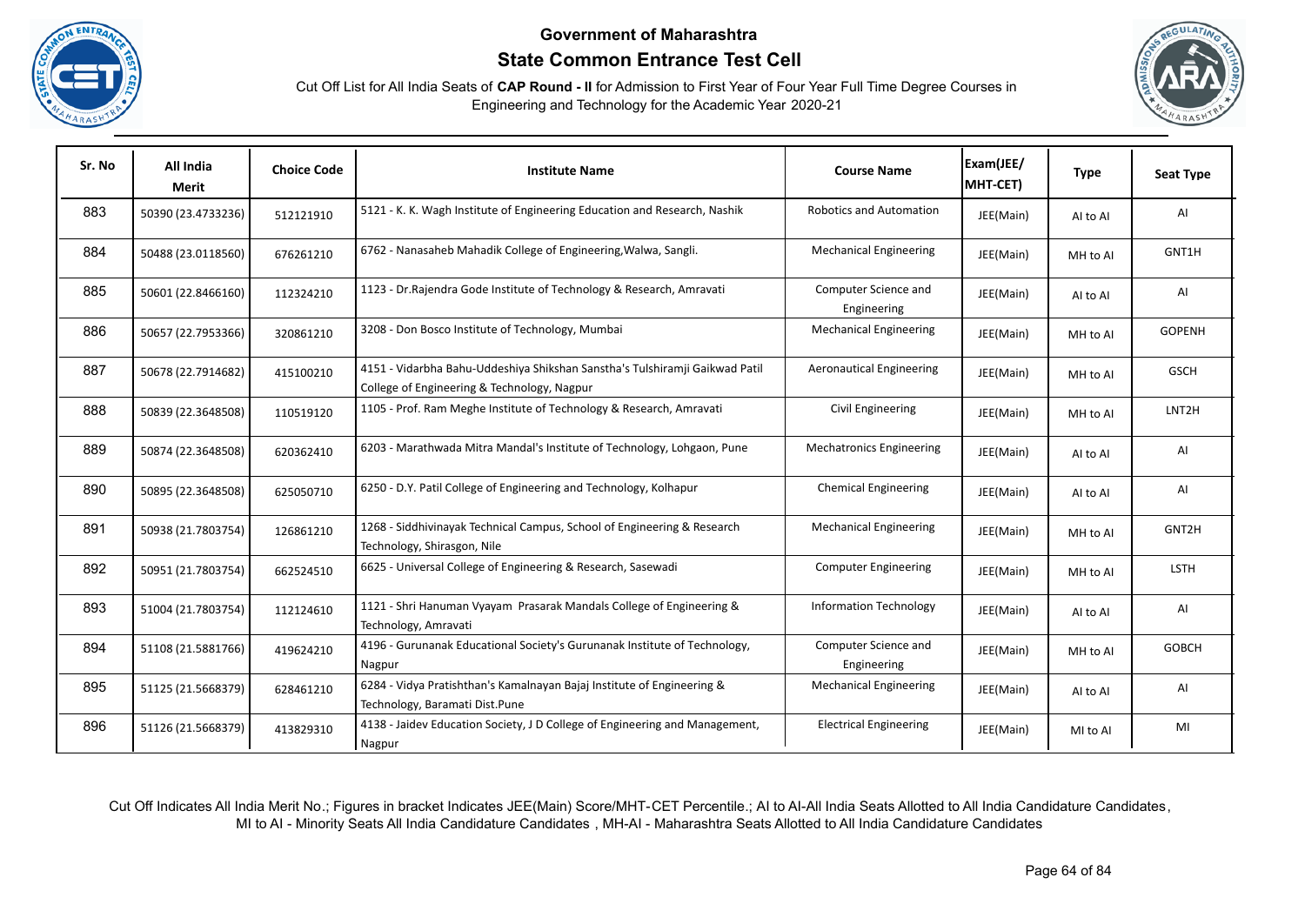





| Sr. No | All India<br>Merit | <b>Choice Code</b> | <b>Institute Name</b>                                                                                        | <b>Course Name</b>                               | Exam(JEE/<br>MHT-CET) | <b>Type</b> | <b>Seat Type</b>   |
|--------|--------------------|--------------------|--------------------------------------------------------------------------------------------------------------|--------------------------------------------------|-----------------------|-------------|--------------------|
| 897    | 51133 (21.5668379) | 622061210          | 6220 - Shri Vithal Education and Research Institute's College of Engineering,<br>Pandharpur                  | <b>Mechanical Engineering</b>                    | JEE(Main)             | AI to AI    | AI                 |
| 898    | 51138 (21.5668379) | 675724210          | 6757 - Yashoda Technical Campus, Wadhe, Satara.                                                              | Computer Science and<br>Engineering              | JEE(Main)             | AI to AI    | AI                 |
| 899    | 51164 (21.5668379) | 413929310          | 4139 - Samridhi Sarwajanik Charitable Trust, Jhulelal Institute of Technology,<br>Nagpur                     | <b>Electrical Engineering</b>                    | JEE(Main)             | MH to Al    | <b>GOPENH</b>      |
| 900    | 51347 (21.4456519) | 322024610          | 3220 - Yadavrao Tasgaonkar College of Engineering & Management                                               | <b>Information Technology</b>                    | JEE(Main)             | MH to Al    | <b>GOBCH</b>       |
| 901    | 51461 (21.2720091) | 632661210          | 6326 - Shri Pandurang Pratishtan, Karmayogi Engineering College, Shelve,<br>Pandharpur                       | <b>Mechanical Engineering</b>                    | JEE(Main)             | MH to Al    | LNT <sub>2</sub> H |
| 902    | 51524 (21.1611442) | 618219110          | 6182 - Sinhgad Technical Education Society, Sinhgad Institute of Technology<br>and Science, Narhe (Ambegaon) | Civil Engineering                                | JEE(Main)             | MH to Al    | GNT2H              |
| 903    | 51576 (20.2468881) | 211237210          | 2112 - Shree Yash Pratishthan, Shreeyash College of Engineering and<br>Technology, Aurangabad                | Electronics and<br><b>Telecommunication Engg</b> | JEE(Main)             | MH to Al    | GNT1H              |
| 904    | 51577 (20.2468881) | 414561210          | 4145 - Wainganga College of Engineering and Management, Dongargaon,<br>Nagpur                                | <b>Mechanical Engineering</b>                    | JEE(Main)             | MH to AI    | GNT1H              |
| 905    | 51609 (20.2468881) | 318750710          | 3187 - N.Y.S.S.'s Datta Meghe College of Engineering, Airoli, Navi Mumbai                                    | <b>Chemical Engineering</b>                      | JEE(Main)             | MH to Al    | <b>GOBCH</b>       |
| 906    | 51628 (19.9450358) | 342337210          | 3423 - Shree L.R. Tiwari College of Engineering, Mira Road, Mumbai                                           | Electronics and<br><b>Telecommunication Engg</b> | JEE(Main)             | MH to AI    | <b>GOPENH</b>      |
| 907    | 51704 (19.9287396) | 675519110          | 6755 - JSPM Narhe Technical Campus, Pune.                                                                    | Civil Engineering                                | JEE(Main)             | Al to Al    | Al                 |
| 908    | 51705 (19.9287396) | 617708210          | 6177 - Sinhgad College of Engineering, Vadgaon (BK), Pune                                                    | <b>Bio Technology</b>                            | JEE(Main)             | Al to Al    | AI                 |
| 909    | 51813 (19.8018924) | 416370110          | 4163 - Rajiv Gandhi College of Engineering Research & Technology Chandrapur                                  | Mining Engineering                               | JEE(Main)             | MH to Al    | GNT <sub>20</sub>  |
| 910    | 51911 (19.2492929) | 413329310          | 4133 - Sanmarg Shikshan Sanstha's Smt. Radhikatai Pandav College of<br>Engineering, Nagpur                   | <b>Electrical Engineering</b>                    | JEE(Main)             | MH to Al    | LNT3H              |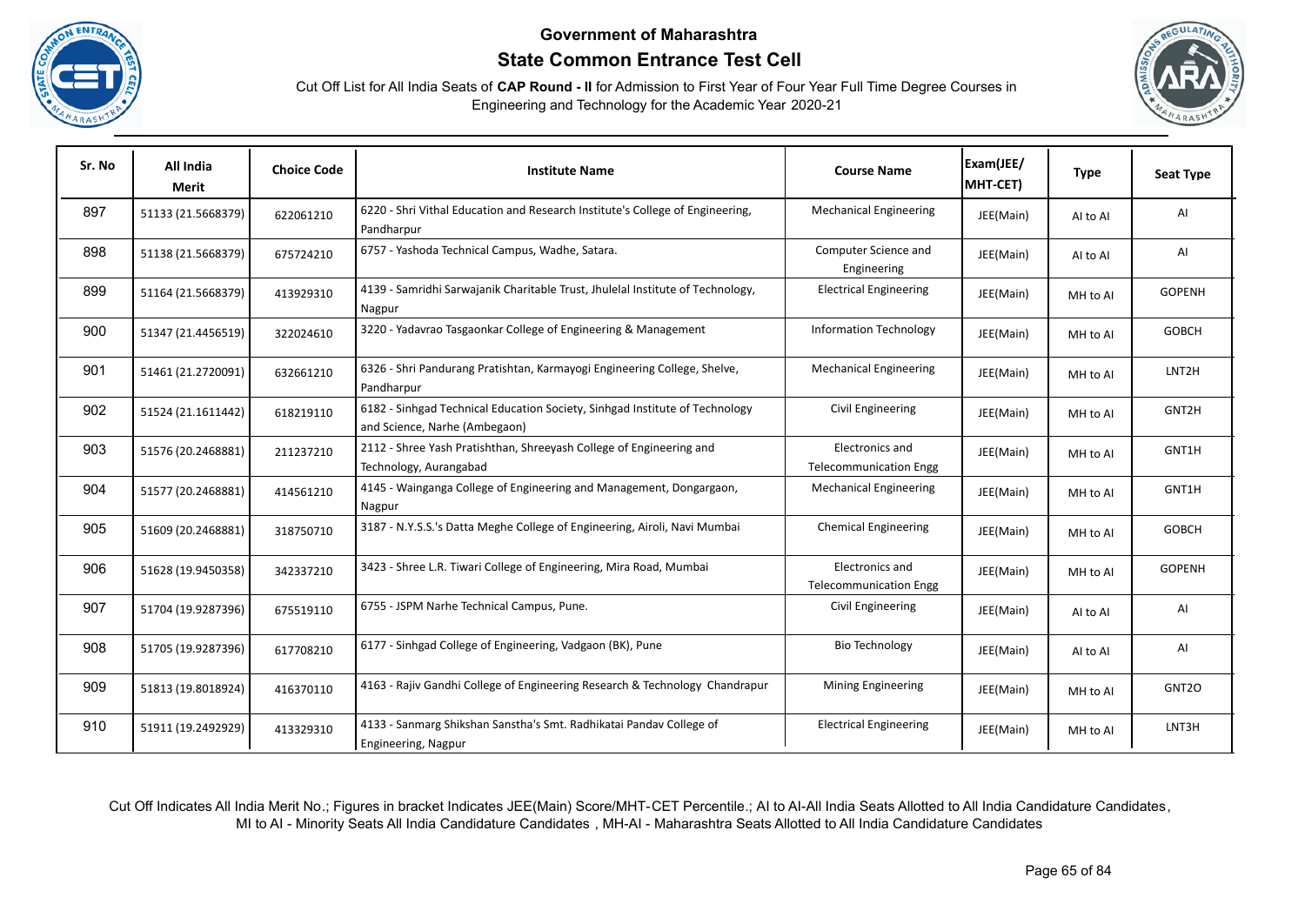





| Sr. No | All India<br>Merit | <b>Choice Code</b> | <b>Institute Name</b>                                                                                                      | <b>Course Name</b>                                | Exam(JEE/<br>MHT-CET) | <b>Type</b> | <b>Seat Type</b>   |
|--------|--------------------|--------------------|----------------------------------------------------------------------------------------------------------------------------|---------------------------------------------------|-----------------------|-------------|--------------------|
| 911    | 52073 (18.6441397) | 512424610          | 5124 - Jagadamba Education Soc. Nashik's S.N.D. College of Engineering &<br>Reserch, Babulgaon                             | <b>Information Technology</b>                     | JEE(Main)             | MH to Al    | <b>GOBCH</b>       |
| 912    | 52095 (18.6441397) | 683991210          | 6839 - Dr. D Y Patil Pratishthan's College of Engineering, Kolhapur                                                        | Computer Science and<br>Engineering(Data Science) | JEE(Main)             | Al to Al    | AI                 |
| 913    | 52098 (18.6441397) | 517261210          | 5172 - R. C. Patel Institute of Technology, Shirpur                                                                        | <b>Mechanical Engineering</b>                     | JEE(Main)             | AI to AI    | AI                 |
| 914    | 52146 (18.4600300) | 413637210          | 4136 - Lokmanya Tilak Jankalyan Shikshan Sastha, Priyadarshini J. L. College Of<br>Engineering, Nagpur                     | Electronics and<br><b>Telecommunication Engg</b>  | JEE(Main)             | MH to Al    | <b>GOPENH</b>      |
| 915    | 52154 (18.4600300) | 413729310          | 4137 - Sir Shantilal Badjate Charitable Trust's S. B. Jain Institute of technology,<br>Management & Research, Nagpur       | <b>Electrical Engineering</b>                     | JEE(Main)             | MH to Al    | GOPENO             |
| 916    | 52183 (18.4600300) | 320337610          | 3203 - Atharva College of Engineering, Malad (West), Mumbai                                                                | <b>Electronics Engineering</b>                    | JEE(Main)             | AI to AI    | AI                 |
| 917    | 52223 (18.2494956) | 418819110          | 4188 - Krushi Jivan Vikas Pratishthan, Ballarpur Institute of Technology, Mouza<br>Bamni                                   | Civil Engineering                                 | JEE(Main)             | MH to AI    | LNT <sub>2</sub> H |
| 918    | 52256 (18.2494956) | 213324210          | 2133 - Mahatma Basaweshwar Education Society's College of Engineering,<br>Ambejogai                                        | Computer Science and<br>Engineering               | JEE(Main)             | MH to AI    | <b>GSCH</b>        |
| 919    | 52345 (18.1818182) | 510837210          | 5108 - Maratha Vidya Prasarak Samaj's Karmaveer Adv. Baburao Ganpatrao<br>Thakare College Of Engineering, Nashik           | Electronics and<br><b>Telecommunication Engg</b>  | JEE(Main)             | Al to Al    | AI                 |
| 920    | 52355 (18.1818182) | 414761210          | 4147 - K.D.K. College of Engineering, Nagpur                                                                               | <b>Mechanical Engineering</b>                     | JEE(Main)             | MH to Al    | <b>GSTH</b>        |
| 921    | 52442 (17.5410548) | 613929320          | 6139 - Progressive Education Society's Modern College of Engineering, Pune                                                 | <b>Electrical Engineering</b>                     | JEE(Main)             | MH to Al    | <b>GSTH</b>        |
| 922    | 52741 (16.2968272) | 415100210          | 4151 - Vidarbha Bahu-Uddeshiya Shikshan Sanstha's Tulshiramji Gaikwad Patil<br>College of Engineering & Technology, Nagpur | Aeronautical Engineering                          | JEE(Main)             | MH to Al    | <b>GOBCH</b>       |
| 923    | 52798 (16.2220645) | 622061210          | 6220 - Shri Vithal Education and Research Institute's College of Engineering,<br>Pandharpur                                | <b>Mechanical Engineering</b>                     | JEE(Main)             | MH to Al    | LNT3H              |
| 924    | 52854 (16.1102326) | 322424510          | 3224 - Leela Education Society, G.V. Acharya Institute of Engineering and<br>Technology, Shelu, Karjat                     | <b>Computer Engineering</b>                       | JEE(Main)             | MH to Al    | <b>LOBCH</b>       |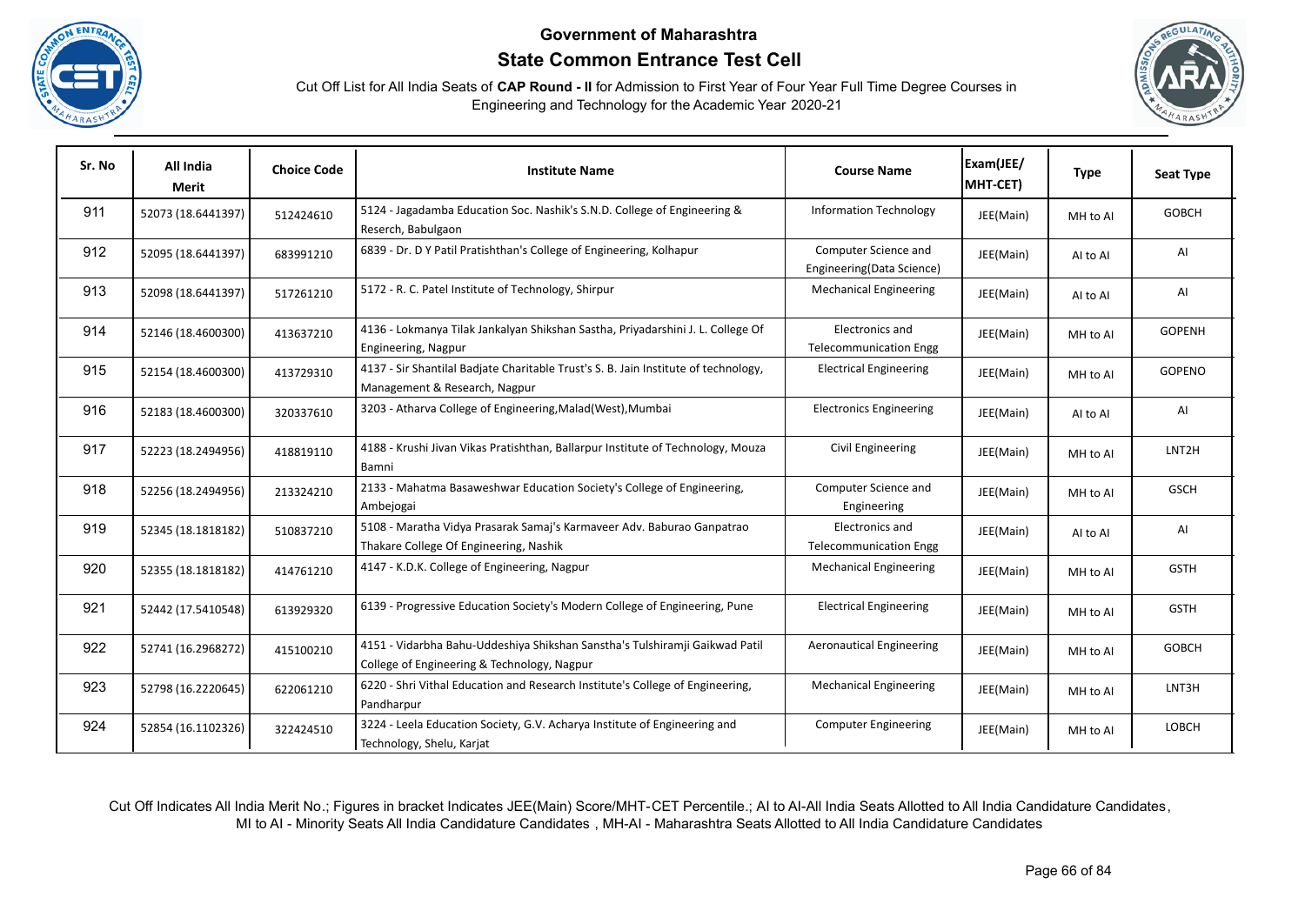





| Sr. No | All India<br><b>Merit</b> | <b>Choice Code</b> | <b>Institute Name</b>                                                                           | <b>Course Name</b>                               | Exam(JEE/<br>MHT-CET) | <b>Type</b> | <b>Seat Type</b>   |
|--------|---------------------------|--------------------|-------------------------------------------------------------------------------------------------|--------------------------------------------------|-----------------------|-------------|--------------------|
| 925    | 52869 (16.0565984)        | 628837210          | 6288 - Bharati Vidyapeeth's College of Engineering, Kolhapur                                    | Electronics and<br><b>Telecommunication Engg</b> | JEE(Main)             | AI to AI    | AI                 |
| 926    | 52917 (16.0440633)        | 677237210          | 6772 - NBN Sinhgad Technical Institutes Campus, Pune                                            | Electronics and<br><b>Telecommunication Engg</b> | JEE(Main)             | MH to Al    | <b>LSCH</b>        |
| 927    | 52931 (15.9270604)        | 626561210          | 6265 - Walchand Institute of Technology, Solapur                                                | <b>Mechanical Engineering</b>                    | JEE(Main)             | MH to AI    | <b>GOPENH</b>      |
| 928    | 52937 (15.9270604)        | 414219110          | 4142 - Ankush Shikshan Sanstha's G. H. Raisoni Institute of Engineering &<br>Technology, Nagpur | Civil Engineering                                | JEE(Main)             | MH to Al    | LOPENO             |
| 929    | 53008 (15.6355944)        | 112137210          | 1121 - Shri Hanuman Vyayam Prasarak Mandals College of Engineering &<br>Technology, Amravati    | Electronics and<br><b>Telecommunication Engg</b> | JEE(Main)             | Al to Al    | AI                 |
| 930    | 53232 (14.6569278)        | 541124510          | 5411 - Maulana Mukhtar Ahmad Nadvi Technical Campus, Malegaon.                                  | <b>Computer Engineering</b>                      | JEE(Main)             | MH to Al    | <b>GOPENO</b>      |
| 931    | 53234 (14.6569278)        | 631737210          | 6317 - Sharad Institute of Technology College of Engineering,<br>Yadrav(Ichalkaranji)           | Electronics and<br><b>Telecommunication Engg</b> | JEE(Main)             | MH to Al    | GNT <sub>20</sub>  |
| 932    | 53401 (14.2266750)        | 680219110          | 6802 - Dr. D.Y.Patil Institute of Engineering, Management & Reseach, Akurdi,<br>Pune            | Civil Engineering                                | JEE(Main)             | Al to Al    | AI                 |
| 933    | 53428 (14.2266750)        | 414429310          | 4144 - Shri. Sai Shikshan Sanstha, Nagpur Institute of Technology, Nagpur                       | <b>Electrical Engineering</b>                    | JEE(Main)             | MH to Al    | <b>GOBCH</b>       |
| 934    | 53484 (14.2187036)        | 664929310          | 6649 - TSSM's Bhivarabai Sawant College of Engineering and Research, Narhe,<br>Pune             | <b>Electrical Engineering</b>                    | JEE(Main)             | MH to Al    | LNT <sub>2</sub> H |
| 935    | 53500 (14.1378096)        | 319461210          | 3194 - Vidyavardhini's College of Engineering and Technology, Vasai                             | <b>Mechanical Engineering</b>                    | JEE(Main)             | Al to Al    | AI                 |
| 936    | 53506 (14.0460737)        | 414729310          | 4147 - K.D.K. College of Engineering, Nagpur                                                    | <b>Electrical Engineering</b>                    | JEE(Main)             | MH to Al    | GNT2H              |
| 937    | 53582 (13.7370702)        | 414729310          | 4147 - K.D.K. College of Engineering, Nagpur                                                    | <b>Electrical Engineering</b>                    | JEE(Main)             | MH to Al    | <b>GSTH</b>        |
| 938    | 53681 (13.3733173)        | 413929310          | 4139 - Samridhi Sarwajanik Charitable Trust, Jhulelal Institute of Technology,<br>Nagpur        | <b>Electrical Engineering</b>                    | JEE(Main)             | Al to Al    | AI                 |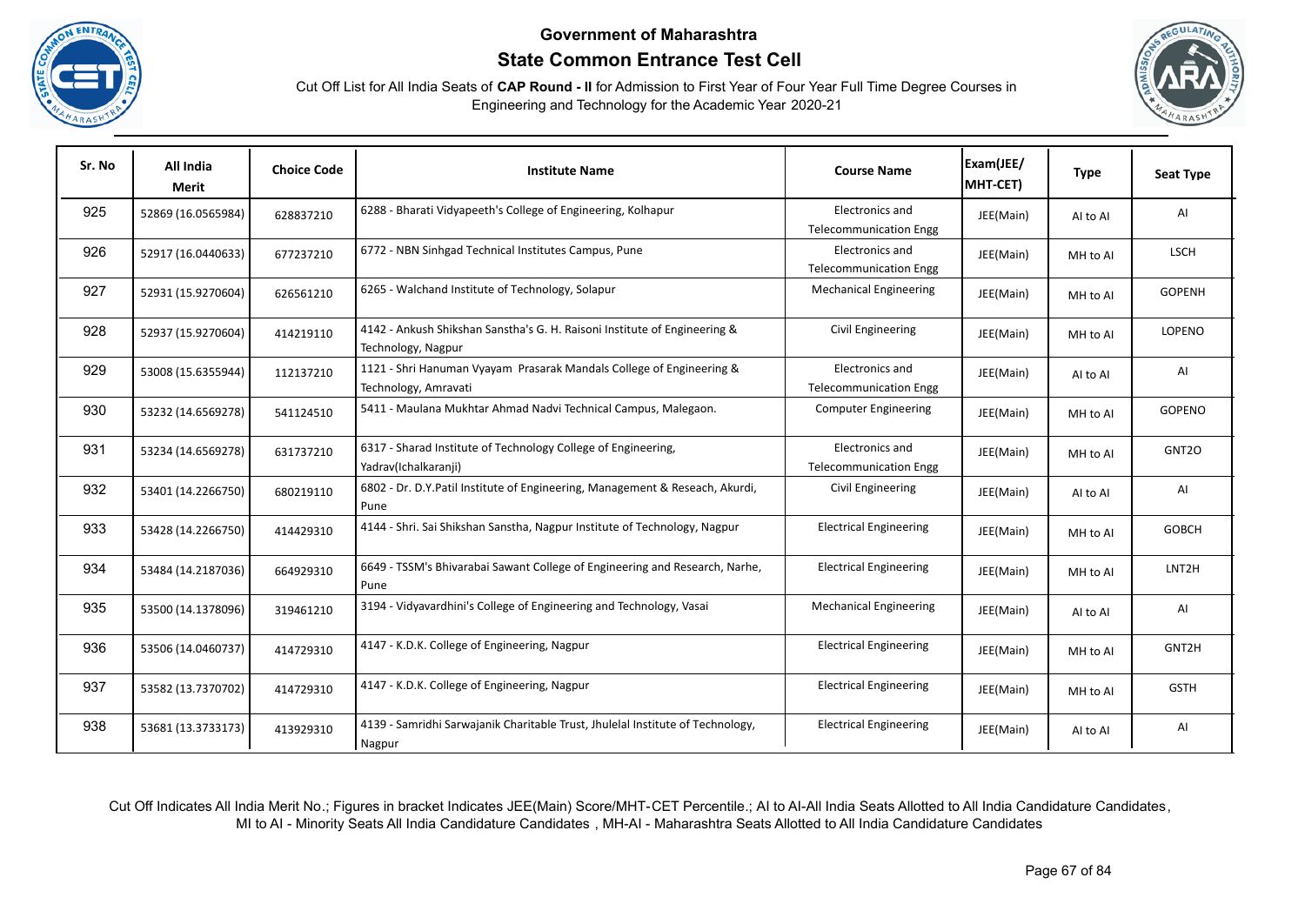





| Sr. No | All India<br>Merit | <b>Choice Code</b> | <b>Institute Name</b>                                                                                                      | <b>Course Name</b>                               | Exam(JEE/<br>MHT-CET) | <b>Type</b> | <b>Seat Type</b>   |
|--------|--------------------|--------------------|----------------------------------------------------------------------------------------------------------------------------|--------------------------------------------------|-----------------------|-------------|--------------------|
| 939    | 53690 (13.3733173) | 419624210          | 4196 - Gurunanak Educational Society's Gurunanak Institute of Technology,<br>Nagpur                                        | Computer Science and<br>Engineering              | JEE(Main)             | MH to Al    | <b>GSTH</b>        |
| 940    | 53693 (13.3733173) | 418824210          | 4188 - Krushi Jivan Vikas Pratishthan, Ballarpur Institute of Technology, Mouza<br>Bamni                                   | Computer Science and<br>Engineering              | JEE(Main)             | Al to Al    | AI                 |
| 941    | 53738 (13.2895091) | 678619110          | 6786 - Dr. D. Y. Patil School of Engineering & Technology, Charholi(Bk), Via<br>Lohgaon, Pune                              | Civil Engineering                                | JEE(Main)             | MH to Al    | LNT <sub>2</sub> H |
| 942    | 53792 (12.9883098) | 415129310          | 4151 - Vidarbha Bahu-Uddeshiya Shikshan Sanstha's Tulshiramji Gaikwad Patil<br>College of Engineering & Technology, Nagpur | <b>Electrical Engineering</b>                    | JEE(Main)             | MH to Al    | <b>LVJH</b>        |
| 943    | 53811 (12.9883098) | 418124510          | 4181 - Swaminarayan Siddhanta Institute Of Technology, Nagpur                                                              | <b>Computer Engineering</b>                      | JEE(Main)             | MH to Al    | GNT3H              |
| 944    | 53854 (12.3130137) | 417237210          | 4172 - Anjuman College of Engineering & Technology, Nagpur                                                                 | Electronics and<br><b>Telecommunication Engg</b> | JEE(Main)             | MH to Al    | <b>GOPENH</b>      |
| 945    | 54071 (11.6547099) | 110729310          | 1107 - P. R. Pote (Patil) Education & Welfare Trust's Group of<br>Institution(Integrated Campus), Amravati                 | <b>Electrical Engineering</b>                    | JEE(Main)             | Al to Al    | AI                 |
| 946    | 54098 (11.2974404) | 614529310          | 6145 - JSPM'S Jaywantrao Sawant College of Engineering, Pune                                                               | <b>Electrical Engineering</b>                    | JEE(Main)             | Al to Al    | AI                 |
| 947    | 54099 (11.2974404) | 417761210          | 4177 - Priyadarshini Bhagwati College of Engineering, Harpur Nagar, Umred<br>Road, Nagpur                                  | <b>Mechanical Engineering</b>                    | JEE(Main)             | MH to Al    | <b>GOPENH</b>      |
| 948    | 54111 (11.2974404) | 111624210          | 1116 - Shri Shivaji Education Society's College of Engineering and Technology,<br>Akola                                    | Computer Science and<br>Engineering              | JEE(Main)             | MH to Al    | LSTH               |
| 949    | 54128 (11.2974404) | 418861210          | 4188 - Krushi Jivan Vikas Pratishthan, Ballarpur Institute of Technology, Mouza<br>Bamni                                   | <b>Mechanical Engineering</b>                    | JEE(Main)             | MH to Al    | GNT2H              |
| 950    | 54232 (10.9183886) | 413324510          | 4133 - Sanmarg Shikshan Sanstha's Smt. Radhikatai Pandav College of<br>Engineering, Nagpur                                 | <b>Computer Engineering</b>                      | JEE(Main)             | MH to Al    | <b>GSTH</b>        |
| 951    | 54242 (10.9183886) | 517724610          | 5177 - Matoshri College of Engineering and Research Centre, Eklahare, Nashik                                               | <b>Information Technology</b>                    | JEE(Main)             | Al to Al    | AI                 |
| 952    | 54269 (10.7247877) | 412319110          | 4123 - Lokmanya Tilak Jankalyan Shikshan Sanstha, Priyadarshani College of<br>Engineering, Nagpur                          | Civil Engineering                                | JEE(Main)             | MI to AI    | MI                 |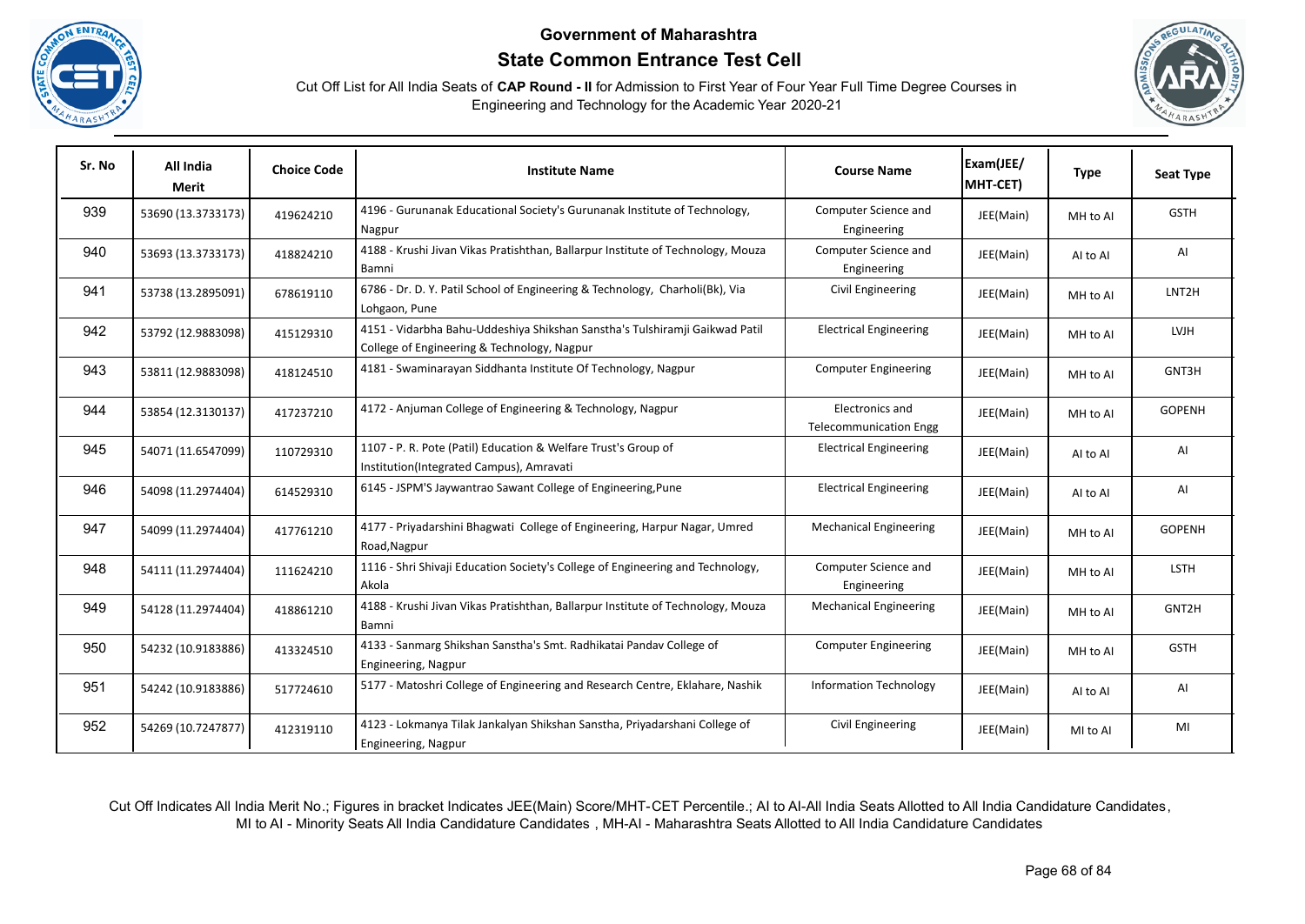





| Sr. No | All India<br>Merit | <b>Choice Code</b> | <b>Institute Name</b>                                                                                          | <b>Course Name</b>                               | Exam(JEE/<br>MHT-CET) | <b>Type</b> | <b>Seat Type</b> |
|--------|--------------------|--------------------|----------------------------------------------------------------------------------------------------------------|--------------------------------------------------|-----------------------|-------------|------------------|
| 953    | 54276 (10.7247877) | 317546110          | 3175 - M.G.M.'s College of Engineering and Technology, Kamothe, Navi<br>Mumbai                                 | <b>Bio Medical Engineering</b>                   | JEE(Main)             | Al to Al    | AI               |
| 954    | 54296 (10.7247877) | 314692010          | 3146 - Jawahar Education Society's Annasaheb Chudaman Patil College of<br>Engineering, Kharghar, Navi Mumbai   | Computer Science and<br>Engineering (Internet of | JEE(Main)             | MH to Al    | GNT10            |
| 955    | 54315 (10.6900018) | 416329310          | 4163 - Rajiv Gandhi College of Engineering Research & Technology Chandrapur                                    | <b>Electrical Engineering</b>                    | JEE(Main)             | Al to Al    | AI               |
| 956    | 54340 (10.5202225) | 414519110          | 4145 - Wainganga College of Engineering and Management, Dongargaon,<br>Nagpur                                  | Civil Engineering                                | JEE(Main)             | MH to Al    | LNT3H            |
| 957    | 54430 (9.9516738)  | 413424210          | 4134 - Guru Nanak Institute of Engineering & Technology, Kalmeshwar, Nagpur                                    | Computer Science and<br>Engineering              | JEE(Main)             | MH to Al    | <b>GOBCH</b>     |
| 958    | 54503 (9.7274695)  | 461337210          | 4613 - Suryodaya College of Engineering & Technology, Nagpur                                                   | Electronics and<br><b>Telecommunication Engg</b> | JEE(Main)             | Al to Al    | AI               |
| 959    | 54515 (9.5258113)  | 112829310          | 1128 - Prof Ram Meghe College of Engineering and Management, Badnera                                           | <b>Electrical Engineering</b>                    | JEE(Main)             | MH to Al    | GNT2H            |
| 960    | 54516 (9.5258113)  | 112037210          | 1120 - Jawaharlal Darda Institute of Engineering and Technology, Yavatmal                                      | Electronics and<br><b>Telecommunication Engg</b> | JEE(Main)             | MH to Al    | <b>GOPENH</b>    |
| 961    | 54517 (9.5258113)  | 319037210          | 3190 - Terna Engineering College, Nerul, Navi Mumbai                                                           | Electronics and<br><b>Telecommunication Engg</b> | JEE(Main)             | MH to Al    | GSCO             |
| 962    | 54567 (9.1312724)  | 414229310          | 4142 - Ankush Shikshan Sanstha's G. H. Raisoni Institute of Engineering &<br>Technology, Nagpur                | <b>Electrical Engineering</b>                    | JEE(Main)             | MH to Al    | <b>GOPENO</b>    |
| 963    | 54622 (8.9638987)  | 541124510          | 5411 - Maulana Mukhtar Ahmad Nadvi Technical Campus, Malegaon.                                                 | <b>Computer Engineering</b>                      | JEE(Main)             | MH to Al    | LOPENH           |
| 964    | 54637 (8.9581697)  | 320737210          | 3207 - Mahatma Education Society's Pillai College of Engineering, New Panvel                                   | Electronics and<br><b>Telecommunication Engg</b> | JEE(Main)             | MI to AI    | MI               |
| 965    | 54683 (8.8890037)  | 417919110          | 4179 - Lokmanya Tilak Jankalyan Shiksan Sanstha, Priyadarshini Indira Gandhi<br>College of Engineering, Nagpur | Civil Engineering                                | JEE(Main)             | MH to Al    | <b>GOPENH</b>    |
| 966    | 54726 (8.3792140)  | 673237210          | 6732 - Dr. D. Y. Patil School OF Engineering, Lohegaon, Pune                                                   | Electronics and<br><b>Telecommunication Engg</b> | JEE(Main)             | MH to Al    | LVJO             |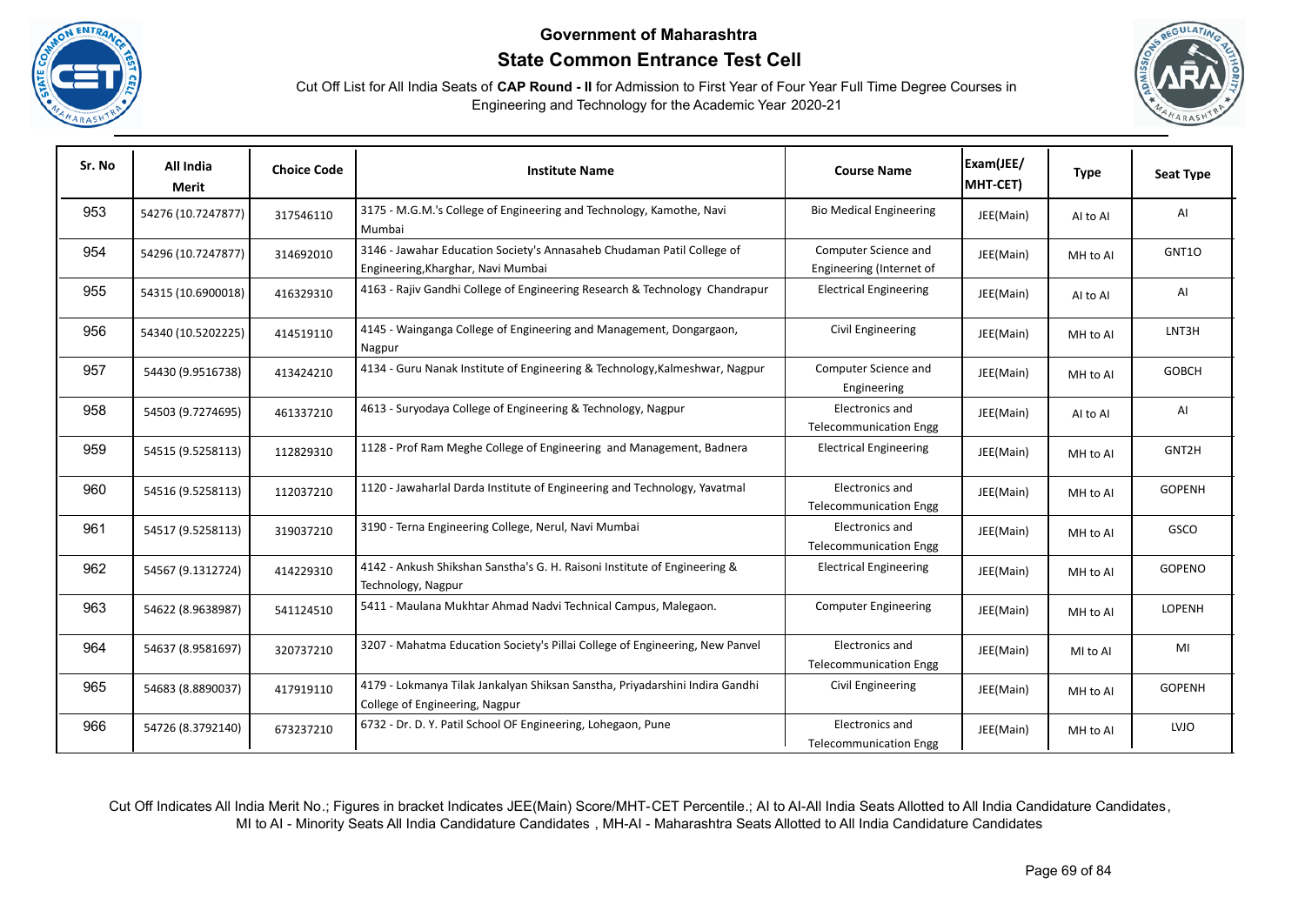





| Sr. No | All India<br>Merit | <b>Choice Code</b> | <b>Institute Name</b>                                                                                        | <b>Course Name</b>                               | Exam(JEE/<br>MHT-CET) | <b>Type</b> | <b>Seat Type</b> |
|--------|--------------------|--------------------|--------------------------------------------------------------------------------------------------------------|--------------------------------------------------|-----------------------|-------------|------------------|
| 967    | 54742 (8.3658708)  | 414524610          | 4145 - Wainganga College of Engineering and Management, Dongargaon,<br>Nagpur                                | <b>Information Technology</b>                    | JEE(Main)             | MH to Al    | <b>GOBCO</b>     |
| 968    | 54769 (8.2608142)  | 461329310          | 4613 - Suryodaya College of Engineering & Technology, Nagpur                                                 | <b>Electrical Engineering</b>                    | JEE(Main)             | MH to Al    | <b>LSCO</b>      |
| 969    | 54778 (8.2608142)  | 413619110          | 4136 - Lokmanya Tilak Jankalyan Shikshan Sastha, Priyadarshini J. L. College Of<br>Engineering, Nagpur       | Civil Engineering                                | JEE(Main)             | MH to Al    | GOPENO           |
| 970    | 54854 (8.0254644)  | 628461210          | 6284 - Vidya Pratishthan's Kamalnayan Bajaj Institute of Engineering &<br>Technology, Baramati Dist.Pune     | <b>Mechanical Engineering</b>                    | JEE(Main)             | MH to Al    | <b>GSCH</b>      |
| 971    | 54862 (8.0254644)  | 314692010          | 3146 - Jawahar Education Society's Annasaheb Chudaman Patil College of<br>Engineering, Kharghar, Navi Mumbai | Computer Science and<br>Engineering (Internet of | JEE(Main)             | Al to Al    | Al               |
| 972    | 54933 (7.5047776)  | 413861210          | 4138 - Jaidev Education Society, J D College of Engineering and Management,<br>Nagpur                        | <b>Mechanical Engineering</b>                    | JEE(Main)             | MI to AI    | MI               |
| 973    | 54934 (7.5047776)  | 664424510          | 6644 - Shri. Ambabai Talim Sanstha's Sanjay Bhokare Group of Institutes, Miraj                               | <b>Computer Engineering</b>                      | JEE(Main)             | Al to Al    | AI               |
| 974    | 54950 (7.4849748)  | 318961210          | 3189 - Bharati Vidyapeeth College of Engineering, Navi Mumbai                                                | <b>Mechanical Engineering</b>                    | JEE(Main)             | Al to Al    | Al               |
| 975    | 54965 (7.4572814)  | 413524210          | 4135 - Amar Seva Mandal's Shree Govindrao Vanjari College of Engineering &<br>Technology, Nagpur             | Computer Science and<br>Engineering              | JEE(Main)             | Al to Al    | AI               |
| 976    | 54972 (7.4189197)  | 680261210          | 6802 - Dr. D.Y.Patil Institute of Engineering, Management & Reseach, Akurdi,<br>Pune                         | <b>Mechanical Engineering</b>                    | JEE(Main)             | MH to Al    | LOBCH            |
| 977    | 55036 (7.0891144)  | 414729310          | 4147 - K.D.K. College of Engineering, Nagpur                                                                 | <b>Electrical Engineering</b>                    | JEE(Main)             | MH to Al    | <b>GSTO</b>      |
| 978    | 55099 (6.7161481)  | 664337210          | 6643 - S K N Sinhgad College of Engineering, Korti Tal. Pandharpur Dist Solapur                              | Electronics and<br><b>Telecommunication Engg</b> | JEE(Main)             | Al to Al    | AI               |
| 979    | 55189 (6.2109621)  | 618737210          | 6187 - Sinhgad Academy of Engineering, Kondhwa (BK) Kondhwa-Saswad<br>Road, Pune                             | Electronics and<br><b>Telecommunication Engg</b> | JEE(Main)             | MH to AI    | LOBCH            |
| 980    | 55203 (6.0396329)  | 629861210          | 6298 - Zeal Education Society's Zeal College of Engineering & Reserch, Narhe,<br>Pune                        | <b>Mechanical Engineering</b>                    | JEE(Main)             | Al to Al    | Al               |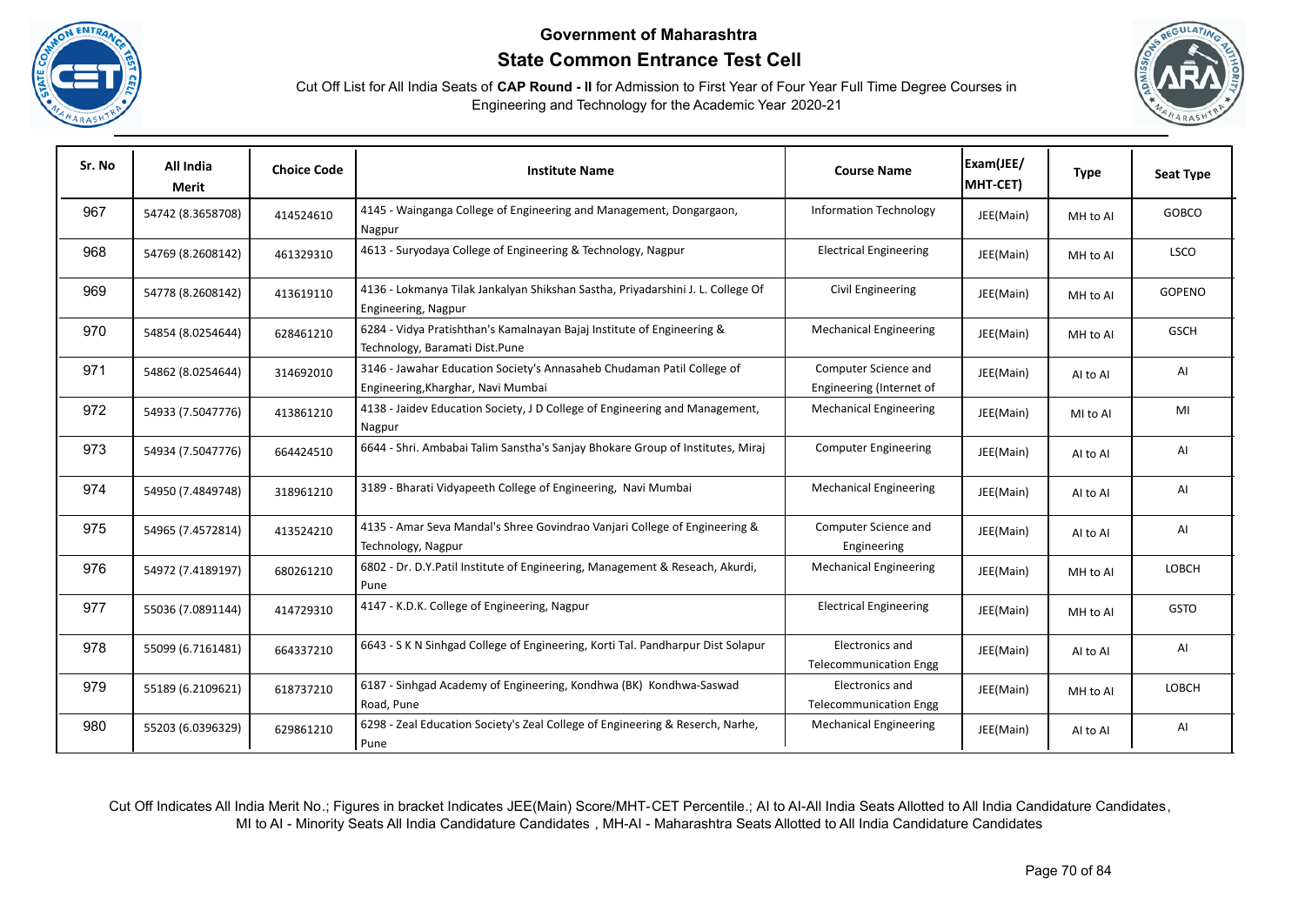





| Sr. No | All India<br><b>Merit</b> | <b>Choice Code</b> | <b>Institute Name</b>                                                                                                      | <b>Course Name</b>                               | Exam(JEE/<br>MHT-CET) | <b>Type</b> | <b>Seat Type</b> |
|--------|---------------------------|--------------------|----------------------------------------------------------------------------------------------------------------------------|--------------------------------------------------|-----------------------|-------------|------------------|
| 981    | 55206 (6.0396329)         | 112324210          | 1123 - Dr. Rajendra Gode Institute of Technology & Research, Amravati                                                      | Computer Science and<br>Engineering              | JEE(Main)             | MH to Al    | <b>ORPHAN</b>    |
| 982    | 55234 (5.8147644)         | 413637210          | 4136 - Lokmanya Tilak Jankalyan Shikshan Sastha, Priyadarshini J. L. College Of<br>Engineering, Nagpur                     | Electronics and<br><b>Telecommunication Engg</b> | JEE(Main)             | MH to Al    | GOPENO           |
| 983    | 55235 (5.8147644)         | 621724210          | 6217 - Shri. Balasaheb Mane Shikshan Prasarak Mandal's, Ashokrao Mane<br>Group of Institutions                             | Computer Science and<br>Engineering              | JEE(Main)             | Al to Al    | AI               |
| 984    | 55359 (4.9655642)         | 679437210          | 6794 - Anantrao Pawar College of Engineering & Research, Pune                                                              | Electronics and<br><b>Telecommunication Engg</b> | JEE(Main)             | MH to Al    | GNT1H            |
| 985    | 55386 (4.7690374)         | 415108210          | 4151 - Vidarbha Bahu-Uddeshiya Shikshan Sanstha's Tulshiramji Gaikwad Patil<br>College of Engineering & Technology, Nagpur | <b>Bio Technology</b>                            | JEE(Main)             | AI to AI    | AI               |
| 986    | 55433 (4.4536481)         | 621946110          | 6219 - KSGBS's Bharat- Ratna Indira Gandhi College of Engineering, Kegaon,<br>Solapur                                      | <b>Bio Medical Engineering</b>                   | JEE(Main)             | Al to Al    | AI               |
| 987    | 55460 (4.3596383)         | 322224610          | 3222 - Haji Jamaluddin Thim Trust's Theem College of Engineering, At. Villege<br>Betegaon, Boisar                          | <b>Information Technology</b>                    | JEE(Main)             | MH to Al    | GOPENH           |
| 988    | 55464 (4.3596383)         | 532224510          | 5322 - Jamia Institute Of Engineering And Management Studies, Akkalkuwa                                                    | <b>Computer Engineering</b>                      | JEE(Main)             | MH to Al    | GOPENO           |
| 989    | 55540 (3.8473996)         | 417524210          | 4175 - JMSS Shri Shankarprasad Agnihotri College of Engineering, Wardha                                                    | Computer Science and<br>Engineering              | JEE(Main)             | MH to Al    | GNT2H            |
| 990    | 55561 (3.6439701)         | 621719110          | 6217 - Shri. Balasaheb Mane Shikshan Prasarak Mandal's, Ashokrao Mane<br>Group of Institutions                             | Civil Engineering                                | JEE(Main)             | MH to Al    | GNT1H            |
| 991    | 55571 (3.6439701)         | 510724510          | 5107 - Shri Gulabrao Deokar College of Engineering, Jalgaon                                                                | <b>Computer Engineering</b>                      | JEE(Main)             | MH to Al    | <b>GSCH</b>      |
| 992    | 55582 (3.4496431)         | 629819110          | 6298 - Zeal Education Society's Zeal College of Engineering & Reserch, Narhe,<br>Pune                                      | Civil Engineering                                | JEE(Main)             | MH to Al    | <b>GOBCH</b>     |
| 993    | 55711 (2.3008023)         | 321037210          | 3210 - Excelsior Education Society's K.C. College of Engineering and<br>Management Studies and Research, Kopri, Thane (E)  | Electronics and<br><b>Telecommunication Engg</b> | JEE(Main)             | Al to Al    | AI               |
| 994    | 55734 (2.1034088)         | 415108210          | 4151 - Vidarbha Bahu-Uddeshiya Shikshan Sanstha's Tulshiramji Gaikwad Patil<br>College of Engineering & Technology, Nagpur | <b>Bio Technology</b>                            | JEE(Main)             | MH to Al    | <b>LSTH</b>      |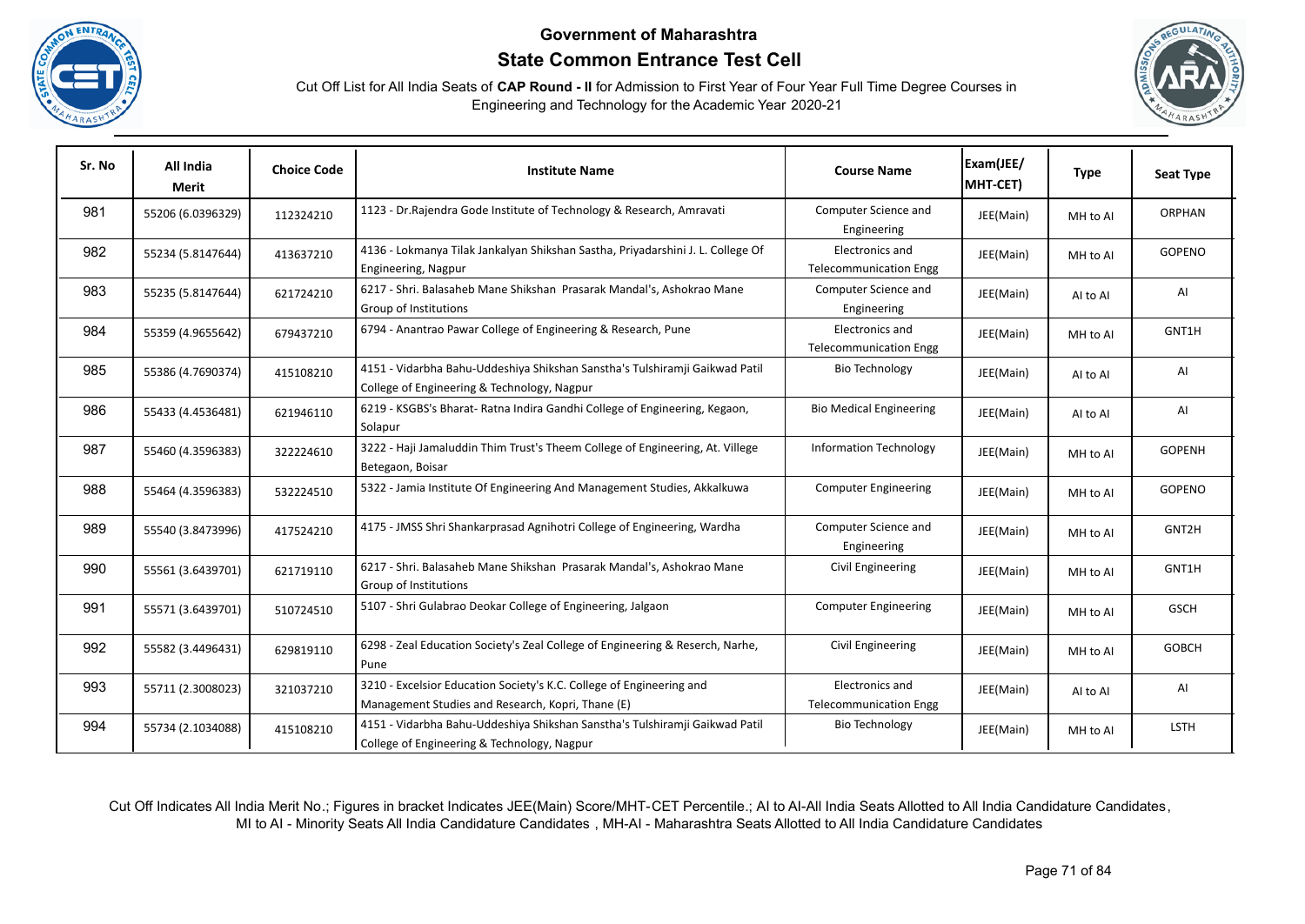





| Sr. No | All India<br>Merit | <b>Choice Code</b> | <b>Institute Name</b>                                                                                                       | <b>Course Name</b>                               | Exam(JEE/<br>MHT-CET) | <b>Type</b> | <b>Seat Type</b> |
|--------|--------------------|--------------------|-----------------------------------------------------------------------------------------------------------------------------|--------------------------------------------------|-----------------------|-------------|------------------|
| 995    | 55737 (2.1034088)  | 111624210          | 1116 - Shri Shivaji Education Society's College of Engineering and Technology,<br>Akola                                     | Computer Science and<br>Engineering              | JEE(Main)             | MH to Al    | <b>LVJH</b>      |
| 996    | 55739 (2.0850669)  | 416337010          | 4163 - Rajiv Gandhi College of Engineering Research & Technology Chandrapur                                                 | Electronics and<br>Communication                 | JEE(Main)             | AI to AI    | AI               |
| 997    | 55775 (1.7692896)  | 414229310          | 4142 - Ankush Shikshan Sanstha's G. H. Raisoni Institute of Engineering &<br>Technology, Nagpur                             | <b>Electrical Engineering</b>                    | JEE(Main)             | MH to Al    | <b>LOPENO</b>    |
| 998    | 55840 (1.1621243)  | 680837210          | 6808 - Keystone School of Engineering, Pune                                                                                 | Electronics and<br><b>Telecommunication Engg</b> | JEE(Main)             | Al to Al    | AI               |
| 999    | 55848 (1.0853623)  | 675724210          | 6757 - Yashoda Technical Campus, Wadhe, Satara.                                                                             | Computer Science and<br>Engineering              | JEE(Main)             | MH to Al    | <b>GOBCO</b>     |
| 1,000  | 55863 (0.9262022)  | 321724510          | 3217 - Vighnaharata Trust's Shivajirao S. Jondhale College of Engineering &<br>Technology, Shahapur, Asangaon, Dist Thane   | <b>Computer Engineering</b>                      | JEE(Main)             | Al to Al    | AI               |
| 1,001  | 55871 (0.9009153)  | 413519110          | 4135 - Amar Seva Mandal's Shree Govindrao Vanjari College of Engineering &<br>Technology, Nagpur                            | Civil Engineering                                | JEE(Main)             | MH to Al    | <b>LSTH</b>      |
| 1,002  | 55875 (0.8425472)  | 414729310          | 4147 - K.D.K. College of Engineering, Nagpur                                                                                | <b>Electrical Engineering</b>                    | JEE(Main)             | MH to Al    | GOBCO            |
| 1,003  | 55881 (0.7764750)  | 213424210          | 2134 - Peoples Education Society's College of Engineering, Aurangabad                                                       | Computer Science and<br>Engineering              | JEE(Main)             | MH to Al    | <b>GVJH</b>      |
| 1,004  | 55895 (0.6255743)  | 626950710          | 6269 - Shetkari Shikshan Mandal's Pad. Vasantraodada Patil Institute of<br>Technology, Budhgaon, Sangli                     | <b>Chemical Engineering</b>                      | JEE(Main)             | Al to Al    | AI               |
| 1,005  | 56388 (96.5268048) | 617761210          | 6177 - Sinhgad College of Engineering, Vadgaon (BK), Pune                                                                   | <b>Mechanical Engineering</b>                    | MHT-CET               | AI to AI    | AI               |
| 1,006  | 57075 (93.4139785) | 346791110          | 3467 - Vishwaniketan's Institute of Management Entrepreneurship and<br>Engineering Technology(i MEET), Khalapur Dist Raigad | Computer Science and<br>Engineering(Artificial   | MHT-CET               | MH to Al    | LNT3O            |
| 1,007  | 57702 (91.4432402) | 320837210          | 3208 - Don Bosco Institute of Technology, Mumbai                                                                            | Electronics and<br><b>Telecommunication Engg</b> | MHT-CET               | MI to AI    | MI               |
| 1,008  | 57811 (91.1409741) | 419324210          | 4193 - K.D.M. Education Society, Vidharbha Institute of Technology, Umred<br>Road, Nagpur                                   | Computer Science and<br>Engineering              | MHT-CET               | MI to AI    | MI               |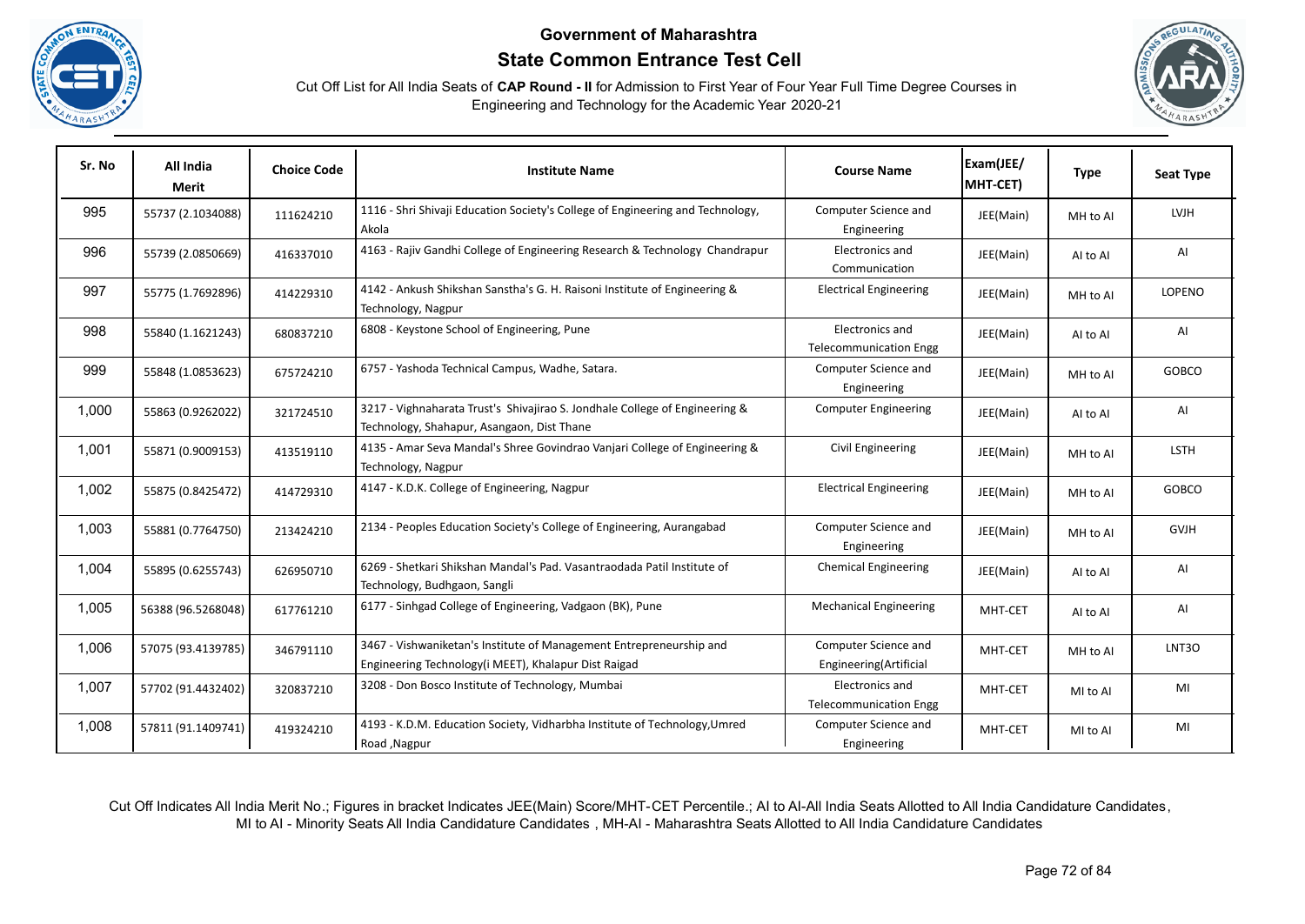





| Sr. No | All India<br><b>Merit</b> | <b>Choice Code</b> | <b>Institute Name</b>                                                                                            | <b>Course Name</b>                               | Exam(JEE/<br>MHT-CET) | <b>Type</b> | <b>Seat Type</b> |
|--------|---------------------------|--------------------|------------------------------------------------------------------------------------------------------------------|--------------------------------------------------|-----------------------|-------------|------------------|
| 1,009  | 58451 (89.3805310)        | 679661210          | 6796 - Bharati Vidyapeeth's College of Engineering, Lavale, Pune                                                 | <b>Mechanical Engineering</b>                    | MHT-CET               | AI to AI    | AI               |
| 1,010  | 58508 (89.2314991)        | 317561210          | 3175 - M.G.M.'s College of Engineering and Technology, Kamothe, Navi<br>Mumbai                                   | <b>Mechanical Engineering</b>                    | MHT-CET               | AI to AI    | AI               |
| 1,011  | 58881 (88.2637824)        | 620637210          | 6206 - Pune District Education Association's College of Engineering, Pune                                        | Electronics and<br><b>Telecommunication Engg</b> | MHT-CET               | MH to Al    | <b>DEFO</b>      |
| 1,012  | 59706 (86.2580042)        | 314692010          | 3146 - Jawahar Education Society's Annasaheb Chudaman Patil College of<br>Engineering, Kharghar, Navi Mumbai     | Computer Science and<br>Engineering (Internet of | MHT-CET               | MH to Al    | LOPENH           |
| 1,013  | 59914 (85.8276357)        | 673237210          | 6732 - Dr. D. Y. Patil School OF Engineering, Lohegaon, Pune                                                     | Electronics and<br><b>Telecommunication Engg</b> | MHT-CET               | MH to Al    | LOBCH            |
| 1,014  | 60590 (84.4179961)        | 673237210          | 6732 - Dr. D. Y. Patil School OF Engineering, Lohegaon, Pune                                                     | Electronics and<br><b>Telecommunication Engg</b> | MHT-CET               | MH to Al    | GNT3O            |
| 1,015  | 60671 (84.2493575)        | 314837210          | 3148 - Mahavir Education Trust's Shah & Anchor Kutchhi Engineering College,<br>Mumbai                            | Electronics and<br><b>Telecommunication Engg</b> | MHT-CET               | AI to AI    | AI               |
| 1,016  | 60800 (83.9184061)        | 111624210          | 1116 - Shri Shivaji Education Society's College of Engineering and Technology,<br>Akola                          | Computer Science and<br>Engineering              | MHT-CET               | MH to Al    | GNT3H            |
| 1,017  | 60808 (83.9184061)        | 318750710          | 3187 - N.Y.S.S.'s Datta Meghe College of Engineering, Airoli, Navi Mumbai                                        | <b>Chemical Engineering</b>                      | MHT-CET               | MH to Al    | LOBCH            |
| 1,018  | 60890 (83.7542269)        | 620761210          | 6207 - Dr. D. Y. Patil Vidya Pratishthan Society's Dr. D. Y. Patil Institute of<br>Technology, Pimpri, Pune      | <b>Mechanical Engineering</b>                    | MHT-CET               | MH to Al    | <b>LSCH</b>      |
| 1,019  | 61433 (82.5103402)        | 632224510          | 6322 - Shree Gajanan Maharaj Shikshan Prasarak Manda'l Sharadchandra<br>Pawar College of Engineering, Dumbarwadi | <b>Computer Engineering</b>                      | MHT-CET               | MH to Al    | GNT1H            |
| 1,020  | 61661 (82.1293083)        | 346024610          | 3460 - Universal College of Engineering, Kaman Dist. Palghar                                                     | <b>Information Technology</b>                    | MHT-CET               | MI to AI    | MI               |
| 1,021  | 62166 (81.0909392)        | 320429310          | 3204 - St. Francis Institute of Technology, Borivali, Mumbai                                                     | <b>Electrical Engineering</b>                    | MHT-CET               | MI to AI    | MI               |
| 1,022  | 62531 (80.2405360)        | 615599710          | 6155 - G.H.Raisoni College of Engineering & Management, Wagholi, Pune                                            | Artificial Intelligence                          | MHT-CET               | MI to AI    | MI               |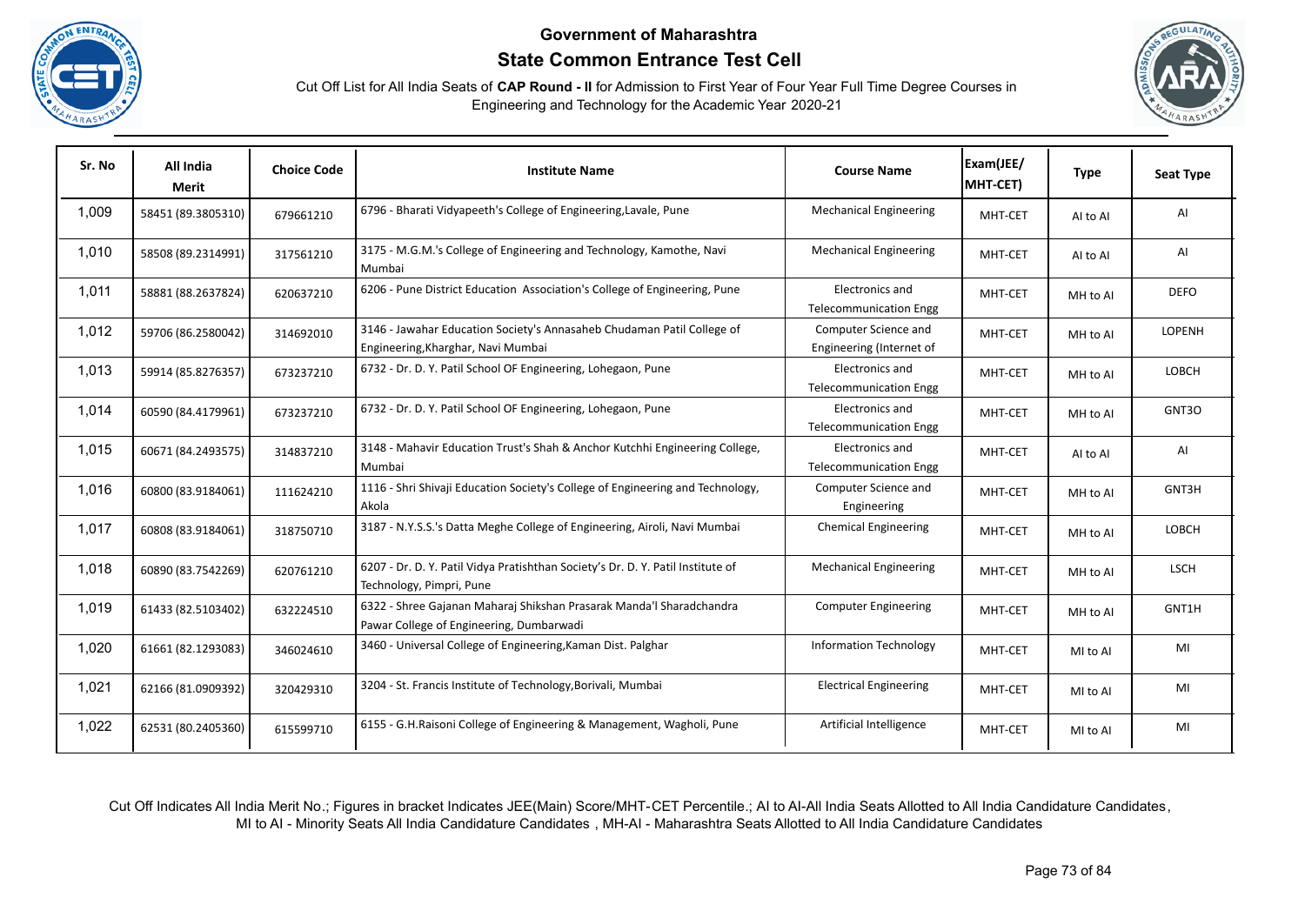





| Sr. No | All India<br>Merit | <b>Choice Code</b> | <b>Institute Name</b>                                                                            | <b>Course Name</b>                                      | Exam(JEE/<br>MHT-CET) | <b>Type</b> | <b>Seat Type</b> |
|--------|--------------------|--------------------|--------------------------------------------------------------------------------------------------|---------------------------------------------------------|-----------------------|-------------|------------------|
| 1,023  | 62737 (79.8387097) | 627724610          | 6277 - Dr. J. J. Magdum Charitable Trust's Dr. J.J. Magdum College of<br>Engineering, Jaysingpur | <b>Information Technology</b>                           | MHT-CET               | AI to AI    | AI               |
| 1,024  | 62882 (79.6426503) | 626537610          | 6265 - Walchand Institute of Technology, Solapur                                                 | <b>Electronics Engineering</b>                          | MHT-CET               | AI to AI    | AI               |
| 1,025  | 63143 (78.9974143) | 212761210          | 2127 - Mahatma Gandhi Missions College of Engineering, Hingoli Rd, Nanded.                       | <b>Mechanical Engineering</b>                           | MHT-CET               | AI to AI    | AI               |
| 1,026  | 63196 (78.9697101) | 677229310          | 6772 - NBN Sinhgad Technical Institutes Campus, Pune                                             | <b>Electrical Engineering</b>                           | MHT-CET               | MH to Al    | GNT3H            |
| 1,027  | 63213 (78.9677306) | 319037210          | 3190 - Terna Engineering College, Nerul, Navi Mumbai                                             | Electronics and<br><b>Telecommunication Engg</b>        | MHT-CET               | AI to AI    | AI               |
| 1,028  | 63431 (78.4854138) | 464961210          | 4649 - Bajaj Institute of Technology, Wardha                                                     | <b>Mechanical Engineering</b>                           | MHT-CET               | MI to AI    | MI               |
| 1,029  | 63565 (78.2390679) | 513029310          | 5130 - Brahma Valley College of Engineering & Research, Trimbakeshwar,<br>Nashik                 | <b>Electrical Engineering</b>                           | MHT-CET               | MH to AI    | GNT1H            |
| 1,030  | 63907 (77.5754000) | 414524610          | 4145 - Wainganga College of Engineering and Management, Dongargaon,<br>Nagpur                    | <b>Information Technology</b>                           | MHT-CET               | MH to Al    | <b>GOBCH</b>     |
| 1,031  | 64067 (77.3580833) | 662524510          | 6625 - Universal College of Engineering & Research, Sasewadi                                     | <b>Computer Engineering</b>                             | MHT-CET               | AI to AI    | AI               |
| 1,032  | 64436 (76.3903463) | 413424210          | 4134 - Guru Nanak Institute of Engineering & Technology, Kalmeshwar, Nagpur                      | Computer Science and<br>Engineering                     | MHT-CET               | AI to AI    | AI               |
| 1,033  | 65029 (75.3078091) | 641937010          | 6419 - Nutan College of Engineering and Research, Talegaon Dabhade Tal.<br>Maval, Pune           | Electronics and<br>Communication                        | MHT-CET               | MH to AI    | <b>GOBCH</b>     |
| 1,034  | 65043 (75.1845836) | 413937210          | 4139 - Samridhi Sarwajanik Charitable Trust, Jhulelal Institute of Technology,<br>Nagpur         | Electronics and<br><b>Telecommunication Engg</b>        | MHT-CET               | MI to AI    | MI               |
| 1,035  | 65078 (75.1527993) | 627724610          | 6277 - Dr. J. J. Magdum Charitable Trust's Dr. J.J. Magdum College of<br>Engineering, Jaysingpur | <b>Information Technology</b>                           | MHT-CET               | MH to Al    | <b>GOBCH</b>     |
| 1,036  | 65119 (75.0903326) | 677237210          | 6772 - NBN Sinhgad Technical Institutes Campus, Pune                                             | <b>Electronics and</b><br><b>Telecommunication Engg</b> | MHT-CET               | AI to AI    | AI               |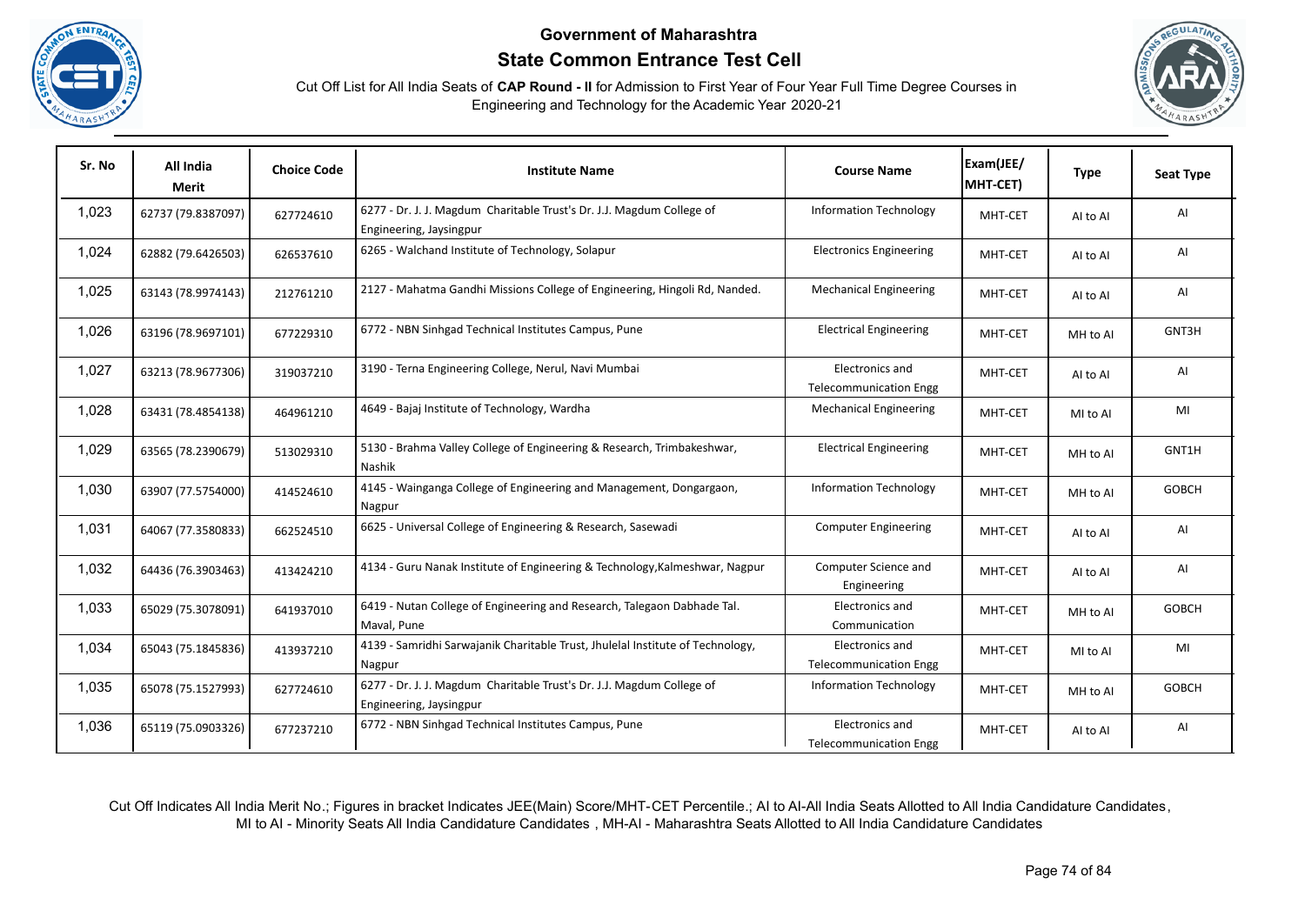





| Sr. No | All India<br>Merit | <b>Choice Code</b> | <b>Institute Name</b>                                                                                            | <b>Course Name</b>                               | Exam(JEE/<br>MHT-CET) | <b>Type</b> | <b>Seat Type</b> |
|--------|--------------------|--------------------|------------------------------------------------------------------------------------------------------------------|--------------------------------------------------|-----------------------|-------------|------------------|
| 1,037  | 65589 (74.3378698) | 319629310          | 3196 - Lokmanya Tilak College of Engineering, Kopar Khairane, Navi Mumbai                                        | <b>Electrical Engineering</b>                    | MHT-CET               | MH to AI    | <b>GOPENH</b>    |
| 1,038  | 65969 (73.5329037) | 251624210          | 2516 - International Centre Of Excellence In Engineering and Management<br>(ICEEM)                               | Computer Science and<br>Engineering              | MHT-CET               | MH to Al    | GNT1H            |
| 1,039  | 66626 (72.1185753) | 320224510          | 3202 - Rajendra Mane College of Engineering & Technology Ambav Deorukh                                           | <b>Computer Engineering</b>                      | MHT-CET               | MH to Al    | <b>GOBCO</b>     |
| 1,040  | 66726 (71.9509242) | 111724210          | 1117 - Janata Shikshan Prasarak Mandal's Babasaheb Naik College Of<br>Engineering, Pusad                         | Computer Science and<br>Engineering              | MHT-CET               | Al to Al    | AI               |
| 1,041  | 66777 (71.9188431) | 320861210          | 3208 - Don Bosco Institute of Technology, Mumbai                                                                 | <b>Mechanical Engineering</b>                    | MHT-CET               | MH to AI    | LOPENH           |
| 1,042  | 66912 (71.6974982) | 417229310          | 4172 - Anjuman College of Engineering & Technology, Nagpur                                                       | <b>Electrical Engineering</b>                    | MHT-CET               | MH to Al    | LOPENO           |
| 1,043  | 67275 (71.0406477) | 320329310          | 3203 - Atharva College of Engineering, Malad (West), Mumbai                                                      | <b>Electrical Engineering</b>                    | MHT-CET               | Al to Al    | AI               |
| 1,044  | 67301 (71.0406477) | 630761210          | 6307 - Dhole Patil Education Society, Dhole Patil College of Engineering,<br>Wagholi, Tal. Haveli                | <b>Mechanical Engineering</b>                    | MHT-CET               | MH to Al    | GNT2H            |
| 1,045  | 67338 (70.9682177) | 314692010          | 3146 - Jawahar Education Society's Annasaheb Chudaman Patil College of<br>Engineering, Kharghar, Navi Mumbai     | Computer Science and<br>Engineering (Internet of | MHT-CET               | MH to Al    | <b>GVJH</b>      |
| 1,046  | 67386 (70.8036549) | 681524510          | 6815 - Vidya Prasarini Sabha's College of Engineering & Technology, Lonavala                                     | <b>Computer Engineering</b>                      | MHT-CET               | Al to Al    | AI               |
| 1,047  | 67413 (70.8036549) | 322119110          | 3221 - Late Shri. Vishnu Waman Thakur Charitable Trust, Viva Institute of<br>Technology, Shirgaon                | Civil Engineering                                | MHT-CET               | MH to Al    | GNT1H            |
| 1,048  | 68044 (69.7264390) | 632224510          | 6322 - Shree Gajanan Maharaj Shikshan Prasarak Manda'l Sharadchandra<br>Pawar College of Engineering, Dumbarwadi | <b>Computer Engineering</b>                      | MHT-CET               | MH to Al    | <b>LSCH</b>      |
| 1,049  | 68254 (69.4150658) | 517024210          | 5170 - Hindi Seva Mandal's Shri Sant Gadgebaba College of Engineering &<br>Technology, Bhusawal                  | Computer Science and<br>Engineering              | MHT-CET               | MI to AI    | MI               |
| 1,050  | 68389 (68.8692973) | 411661210          | 4116 - Ankush Shikshan Sanstha's G.H.Raisoni College of Engineering, Nagpur                                      | <b>Mechanical Engineering</b>                    | MHT-CET               | MI to AI    | MI               |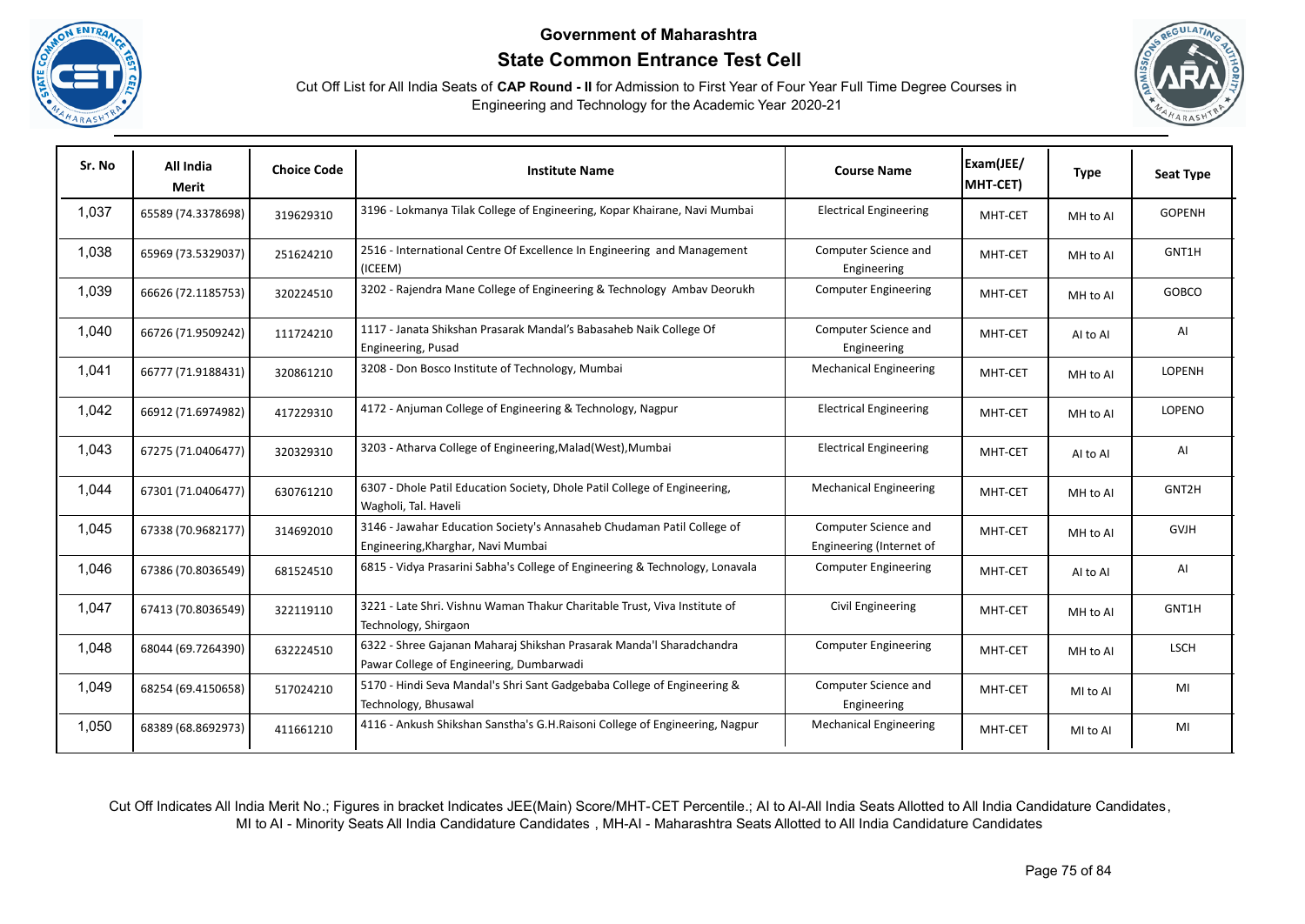





| Sr. No | All India<br>Merit | <b>Choice Code</b> | <b>Institute Name</b>                                                                                                          | <b>Course Name</b>                               | Exam(JEE/<br>MHT-CET) | <b>Type</b> | <b>Seat Type</b> |
|--------|--------------------|--------------------|--------------------------------------------------------------------------------------------------------------------------------|--------------------------------------------------|-----------------------|-------------|------------------|
| 1,051  | 68491 (68.4657413) | 342390010          | 3423 - Shree L.R. Tiwari College of Engineering, Mira Road, Mumbai                                                             | <b>Electronics and Computer</b><br>Science       | MHT-CET               | MI to AI    | MI               |
| 1,052  | 69194 (67.4741077) | 321924510          | 3219 - Koti Vidya Charitable Trust's Smt. Alamuri Ratnamala Institute of<br>Engineering and Technology, Sapgaon, Tal. Shahapur | <b>Computer Engineering</b>                      | MHT-CET               | MH to Al    | LOPENO           |
| 1,053  | 69458 (66.7530038) | 314699510          | 3146 - Jawahar Education Society's Annasaheb Chudaman Patil College of<br>Engineering, Kharghar, Navi Mumbai                   | Artificial Intelligence and<br>Data Science      | MHT-CET               | MH to Al    | GNT10            |
| 1,054  | 69570 (66.5276503) | 663437210          | 6634 - KJEI's Trinity Academy of Engineering, Yewalewadi, Pune                                                                 | Electronics and<br><b>Telecommunication Engg</b> | MHT-CET               | MH to Al    | GNT1H            |
| 1,055  | 69614 (66.5276503) | 614924610          | 6149 - Choudhary Attar Singh Yadav Memorial Trust, Siddhant College of<br>Engineering, Maval                                   | <b>Information Technology</b>                    | MHT-CET               | Al to Al    | AI               |
| 1,056  | 69679 (66.4468478) | 417229310          | 4172 - Anjuman College of Engineering & Technology, Nagpur                                                                     | <b>Electrical Engineering</b>                    | MHT-CET               | MH to AI    | <b>GOPENO</b>    |
| 1,057  | 70031 (65.4062424) | 319292010          | 3192 - Smt. Indira Gandhi College of Engineering, Navi Mumbai                                                                  | Computer Science and<br>Engineering (Internet of | MHT-CET               | MH to Al    | LOPENH           |
| 1,058  | 70141 (65.2761370) | 618537210          | 6185 - Sinhagad Institute of Technology, Lonavala                                                                              | Electronics and<br><b>Telecommunication Engg</b> | MHT-CET               | AI to AI    | AI               |
| 1,059  | 70166 (65.2761370) | 225024210          | 2250 - Aurangabad College of Engineering, Naygaon Savangi, Aurangabad                                                          | Computer Science and<br>Engineering              | MHT-CET               | Al to Al    | AI               |
| 1,060  | 70263 (65.0496408) | 614561210          | 6145 - JSPM'S Jaywantrao Sawant College of Engineering, Pune                                                                   | <b>Mechanical Engineering</b>                    | MHT-CET               | MH to Al    | <b>GOBCH</b>     |
| 1,061  | 70391 (64.9952068) | 320161210          | 3201 - Rizvi Education Society's Rizvi College of Engineering, Bandra, Mumbai                                                  | <b>Mechanical Engineering</b>                    | MHT-CET               | MI to AI    | MI               |
| 1,062  | 70414 (64.9952068) | 320761210          | 3207 - Mahatma Education Society's Pillai College of Engineering, New Panvel                                                   | <b>Mechanical Engineering</b>                    | MHT-CET               | MI to AI    | MI               |
| 1,063  | 70800 (64.0086029) | 343624510          | 3436 - B.R. Harne College of Engineering & Technology, Karav, Tal-Ambernath.                                                   | <b>Computer Engineering</b>                      | MHT-CET               | MH to Al    | GNT10            |
| 1,064  | 70995 (63.5097493) | 318319110          | 3183 - Anjuman-I-Islam's M.H. Saboo Siddik College of Engineering, Byculla,<br>Mumbai                                          | Civil Engineering                                | MHT-CET               | Al to Al    | AI               |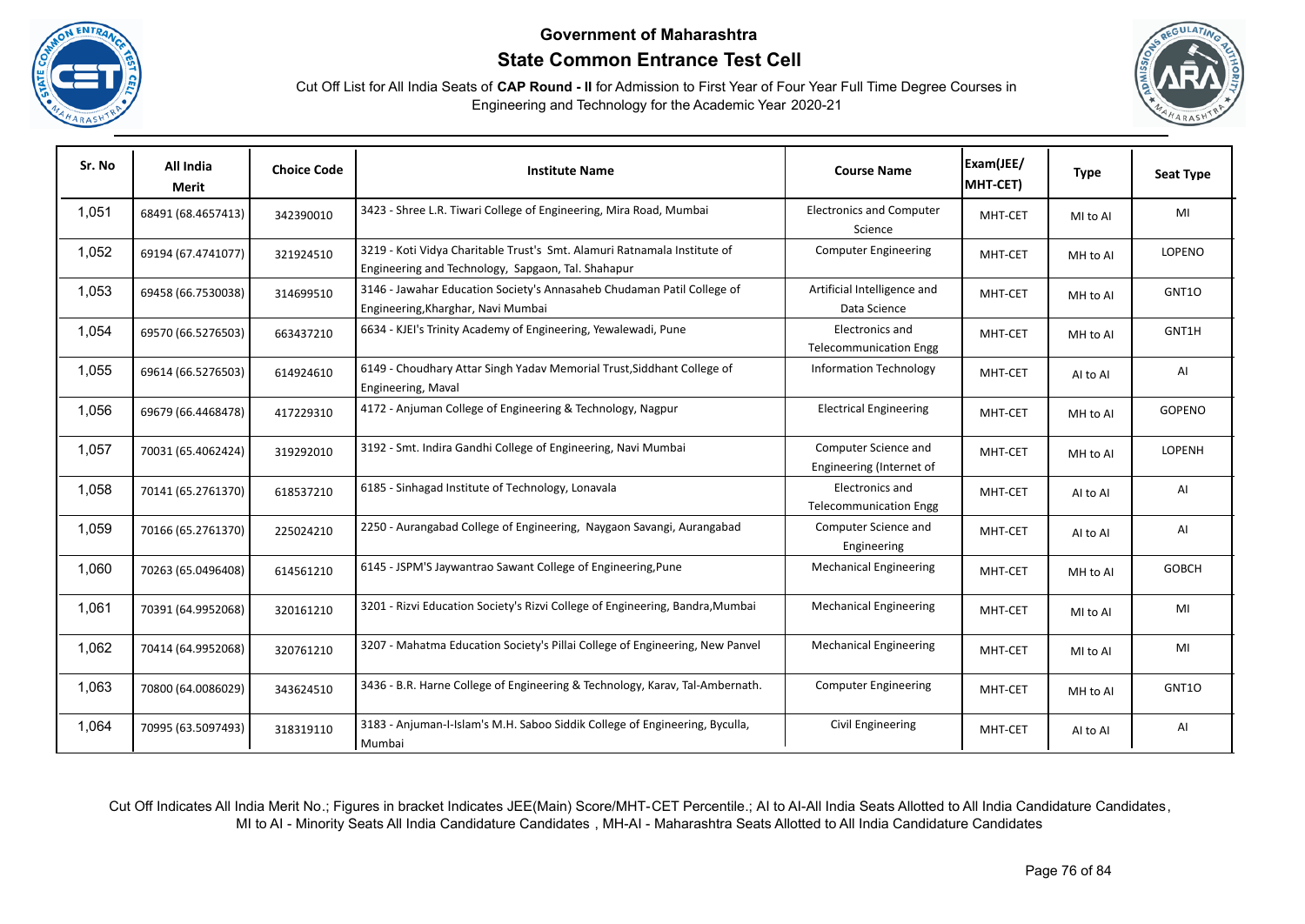





| Sr. No | All India<br><b>Merit</b> | <b>Choice Code</b> | <b>Institute Name</b>                                                                                                      | <b>Course Name</b>                                      | Exam(JEE/<br>MHT-CET) | <b>Type</b> | <b>Seat Type</b> |
|--------|---------------------------|--------------------|----------------------------------------------------------------------------------------------------------------------------|---------------------------------------------------------|-----------------------|-------------|------------------|
| 1,065  | 71102 (63.4007679)        | 415108210          | 4151 - Vidarbha Bahu-Uddeshiya Shikshan Sanstha's Tulshiramji Gaikwad Patil<br>College of Engineering & Technology, Nagpur | <b>Bio Technology</b>                                   | MHT-CET               | MH to AI    | <b>LVJH</b>      |
| 1,066  | 71763 (61.8218588)        | 630737210          | 6307 - Dhole Patil Education Society, Dhole Patil College of Engineering,<br>Wagholi, Tal. Haveli                          | Electronics and<br><b>Telecommunication Engg</b>        | MHT-CET               | MH to Al    | <b>GOBCH</b>     |
| 1,067  | 71817 (61.8218588)        | 618237210          | 6182 - Sinhgad Technical Education Society, Sinhgad Institute of Technology<br>and Science, Narhe (Ambegaon)               | Electronics and<br><b>Telecommunication Engg</b>        | MHT-CET               | AI to AI    | AI               |
| 1,068  | 71937 (61.5583855)        | 318750710          | 3187 - N.Y.S.S.'s Datta Meghe College of Engineering, Airoli, Navi Mumbai                                                  | <b>Chemical Engineering</b>                             | MHT-CET               | MH to Al    | <b>GSTO</b>      |
| 1,069  | 72135 (61.3998819)        | 627862510          | 6278 - All India Shri Shivaji Memorial Society's College of Engineering, Pune                                              | Mechanical<br>Engineering[Sandwich]                     | MHT-CET               | MH to Al    | GNT2H            |
| 1,070  | 72509 (60.5737104)        | 318837210          | 3188 - Vasantdada Patil Pratishthan's College Of Engineering and Visual Arts,<br>Sion. Mumbai                              | <b>Electronics and</b><br><b>Telecommunication Engg</b> | MHT-CET               | MH to Al    | <b>LOBCH</b>     |
| 1,071  | 72578 (60.5737104)        | 410424610          | 4104 - Kavi Kulguru Institute of Technology & Science, Ramtek                                                              | <b>Information Technology</b>                           | MHT-CET               | AI to AI    | AI               |
| 1,072  | 72878 (59.6157997)        | 319037210          | 3190 - Terna Engineering College, Nerul, Navi Mumbai                                                                       | Electronics and<br><b>Telecommunication Engg</b>        | MHT-CET               | MH to Al    | LOPENO           |
| 1,073  | 72997 (59.4507403)        | 620746610          | 6207 - Dr. D. Y. Patil Vidya Pratishthan Society's Dr. D. Y. Patil Institute of<br>Technology, Pimpri, Pune                | Instrumentation<br>Engineering                          | MHT-CET               | MH to Al    | GNT1H            |
| 1,074  | 73444 (58.7564176)        | 690124210          | 6901 - MAEER's MIT College of Railway Engineering and Research, Jamgaon,<br>Barshi                                         | Computer Science and<br>Engineering                     | MHT-CET               | AI to AI    | AI               |
| 1,075  | 73466 (58.7564176)        | 620637210          | 6206 - Pune District Education Association's College of Engineering, Pune                                                  | Electronics and<br><b>Telecommunication Engg</b>        | MHT-CET               | MH to Al    | GNT3H            |
| 1,076  | 73825 (57.9531237)        | 415100210          | 4151 - Vidarbha Bahu-Uddeshiya Shikshan Sanstha's Tulshiramji Gaikwad Patil<br>College of Engineering & Technology, Nagpur | <b>Aeronautical Engineering</b>                         | MHT-CET               | MH to Al    | GOBCO            |
| 1,077  | 74402 (56.4501671)        | 319292010          | 3192 - Smt. Indira Gandhi College of Engineering, Navi Mumbai                                                              | Computer Science and<br>Engineering (Internet of        | MHT-CET               | AI to AI    | AI               |
| 1,078  | 75460 (54.1568222)        | 346524510          | 3465 - Ideal Institute of Technology, Wada, Dist. Thane                                                                    | <b>Computer Engineering</b>                             | MHT-CET               | MH to Al    | <b>GVJH</b>      |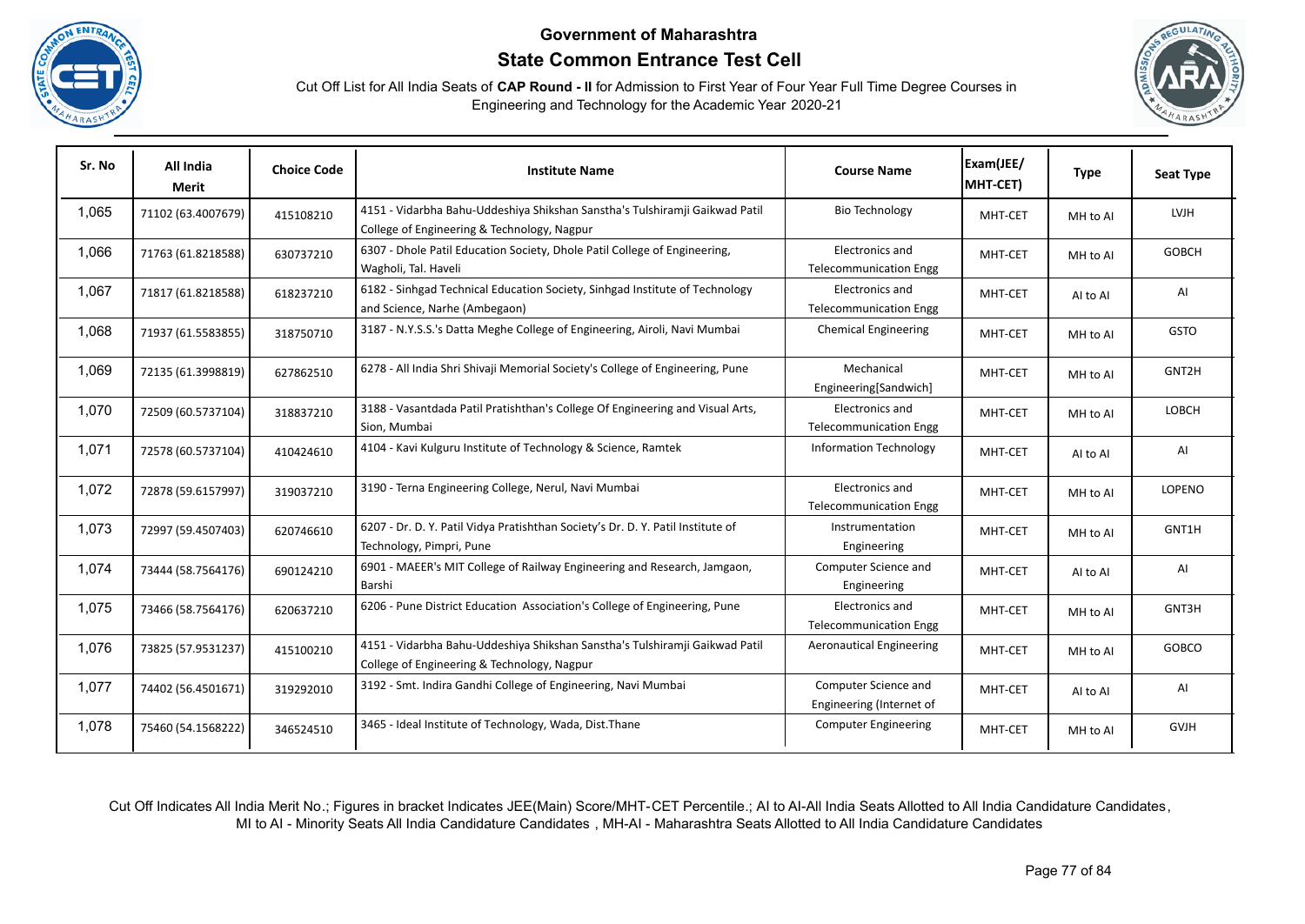





| Sr. No | All India<br>Merit | <b>Choice Code</b> | <b>Institute Name</b>                                                                                    | <b>Course Name</b>                               | Exam(JEE/<br>MHT-CET) | <b>Type</b> | <b>Seat Type</b> |
|--------|--------------------|--------------------|----------------------------------------------------------------------------------------------------------|--------------------------------------------------|-----------------------|-------------|------------------|
| 1,079  | 75510 (54.1568222) | 314837210          | 3148 - Mahavir Education Trust's Shah & Anchor Kutchhi Engineering College,<br>Mumbai                    | Electronics and<br><b>Telecommunication Engg</b> | MHT-CET               | MI to AI    | MI               |
| 1,080  | 75814 (53.3681417) | 675929310          | 6759 - Shree Ramchandra College of Engineering, Lonikand, Pune                                           | <b>Electrical Engineering</b>                    | MHT-CET               | MH to Al    | GNT3H            |
| 1,081  | 76031 (52.9257123) | 641937010          | 6419 - Nutan College of Engineering and Research, Talegaon Dabhade Tal.<br>Maval, Pune                   | Electronics and<br>Communication                 | MHT-CET               | MH to Al    | <b>GSCH</b>      |
| 1,082  | 76089 (52.9257123) | 678637210          | 6786 - Dr. D. Y. Patil School of Engineering & Technology, Charholi(Bk), Via<br>Lohgaon, Pune            | Electronics and<br><b>Telecommunication Engg</b> | MHT-CET               | MH to Al    | GNT3H            |
| 1,083  | 76488 (52.0094388) | 347561210          | 3475 - A. P. Shah Institute of Technology, Thane                                                         | <b>Mechanical Engineering</b>                    | MHT-CET               | MH to Al    | <b>GOPENO</b>    |
| 1,084  | 76531 (52.0094388) | 544929310          | 5449 - Shri Vile Parle Kelavani Mandal's Institute of Technology, Dhule                                  | <b>Electrical Engineering</b>                    | MHT-CET               | Al to Al    | AI               |
| 1,085  | 76826 (50.9892798) | 675824510          | 6758 - Sahyadri Valley College of Engineering & Technology, Rajuri, Pune.                                | <b>Computer Engineering</b>                      | MHT-CET               | MH to Al    | <b>LSCH</b>      |
| 1,086  | 76833 (50.9892798) | 680219110          | 6802 - Dr. D.Y.Patil Institute of Engineering, Management & Reseach, Akurdi,<br>Pune                     | Civil Engineering                                | MHT-CET               | MH to Al    | LOBCO            |
| 1,087  | 76870 (50.9892798) | 320337610          | 3203 - Atharva College of Engineering, Malad (West), Mumbai                                              | <b>Electronics Engineering</b>                   | MHT-CET               | MH to Al    | <b>GOBCH</b>     |
| 1,088  | 77720 (49.4727527) | 680324210          | 6803 - Sant Gajanan Maharaj College of Engineering, Gadhinglaj                                           | Computer Science and<br>Engineering              | MHT-CET               | Al to Al    | AI               |
| 1,089  | 77768 (49.3169168) | 617619110          | 6176 - G. H.Raisoni Institute of Engineering and Technology, Wagholi, Pune                               | Civil Engineering                                | MHT-CET               | MH to AI    | <b>GOPENO</b>    |
| 1,090  | 78032 (48.4998921) | 350324510          | 3503 - Indala College Of Engineering, Bapsai Tal.Kalyan                                                  | <b>Computer Engineering</b>                      | MHT-CET               | MH to Al    | GNT2H            |
| 1,091  | 78064 (48.4998921) | 621924210          | 6219 - KSGBS's Bharat- Ratna Indira Gandhi College of Engineering, Kegaon,<br>Solapur                    | Computer Science and<br>Engineering              | MHT-CET               | MH to Al    | GNT2H            |
| 1,092  | 78080 (48.1429399) | 314724510          | 3147 - Saraswati Education Society, Yadavrao Tasgaonkar Institute of<br>Engineering & Technology, Karjat | <b>Computer Engineering</b>                      | MHT-CET               | MH to Al    | GNT2H            |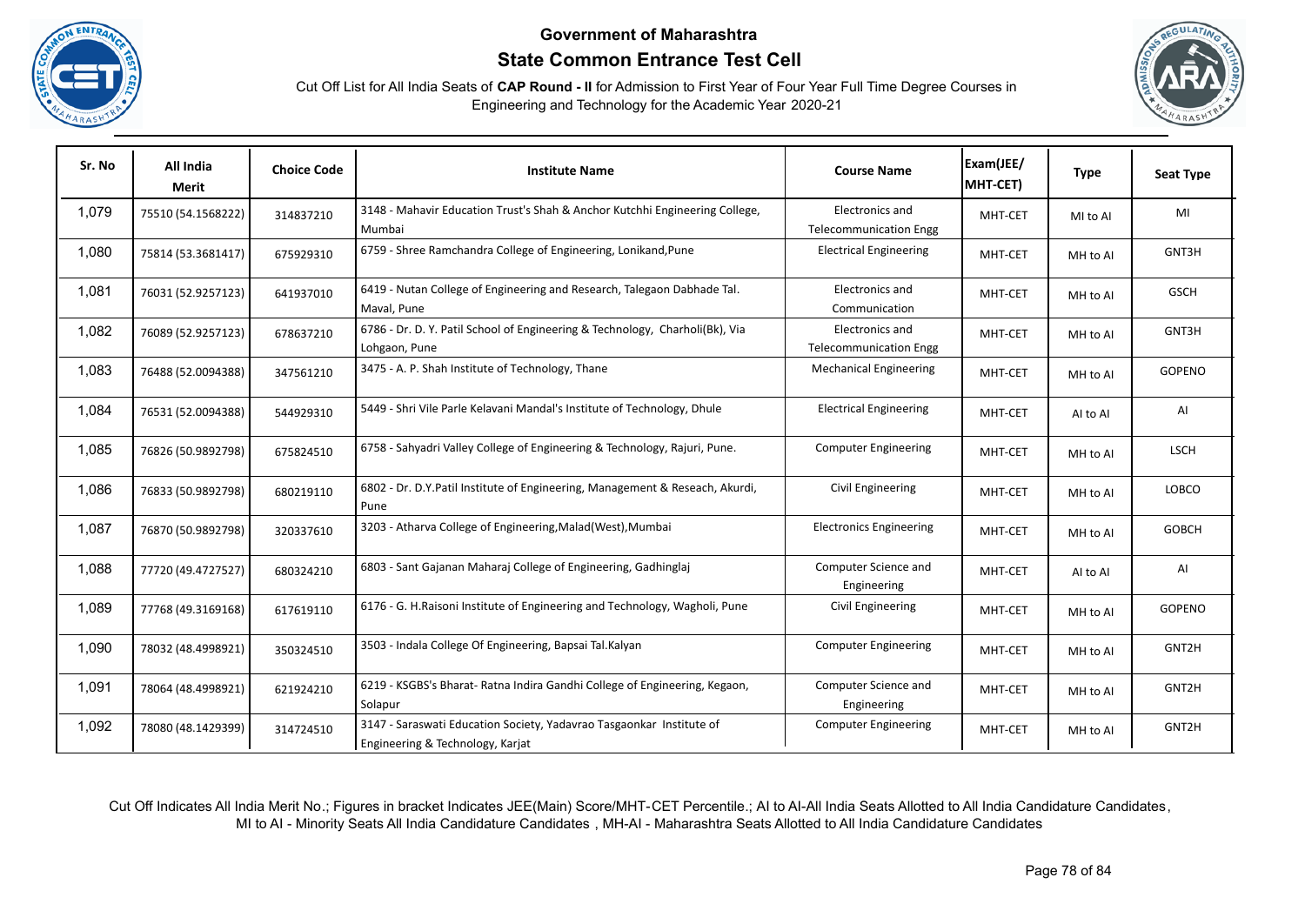





| Sr. No | All India<br>Merit | <b>Choice Code</b> | <b>Institute Name</b>                                                                                                | <b>Course Name</b>                               | Exam(JEE/<br>MHT-CET) | <b>Type</b> | <b>Seat Type</b> |
|--------|--------------------|--------------------|----------------------------------------------------------------------------------------------------------------------|--------------------------------------------------|-----------------------|-------------|------------------|
| 1,093  | 78198 (47.7783049) | 317537210          | 3175 - M.G.M.'s College of Engineering and Technology, Kamothe, Navi<br>Mumbai                                       | Electronics and<br><b>Telecommunication Engg</b> | MHT-CET               | MH to Al    | <b>LSTH</b>      |
| 1,094  | 78310 (47.7445862) | 622261210          | 6222 - Dattajirao Kadam Technical Education Society's Textile & Engineering<br>Institute, Ichalkaranji.              | <b>Mechanical Engineering</b>                    | MHT-CET               | Al to Al    | AI               |
| 1,095  | 78401 (47.5835199) | 413737210          | 4137 - Sir Shantilal Badjate Charitable Trust's S. B. Jain Institute of technology,<br>Management & Research, Nagpur | Electronics and<br><b>Telecommunication Engg</b> | MHT-CET               | MI to AI    | MI               |
| 1,096  | 78548 (46.7882164) | 320119110          | 3201 - Rizvi Education Society's Rizvi College of Engineering, Bandra, Mumbai                                        | Civil Engineering                                | MHT-CET               | MI to AI    | MI               |
| 1,097  | 78879 (46.3613397) | 662261210          | 6622 - ISBM College Of Engineering Pune                                                                              | <b>Mechanical Engineering</b>                    | MHT-CET               | MH to AI    | <b>GOPENH</b>    |
| 1,098  | 78884 (46.3613397) | 413524610          | 4135 - Amar Seva Mandal's Shree Govindrao Vanjari College of Engineering &<br>Technology, Nagpur                     | <b>Information Technology</b>                    | MHT-CET               | Al to Al    | AI               |
| 1,099  | 78899 (46.3613397) | 413519110          | 4135 - Amar Seva Mandal's Shree Govindrao Vanjari College of Engineering &<br>Technology, Nagpur                     | Civil Engineering                                | MHT-CET               | MH to AI    | <b>GSCH</b>      |
| 1,100  | 78912 (46.3613397) | 675561210          | 6755 - JSPM Narhe Technical Campus, Pune.                                                                            | <b>Mechanical Engineering</b>                    | MHT-CET               | AI to AI    | AI               |
| 1,101  | 78939 (46.3475664) | 314692010          | 3146 - Jawahar Education Society's Annasaheb Chudaman Patil College of<br>Engineering, Kharghar, Navi Mumbai         | Computer Science and<br>Engineering (Internet of | MHT-CET               | MH to Al    | <b>LSTH</b>      |
| 1,102  | 78960 (46.3475664) | 618737210          | 6187 - Sinhgad Academy of Engineering, Kondhwa (BK) Kondhwa-Saswad<br>Road, Pune                                     | Electronics and<br><b>Telecommunication Engg</b> | MHT-CET               | MH to Al    | GNT3H            |
| 1,103  | 79453 (44.8086964) | 416337010          | 4163 - Rajiv Gandhi College of Engineering Research & Technology Chandrapur                                          | Electronics and<br>Communication                 | MHT-CET               | MH to Al    | <b>ORPHAN</b>    |
| 1,104  | 79946 (43.4221623) | 211419110          | 2114 - Deogiri Institute of Engineering and Management Studies, Aurangabad                                           | Civil Engineering                                | MHT-CET               | Al to Al    | AI               |
| 1,105  | 79953 (43.4221623) | 413961210          | 4139 - Samridhi Sarwajanik Charitable Trust, Jhulelal Institute of Technology,<br>Nagpur                             | <b>Mechanical Engineering</b>                    | MHT-CET               | MH to AI    | <b>GOPENH</b>    |
| 1,106  | 79961 (43.4221623) | 664319110          | 6643 - S K N Sinhgad College of Engineering, Korti Tal. Pandharpur Dist Solapur                                      | Civil Engineering                                | MHT-CET               | Al to Al    | AI               |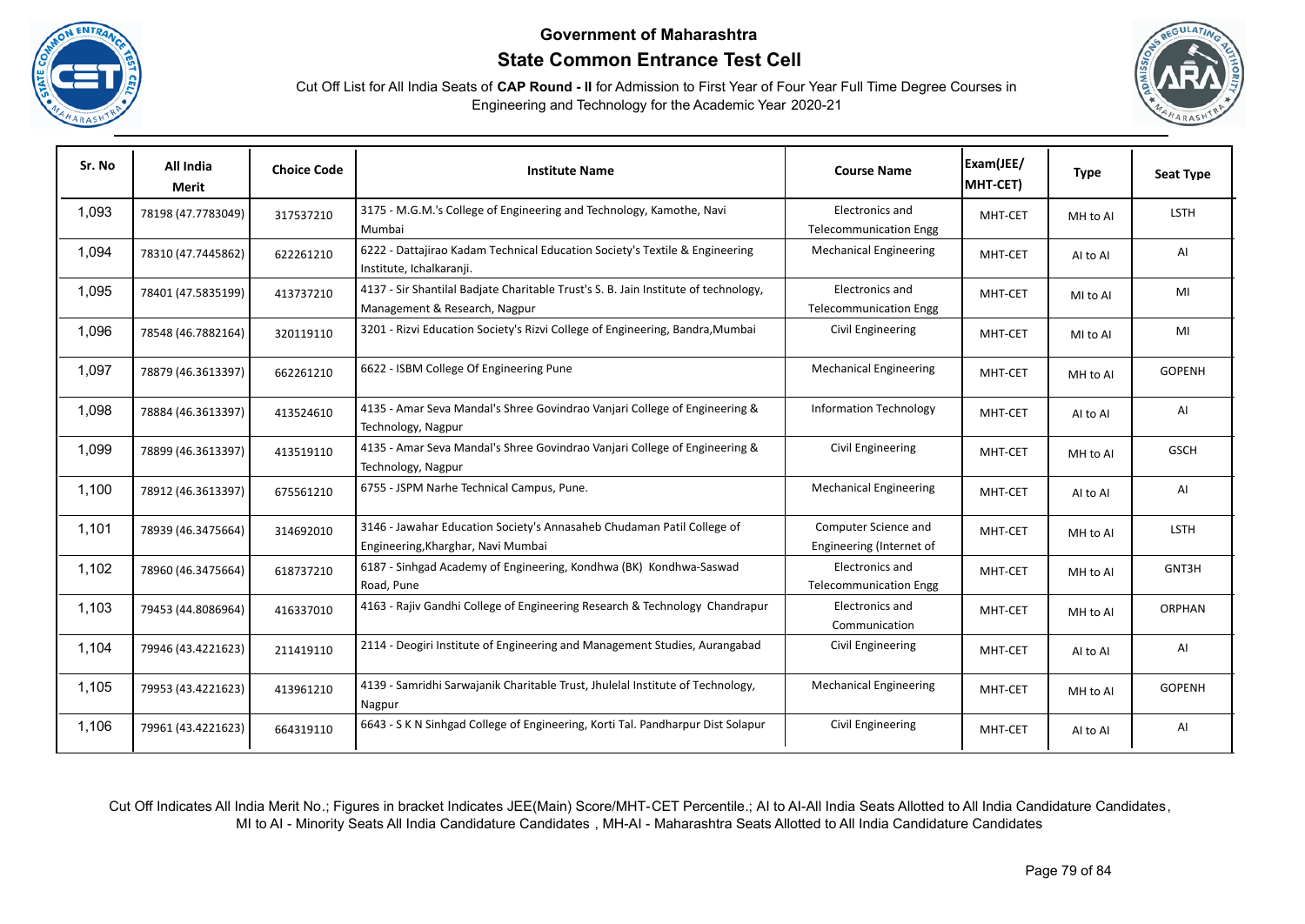





| Sr. No | All India<br>Merit | <b>Choice Code</b> | <b>Institute Name</b>                                                                                          | <b>Course Name</b>                               | Exam(JEE/<br>MHT-CET) | <b>Type</b> | <b>Seat Type</b> |
|--------|--------------------|--------------------|----------------------------------------------------------------------------------------------------------------|--------------------------------------------------|-----------------------|-------------|------------------|
| 1,107  | 80290 (43.0561348) | 516419110          | 5164 - P.S.G.V.P. Mandal's D.N. Patel College of Engineering, Shahada, Dist.<br>Nandurbar                      | Civil Engineering                                | MHT-CET               | MH to Al    | <b>GOPENO</b>    |
| 1,108  | 80318 (42.9189281) | 413424210          | 4134 - Guru Nanak Institute of Engineering & Technology, Kalmeshwar, Nagpur                                    | Computer Science and<br>Engineering              | MHT-CET               | MH to Al    | GSCO             |
| 1,109  | 80369 (42.9189281) | 414419110          | 4144 - Shri. Sai Shikshan Sanstha, Nagpur Institute of Technology, Nagpur                                      | Civil Engineering                                | MHT-CET               | MH to Al    | <b>GVJH</b>      |
| 1,110  | 80525 (42.6018901) | 417999510          | 4179 - Lokmanya Tilak Jankalyan Shiksan Sanstha, Priyadarshini Indira Gandhi<br>College of Engineering, Nagpur | Artificial Intelligence and<br>Data Science      | MHT-CET               | MI to AI    | MI               |
| 1,111  | 80636 (41.8722328) | 314692010          | 3146 - Jawahar Education Society's Annasaheb Chudaman Patil College of<br>Engineering, Kharghar, Navi Mumbai   | Computer Science and<br>Engineering (Internet of | MHT-CET               | MH to Al    | <b>GSTH</b>      |
| 1,112  | 80736 (41.7486972) | 675561210          | 6755 - JSPM Narhe Technical Campus, Pune.                                                                      | <b>Mechanical Engineering</b>                    | MHT-CET               | MH to Al    | LNT1H            |
| 1,113  | 81104 (40.4705684) | 620661210          | 6206 - Pune District Education Association's College of Engineering, Pune                                      | <b>Mechanical Engineering</b>                    | MHT-CET               | MH to Al    | GNT2H            |
| 1,114  | 81356 (40.1592803) | 412337210          | 4123 - Lokmanya Tilak Jankalyan Shikshan Sanstha, Priyadarshani College of<br>Engineering, Nagpur              | Electronics and<br><b>Telecommunication Engg</b> | MHT-CET               | MH to Al    | <b>GOPENH</b>    |
| 1,115  | 82021 (38.2669197) | 641961210          | 6419 - Nutan College of Engineering and Research, Talegaon Dabhade Tal.<br>Maval, Pune                         | <b>Mechanical Engineering</b>                    | MHT-CET               | MH to Al    | GNT1H            |
| 1,116  | 82472 (37.0602202) | 626792210          | 6267 - Kolhapur Institute of Technology's College of Engineering(Autonomous),<br>Kolhapur                      | Civil and Environmental<br>Engineering           | MHT-CET               | AI to AI    | AI               |
| 1,117  | 83482 (34.4633689) | 211319110          | 2113 - G. S. Mandal's Maharashtra Institute of Technology, Aurangabad                                          | Civil Engineering                                | MHT-CET               | AI to AI    | AI               |
| 1,118  | 83955 (33.2795222) | 614924510          | 6149 - Choudhary Attar Singh Yadav Memorial Trust, Siddhant College of<br>Engineering, Maval                   | <b>Computer Engineering</b>                      | MHT-CET               | AI to AI    | AI               |
| 1,119  | 84258 (32.0471506) | 112050710          | 1120 - Jawaharlal Darda Institute of Engineering and Technology, Yavatmal                                      | <b>Chemical Engineering</b>                      | MHT-CET               | AI to AI    | AI               |
| 1,120  | 84378 (31.5327984) | 627537210          | 6275 - Shivnagar Vidya Prasarak Mandal's College of Engineering,<br>Malegaon-Baramati                          | Electronics and<br><b>Telecommunication Engg</b> | MHT-CET               | Al to Al    | AI               |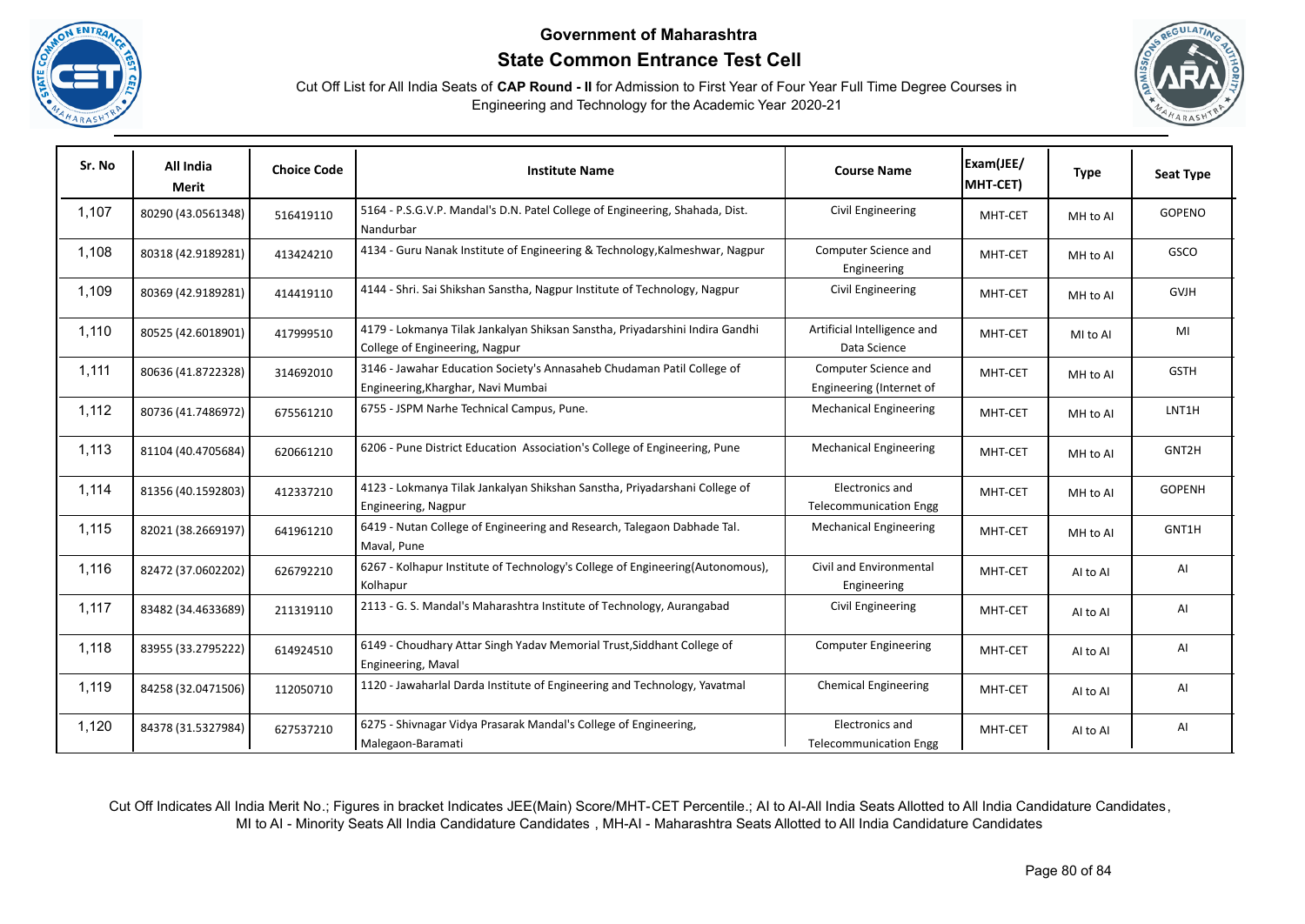





| Sr. No | All India<br>Merit | <b>Choice Code</b> | <b>Institute Name</b>                                                                                                      | <b>Course Name</b>                               | Exam(JEE/<br>MHT-CET) | <b>Type</b> | <b>Seat Type</b> |
|--------|--------------------|--------------------|----------------------------------------------------------------------------------------------------------------------------|--------------------------------------------------|-----------------------|-------------|------------------|
| 1,121  | 84548 (31.3412678) | 346524510          | 3465 - Ideal Institute of Technology, Wada, Dist. Thane                                                                    | <b>Computer Engineering</b>                      | MHT-CET               | MH to Al    | <b>GOBCH</b>     |
| 1,122  | 85345 (28.5418221) | 541124510          | 5411 - Maulana Mukhtar Ahmad Nadvi Technical Campus, Malegaon.                                                             | <b>Computer Engineering</b>                      | MHT-CET               | MH to Al    | LOPENO           |
| 1,123  | 85414 (28.4430122) | 631762410          | 6317 - Sharad Institute of Technology College of Engineering,<br>Yadrav(Ichalkaranji)                                      | <b>Mechatronics Engineering</b>                  | MHT-CET               | Al to Al    | AI               |
| 1,124  | 85784 (28.0907404) | 320790010          | 3207 - Mahatma Education Society's Pillai College of Engineering, New Panvel                                               | <b>Electronics and Computer</b><br>Science       | MHT-CET               | MI to AI    | MI               |
| 1,125  | 85787 (28.0164041) | 413537210          | 4135 - Amar Seva Mandal's Shree Govindrao Vanjari College of Engineering &<br>Technology, Nagpur                           | Electronics and<br><b>Telecommunication Engg</b> | MHT-CET               | Al to Al    | AI               |
| 1,126  | 86594 (25.0443150) | 673237210          | 6732 - Dr. D. Y. Patil School OF Engineering, Lohegaon, Pune                                                               | Electronics and<br><b>Telecommunication Engg</b> | MHT-CET               | MH to AI    | LOBCO            |
| 1,127  | 86606 (25.0443150) | 417737010          | 4177 - Priyadarshini Bhagwati College of Engineering, Harpur Nagar, Umred<br>Road, Nagpur                                  | Electronics and<br>Communication                 | MHT-CET               | MI to AI    | MI               |
| 1,128  | 86822 (24.7663165) | 343937210          | 3439 - Anjuman-I-Islam's Kalsekar Technical Campus, Panvel                                                                 | Electronics and<br><b>Telecommunication Engg</b> | MHT-CET               | MH to AI    | <b>GOPENH</b>    |
| 1,129  | 86983 (24.0395251) | 347537210          | 3475 - A. P. Shah Institute of Technology, Thane                                                                           | Electronics and<br><b>Telecommunication Engg</b> | MHT-CET               | MI to AI    | MI               |
| 1,130  | 87064 (23.6497475) | 319692010          | 3196 - Lokmanya Tilak College of Engineering, Kopar Khairane, Navi Mumbai                                                  | Computer Science and<br>Engineering (Internet of | MHT-CET               | MI to AI    | MI               |
| 1,131  | 87090 (23.5047219) | 673237210          | 6732 - Dr. D. Y. Patil School OF Engineering, Lohegaon, Pune                                                               | Electronics and<br><b>Telecommunication Engg</b> | MHT-CET               | MH to Al    | <b>DEFO</b>      |
| 1,132  | 87572 (22.0508994) | 622037210          | 6220 - Shri Vithal Education and Research Institute's College of Engineering,<br>Pandharpur                                | Electronics and<br><b>Telecommunication Engg</b> | MHT-CET               | Al to Al    | AI               |
| 1,133  | 87703 (21.9131615) | 415100210          | 4151 - Vidarbha Bahu-Uddeshiya Shikshan Sanstha's Tulshiramji Gaikwad Patil<br>College of Engineering & Technology, Nagpur | <b>Aeronautical Engineering</b>                  | MHT-CET               | Al to Al    | Al               |
| 1,134  | 87864 (21.1120124) | 614924610          | 6149 - Choudhary Attar Singh Yadav Memorial Trust, Siddhant College of<br>Engineering, Maval                               | <b>Information Technology</b>                    | MHT-CET               | MH to Al    | <b>LOPENH</b>    |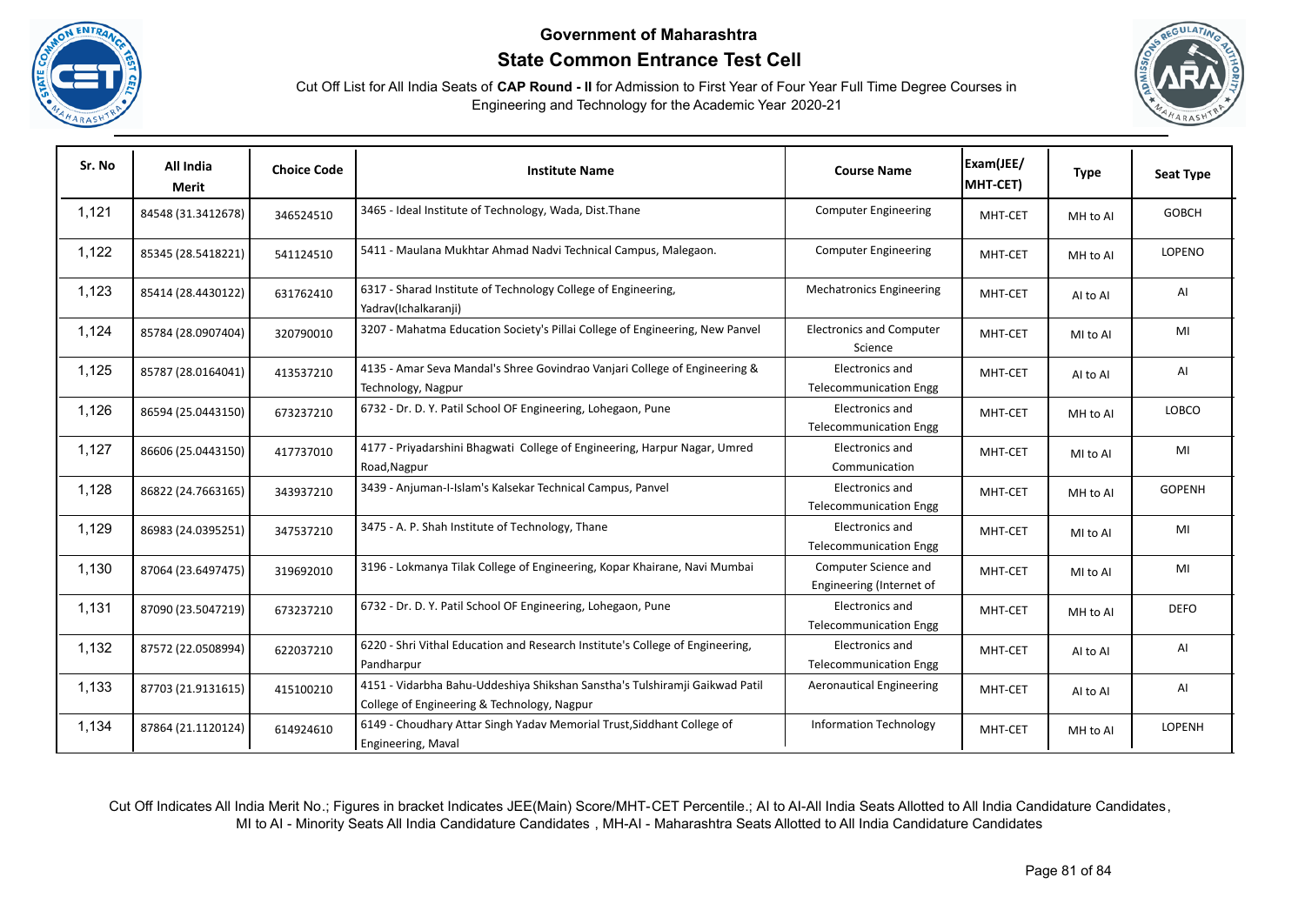





| Sr. No | All India<br>Merit | <b>Choice Code</b> | <b>Institute Name</b>                                                                                                          | <b>Course Name</b>                  | Exam(JEE/<br>MHT-CET) | <b>Type</b> | <b>Seat Type</b>  |
|--------|--------------------|--------------------|--------------------------------------------------------------------------------------------------------------------------------|-------------------------------------|-----------------------|-------------|-------------------|
| 1,135  | 88110 (20.0386881) | 212919110          | 2129 - M.S. Bidve Engineering College, Latur                                                                                   | Civil Engineering                   | MHT-CET               | AI to AI    | AI                |
| 1,136  | 88176 (19.8181667) | 112724510          | 1127 - Jagadambha Bahuuddeshiya Gramin Vikas Sanstha's Jagdambha College<br>of Engineering and Technology, Yavatmal            | <b>Computer Engineering</b>         | MHT-CET               | AI to AI    | AI                |
| 1,137  | 88558 (18.8856852) | 541124510          | 5411 - Maulana Mukhtar Ahmad Nadvi Technical Campus, Malegaon.                                                                 | <b>Computer Engineering</b>         | MHT-CET               | MH to Al    | <b>GOPENH</b>     |
| 1,138  | 88577 (18.4796096) | 620761220          | 6207 - Dr. D. Y. Patil Vidya Pratishthan Society's Dr. D. Y. Patil Institute of<br>Technology, Pimpri, Pune                    | <b>Mechanical Engineering</b>       | MHT-CET               | MH to Al    | GNT2H             |
| 1,139  | 88999 (17.2098712) | 318750710          | 3187 - N.Y.S.S.'s Datta Meghe College of Engineering, Airoli, Navi Mumbai                                                      | <b>Chemical Engineering</b>         | MHT-CET               | MH to Al    | GNT1H             |
| 1,140  | 89032 (16.9157203) | 211229310          | 2112 - Shree Yash Pratishthan, Shreeyash College of Engineering and<br>Technology, Aurangabad                                  | <b>Electrical Engineering</b>       | MHT-CET               | AI to AI    | AI                |
| 1,141  | 89046 (16.9155059) | 680261210          | 6802 - Dr. D.Y.Patil Institute of Engineering, Management & Reseach, Akurdi,<br>Pune                                           | <b>Mechanical Engineering</b>       | MHT-CET               | Al to Al    | AI                |
| 1,142  | 89169 (16.8662506) | 630824510          | 6308 - Shanti Education Society, A.G. Patil Institute of Technology, Soregaon,<br>Solapur(North)                               | <b>Computer Engineering</b>         | MHT-CET               | AI to AI    | AI                |
| 1,143  | 89309 (16.6127829) | 676229310          | 6762 - Nanasaheb Mahadik College of Engineering, Walwa, Sangli.                                                                | <b>Electrical Engineering</b>       | MHT-CET               | AI to AI    | AI                |
| 1,144  | 89344 (16.1126187) | 318360210          | 3183 - Anjuman-I-Islam's M.H. Saboo Siddik College of Engineering, Byculla,<br>Mumbai                                          | Automobile Engineering              | MHT-CET               | MI to AI    | MI                |
| 1,145  | 89714 (14.7852363) | 419024210          | 4190 - M.D. Yergude Memorial Shikshan Prasarak Mandal's Shri Sai College of<br>Engineering & Technology, Badravati             | Computer Science and<br>Engineering | MHT-CET               | AI to AI    | AI                |
| 1,146  | 90125 (13.4337001) | 631324510          | 6313 - Jaywant College of Engineering & Polytechnic, Kille Macchindragad Tal.<br>Walva District-Sangali                        | <b>Computer Engineering</b>         | MHT-CET               | Al to Al    | AI                |
| 1,147  | 90317 (12.4945045) | 628329310          | 6283 - Annasaheb Dange College of Engineering and Technology, Ashta, Sangli                                                    | <b>Electrical Engineering</b>       | MHT-CET               | MH to Al    | GNT <sub>20</sub> |
| 1,148  | 90827 (11.1101601) | 518224510          | 5182 - Kalyani Charitable Trust, Late Gambhirrao Natuba Sapkal College of<br>Engineering, Anjaneri, Trimbakeshwar Road, Nashik | <b>Computer Engineering</b>         | MHT-CET               | MH to Al    | <b>GVJO</b>       |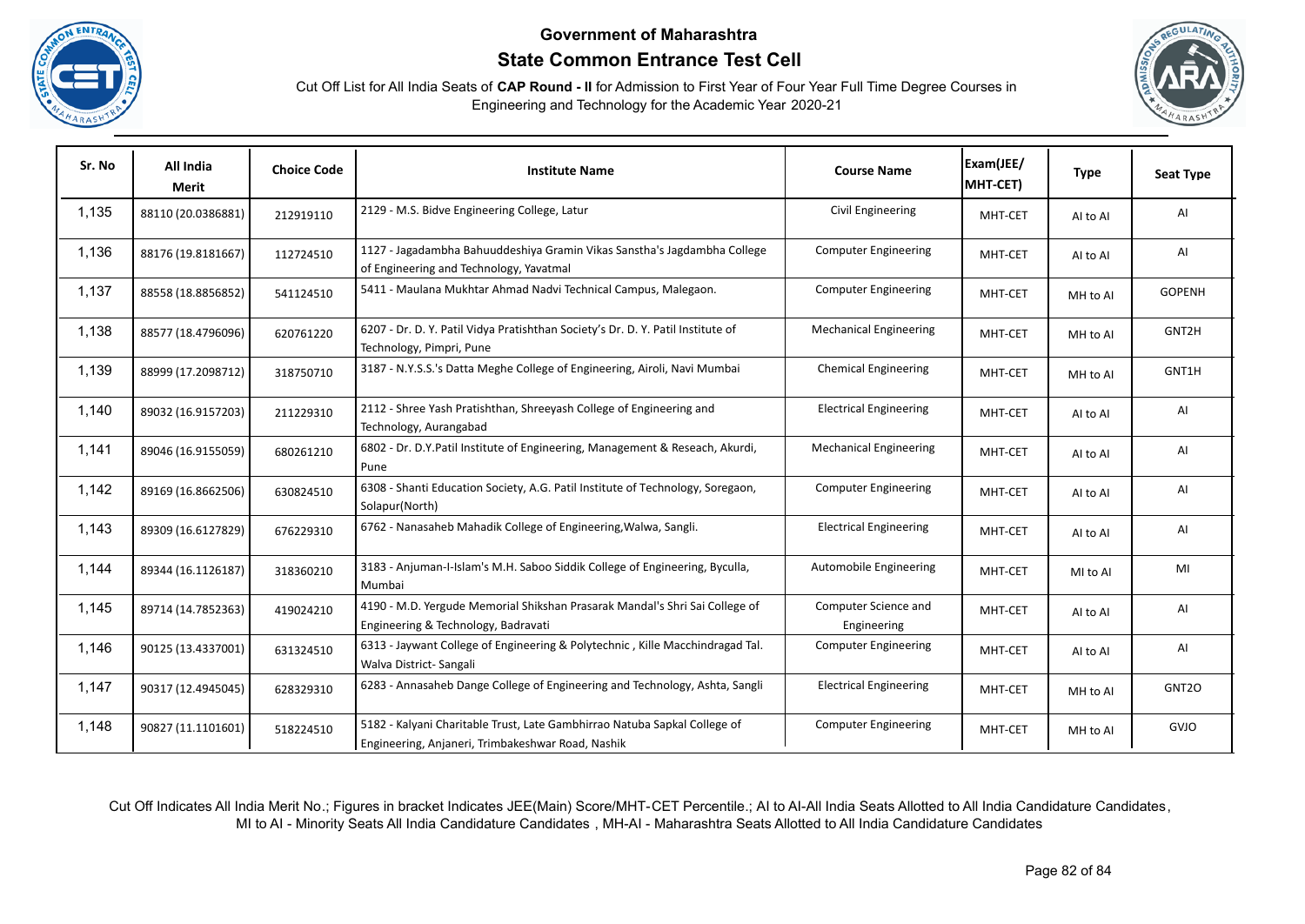





| Sr. No | All India<br>Merit | <b>Choice Code</b> | <b>Institute Name</b>                                                                                                                    | <b>Course Name</b>                               | Exam(JEE/<br>MHT-CET) | <b>Type</b> | <b>Seat Type</b> |
|--------|--------------------|--------------------|------------------------------------------------------------------------------------------------------------------------------------------|--------------------------------------------------|-----------------------|-------------|------------------|
| 1,149  | 91045 (10.3100943) | 538024510          | 5380 - Adsul's Technical Campus, Chas Dist. Ahmednagar                                                                                   | <b>Computer Engineering</b>                      | MHT-CET               | AI to AI    | AI               |
| 1,150  | 91243 (9.3962008)  | 517924510          | 5179 - Vishwabharati Academy's College of Engineering, Ahmednagar                                                                        | <b>Computer Engineering</b>                      | MHT-CET               | AI to AI    | AI               |
| 1,151  | 91398 (8.8630614)  | 411824510          | 4118 - Bapurao Deshmukh College of Engineering, Sevagram                                                                                 | <b>Computer Engineering</b>                      | MHT-CET               | Al to Al    | AI               |
| 1,152  | 91727 (7.6407734)  | 678029310          | 6780 - D.Y.Patil Education Society's, D.Y.Patil Technical Campus, Faculty of<br>Engineering & Faculty of Management, Talsande, Kolhapur. | <b>Electrical Engineering</b>                    | MHT-CET               | Al to Al    | AI               |
| 1,153  | 91736 (7.4199686)  | 631524210          | 6315 - Holy-Wood Academy's Sanjeevan Engineering and Technology Institute,<br>Panhala                                                    | Computer Science and<br>Engineering              | MHT-CET               | MH to AI    | GNT3H            |
| 1,154  | 91953 (6.8350241)  | 343929310          | 3439 - Anjuman-I-Islam's Kalsekar Technical Campus, Panvel                                                                               | <b>Electrical Engineering</b>                    | MHT-CET               | MH to Al    | GOPENO           |
| 1,155  | 92057 (6.6310785)  | 662237210          | 6622 - ISBM College Of Engineering Pune                                                                                                  | Electronics and<br><b>Telecommunication Engg</b> | MHT-CET               | MI to AI    | MI               |
| 1,156  | 92547 (4.5799038)  | 616019110          | 6160 - JSPM's Imperial College of Engineering and Research, Wagholi, Pune                                                                | Civil Engineering                                | MHT-CET               | AI to AI    | AI               |
| 1,157  | 92723 (3.7988344)  | 322224510          | 3222 - Haji Jamaluddin Thim Trust's Theem College of Engineering, At. Villege<br>Betegaon, Boisar                                        | <b>Computer Engineering</b>                      | MHT-CET               | MI to AI    | MI               |
| 1,158  | 92961 (2.9127645)  | 620761210          | 6207 - Dr. D. Y. Patil Vidya Pratishthan Society's Dr. D. Y. Patil Institute of<br>Technology, Pimpri, Pune                              | <b>Mechanical Engineering</b>                    | MHT-CET               | MH to Al    | <b>LSTH</b>      |
| 1,159  | 93007 (2.8074981)  | 628419110          | 6284 - Vidya Pratishthan's Kamalnayan Bajaj Institute of Engineering &<br>Technology, Baramati Dist.Pune                                 | Civil Engineering                                | MHT-CET               | AI to AI    | AI               |
| 1,160  | 93297 (1.5597631)  | 631729310          | 6317 - Sharad Institute of Technology College of Engineering,<br>Yadrav(Ichalkaranji)                                                    | <b>Electrical Engineering</b>                    | MHT-CET               | Al to Al    | AI               |
| 1,161  | 93331 (1.3437685)  | 127624510          | 1276 - Manav School of Engineering & Technology, Gut No. 1035 Nagpur Surat<br>Highway, NH No. 6 Tal. Vyala, Balapur, Akola, 444302       | <b>Computer Engineering</b>                      | MHT-CET               | MH to AI    | GNT3H            |
| 1,162  | 93418 (0.9367487)  | 632424510          | 6324 - Rajgad Dnyanpeeth's Technical Campus, Dhangwadi, Bhor                                                                             | <b>Computer Engineering</b>                      | MHT-CET               | Al to Al    | AI               |